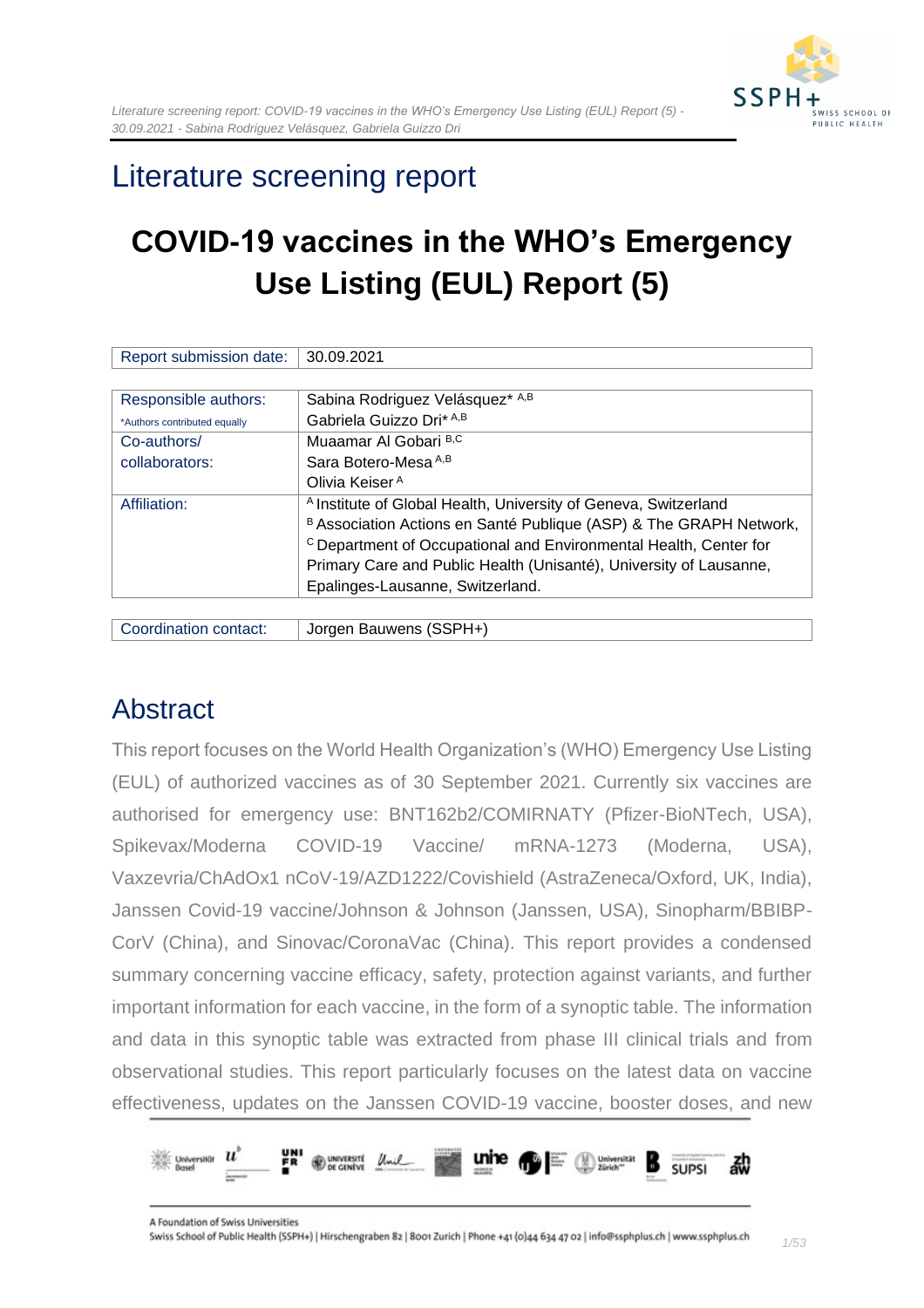

data on the safety and immunogenicity of the Sinopharm and Pfizer and BioNtech vaccine in children.

## <span id="page-1-0"></span>**Content**

| Abstract                                                                      | $\mathbf{1}$   |
|-------------------------------------------------------------------------------|----------------|
| Content                                                                       | 2              |
| Preamble                                                                      | 3              |
| Background                                                                    | 3              |
| Methodology                                                                   | 4              |
| <b>Results</b>                                                                | 4              |
| Latest Data on Vaccine Effectiveness, Duration over Time, and Waning Immunity | 4              |
| New Data on Janssen COVID-19 Vaccine                                          | 5              |
| Protection of Booster Doses and Heterologous Regimen                          | 6              |
| Safety and Immunogenicity of COVID-19 Vaccines in Children (3-17 & 5-11)      | $\overline{7}$ |
| Synoptic Table                                                                | 9              |
| General Vaccine Information                                                   | 9              |
| <b>Effectiveness</b>                                                          | 11             |
| <b>Effectiveness Against Variants</b>                                         | 14             |
| Safety And Adverse Events                                                     | 18             |
| Transmission, Prevention & Protection                                         | 22             |
| <b>Children Vaccination</b>                                                   | 26             |
| Heterologous Vaccination                                                      | 29             |
| <b>Booster Doses</b>                                                          | 31             |
| Annexes                                                                       | 40             |
| Further Information                                                           | 40             |
| Efficacy                                                                      | 41             |
| <b>Efficacy Against Variants</b>                                              | 42             |
| <b>Phase III Trials Results</b>                                               | 45             |
| <b>Phase III Trial Other</b>                                                  | 46             |
| Vaccine Production Sites                                                      | 46             |
| References                                                                    | 50             |
|                                                                               |                |

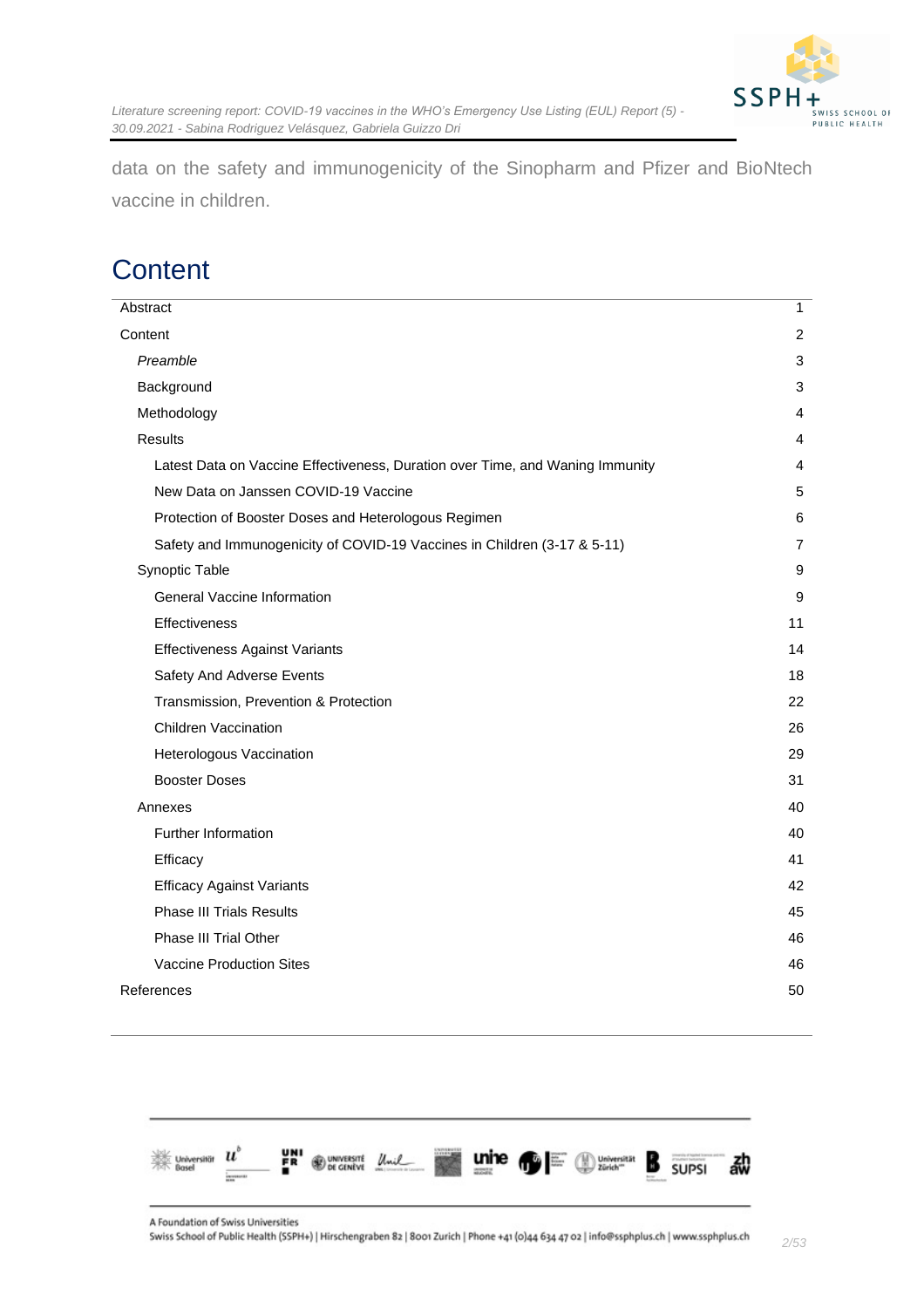### <span id="page-2-0"></span>*Preamble*

*A large number of scientific publications become available on a daily basis, reflecting the rapid development of knowledge and progress of science on COVID-19 related issues. Leading authorities should base decisions or policies on this knowledge; hence they need to master the actual state of this knowledge. Due to the large number of publications shared daily, decision makers heavily depend on accurate summaries of these publications, in the different public health domains. Therefore, the authors of this report were mandated by the Swiss School of Public Health plus (SSPH+), upon request of the Federal Office of Public Health (FOPH), to inform the FOPH on recent findings from the literature.*

### <span id="page-2-1"></span>**Background**

According to the current global data on vaccinations, only 44.5% of the world populations, of which only 2.2% of people in low-income countries, have received at least one dose of a marketed COVID-19 vaccine as of 30 September, 2021<sup>1</sup>. Currently, six vaccines [namely, Pfizer-BioNTech, USA), Spikevax/Moderna COVID-19 Vaccine/ mRNA-1273 (Moderna, USA), Vaxzevria/ChAdOx1 nCoV-19/AZD1222/Covishield (AstraZeneca/Oxford, UK, India), Janssen Covid-19 vaccine/Johnson & Johnson (Janssen, USA), Sinopharm/BBIBP- CorV (China), and Sinovac/CoronaVac (China)] were assessed and granted an authorization by WHO as of 19 August 2021. Articles regarding the latest data on vaccine effectiveness against the delta variant, new data on the Janssen COVID-19 vaccine, booster doses, and new data on the safety and immunogenicity of the Sinopharm and Pfizer-BioNtech vaccine in children were prioritized during the literature search and are the latest additions to the table. Data from clinical trials and observational studies for the six EUL-accepted vaccines and the vaccine candidate Novavax regarding these highlighted topics were summarized and can be found in the synoptic table below.

unine A UNIVERSITÉ<br>DE GENÈVE SLIPSI

<sup>1</sup> <https://ourworldindata.org/covid-vaccinations> (accessed on 27.09.2021).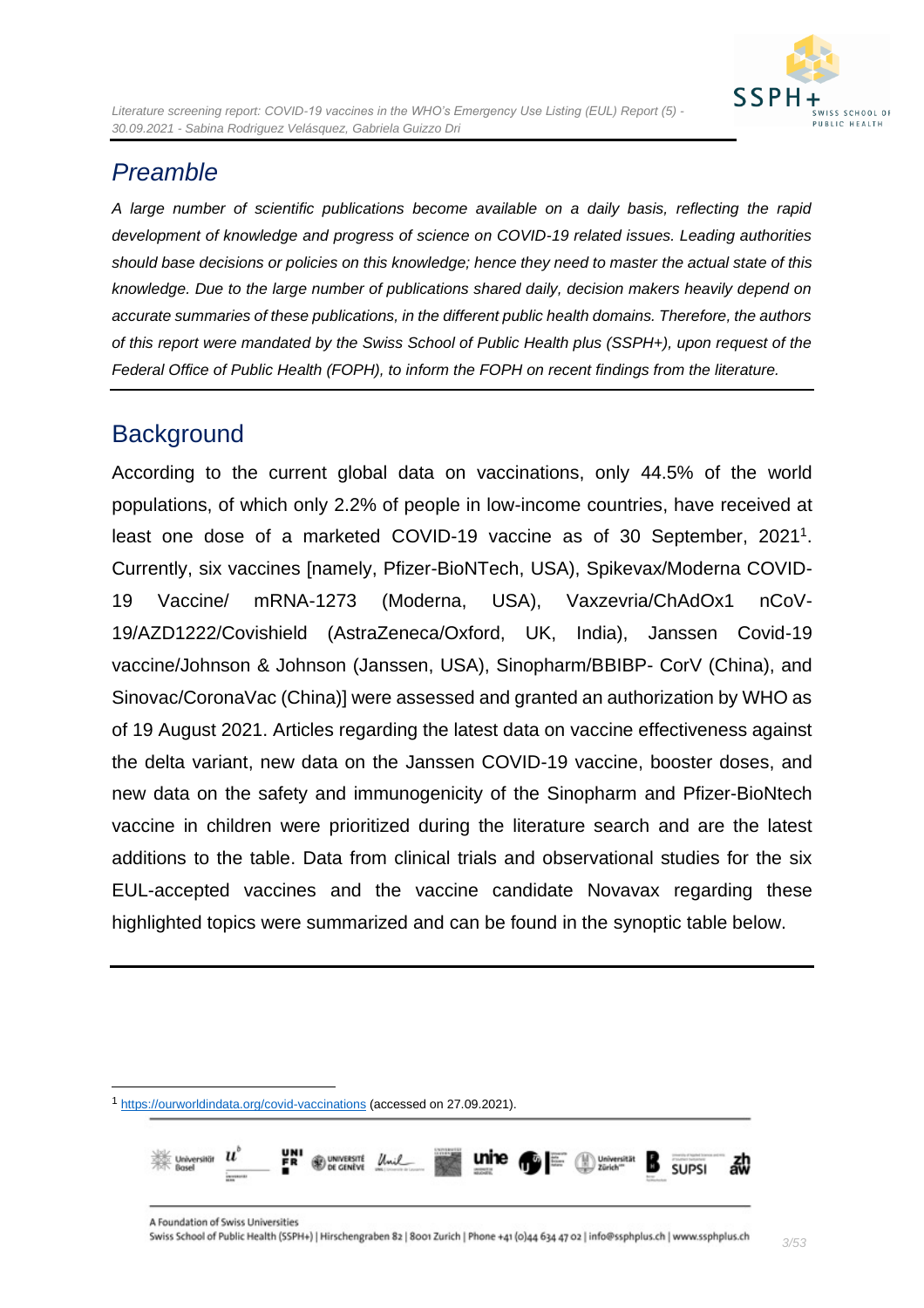## <span id="page-3-0"></span>**Methodology**

We screened the data for the EUL-accepted vaccines and the vaccine candidate Novavax as of 30 September 2021 from PubMed, Embase, medRxiv, bioRxiv, Cochrane, and clinical trials databases such as ClinicalTrials and WHO Trial Registry. The methods used were reported previously and can be found in prior reports.

### <span id="page-3-1"></span>**Results**

As phase III COVID-19 vaccine trials confirmed vaccine efficacy and safety for all six WHO EUL authorized vaccines, and as the share of fully vaccinated people begin to slowly increase across countries, it is important to assess vaccine effectiveness in real-world conditions, especially in relation to evolving variants of concern (VOC).

#### <span id="page-3-2"></span>**Latest Data on Vaccine Effectiveness and Waning Immunity**

Given the rise of the more infectious and transmissible Delta variant (B.1.617.2) throughout the world<sup>2</sup> and reports of waning vaccine immunity over time<sup>3</sup>, it is important to continuously track real-world vaccine effectiveness, particularly to determine the vaccine-induced protection against severe disease, hospitalization, and death. Both mRNA vaccines demonstrated reduced effectiveness against SARS-CoV-2 infection in the Delta predominant period (June-September) than the Alphadominant period<sup>4,5,6,7</sup>, although Moderna's mRNA-1273 vaccine demonstrated higher

<sup>4</sup> New COVID-19 Cases and Hospitalizations Among Adults, by Vaccination Status — New York, May 3–July 25, 2021.

<sup>7</sup> Impact of Delta on viral burden and vaccine effectiveness against new SARS-CoV-2 infections in the UK. *medRxiv.* <https://www.medrxiv.org/content/10.1101/2021.08.18.21262237v1>



<sup>&</sup>lt;sup>2</sup> Tracking of variants. GISAID.<https://www.gisaid.org/hcov19-variants/>

<sup>3</sup> COVID vaccine immunity is waning — how much does that matter? *Nature*[. https://www.nature.com/articles/d41586-021-](https://www.nature.com/articles/d41586-021-02532-4) [02532-4](https://www.nature.com/articles/d41586-021-02532-4)

*Morbidity & Mortality Weekly Report.* [https://www.cdc.gov/mmwr/volumes/70/wr/mm7037a7.htm?s\\_cid=mm7037a7\\_x](https://www.cdc.gov/mmwr/volumes/70/wr/mm7037a7.htm?s_cid=mm7037a7_x) <sup>5</sup> Comparison of two highly-effective mRNA vaccines for COVID-19 during periods of Alpha and Delta variant prevalence*. medRxiv.* <https://www.medrxiv.org/content/10.1101/2021.08.06.21261707v3>

<sup>6</sup> Effectiveness of Pfizer-BioNTech and Moderna Vaccines in Preventing SARS-CoV-2 Infection Among Nursing Home Residents Before and During Widespread Circulation of the SARS-CoV-2 B.1.617.2 (Delta) Variant — National Healthcare Safety Network, March 1–August 1, 2021. *Morbidity & Mortality Weekly Report*. [https://www.cdc.gov/mmwr/volumes/70/wr/mm7034e3.htm?s\\_cid=mm7034e3\\_w](https://www.cdc.gov/mmwr/volumes/70/wr/mm7034e3.htm?s_cid=mm7034e3_w)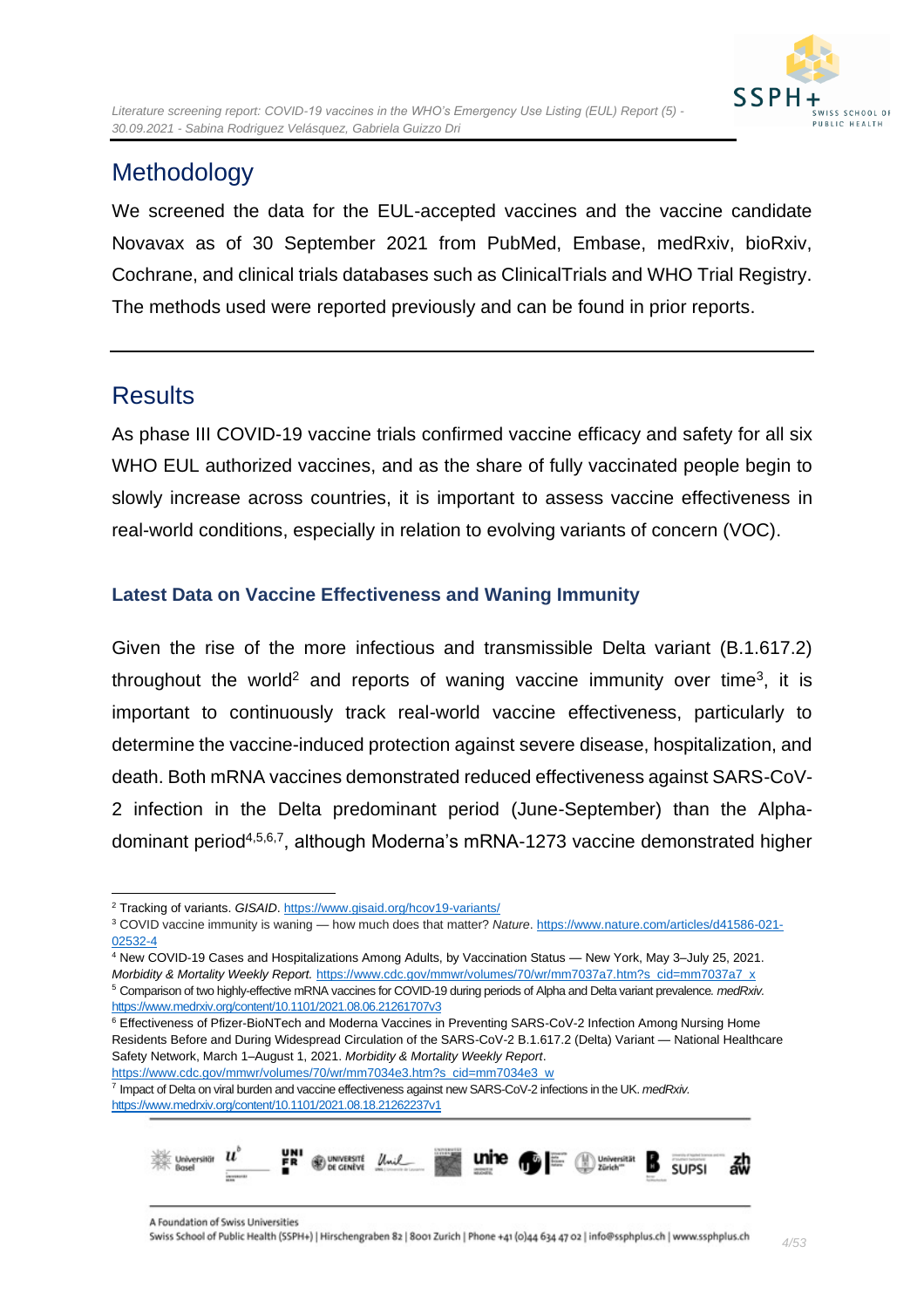

effectiveness than Pfizer-BioNTech's BNT162b2 vaccine<sup>8</sup>. While AstraZeneca's ChadOx1 nCoV-19/Vaxzevria demonstrates lower vaccine effectiveness than both mRNA vaccines, studies have observed sustained vaccine effectiveness over time<sup>9,10</sup>. Likewise, Ad26.COV2.S vaccine effectiveness has been reported to be high (**79%** against SARS-CoV-2 infection and **81%** against COVID-19 related hospitalization) and sustained over time<sup>11</sup>. Despite some reports of reduced effectiveness against SARS-Cov-2 infection with the circulating Delta variant, vaccine effectiveness remains high against severe infection, hospitalization, and death for all vaccines. Vaccine effectiveness data can be found in the synoptic table below.

#### <span id="page-4-0"></span>**New Data on Janssen COVID-19 Vaccine**

The pharmaceutical company Jonhson & Johnson has recently released data from a Phase III clinical trial (ENSEMBLE 2 study) showing that two doses of their Janssen Ad26.CoV2.S COVID-19 vaccine, administered 56 days apart, provides **94% (95% CI, 58-100)** protection against symptomatic (moderate to severe/critical) COVID-19 in the trial from the USA<sup>12</sup>, demonstrating similar vaccine efficacy data to those reported by Pfizer-BioNTech and Moderna. When including efficacy data from Janssen's global ENSEMBLE 2 study, however, the second dose only provided **75% (95% CI, 55-87)** protection against symptomatic (moderate to severe/critical) COVID-19. No data thus far has been released explaining the difference in efficacy between the US and global cohorts. Moreover, the study reported that the Ad26.COV2 vaccine provides **100%** 

<sup>&</sup>lt;sup>12</sup> Johnson & Johnson Announces Real-World Evidence and Phase 3 Data Confirming Strong and Long-Lasting Protection of Single-Shot COVID-19 Vaccine in the U.S. *Johnson & Johnson*[. https://www.jnj.com/johnson-johnson-announces-real-world](https://www.jnj.com/johnson-johnson-announces-real-world-evidence-and-phase-3-data-confirming-strong-and-long-lasting-protection-of-single-shot-covid-19-vaccine-in-the-u-s)[evidence-and-phase-3-data-confirming-strong-and-long-lasting-protection-of-single-shot-covid-19-vaccine-in-the-u-s](https://www.jnj.com/johnson-johnson-announces-real-world-evidence-and-phase-3-data-confirming-strong-and-long-lasting-protection-of-single-shot-covid-19-vaccine-in-the-u-s)



<sup>&</sup>lt;sup>8</sup> Comparative Effectiveness of Moderna, Pfizer-BioNTech, and Janssen (Johnson & Johnson) Vaccines in Preventing COVID-19 Hospitalizations Among Adults Without Immunocompromising Conditions — United States, March–August 2021. *Morbidity & Mortality Weekly Report*[. https://www.cdc.gov/mmwr/volumes/70/wr/mm7038e1.htm?s\\_cid=mm7038e1\\_w](https://www.cdc.gov/mmwr/volumes/70/wr/mm7038e1.htm?s_cid=mm7038e1_w)

<sup>9</sup> Efficacy of vaccination against severe COVID-19 in relation to Delta variant and time since second dose: the REACT-SCOT case-control study. *medRxiv.* <https://www.medrxiv.org/content/10.1101/2021.09.12.21263448v1>

<sup>10</sup> Impact of Delta on viral burden and vaccine effectiveness against new SARS-CoV-2 infections in the UK. *medRxiv.*  <https://www.medrxiv.org/content/10.1101/2021.08.18.21262237v1>

<sup>11</sup> Effectiveness of the Single-Dose Ad26.COV2.S COVID Vaccine. *medRxiv.* 

<https://www.medrxiv.org/content/10.1101/2021.09.10.21263385v2>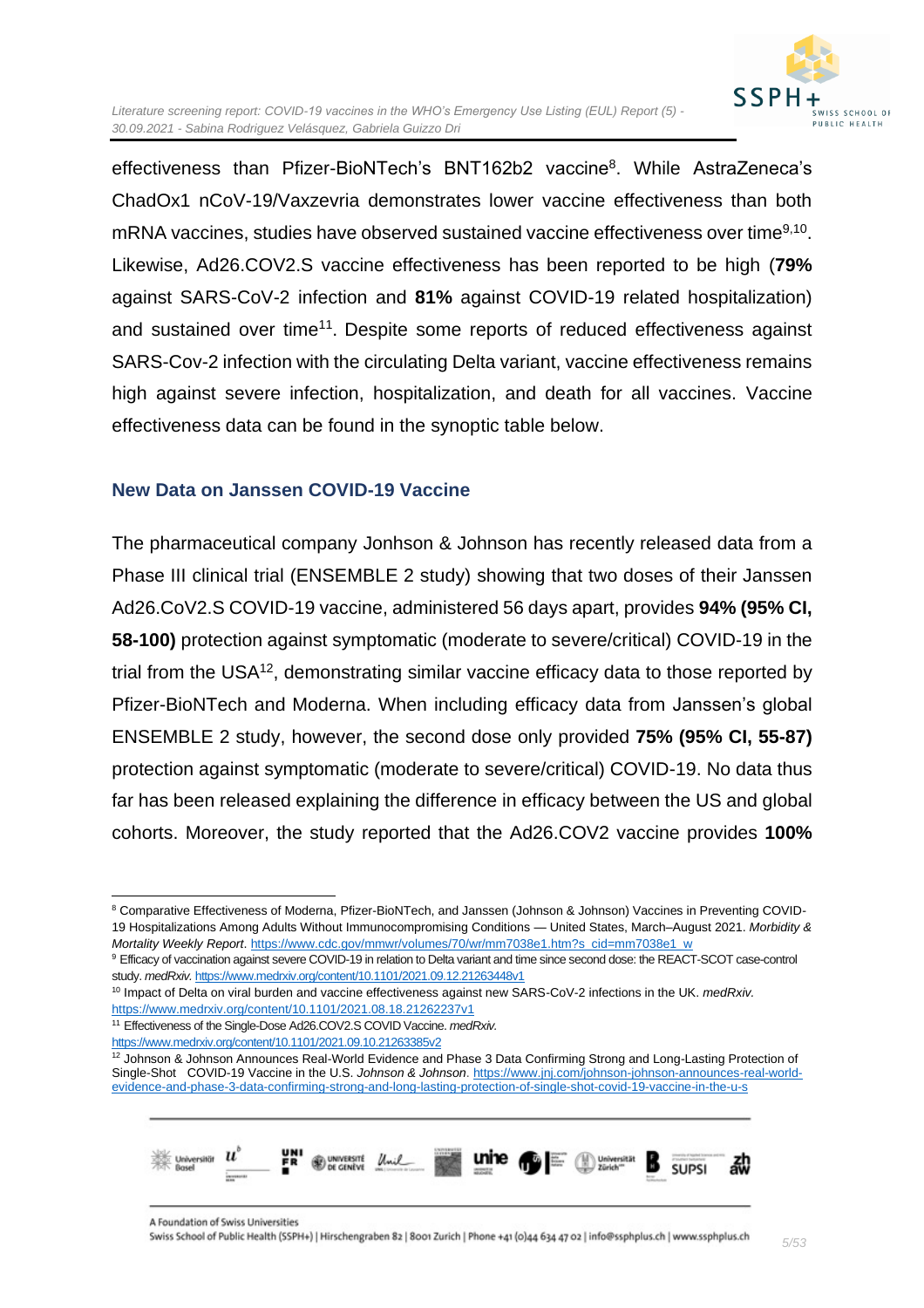

**(95% CI, 33-100)** protection against severe/ critical COVID-19 and that antibody levels increased **4- to 6-fold** after the second dose when compared to the single shot. Another phase III trial data demonstrated that a Ad26.COV2 booster dose administered six months after Janssen's single dose increased antibody levels by **factor of 9** one week after the booster up to a **factor of 12** four weeks after the booster. Adverse events following the second dose or booster shot were similar to the ones observed following a single dose<sup>13</sup>. Lastly, real-world effectiveness data confirm that the Janssen vaccine provides **79% (95% CI, 77-80)** effectiveness against SARS-CoV-2 infections and **81% (95% CI,79-84)** against COVID-19 related hospitalizations<sup>14</sup>. These observational data were consistent with Johnson & Johnson's Phase III ENSEMBLE efficacy trials.

#### <span id="page-5-0"></span>**Protection of Booster Doses and Heterologous Regimen**

Since many countries have started the administration of COVID-19 vaccines booster doses after multiple articles reported a waning immunity against the SARS-CoV-2 virus, data on the prevention of SARS-CoV-2 infections, the rate of severe/critical COVID-19 disease, and potential benefits of heterologous booster doses are needed. New data on the benefits of a third dose of Pfizer-BioNtech (BNT162b2) vaccine on a population aged 60 years and more in Israel demonstrated that the booster dose lowered the rate of confirmed infections by a factor of 11.3 and lowered the rate of severe illness by a factor of 19.5 compared to participants with only two doses of the vaccine<sup>15</sup>. Additionally, the rate of confirmed infection, at least 12 days after receiving the booster dose, was lower than the rate, after 4 to 6 days, by a factor of 5.4. Other data regarding the administration of heterologous booster doses, such as the

[evidence-and-phase-3-data-confirming-strong-and-long-lasting-protection-of-single-shot-covid-19-vaccine-in-the-u-s](https://www.jnj.com/johnson-johnson-announces-real-world-evidence-and-phase-3-data-confirming-strong-and-long-lasting-protection-of-single-shot-covid-19-vaccine-in-the-u-s) <sup>15</sup> Protection of BNT162b2 Vaccine Booster against Covid-19 in Israel. *New England Journal of Medicine.*  <https://www.nejm.org/doi/full/10.1056/NEJMoa2114255>



<sup>&</sup>lt;sup>13</sup> Johnson & Johnson Announces Real-World Evidence and Phase 3 Data Confirming Strong and Long-Lasting Protection of Single-Shot COVID-19 Vaccine in the U.S. *Johnson & Johnson*[. https://www.jnj.com/johnson-johnson-announces-real-world](https://www.jnj.com/johnson-johnson-announces-real-world-evidence-and-phase-3-data-confirming-strong-and-long-lasting-protection-of-single-shot-covid-19-vaccine-in-the-u-s)[evidence-and-phase-3-data-confirming-strong-and-long-lasting-protection-of-single-shot-covid-19-vaccine-in-the-u-s](https://www.jnj.com/johnson-johnson-announces-real-world-evidence-and-phase-3-data-confirming-strong-and-long-lasting-protection-of-single-shot-covid-19-vaccine-in-the-u-s) <sup>14</sup> Johnson & Johnson Announces Real-World Evidence and Phase 3 Data Confirming Strong and Long-Lasting Protection of Single-Shot COVID-19 Vaccine in the U.S. *Johnson & Johnson*[. https://www.jnj.com/johnson-johnson-announces-real-world-](https://www.jnj.com/johnson-johnson-announces-real-world-evidence-and-phase-3-data-confirming-strong-and-long-lasting-protection-of-single-shot-covid-19-vaccine-in-the-u-s)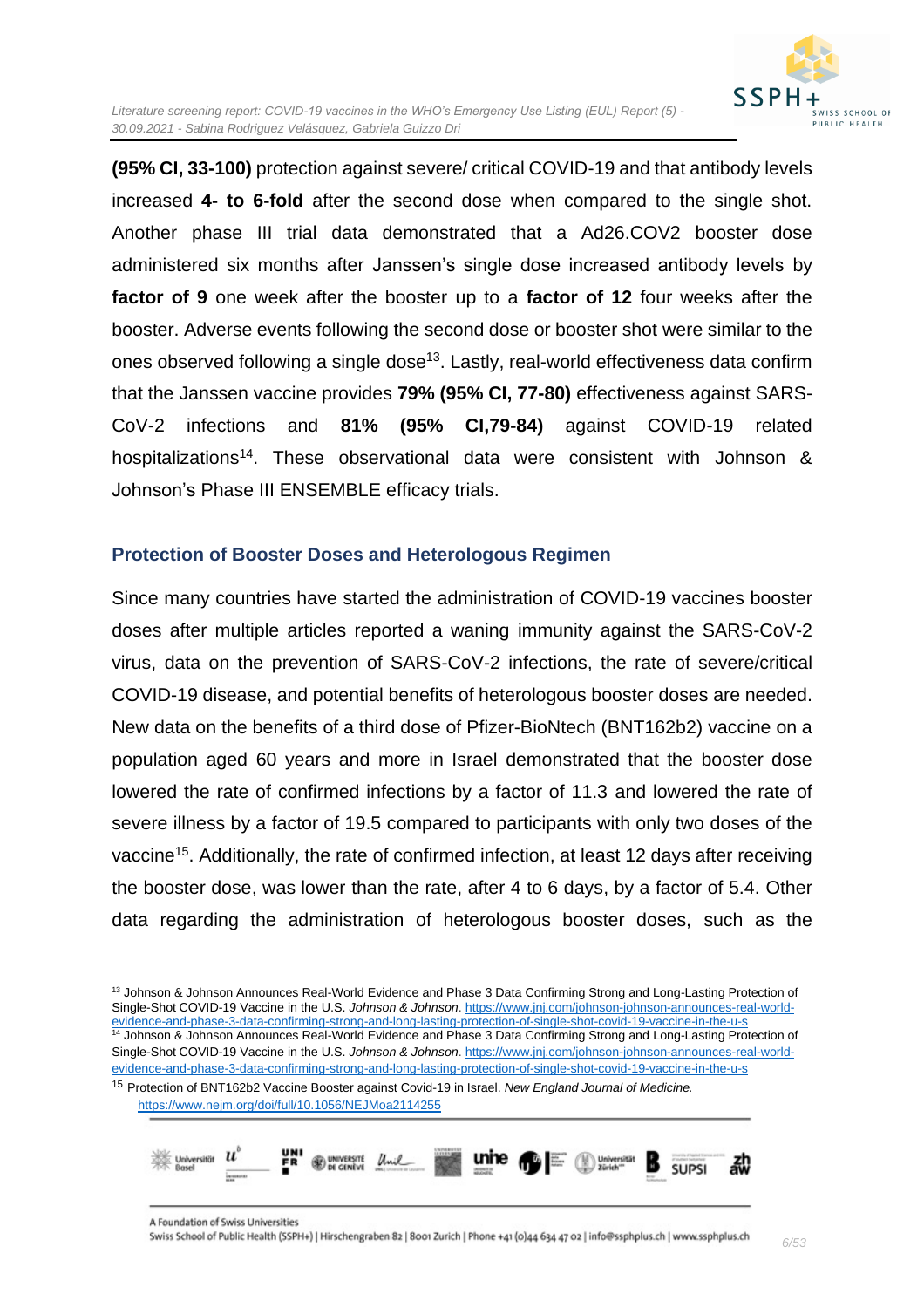

administration of third doses of ChAdOx1 or BNT162b2, after immunization with CoronaVac, have been made available after countries such as Thailand and Turkey recommended a booster dose for healthcare workers and elderly people. Results from two different studies showed that a third heterologous dose of either ChAdOx1 or BNT162b2, following full immunization with CoronaVac, elicited a higher neutralizing activity against the SARS-CoV-2 virus compared to a third homologous dose of CoronaVac<sup>16,17</sup>.

#### <span id="page-6-0"></span>**Safety and Immunogenicity of COVID-19 Vaccines in Children (3-17 & 5-11)**

As many countries are slowly beginning to reopen schools and the number of COVID-19 cases among children are starting to weekly increase, the discussion regarding COVID-19 children vaccination has become of importance. Currently, most countries have approved the administration of COVID-19 vaccines in children aged 12-yearsold and over as the vaccines showed to be safe, tolerable, and immunogenic in this population. Only few countries have approved the use of Sinopharm and Sinovac vaccines in children aged 3 years and over including the United Arab Emirates and China<sup>18</sup>. Recently, new data and preliminary results on the safety and immunogenicity of BBIBP-CorV/Sinopharm and Pfizer-BioNtech vaccine for children aged less than 12 years old were released and made available to the public. Results of a randomised, double-blind, controlled, phase 1/2 trial of BBIBP-CorV vaccine in participants aged 3- 17 years was published<sup>19</sup>. Overall, the vaccine demonstrated to be safe and well tolerated in participants 3-17 years while also eliciting robust humoral response against SARS-CoV-2 infection after two 4 µg doses. Similar preliminary results were

<sup>17</sup> Immunogenicity of a third dose viral-vectored COVID-19 vaccine after receiving two-dose inactivated vaccines in healthy adults. *medRxiv.* <https://www.medrxiv.org/content/10.1101/2021.09.16.21263692v1>

randomized, double-blind, controlled, phase 1/2 trial. *The Lancet Infectious Diseases.*  [https://www.thelancet.com/journals/laninf/article/PIIS1473-3099\(21\)00462-X/fulltext](https://www.thelancet.com/journals/laninf/article/PIIS1473-3099(21)00462-X/fulltext)



<sup>16</sup> SARS-CoV-2 specific antibody response after third CoronaVac or BNT162b2 vaccine following two-dose CoronaVac vaccine regimen. *Journal of Medical Virology.* <https://onlinelibrary.wiley.com/doi/10.1002/jmv.27350>

<sup>18</sup> Which countries are vaccinating children against Covid-19? *The National News UAE.* <https://www.thenationalnews.com/uae/health/2021/08/03/which-countries-are-vaccinating-children-against-covid-19/> 19 Safety and immunogenicity of an inactivated COVID-19 vaccine, BBIBP-CorV, in people younger than 18 years; a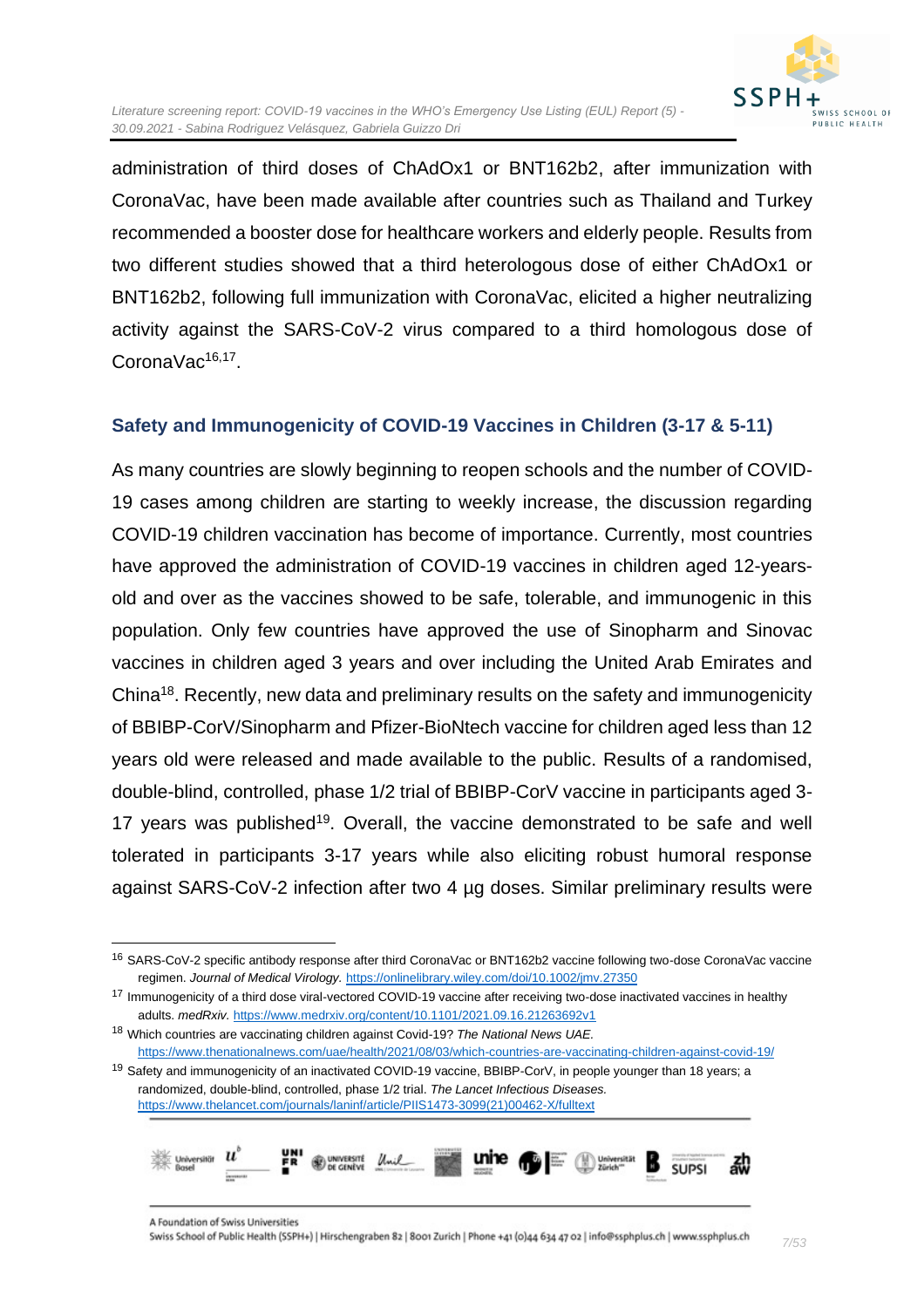

announced by Pfizer-BioNtech for the phase 2/3 trial of the BNT162b2 vaccine in children aged 5-11 years<sup>20</sup>. The mRNA vaccine showed favourable safety profile and robust neutralizing antibody responses using 10 µg doses, making this smaller dose the preferred one for children 5-11 years old. Although results for the population of 5 years and younger is expected to be released later this year, Pfizer-BioNtech announced their plan to submit these data to the FDA, EMA, and other regulatory agencies around the world<sup>5</sup>.

Further (biweekly) updated data on the six WHO EUL vaccines and the vaccine candidate Novavax are synthesized in the synoptic table and new data has been highlighted in yellow.

<sup>&</sup>lt;sup>20</sup> Pfizer and BioNtech Announce Positive Topline Results from Pivotal Trial of COVID-19 Vaccine in Children 5 to 11 Years. *Pfizer and BioNtech Press Release.* [https://www.pfizer.com/news/press-release/press-release-detail/pfizer-and-biontech](https://www.pfizer.com/news/press-release/press-release-detail/pfizer-and-biontech-announce-positive-topline-results)[announce-positive-topline-results](https://www.pfizer.com/news/press-release/press-release-detail/pfizer-and-biontech-announce-positive-topline-results)

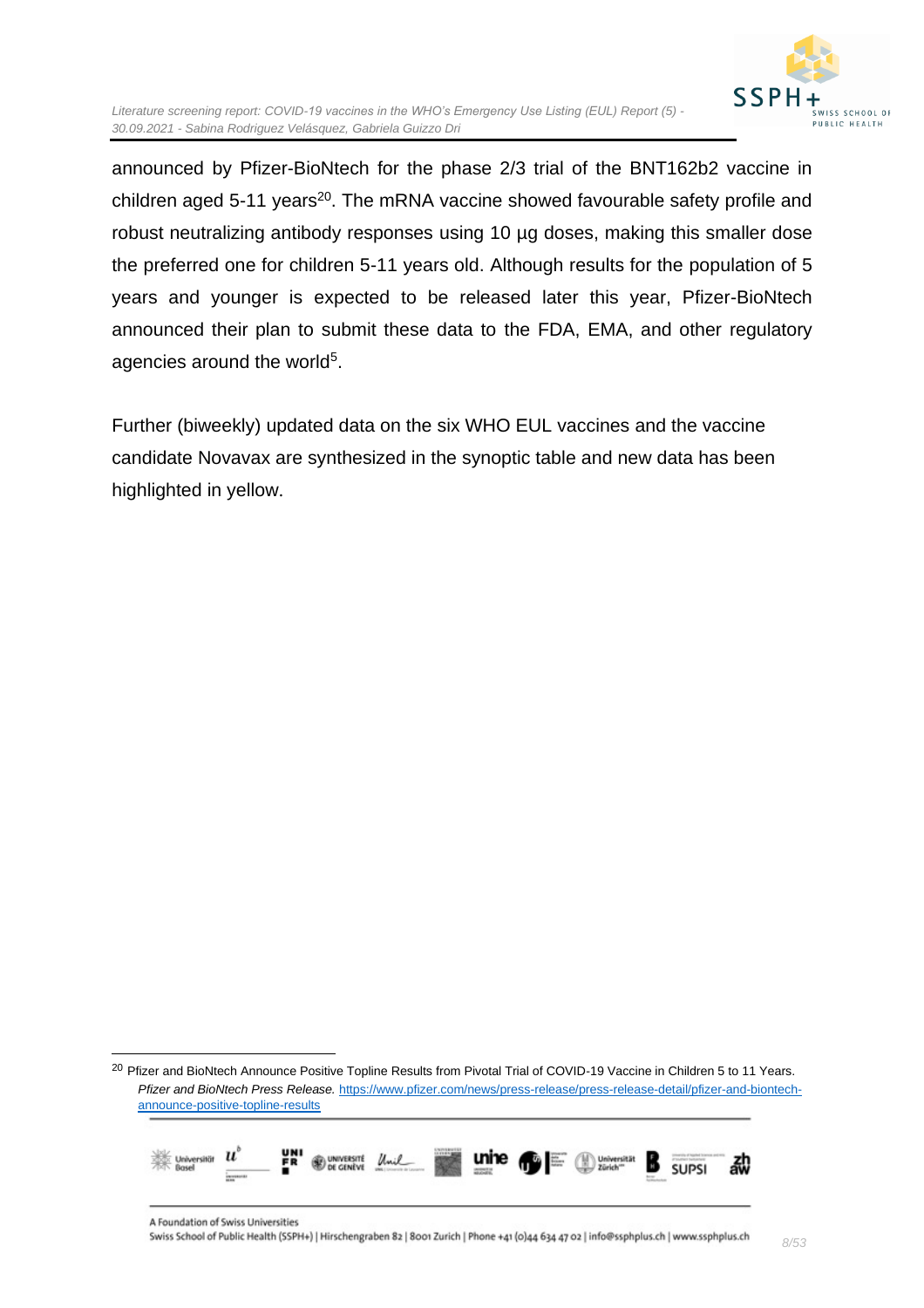

### Synoptic Table

Synoptic table about SARS-CoV-2 vaccines accepted in the WHO's Emergency Use Listing and Novavax Vaccine (as of 30 September 2021)

<span id="page-8-0"></span>

|                       |                                                                   |                                                                                         |                                                                                                         |                                                                               |                                  |                                              | <b>AWAITING</b><br><b>APPROVAL FROM</b><br><b>WHO EUL</b>                               |
|-----------------------|-------------------------------------------------------------------|-----------------------------------------------------------------------------------------|---------------------------------------------------------------------------------------------------------|-------------------------------------------------------------------------------|----------------------------------|----------------------------------------------|-----------------------------------------------------------------------------------------|
|                       | <b>BNT162b2/</b><br><b>COMIRNATY</b><br>(Pfizer-BioNTech,<br>USA) | Spikevax/<br><b>Moderna COVID-</b><br><b>19 Vaccine/</b><br>mRNA-1273<br>(Moderna, USA) | Vaxzevria/<br>ChAdOx1 nCoV-<br>19/ AZD1222/<br><b>Covishield</b><br>(AstraZeneca/Oxf<br>ord, UK, India) | <b>Janssen COVID-</b><br>19<br>vaccine/Johnson<br>& Johnson<br>(Janssen, USA) | Sinopharm/BBIB<br>P-CorV, China  | <b>Sinovac</b><br>CoronaVac,<br><b>China</b> | <b>Novavax/NVX-</b><br><b>CoV2373</b>                                                   |
|                       |                                                                   |                                                                                         |                                                                                                         | <b>GENERAL VACCINE INFORMATION</b>                                            |                                  |                                              |                                                                                         |
| <b>Platform</b>       | mRNA-based<br>vaccine                                             | mRNA-based<br>vaccine                                                                   | Non-replicating<br>vector-based<br>vaccine                                                              | Non-replicating<br>vector-based<br>vaccine                                    | Inactivated virus<br>(Vero cell) | Inactivated virus<br>(Vero cell)             | Recombinant<br>protein<br>(nanoparticle)<br>vaccine with<br><b>Matrix-M</b><br>adjuvant |
| Dose and<br>frequency | 2 doses, 21 days<br>apart                                         | 2 doses, 28 days<br>apart                                                               | 2 doses, 4-12<br>weeks apart                                                                            | 1 dose, once<br>[Phase III trials<br>currently testing 2-                     | 2 doses, 21 days<br>apart        | 2 doses, 14 days<br>apart                    | 2 doses, 21<br>days apart                                                               |

<span id="page-8-1"></span>

A Foundation of Swiss Universities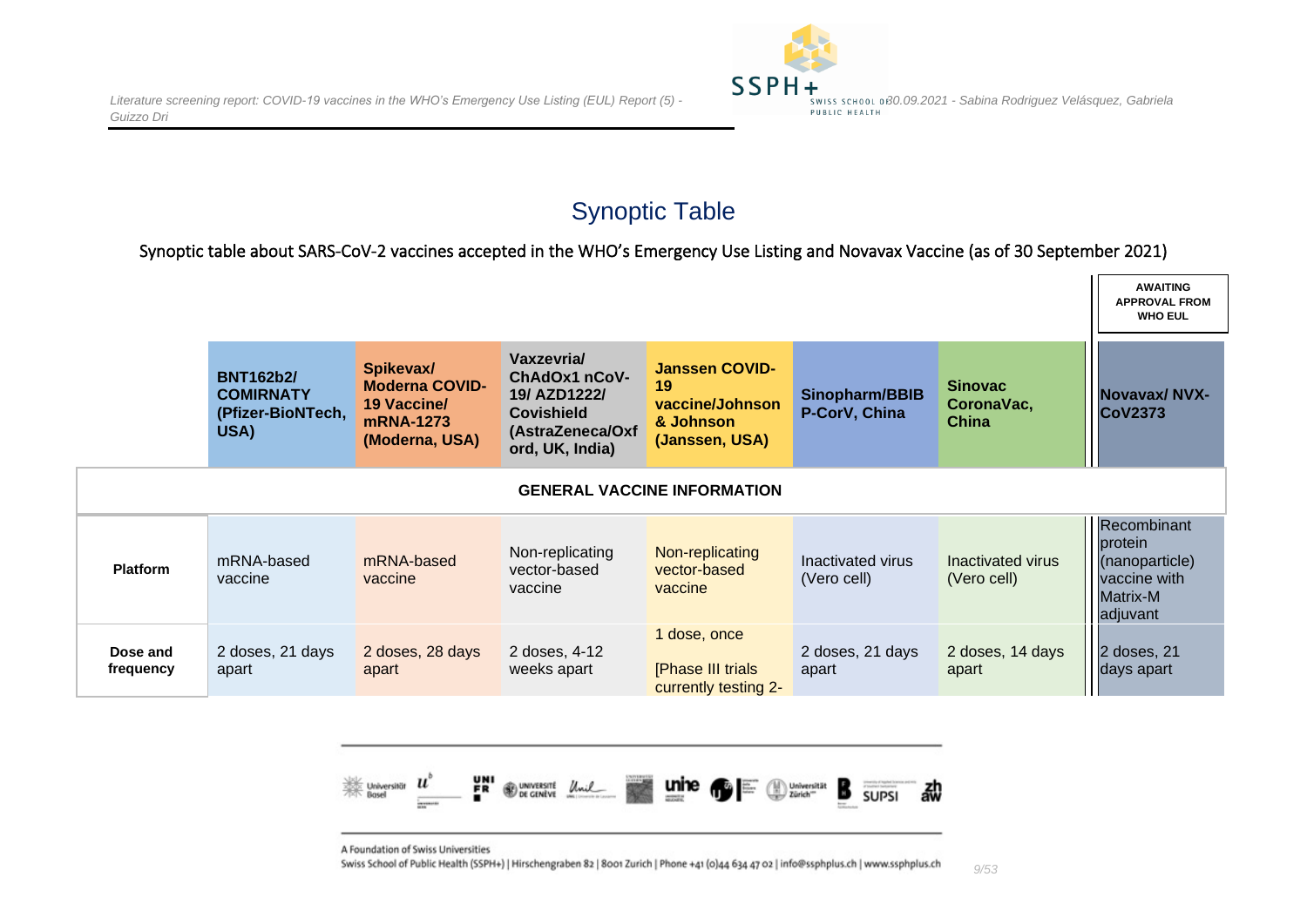

|                                                             |                                                                                                                                                                            |                                                                                                                                                           |                                                                                                                                                                | dose regime, 56<br>days apart] <sup>i</sup>                                                                                                                 |                                                                                                                                                                            |                                                                                                                                                       |                                                                                                 |  |  |  |
|-------------------------------------------------------------|----------------------------------------------------------------------------------------------------------------------------------------------------------------------------|-----------------------------------------------------------------------------------------------------------------------------------------------------------|----------------------------------------------------------------------------------------------------------------------------------------------------------------|-------------------------------------------------------------------------------------------------------------------------------------------------------------|----------------------------------------------------------------------------------------------------------------------------------------------------------------------------|-------------------------------------------------------------------------------------------------------------------------------------------------------|-------------------------------------------------------------------------------------------------|--|--|--|
| <b>Target</b><br>population                                 | 12 years old and<br>over                                                                                                                                                   | 12 years old and<br>over                                                                                                                                  | 18 years old and<br>over                                                                                                                                       | 18 years old and<br>over                                                                                                                                    | 18 years old and<br>over                                                                                                                                                   | 18 years old and<br>over                                                                                                                              | 18 years old and<br>over                                                                        |  |  |  |
| <b>Storage</b><br>conditions                                | 2°C to 8 °C (for 1<br>month)                                                                                                                                               | 2°C to 8 °C (for 1<br>month)                                                                                                                              | 2°C until 8 °C                                                                                                                                                 | $2^{\circ}$ C to 8 $^{\circ}$ C (for 3<br>months)                                                                                                           | 2°C until 8 °C                                                                                                                                                             | 2°C until 8 °C                                                                                                                                        | 2°C to 8 °C                                                                                     |  |  |  |
| <b>Approving</b><br>authorities                             | FDA (11.12.20) <sup>ii</sup> ;<br>EMA (21.12.20);<br><b>WHO EUL</b><br>$(31.12.20)$ ; and list<br>of countries<br>(including<br>Switzerland $-$<br>approved on<br>20.12.20 | FDA (18.12.20);<br>EMA (06.01.21);<br><b>WHO EUL</b><br>(30.04.21); and list<br>of 51 countries<br>(including<br>Switzerland $-$<br>approved<br>12.01.21) | FDA (awaiting on<br>approval);<br>EMA (29.01.21);<br><b>WHO EUL</b><br>$(15.02.21)$ ; and list<br>of 121 countries<br>(Switzerland<br>awaiting on<br>approval) | FDA (27.02.21);<br>EMA (11.03.21),<br><b>WHO EUL</b><br>$(12.03.21)$ , and list<br>of 59 countries<br>(including<br>Switzerland $-$<br>approved<br>22.03.21 | <b>WHO EUL</b><br>$(07.05.21)$ ; and list<br>of 55 countries<br>(e.g., Argentina,<br>Bahrain, Brazil,<br>China, Indonesia,<br><b>United Arab</b><br>Emirates,<br>Zimbabwe) | <b>WHO EUL</b><br>(01.06.21), and list<br>of 33 countries<br>(e.g., Albania,<br>Chile, Egypt,<br>Hong Kong,<br>Malaysia, Tunisia,<br>Turkey, Ukraine) | Waiting on<br>approval<br>(Not-yet-<br>approved by<br>countries or<br>WHO for<br>emergency use) |  |  |  |
| JOHNSON & JOHNSON 2-DOSE EFFICACY                           |                                                                                                                                                                            |                                                                                                                                                           |                                                                                                                                                                |                                                                                                                                                             |                                                                                                                                                                            |                                                                                                                                                       |                                                                                                 |  |  |  |
| <b>Protection</b><br>against<br>symptomatic<br>(moderate to |                                                                                                                                                                            |                                                                                                                                                           |                                                                                                                                                                | 94% (95% CI, 58-<br>100) in the US.                                                                                                                         |                                                                                                                                                                            |                                                                                                                                                       |                                                                                                 |  |  |  |

**(moderate to severe/ critical) SARS-CoV-2 infection**

> <sup>i</sup> Johnson & Johnson Announces Real-World Evidence and Phase 3 Data Confirming Strong and Long-Lasting Protection of Single-Shot COVID-19 Vaccine in the U.S*. Johnson & Johnson*. [https://www.jnj.com/johnson-johnson-announces-real-world-evidence-and-phase-3-data-confirming-strong-and-long-lasting](https://www.jnj.com/johnson-johnson-announces-real-world-evidence-and-phase-3-data-confirming-strong-and-long-lasting-protection-of-single-shot-covid-19-vaccine-in-the-u-s)[protection-of-single-shot-covid-19-vaccine-in-the-u-s](https://www.jnj.com/johnson-johnson-announces-real-world-evidence-and-phase-3-data-confirming-strong-and-long-lasting-protection-of-single-shot-covid-19-vaccine-in-the-u-s)

**75%** (95% CI, 55- 87) globally.<sup>1</sup>

ii Pfizer-BioNTech's Comirnaty Vaccine received full FDA approval on 23 August 2021 for people age 16 and above, moving it beyond emergency use status. <https://www.fda.gov/news-events/press-announcements/fda-approves-first-covid-19-vaccine>



A Foundation of Swiss Universities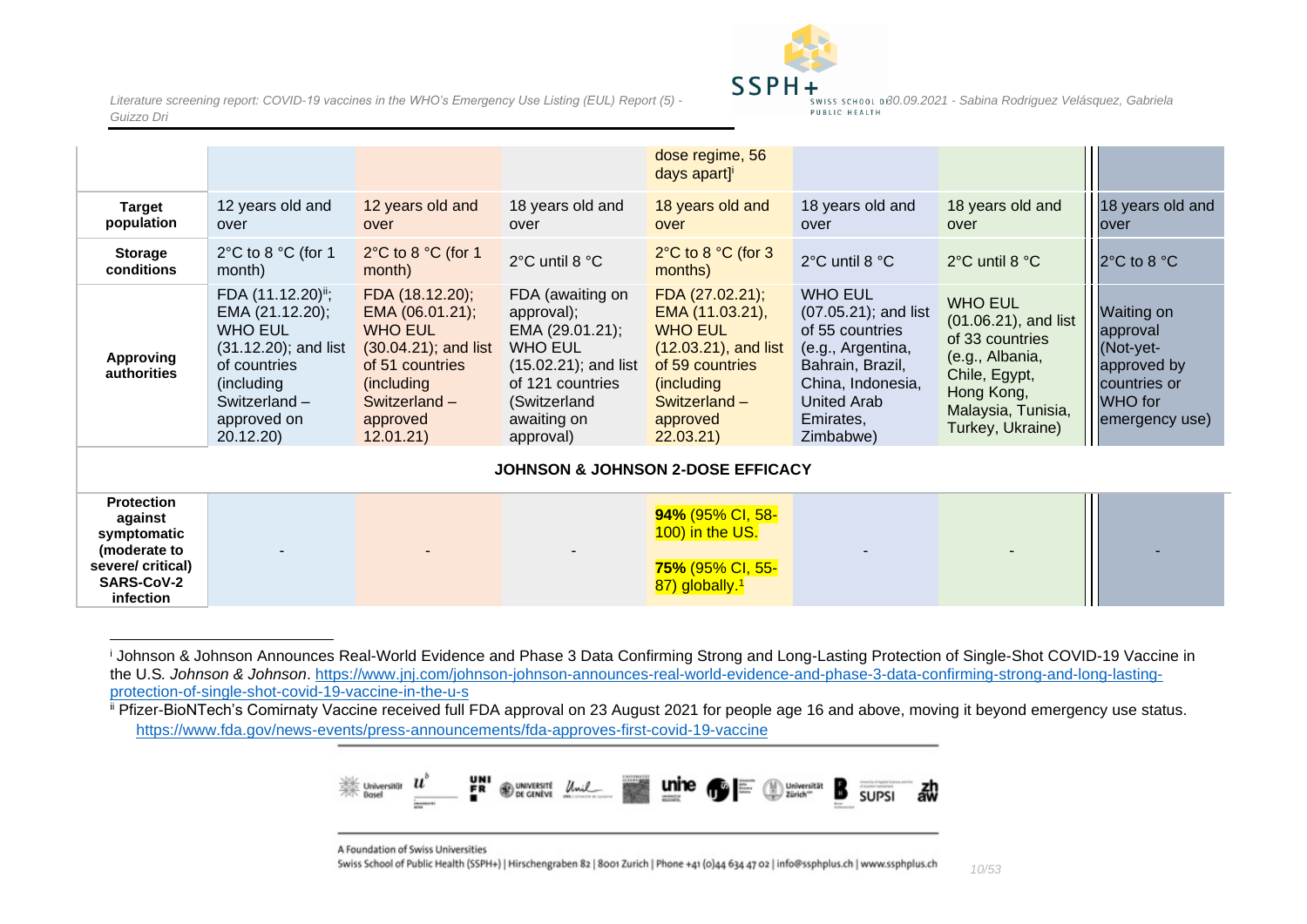

| <b>Protection</b><br>against severe/<br>critical SARS-<br>CoV-2 infection |                                                                                                                                                                                                                                                                                                                                                                       |                                                                                                                                                                                                                                                                                                                                                                                              |                                                                                                                                                                                                                                                                        | 100% (95% CI,<br>$33 - 100$ <sup>1</sup>                                                                                                                                                                                                                                                                                                                              |                                          |                                                                                                                                                                                                                                                                                                                                                                                                   |                                                                                         |
|---------------------------------------------------------------------------|-----------------------------------------------------------------------------------------------------------------------------------------------------------------------------------------------------------------------------------------------------------------------------------------------------------------------------------------------------------------------|----------------------------------------------------------------------------------------------------------------------------------------------------------------------------------------------------------------------------------------------------------------------------------------------------------------------------------------------------------------------------------------------|------------------------------------------------------------------------------------------------------------------------------------------------------------------------------------------------------------------------------------------------------------------------|-----------------------------------------------------------------------------------------------------------------------------------------------------------------------------------------------------------------------------------------------------------------------------------------------------------------------------------------------------------------------|------------------------------------------|---------------------------------------------------------------------------------------------------------------------------------------------------------------------------------------------------------------------------------------------------------------------------------------------------------------------------------------------------------------------------------------------------|-----------------------------------------------------------------------------------------|
|                                                                           |                                                                                                                                                                                                                                                                                                                                                                       |                                                                                                                                                                                                                                                                                                                                                                                              |                                                                                                                                                                                                                                                                        | <b>EFFECTIVENESS</b>                                                                                                                                                                                                                                                                                                                                                  |                                          |                                                                                                                                                                                                                                                                                                                                                                                                   |                                                                                         |
| <b>Effectiveness</b><br>single dose                                       | General<br>population:<br>Against infection:<br>$70\%^2$ .<br>Individuals $\geq$ 70:<br>Symptomatic<br>disease: $58\%$ <sup>3</sup> .<br>Hospitalization risk<br>reduced by 35-<br>45% <sup>3</sup> .<br>Risk of death<br>reduced by 54% <sup>3</sup> .<br>Individuals ≥50:<br>$\geq$ 14 days after<br>first dose: 54%<br>(95% CI, 47-61)<br>effectiveness<br>against | General<br>population:<br>Symptomatic<br>disease: 60%<br>(95% CI, 57-64;<br>>2 weeks after<br>$dose)$ <sup>5</sup> .iv<br>Individuals $\geq$ 70:<br>Symptomatic<br>disease: 64%<br>(95% CI, 46-78;<br>>2 weeks after<br>$dose)^{5,v}$<br>Individuals $\geq 50$ :<br>$\geq$ 14 days after<br>first dose: 54%<br>$(95\% \text{ Cl}, 47-61)$<br>effectiveness<br>against<br>hospitalization [1] | General<br>population:<br>Asymptomatic or<br>symptomatic<br>disease: 64%;<br>Symptomatic<br>disease: 67% <sup>6</sup> .<br>Individuals $\geq$ 70:<br>Symptomatic<br>disease: $58\%$ <sup>3</sup> .<br>Hospitalization<br>risk reduced by<br>$35 - 45\%$ <sup>3</sup> . | 50.6% (95% CI,<br>14.0-74.0) in<br>preventing SARS-<br>CoV-2 infection<br>(<2 weeks after<br>dose);<br>76.7% (95% CI,<br>$30.3 - 95.3$ ) in<br>preventing SARS-<br>CoV-2 infection<br>(>2 weeks after<br>$dose)^7$ .<br>79% (95% CI, 77-<br>80) (when<br>corrected for<br>under-recording,<br><b>VE was estimated</b><br>to be 69% (95%<br>CI, $67-71$ <sup>8</sup> . | Partial<br>protection <sup>10</sup> .vii | 15.5% for<br>preventing<br>COVID-19; 37.4%<br>for preventing<br>hospitalization;<br>44.7% for<br>preventing<br>admission to the<br>ICU; and 45.7%<br>for preventing of<br>COVID-19 related<br>death <sup>11</sup> .<br>18.6% (95% CI,<br>$17.6 - 19.6$ ) against<br>SARS-CoV-2<br>infection, 28.1%<br>(95% CI, 26.3-<br>29.9) against<br>hospitalization,<br>28.5% (95% CI,<br>25.4-31.4) against | Ongoing studies<br>in South Africa <sup>13</sup><br>and United<br>Kingdom <sup>14</sup> |

<span id="page-10-0"></span>iv mRNA-aggregated data (results do not disaggregate between BNT162b2 and mRNA-1273).

<sup>v</sup> mRNA-aggregated data (results do not disaggregate between BNT162b2 and mRNA-1273).

vii Study did not report numerical data on vaccine effectiveness. Further studies are required to validate results.



A Foundation of Swiss Universities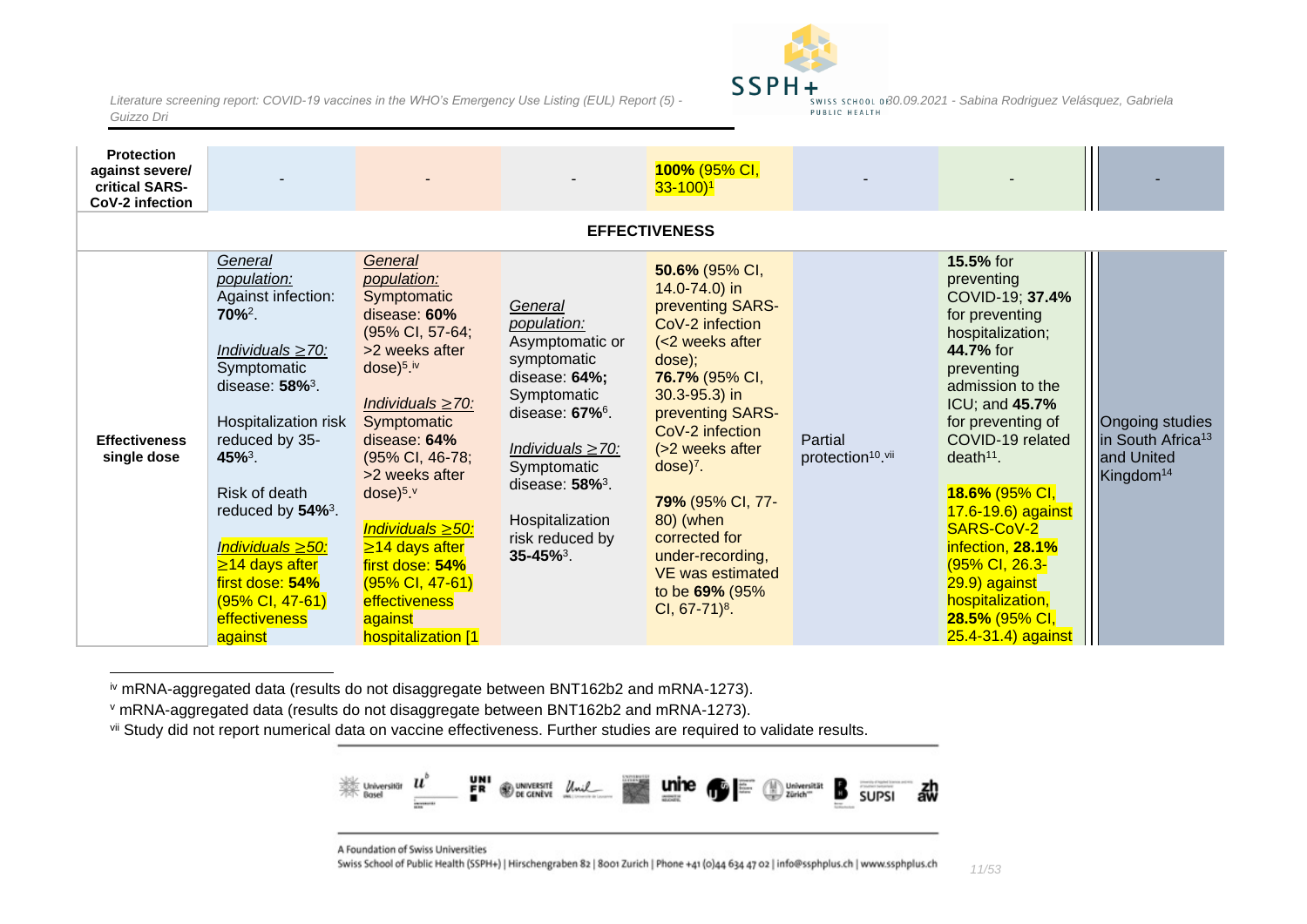

|                                      | hospitalization [1]<br>January-22 June <sup>4</sup> . | January-22<br>June <sup>4 vi</sup>               |                                                                                       | 81% (95% CI, 79-<br>84) for preventing<br>hospitalization<br>when corrected for<br>under-recording,<br><b>VE</b> was estimated<br>to be 73% (95%<br>CI, $69-76$ <sup>8</sup> .<br>75% (95% CI, 65-<br>82) against severe<br>critical COVID-<br>$191$ .<br>71% (95% CI, 56-<br>81) $[11$ March -<br>15 August <sup>9</sup> .<br>Individuals $\geq 50$ :<br>68% (95% CI, 50-<br>$79)^4.$ |                                           | <b>ICU</b> admission,<br>and 29.4% (95%<br>$Cl, 26.7.3 - 31.9$<br>against death<br>[January-April] <sup>12</sup> |                                                                                         |
|--------------------------------------|-------------------------------------------------------|--------------------------------------------------|---------------------------------------------------------------------------------------|----------------------------------------------------------------------------------------------------------------------------------------------------------------------------------------------------------------------------------------------------------------------------------------------------------------------------------------------------------------------------------------|-------------------------------------------|------------------------------------------------------------------------------------------------------------------|-----------------------------------------------------------------------------------------|
| <b>Effectiveness of</b><br>two doses | SARS-Cov-2<br>infection:<br>$85\%^2$ .<br>94.6%15.    | SARS-Cov-2<br>infection:<br>100% <sup>15</sup> . | SARS-CoV-2<br>infection: 85%;<br><b>Symptomatic</b><br>disease: $90\%$ <sup>6</sup> . | Not Applicable<br>(one dose<br>schedule)                                                                                                                                                                                                                                                                                                                                               | Partial<br>protection <sup>10</sup> .xiii | 65.9% for<br>preventing<br>COVID-19; 87.5%<br>for preventing<br>hospitalization;<br>90.3% for                    | Ongoing studies<br>in South Africa <sup>13</sup><br>and United<br>Kingdom <sup>14</sup> |

iii mRNA-aggregated data (results do not disaggregate between BNT162b2 and mRNA-1273).

vi mRNA-aggregated data (results do not disaggregate between BNT162b2 and mRNA-1273).

xiii Study did not report numerical data on vaccine effectiveness. Further studies are required to validate results.



A Foundation of Swiss Universities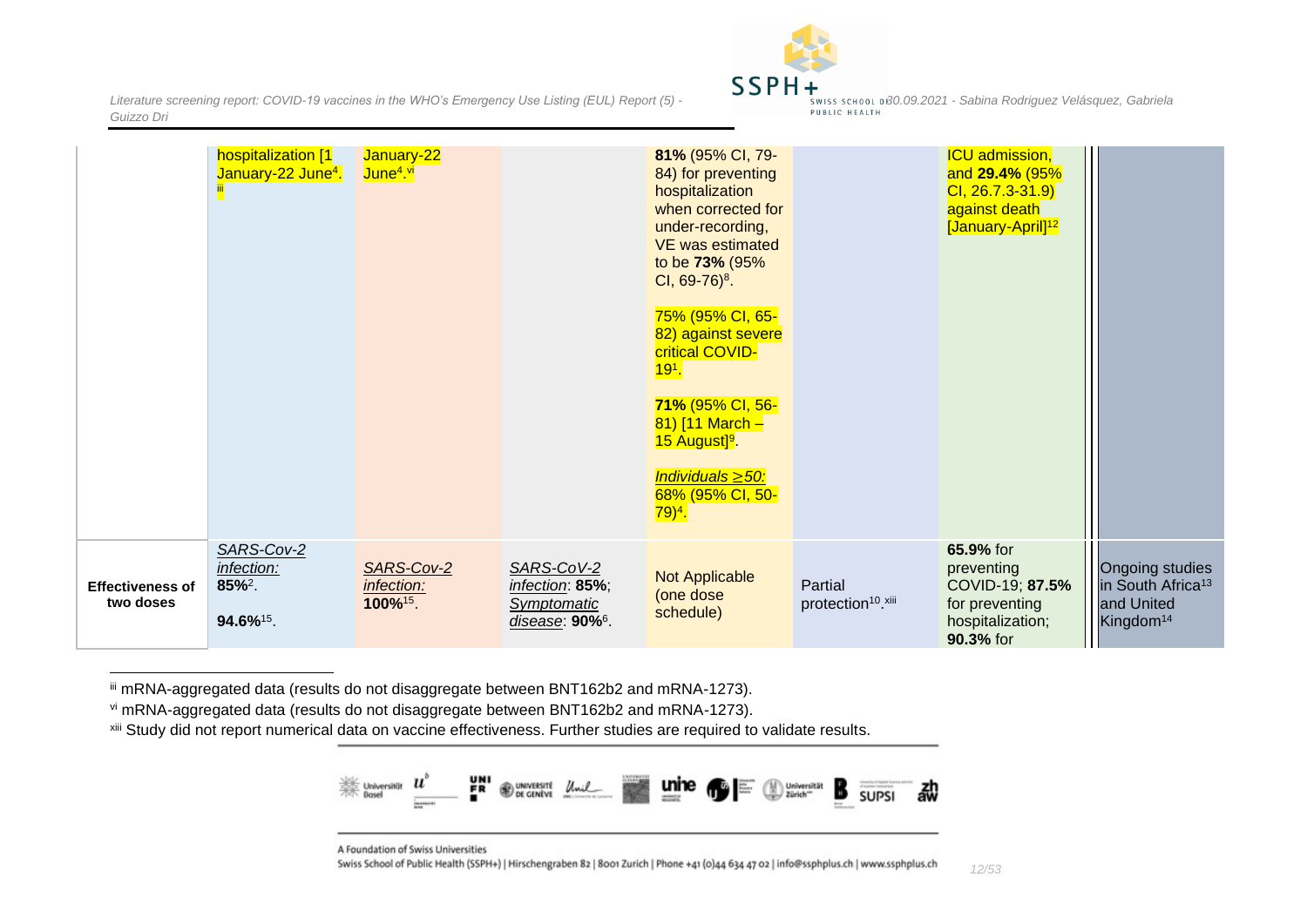

| 94.5%16.                                       | 86% (95% CI, 81-<br>90.6) [January- |  | preventing ICU<br>admission; and        |  |
|------------------------------------------------|-------------------------------------|--|-----------------------------------------|--|
| <b>76%</b> (95% CI, 69-                        | $July]$ <sup>17</sup> .             |  | 86.3% for                               |  |
| 81) [January-                                  |                                     |  | preventing                              |  |
| $July]$ <sup>17</sup> .                        |                                     |  | COVID-19 related                        |  |
|                                                | Symptomatic                         |  | death <sup>11</sup> .xiv                |  |
| Asymptomatic                                   | disease: 91%                        |  |                                         |  |
| SARS-CoV-2                                     | (95% CI, 89-93;                     |  | 52.7% (95% CI,                          |  |
| infection:                                     | >2 weeks after                      |  | 52.1-53.4) against                      |  |
| 90.6% <sup>18</sup> .viii                      | $dose)^{5x}$                        |  | SARS-CoV-2                              |  |
|                                                |                                     |  | infection, 72.8%                        |  |
| Hospitalization:                               | Asymptomatic                        |  | (95% CI, 71.8-                          |  |
| 85% (95% CI, 73-                               | SARS-CoV-2                          |  | 73.7) against                           |  |
| 93) [January-                                  | infection:                          |  | hospitalization,                        |  |
| July] <sup>17</sup> .                          | 90.6% <sup>18 xi</sup>              |  | 73.8% (95% CI,                          |  |
| 88% (95% CI, 85-                               |                                     |  | 72.2-75.2) against                      |  |
| 91) $[11$ March -<br>15 August <sup>19</sup> . | Hospitalization:<br>91.6% (95% CI,  |  | <b>ICU</b> admission,<br>and 73.7% (95% |  |
|                                                | 81-97) [January-                    |  | $Cl, 72.3 - 75.0$                       |  |
| 89% (95% CI, 87-                               | $July]^{17}$ .                      |  | against death                           |  |
| 91) for individuals                            |                                     |  | [January-April] <sup>12</sup>           |  |
| $\geq 50$ years [1                             | 93% (95% CI, 91-                    |  |                                         |  |
| January-22 June <sup>4</sup> .                 | 95) $[11$ March -                   |  |                                         |  |
|                                                | 15 August) <sup>9</sup> .           |  |                                         |  |

viii Results do not disaggregate between BNT162b2 and mRNA-1273

ix mRNA-aggregated data (results do not disaggregate between BNT162b2 and mRNA-1273).

xiv Death reports on fully vaccinated doctors (10 cases during June 2021 in Indonesia). It may be related to new variants [media report]. Indonesian Covid deaths add to questions over Sinovac vaccine. *The Guardian* [press release]. [https://www.theguardian.com/world/2021/jun/28/indonesian-covid-deaths-add](https://www.theguardian.com/world/2021/jun/28/indonesian-covid-deaths-add-to-questions-over-sinovac-vaccine)[to-questions-over-sinovac-vaccine](https://www.theguardian.com/world/2021/jun/28/indonesian-covid-deaths-add-to-questions-over-sinovac-vaccine)



A Foundation of Swiss Universities

<sup>x</sup> Results do not disaggregate between BNT162b2 and mRNA-1273.

xi Results do not disaggregate between BNT162b2 and mRNA-1273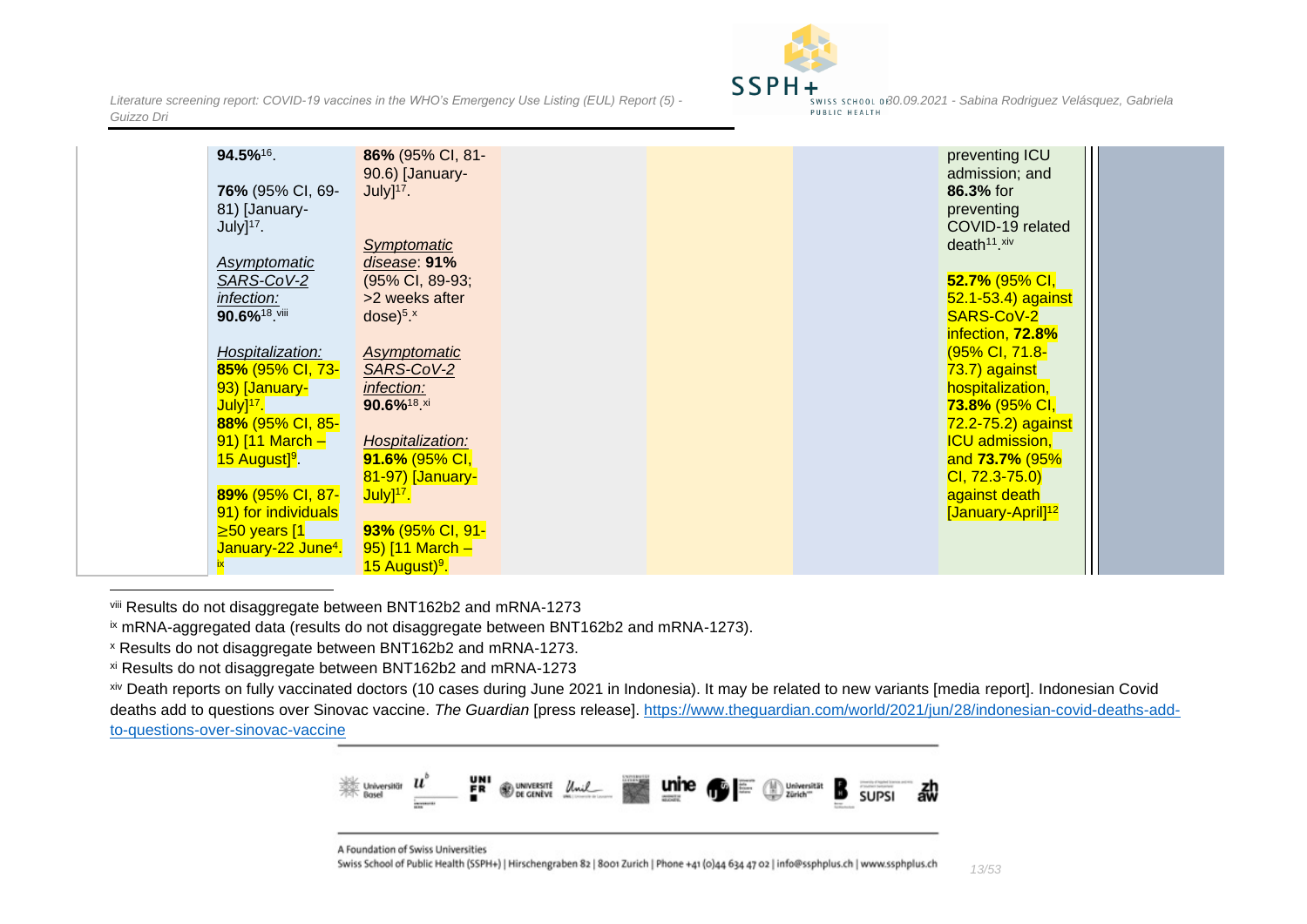

|                 |                                                                                                                                                                                                                                                                                                                           | 89% (95% CI, 87-<br>91) for individuals<br>$\geq 50$ years [1<br>January-22 June <sup>4</sup> .                                                                                                     |                                                                                                                                                                                                                                         |                                         |                   |                                                                                                                                       |                                                                                                |
|-----------------|---------------------------------------------------------------------------------------------------------------------------------------------------------------------------------------------------------------------------------------------------------------------------------------------------------------------------|-----------------------------------------------------------------------------------------------------------------------------------------------------------------------------------------------------|-----------------------------------------------------------------------------------------------------------------------------------------------------------------------------------------------------------------------------------------|-----------------------------------------|-------------------|---------------------------------------------------------------------------------------------------------------------------------------|------------------------------------------------------------------------------------------------|
|                 |                                                                                                                                                                                                                                                                                                                           |                                                                                                                                                                                                     |                                                                                                                                                                                                                                         | <b>EFFECTIVENESS AGAINST VARIANTSxv</b> |                   |                                                                                                                                       |                                                                                                |
| Alpha (B.1.1.7) | Single dose:<br>48.7% (95%<br>CI, 45.5 to 51.7) <sup>19</sup><br>66% (95% CI,64-<br>$68)^{20}$ .<br>54.5% (95 CI,<br>$50.4 - 58.3$ <sup>21</sup><br>Two doses:<br>93.7% (95% CI,<br>91.6 to 95.3) <sup>19</sup><br>92% (95% CI, 90-<br>$93)^{22}$ .<br>89% (95% CI, 86-<br>$91)^{20}$ .<br>78% (95% CI, 68-<br>$84)^{23}$ | Single dose:<br>88.1% (95% CI,<br>83.7 to 91.5) <sup>24</sup><br>83% (95% CI, 80-<br>$86)^{20}$ .<br>Two doses:<br>100% (95% CI,<br>91.8 to $100$ <sup>24</sup><br>92% (95% CI, 86-<br>$96)^{20}$ . | Single dose:<br>48.7% (95% CI<br>45.5 to 51.7) <sup>19</sup><br>64% (95% CI, 60-<br>$68)^{20}$ .<br>Two doses:<br>74.5% (95% CI,<br>68.4 to 79.4) <sup>19</sup><br>73% (95% CI, 66-<br>$78)^{22}$ .<br>79% (95% CI, 56-<br>$90)^{23}$ . |                                         | No published data | Two doses:<br><b>Equally effective</b><br>$(-76%)$ in<br>neutralizing<br>D614G, B.1.1.7<br>and B.1.429 as<br>the wild-type<br>strain. | <b>Ongoing studies</b><br>in South Africa <sup>13</sup><br>and United<br>Kingdom <sup>14</sup> |

<span id="page-13-0"></span>xii mRNA-aggregated data (results do not disaggregate between BNT162b2 and mRNA-1273).

xv Effectiveness data against the latest variant of interest (Mu) will be included in upcoming reports based on data availability.



A Foundation of Swiss Universities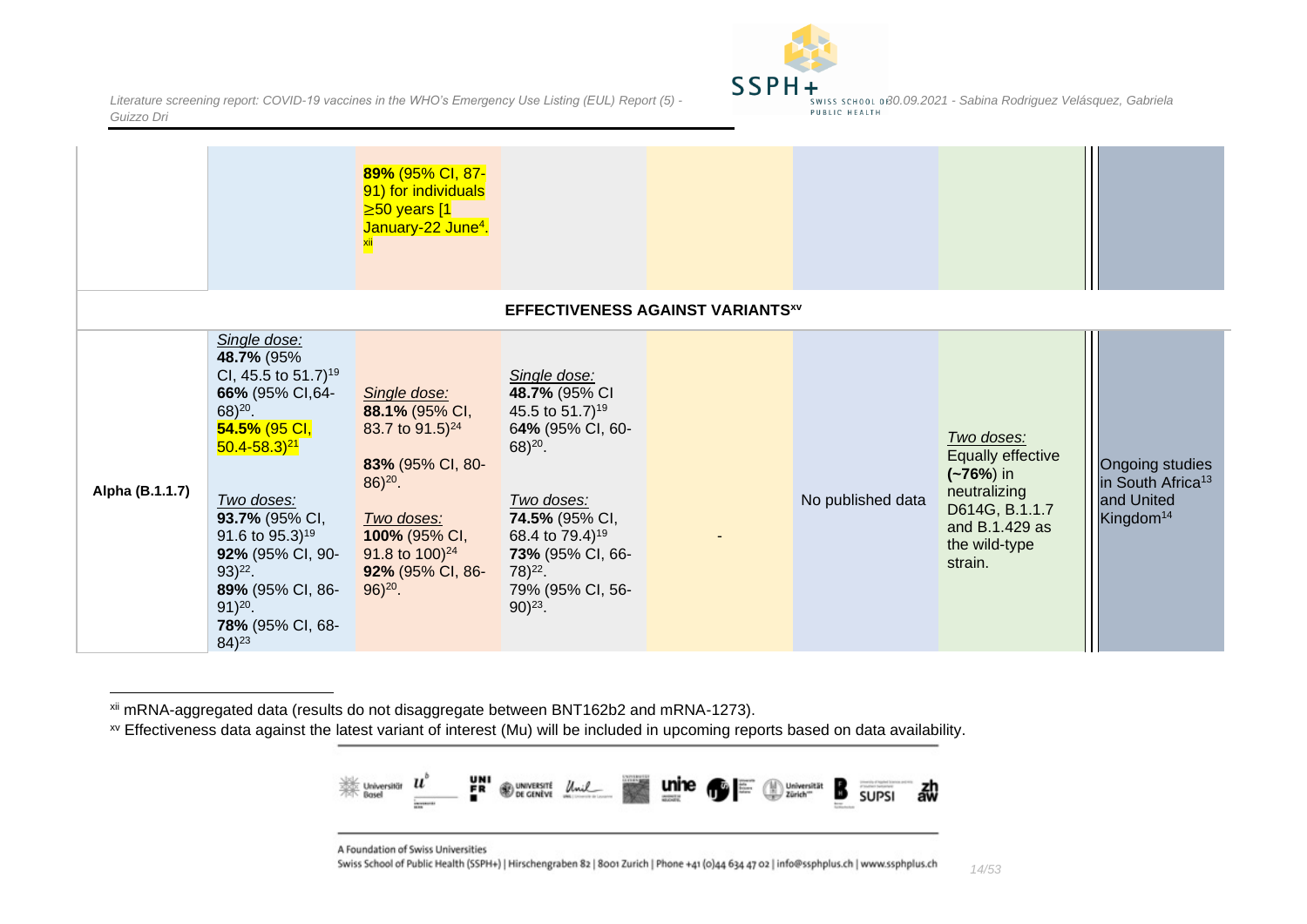

|                 | 84.4% (95 CI,<br>$81.8 - 86.5$ <sup>21</sup>                                                    |                                                                                                                                                           |                                                              |                                                                         |                   |                                                                                                                                                                                                                                                                                              |                      |
|-----------------|-------------------------------------------------------------------------------------------------|-----------------------------------------------------------------------------------------------------------------------------------------------------------|--------------------------------------------------------------|-------------------------------------------------------------------------|-------------------|----------------------------------------------------------------------------------------------------------------------------------------------------------------------------------------------------------------------------------------------------------------------------------------------|----------------------|
| Beta (1.351)    | Single dose:<br>60% (95% CI, 52-<br>$67)20$ .<br>Two doses:<br>84% (95% CI, 69-<br>$92)^{20}$ . | Single dose:<br>61.3% (95% CI,<br>56.5 to $65.5)^{24}$<br>77% (95% CI, 69-<br>$92)^{20}$ .<br>Two doses:<br>96.4% (95% CI,<br>91.9 to 98.7) <sup>24</sup> | Single dose:<br>48% (95% CI, 28-<br>$63)^{20}$ .             |                                                                         | No published data | <b>Neutralization</b><br>capacity was<br>decreased by<br>factor 5.27 <sup>25</sup> .                                                                                                                                                                                                         | No available<br>data |
| Gamma (P.1)     | Neutralization<br>activity reduced by<br>$3.3$ -fold $^{26}$ .                                  |                                                                                                                                                           |                                                              |                                                                         | No published data | Demonstrated<br>42% vaccine<br>effectiveness in a<br>setting with high<br>P.1 transmission,<br>in individuals aged<br>70 and above <sup>27</sup> .<br>50.2% against P.1<br>(>14 days after 2nd<br>$dose)^{28}$ .<br><b>Neutralization was</b><br>decreased by<br>factor 3.92 <sup>25</sup> . | No available<br>data |
| Delta (1.617.2) | Single dose:<br>30.7% (95% CI,<br>25.2 to 35.7) <sup>19</sup> ;                                 | Single dose:<br>72% effective<br>against                                                                                                                  | Single dose:<br>30.7% (95% CI<br>25.2 to 35.7) <sup>19</sup> | 78% (95% CI, 73-<br>82) against SARS-<br>CoV-2 infection <sup>8</sup> . |                   |                                                                                                                                                                                                                                                                                              | No available<br>data |



A Foundation of Swiss Universities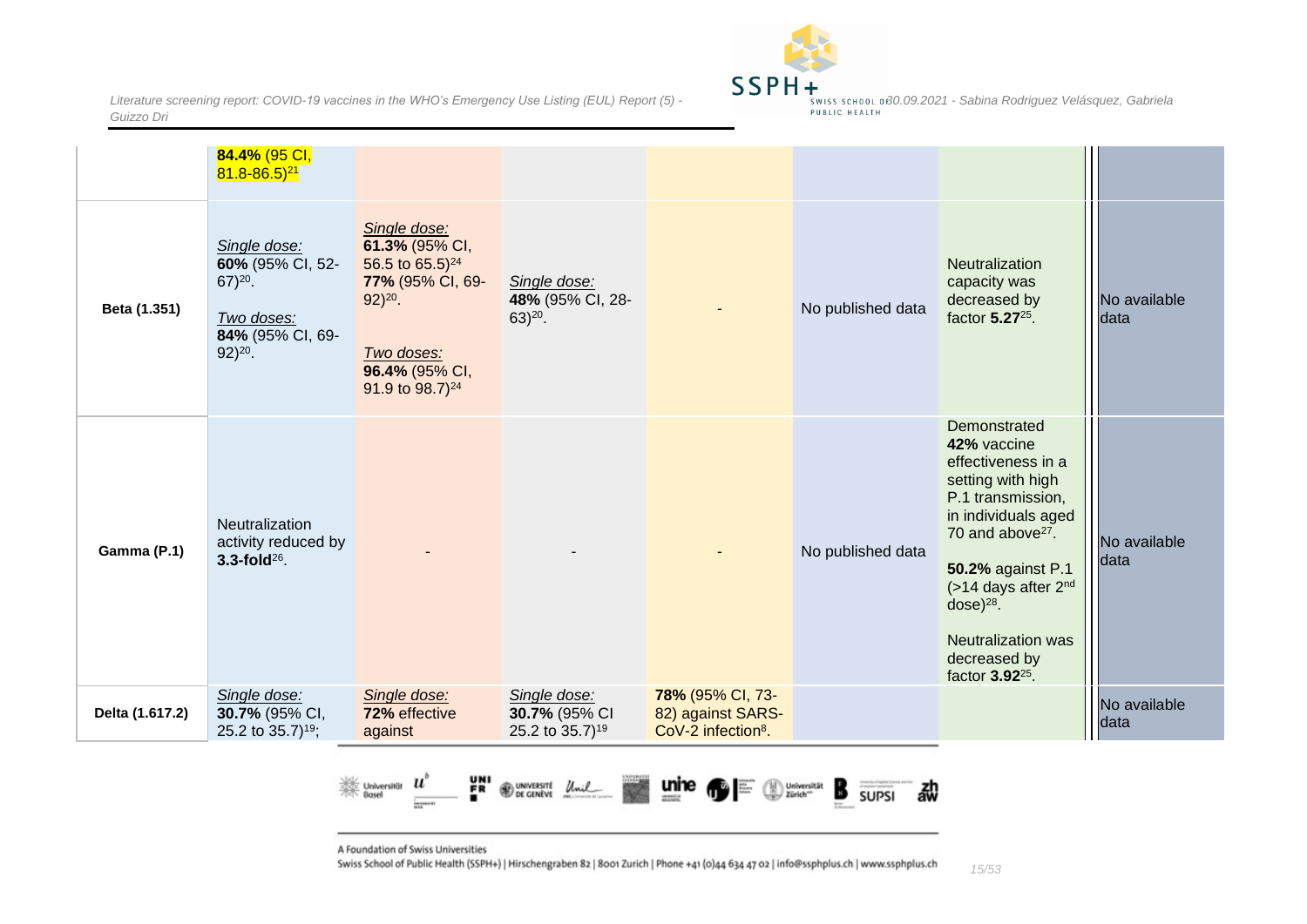

| 57% (95% CI, 50-<br>symptomatic<br>Single dose:<br>$63)$ <sup>23</sup><br>SARS-Cov-2<br>13.8% (95% CI, -<br>Two doses:<br>Individuals $\geq 50$ :<br>22.5% (95 CI,<br>infection <sup>32</sup> .<br>67.0% (95% CI,<br>83% (95% CI, 81-<br>$60.2 - 54.8$ <sup>34</sup> .<br>61.3 to 71.8) <sup>19</sup><br>$85)^{8}$<br>$17.0 - 27.4$ <sup>21</sup><br>67% (95% CI, 62-<br>$\geq$ 14 days after |
|-----------------------------------------------------------------------------------------------------------------------------------------------------------------------------------------------------------------------------------------------------------------------------------------------------------------------------------------------------------------------------------------------|
|-----------------------------------------------------------------------------------------------------------------------------------------------------------------------------------------------------------------------------------------------------------------------------------------------------------------------------------------------------------------------------------------------|

떍 鮝  $\boldsymbol{u}$ **WE CENTER Unil** Universität<br>Basel Universität B 勐 **SUPSI** 

A Foundation of Swiss Universities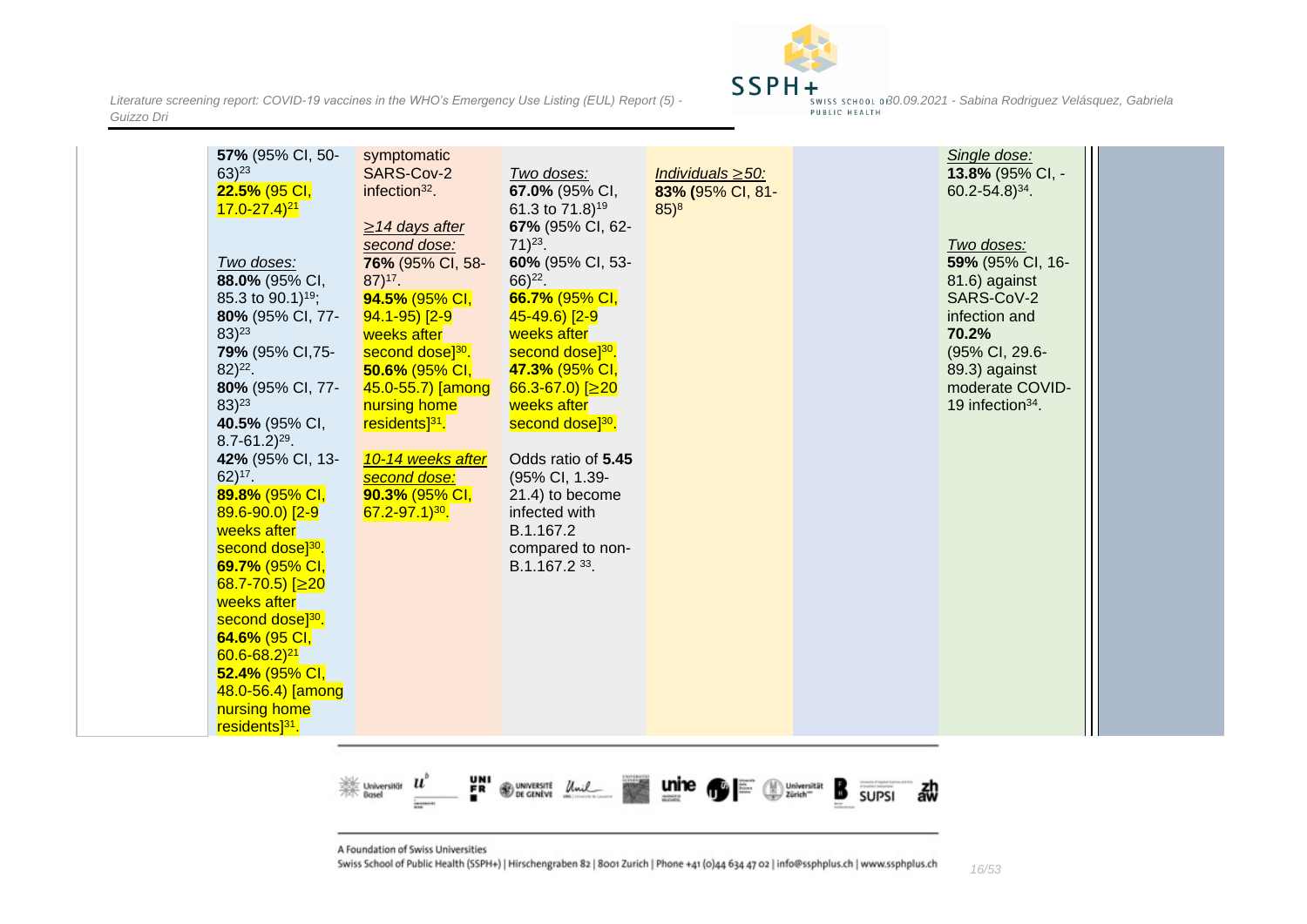

| <b>Effectiveness</b><br>against<br>hospitalization<br>and death | <b>Alpha</b><br>Against<br>hospitalization:<br>Single dose: 83%<br>(95% CI, 62-93)<br>Two doses: 95%<br>(95% CI, 78-99) <sup>35</sup> .<br><b>Delta</b><br><b>Against severe</b><br>COVID-19:<br>91.4% (95% CI,<br>$82.5 - 95.7$ <sup>29</sup> .<br>Against<br>hospitalization:<br>Single dose: 94%<br>(95% CI, 46-99) <sup>35</sup> .<br>91% (95% CI, 90-<br>$93)$ <sup>36</sup> | <b>Delta</b><br>96% against<br>severe COVID-19<br>infection $32$ .<br><b>Against</b><br>hospitalization:<br>Single dose:<br>81% (95% CI, 81-<br>$90.6$ <sup>17</sup> .<br>Two doses:<br>84% (95% CI, 80-<br>$(87)^{36}$<br><b>Against ICU</b><br>admission:<br>86% (95% CI, 79- | <b>Alpha</b><br>Against<br>hospitalization:<br>Single dose: 76%<br>$(95\% \text{ Cl}, 61-85)$<br>Two doses: 86%<br>$(95\% \text{ CI}, 53-96)^{35}$ .<br><b>Delta</b><br>Against<br>hospitalization:<br>Single dose: 71%<br>(95% CI, 51-83) <sup>35</sup><br>88% (95% CI, 83-<br>$91)^{36}$<br>Two doses: 92%<br>$(95\% \text{ CI}, 75-97)^{35}$ .<br>95.2% (95% CI,<br>$94.6 - 95.6$ [2-9]<br>weeks] <sup>30</sup> . | <b>Beta</b><br>67% effective at<br>preventing<br>hospitalizations <sup>38</sup> .<br><b>Delta</b><br><b>Against</b><br>hospitalization:<br>71% 38<br>85% (95% CI, 73-<br>$(91)^8$ .<br>91% (95% CI, 88-<br>$94)$ <sup>36</sup><br>85% effective at<br>preventing severe<br>disease and<br>hospitalization <sup>39</sup> . | <b>Delta</b><br><b>Single dose: Does</b><br>not offer clinically<br>meaningful<br>protection against<br><b>Severe illness</b> 40, xvi<br>Two doses: 88%<br>(95% CI, 55-98)<br>adjusted risk<br>reduction in<br>developing severe<br>illness. <sup>40,xvii</sup> | <b>Delta</b><br><b>Single dose: Does</b><br>not offer clinically<br>meaningful<br>protection against<br><b>severe illness</b> 40, xviii<br>Two doses: 88%<br>(95% CI, 55-98)<br>adjusted risk<br>reduction in<br>developing severe<br><b>illness</b> .40,xix | No available<br>data |
|-----------------------------------------------------------------|-----------------------------------------------------------------------------------------------------------------------------------------------------------------------------------------------------------------------------------------------------------------------------------------------------------------------------------------------------------------------------------|---------------------------------------------------------------------------------------------------------------------------------------------------------------------------------------------------------------------------------------------------------------------------------|----------------------------------------------------------------------------------------------------------------------------------------------------------------------------------------------------------------------------------------------------------------------------------------------------------------------------------------------------------------------------------------------------------------------|---------------------------------------------------------------------------------------------------------------------------------------------------------------------------------------------------------------------------------------------------------------------------------------------------------------------------|-----------------------------------------------------------------------------------------------------------------------------------------------------------------------------------------------------------------------------------------------------------------|--------------------------------------------------------------------------------------------------------------------------------------------------------------------------------------------------------------------------------------------------------------|----------------------|
|                                                                 | Two doses: 96%<br>(95% CI, 86-99) <sup>35</sup> .                                                                                                                                                                                                                                                                                                                                 | $90)^{36}$                                                                                                                                                                                                                                                                      | 77.0% (95% CI,<br>$70.3 - 82.3$ [ $\geq 20$ ]<br>weeks <sup>30</sup> .                                                                                                                                                                                                                                                                                                                                               | Individuals $\geq 50$ :<br>84% (95% CI, 81-<br>$85)^8$                                                                                                                                                                                                                                                                    |                                                                                                                                                                                                                                                                 |                                                                                                                                                                                                                                                              |                      |

xvi Study does not differentiate between the two inactivated vaccines, BBIBP-CorV and CoronaVac.

xvii Study does not differentiate between the two inactivated vaccines, BBIBP-CorV and CoronaVac.

xviii Study does not differentiate between the two inactivated vaccines, BBIBP-CorV and CoronaVac.

xix Study does not differentiate between the two inactivated vaccines, BBIBP-CorV and CoronaVac.



A Foundation of Swiss Universities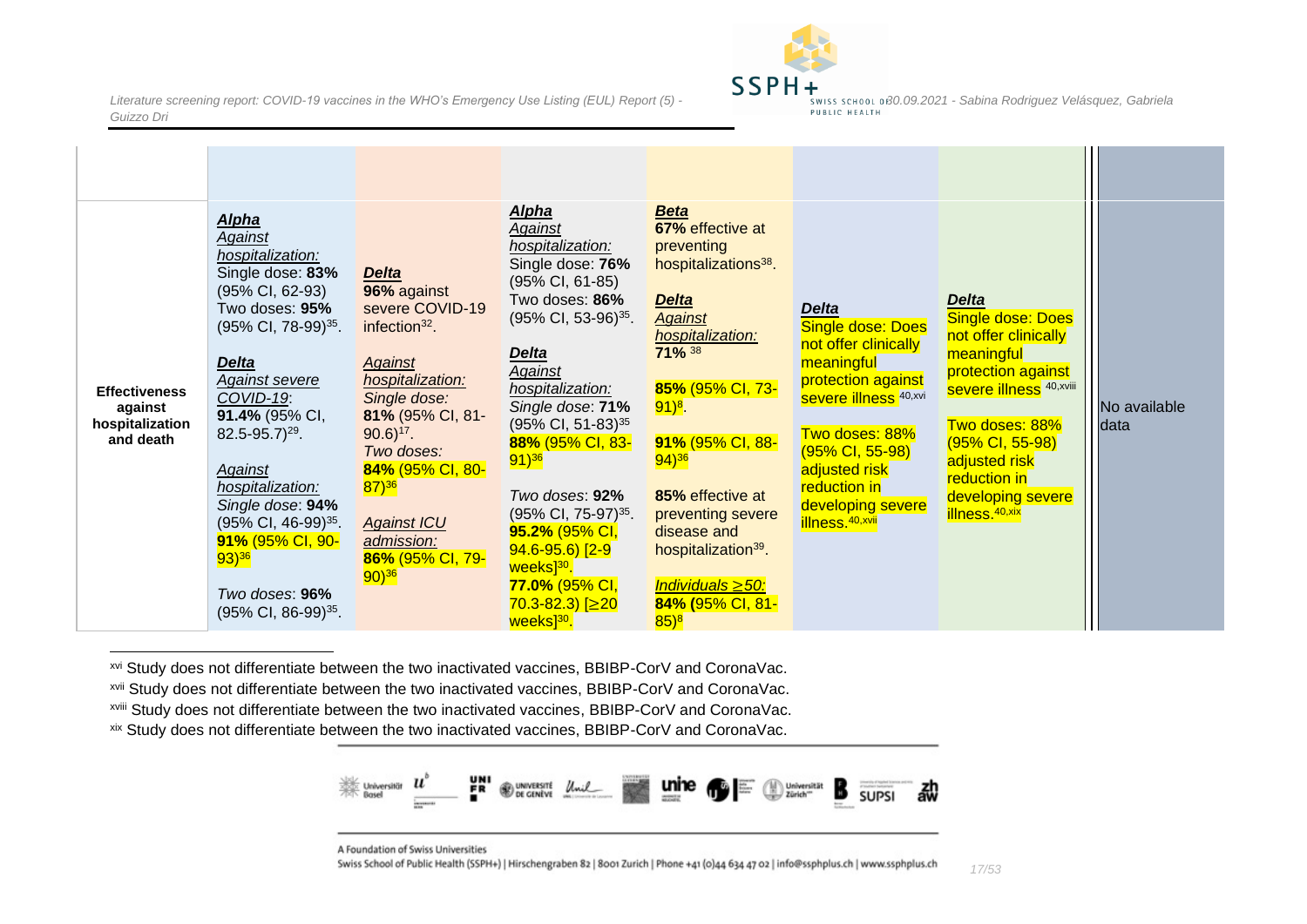

*18/53*

| $93.9)^{17}$ .<br><b>Against ICU</b><br>84% (95% CI, 79-<br>admission:<br>Single dose: 92%<br>$89)^{37}$ .<br>98.4% (95% CI,<br>(95% CI, 84-96) <sup>36</sup><br>$97.9 - 98.8$ [2-9]<br><b>Two doses: 96%</b><br>weeks <sup>30</sup> .<br>(95% CI, 94-98) <sup>36</sup><br>92.7% (95% CI,<br>$90.3 - 94.6$ [ $\geq 20$<br>Against death:<br>weeks <sup>30</sup> .<br>94.1% (95% CI,<br>96% (95% CI, 95-<br>$91.8 - 95.8$ [2-9]<br>$96)^{36}$<br>weeks <sup>30</sup> .<br>78.7% (95% CI,<br>$52.1 - 90.4$ [ $\geq 20$<br>Against death:<br>98.2% (95% CI,<br>weeks <sup>30</sup> .<br>$95.9 - 99.2$ [2-9]<br>weeks] <sup>30</sup> .<br>90.4% (95% CI,<br>$85.1 - 93.8$ [ $\geq 20$ ]<br>weeks <sup>30</sup> . | $98)^{36}$<br><b>Against death:</b><br>96% effective at<br>preventing<br>$death^{38}$ . |  |
|--------------------------------------------------------------------------------------------------------------------------------------------------------------------------------------------------------------------------------------------------------------------------------------------------------------------------------------------------------------------------------------------------------------------------------------------------------------------------------------------------------------------------------------------------------------------------------------------------------------------------------------------------------------------------------------------------------------|-----------------------------------------------------------------------------------------|--|
|                                                                                                                                                                                                                                                                                                                                                                                                                                                                                                                                                                                                                                                                                                              | <b>SAFETY AND ADVERSE EVENTS</b>                                                        |  |



<span id="page-17-0"></span>A Foundation of Swiss Universities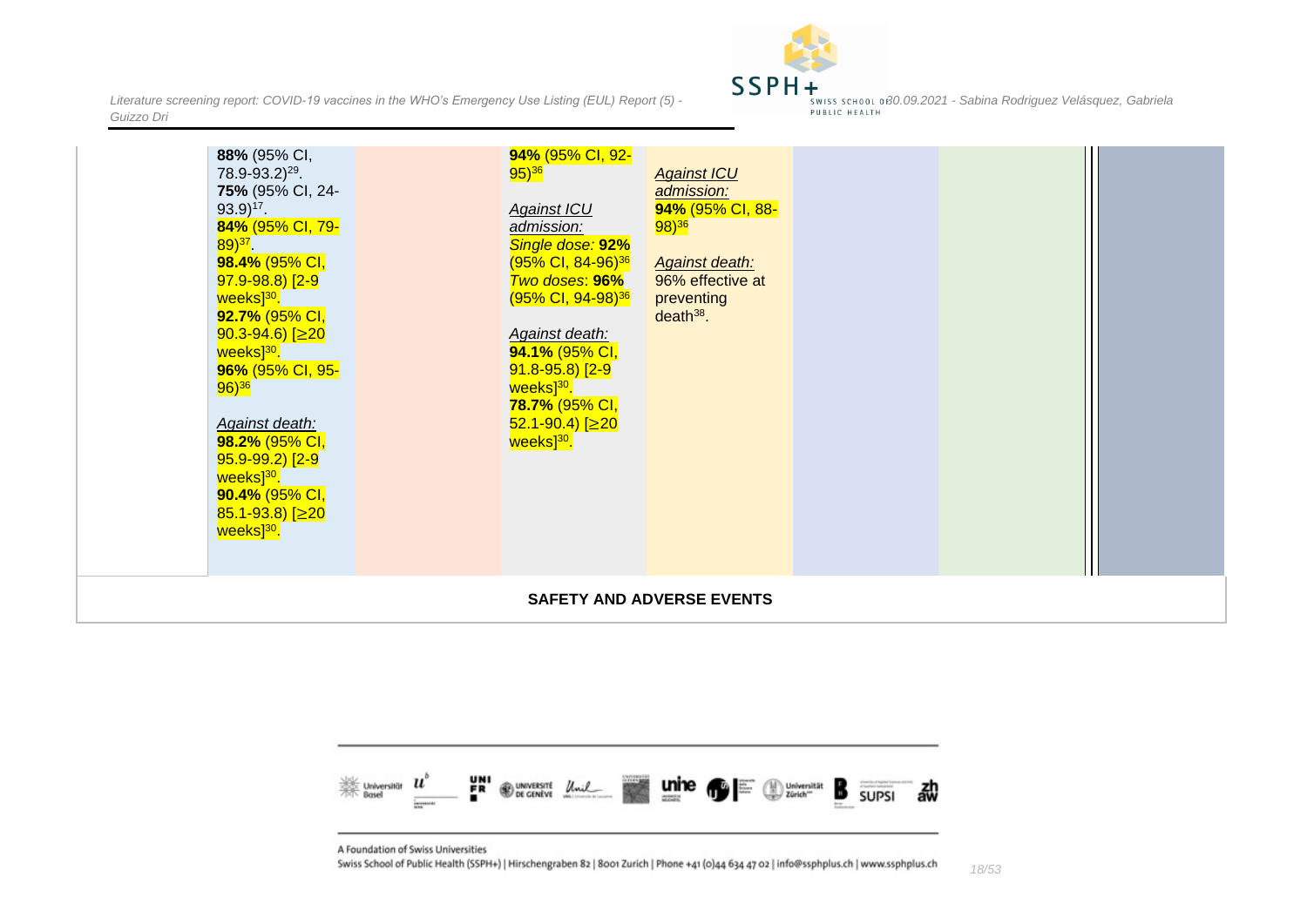

| <b>Common side</b><br>effects                                | Pain at the<br>injection site,<br>fatigue, headache,<br>myalgia, chills and<br>fever. $41$<br>Optimal safety for<br>asthma patients <sup>42</sup> .<br>The vaccine is<br>considered safe<br>for cancer patients<br>undergoing<br>treatments $43$ . | Pain at injection<br>site, headache,<br>fatigue, myalgia,<br>arthralgia <sup>44</sup> , Covid<br>arm (cutaneous<br>hypersensitivity) <sup>45</sup> .<br>The vaccine is<br>considered safe<br>for cancer patients<br>undergoing<br>treatments $43$ .                                                                                          | Fatigue, myalgia,<br>arthralgia,<br>headache <sup>46</sup> ,<br>lethargy, fever, &<br>nause $a^{47}$ .                                                                                                                                                                                                                                   | Headache, fever,<br>chills, fatigue,<br>myalgia, and<br>nausea <sup>48</sup> .                                                                                                                                                                                                                                                                         | Pain at the<br>injection site,<br>dizziness, fever,<br>headache, fatigue,<br>nausea, vomiting,<br>& allergic<br>dermatitis $47,49$ .                                                                            | Pain at injection<br>site, headache,<br>fatigue, tremors, &<br>flushing <sup>50</sup> ,<br>inflammatory<br>reaction,<br>urticaria <sup>51</sup> .                                                                | Pain at injection-<br>site, headache,<br>muscle pain,<br>fatigue <sup>52</sup>                                                                                          |
|--------------------------------------------------------------|----------------------------------------------------------------------------------------------------------------------------------------------------------------------------------------------------------------------------------------------------|----------------------------------------------------------------------------------------------------------------------------------------------------------------------------------------------------------------------------------------------------------------------------------------------------------------------------------------------|------------------------------------------------------------------------------------------------------------------------------------------------------------------------------------------------------------------------------------------------------------------------------------------------------------------------------------------|--------------------------------------------------------------------------------------------------------------------------------------------------------------------------------------------------------------------------------------------------------------------------------------------------------------------------------------------------------|-----------------------------------------------------------------------------------------------------------------------------------------------------------------------------------------------------------------|------------------------------------------------------------------------------------------------------------------------------------------------------------------------------------------------------------------|-------------------------------------------------------------------------------------------------------------------------------------------------------------------------|
| <b>Phase III clinical</b><br>trial serious<br>adverse events | Serious adverse<br>events were<br>observed in a<br>similar proportion<br>of vaccine (0.6%)<br>and placebo<br>(0.5%) recipients.<br>These events also<br>occur at a similar<br>frequency within<br>the general<br>population <sup>41,53</sup> .     | The frequency of<br>grade 3 adverse<br>events was similar<br>in both the<br>vaccine (1.5%)<br>and placebo<br>groups (1.3).<br>Serious adverse<br>events were<br>observed in a<br>similar proportion<br>in both groups<br>$(0.6\%)$ . 3 Bell's<br>Palsy cases<br>occurred in the<br>vaccine group and<br>one Bell's Palsy<br>case occurred in | Serious adverse<br>events were<br>balanced across<br>the study arms. 79<br>cases occurred in<br>the vaccine group<br>and 89 cases in<br>the placebo group<br>$-3$ cases were<br>considered related<br>to the<br>experimental or<br>control vaccine<br>(out of 11 636<br>vaccine<br>recipients):<br>transverse<br>myelitis,<br>haemolytic | Serious adverse<br>events were<br>reported in 0.4%<br>of vaccine<br>recipients and<br>0.4% of placebo<br>recipients. Seven<br>of the serious<br>adverse events<br>were considered<br>to be related to<br>the vaccine:<br>Guillain-Barré<br>syndrome (1),<br>pericarditis (1),<br>brachial radiculitis<br>(1),<br>hypersensitivity<br>(1), Bell's Palsy | A cross-sectional<br>survey collected<br>data on adverse<br>events following<br>vaccination in the<br>UAE - none of the<br>symptoms were of<br>serious nature or<br>required<br>hospitalization <sup>49</sup> . | Overall incidence<br>of serious adverse<br>events was 0.5%<br>(31 in placebo<br>group and 33 in<br>vaccine group). All<br>adverse events<br>were determined<br>to be unrelated to<br>the vaccine <sup>50</sup> . | Phase II:<br>Nine serious<br>adverse events<br>were reported,<br>only one of<br>which was<br>assessed as<br>related to the<br>vaccine: acute<br>colitis <sup>55</sup> . |



A Foundation of Swiss Universities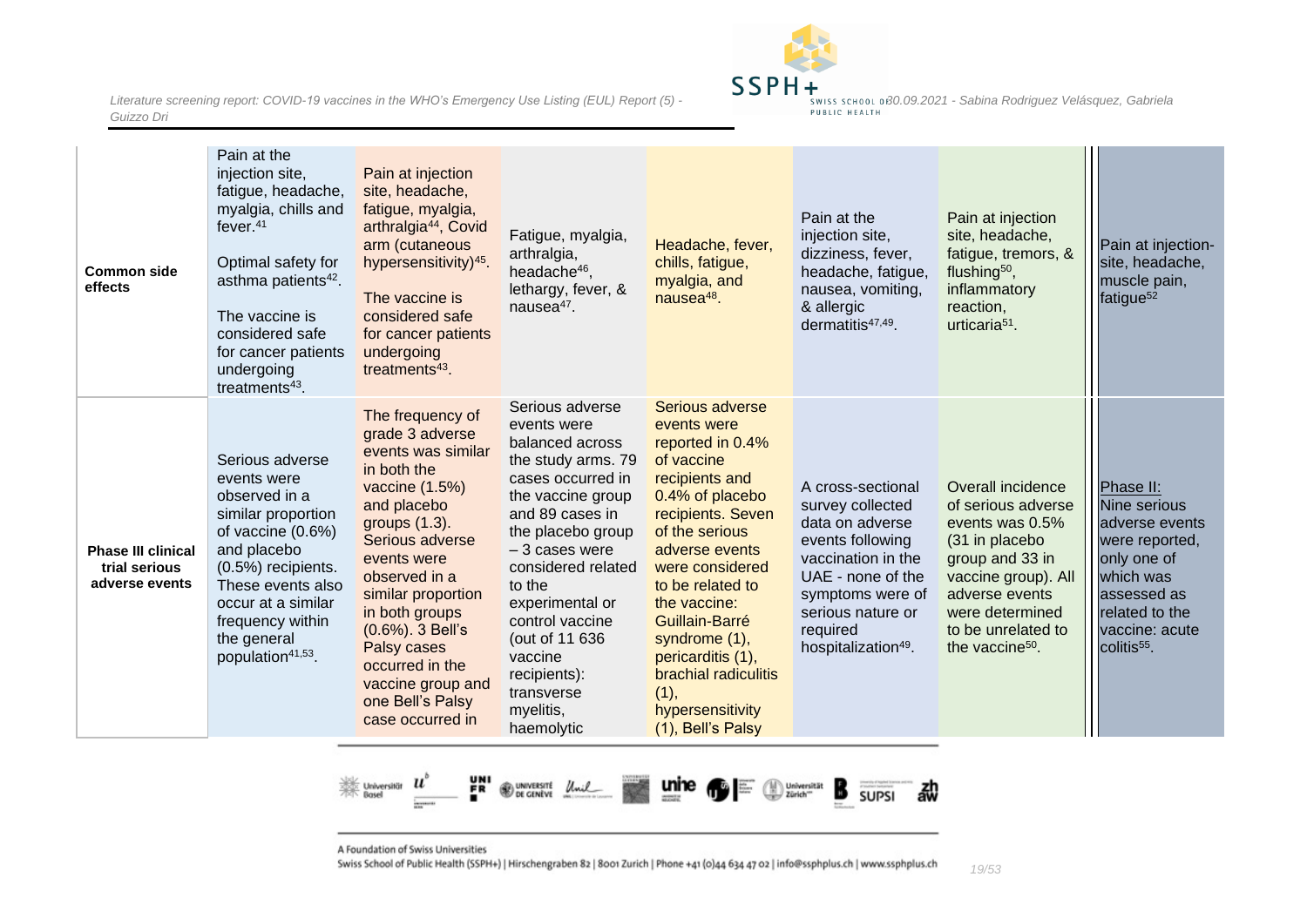

|                        |                                                                                                                                                                                                                                                                                                                                                                                                                                                                                                                                                                            | the placebo<br>$group44$ .                                                                                                                                                                                                                                                                                                                                                                                                                                                                             | anaemia and a<br>case of fever<br>higher than 40°C<br>46                                                                                                                                                                                                                                                                                                                                                                                                                                                                              | $(2)$ , & severe<br>generalized<br>weakness, fever &<br>headache $(1)^{54}$ .                                                                                                                                                                                                                                                                                |                                                                                            |                                                                                                                                                                                                                                                                                                                                         |                                                                                                                       |
|------------------------|----------------------------------------------------------------------------------------------------------------------------------------------------------------------------------------------------------------------------------------------------------------------------------------------------------------------------------------------------------------------------------------------------------------------------------------------------------------------------------------------------------------------------------------------------------------------------|--------------------------------------------------------------------------------------------------------------------------------------------------------------------------------------------------------------------------------------------------------------------------------------------------------------------------------------------------------------------------------------------------------------------------------------------------------------------------------------------------------|---------------------------------------------------------------------------------------------------------------------------------------------------------------------------------------------------------------------------------------------------------------------------------------------------------------------------------------------------------------------------------------------------------------------------------------------------------------------------------------------------------------------------------------|--------------------------------------------------------------------------------------------------------------------------------------------------------------------------------------------------------------------------------------------------------------------------------------------------------------------------------------------------------------|--------------------------------------------------------------------------------------------|-----------------------------------------------------------------------------------------------------------------------------------------------------------------------------------------------------------------------------------------------------------------------------------------------------------------------------------------|-----------------------------------------------------------------------------------------------------------------------|
| Rare adverse<br>events | Myocarditis &<br>myopericarditis <sup>56-</sup><br><sup>58</sup> , anaphylaxis<br>and swelling of the<br>lips, face, and<br>tongue related to<br>anaphylaxis <sup>59</sup> (11<br>anaphylaxis cases<br>per million doses<br>administered) <sup>60</sup> ,<br>axillary<br>lymphadenopathy,<br>paroxysmal<br>ventricular<br>arrhythmia, leg<br>paresthesia <sup>61</sup> ,<br>pityriasis rosea <sup>62</sup><br>(lesions improved<br>completely after<br>$~58$ weeks) <sup>63</sup> ,<br>lymphocytic<br>vasculitis <sup>64</sup> ,<br>varicella-zoster<br>reactivation 65-67 | Myocarditis &<br>myopericarditis <sup>56-</sup><br>58, orofacial<br>swelling &<br>anaphylaxis <sup>59</sup> .<br><b>Potential risk</b><br>factor for Bell's<br>palsy (most<br>improve upon<br>follow-up) $78$ ,<br>herpes zoster<br>reactivation <sup>66,79</sup> ,<br>varicella zoster<br>reactivation <sup>66</sup> ,<br>herpes zoster<br>ophtalmicus <sup>80</sup> ,<br>eczema &<br>urticaria <sup>81</sup> ,<br>transverse<br>myelitis <sup>82</sup> , Guillain-<br>Barré syndrome <sup>83</sup> . | <b>Transverse</b><br>myelitis, high<br>fever $46,84$ ,<br>cutaneous<br>hypersensitivity <sup>84</sup> ,<br>vasculitis <sup>85</sup> ,<br>cerebral venous<br>sinus thrombosis <sup>86</sup><br>(higher risk for<br>women) <sup>87</sup> ,<br>thromboembolism <sup>8</sup><br><sup>8</sup> , vaccine induced<br>immune<br>thrombotic<br>thrombocytopenia <sup>8</sup><br>9,90-92<br>intracerebral<br>haemorrhage <sup>93</sup> ,<br>small vessel<br>vasculitis85,94,<br>psoriasis,<br>rosacea,<br>raynaud's<br>phenomenon <sup>81</sup> | Thrombosis,<br>thrombocytopenia,<br>cerebral venous<br>sinus<br>thrombosis <sup>101</sup> ,<br>increased risk of<br>developing<br>Guillain-Barré<br>syndrome post<br>vaccination <sup>102</sup> ,<br>herpes zoster<br>ophtalmicus <sup>80</sup> .<br>97% of reported<br>reactions after<br>vaccine<br>administration<br>were non-<br>serious <sup>48</sup> . | Similar among the<br>vaccine groups<br>and control group<br>within 7 days <sup>103</sup> . | Myalgia, fever <sup>50</sup> ,<br>pityriasis rosea<br>(lesions improved<br>completely after<br>$~58$ weeks) $^{63}$ ,<br>reactivation of<br>herpes zoster and<br>herpes simplex <sup>51</sup> .<br>Most reactions<br>improved without<br>treatment within a<br>few weeks <sup>51</sup> ,<br>Guillain-Barré<br>syndrome <sup>104</sup> . | Myocarditis was<br>reported in one<br>vaccine<br>recipient,<br>occurring 3 days<br>after second<br>dose <sup>52</sup> |



A Foundation of Swiss Universities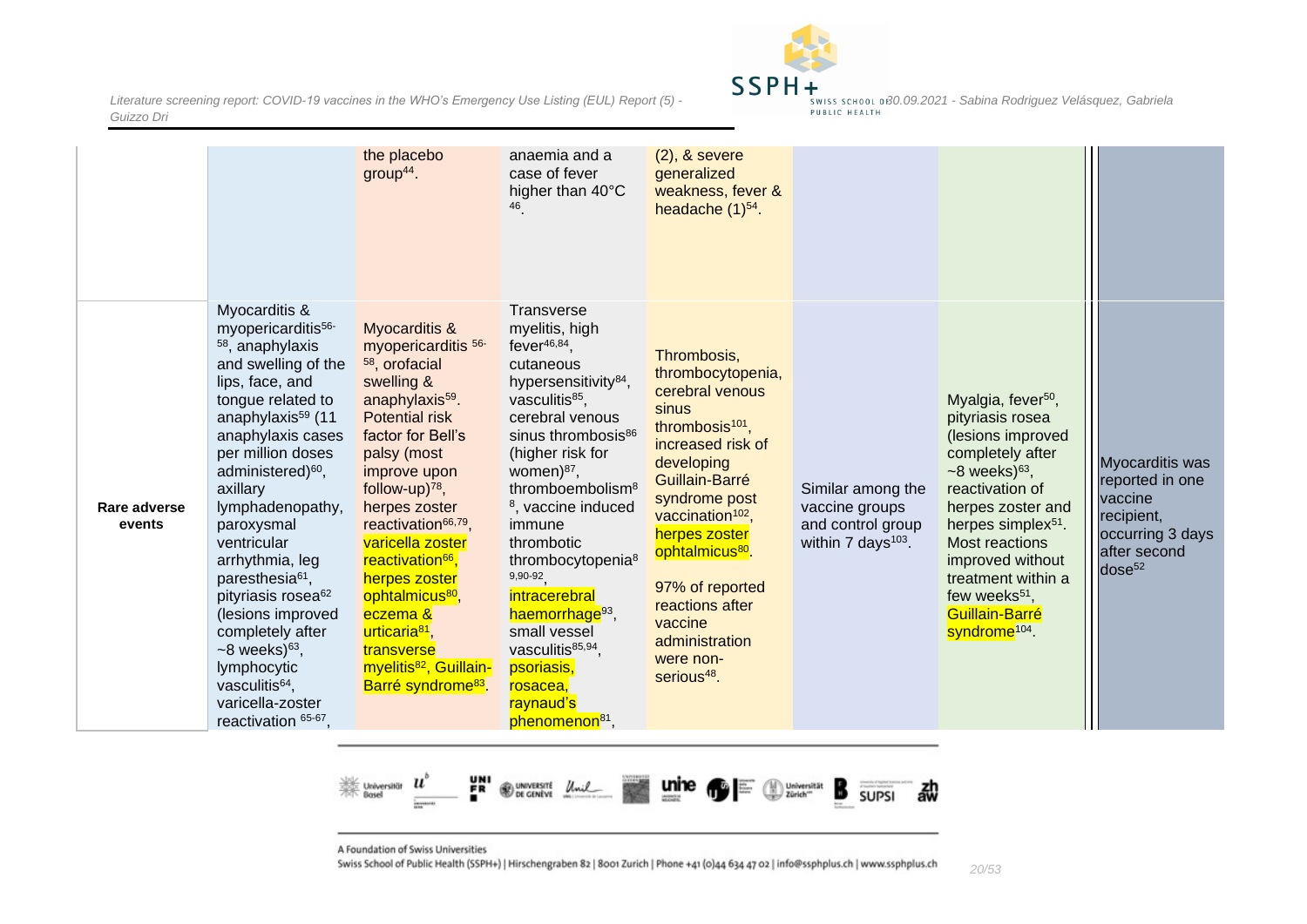

*21/53*

|                                                                                                                             | Kikuchi-Fujimoto<br>disease $68$ ,<br>thrombotic<br>thrombocytopenic<br>purpura <sup>69</sup> , IgA<br>nephropathy flare-<br>up <sup>70</sup> , Guillain-<br>Barré syndrome<br><sup>71,72</sup> , pustural<br>psoriasis <sup>73</sup> ,<br>immunoglobulin A<br>vasculitis <sup>74</sup> ,<br>immune complex<br>vasculitis <sup>75</sup> ,<br>Rhabdomyolysis <sup>76</sup> ,<br>subacute<br>thyroiditis <sup>77</sup> . |                                                                                                                                                                                         | <b>Ischaemic</b><br>stroke <sup>95</sup> .<br>anaphylaxis <sup>96</sup> ,<br>recurrent herpes<br>$Zoster97,xx$ ,<br>generalized<br>bullous fixed drug<br>eruption <sup>98</sup> ,<br>Guillain-Barré<br>syndrome <sup>72</sup> ,<br>pityriasis rosea <sup>99</sup> .<br>Vaccination in<br>individuals with<br>adrenal<br>insufficiency can<br>lead to adrenal<br>crises <sup>100</sup> . |                                      |  |                      |
|-----------------------------------------------------------------------------------------------------------------------------|------------------------------------------------------------------------------------------------------------------------------------------------------------------------------------------------------------------------------------------------------------------------------------------------------------------------------------------------------------------------------------------------------------------------|-----------------------------------------------------------------------------------------------------------------------------------------------------------------------------------------|-----------------------------------------------------------------------------------------------------------------------------------------------------------------------------------------------------------------------------------------------------------------------------------------------------------------------------------------------------------------------------------------|--------------------------------------|--|----------------------|
| <b>Potential</b><br>associated<br>adverse events<br>(warrants further<br>analysis as<br>causal links are<br>not yet proven) | Cerebral venous<br>sinus thrombosis<br>and intracranial<br>haemorrhage <sup>105</sup> ,<br>aseptic<br>meningitis <sup>106</sup> ,<br>autoimmune<br>hepatitis <sup>107,108</sup> ,<br>multiple sclerosis<br>relapse <sup>109</sup> ,<br>myeloperoxidase                                                                                                                                                                 | Autoimmune<br>hepatitis <sup>107</sup> ,<br>myocardial<br>infarction <sup>111</sup> .<br>One case<br>developed IgA<br>Nephropathy after<br>receiving the<br>second dose of<br>mRNA-1273 | Autoimmune<br>hepatitis <sup>107</sup> , Acute<br>hyperglycaemic<br>crisis <sup>113</sup> , Facial<br>nerve palsy,<br>cervical myelitis. 95                                                                                                                                                                                                                                             | <b>Facial Diplegia<sup>114</sup></b> |  | No available<br>data |

<sup>xx</sup> All cases occurred in patients with chornic urticaria and were being treated with cyclosporine.



A Foundation of Swiss Universities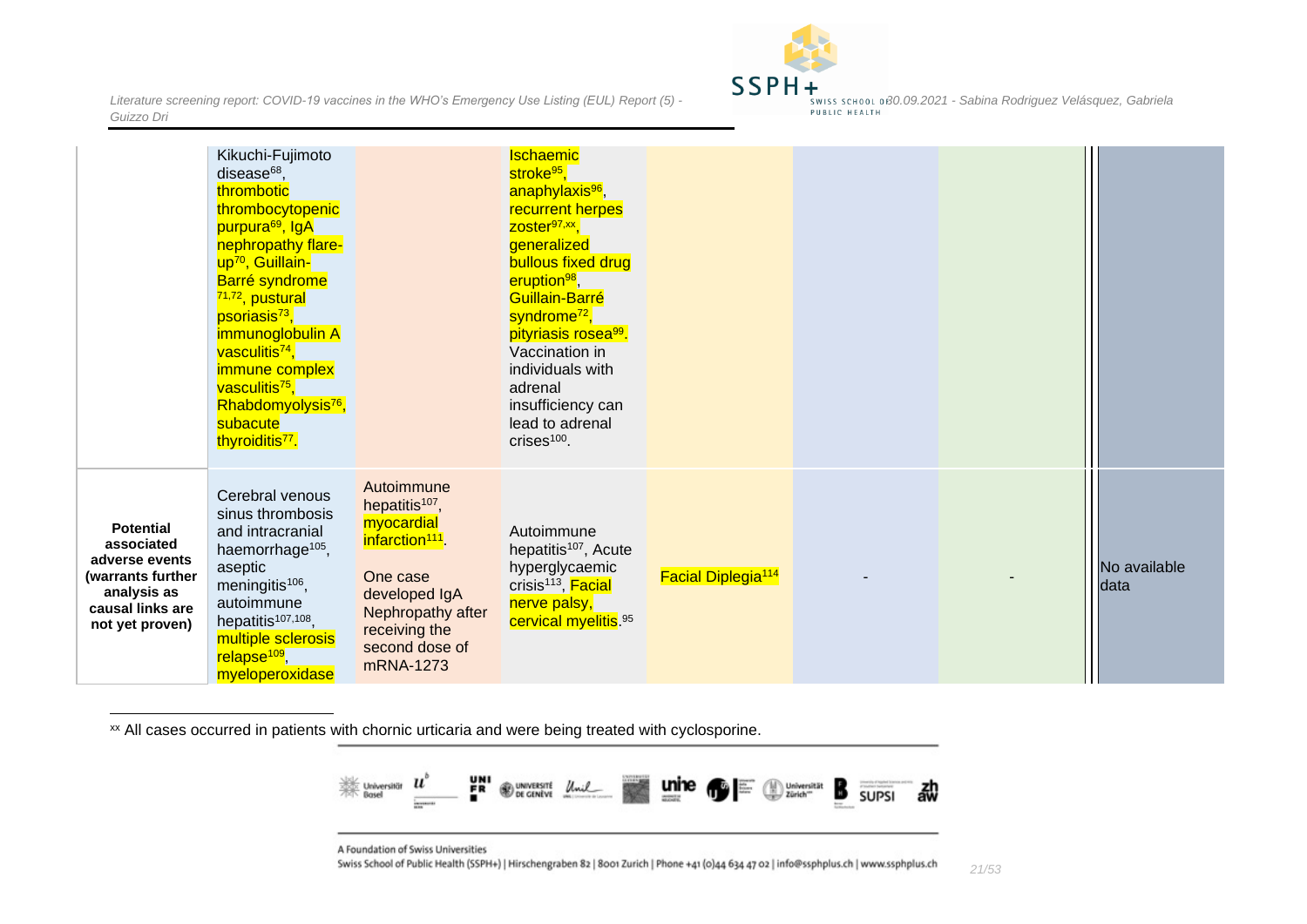*Literature screening report: COVID-19 vaccines in the WHO's Emergency Use Listing (EUL) Report (5)* **- 30.09.2021 -** *Sabina Rodriguez Velásquez, Gabriela - swiss school of 30.09.2021* - *Sabina Rodriguez Velásquez, Guizzo Dri*



|                  | anti-neutrophil<br>cytoplasmic<br>antibody-positive<br>optic<br>perineuritis <sup>110</sup> .                                           | (causal link not yet<br>proven) <sup>112</sup> .                                                                                        |                                                            |                                                                                |                                                                                                      |                                                                                                                                  |                                                                                                                                                                                                                                                  |
|------------------|-----------------------------------------------------------------------------------------------------------------------------------------|-----------------------------------------------------------------------------------------------------------------------------------------|------------------------------------------------------------|--------------------------------------------------------------------------------|------------------------------------------------------------------------------------------------------|----------------------------------------------------------------------------------------------------------------------------------|--------------------------------------------------------------------------------------------------------------------------------------------------------------------------------------------------------------------------------------------------|
| Myocarditis data | Mainly reported in<br>young adults and<br>adolescents <sup>115</sup><br>Refer to children<br>vaccination<br>section for more<br>details | Mainly reported in<br>young adults and<br>adolescents <sup>115</sup><br>Refer to children<br>vaccination<br>section for more<br>details | No available data                                          | No available data                                                              | No available data                                                                                    | No available data                                                                                                                | Myocarditis was<br>reported as viral<br>myocarditis.<br>Participant fully<br>recovered after<br>2 days of<br>hospitalisation.<br>No episode of<br>anaphylaxis or<br>vaccine-<br>associated<br>enhanced<br>COVID-19 was<br>reported <sup>52</sup> |
|                  |                                                                                                                                         |                                                                                                                                         |                                                            | <b>TRANSMISSION, PREVENTION &amp; PROTECTION</b>                               |                                                                                                      |                                                                                                                                  |                                                                                                                                                                                                                                                  |
| Immunogenicity   | 7-14 days after<br>second dose:<br>18-55 years:<br>GMT ranged from<br>1.7 to 4.6 times<br>the GMT of the                                | 14 days after<br>second dose:<br>18-55 years:<br>PRNT <sub>80</sub> GMT                                                                 | 28 days after<br>second dose<br>median antibody<br>titres: | 29 days after<br>vaccination:<br>18-55 years:<br>GMC 586 (95%<br>CI, 445-771); | 14 days after<br>second dose:<br>18-55 years: GMT<br>211.2 (95% CI,<br>158.9-280.6) <sup>121</sup> . | Single dose $( \geq 4)$<br>weeks):<br>37.7±57.08 IU/ml<br>(min: 0, max:<br>317.25); 57.02%<br>of participants did<br>not develop | 14 days after<br>second dose<br>$(18-84 \text{ years})$ :<br>5-ug: IgG GMT<br>44,421 EU/ ml<br>(95% CI,                                                                                                                                          |
|                  |                                                                                                                                         | Universität II<br>Basel                                                                                                                 | UNIVERSITÉ Unil                                            | unine                                                                          | Universität<br>Zürich <sup>-</sup><br>郗<br><b>SUPSI</b>                                              |                                                                                                                                  |                                                                                                                                                                                                                                                  |

<span id="page-21-0"></span>A Foundation of Swiss Universities

**Generate**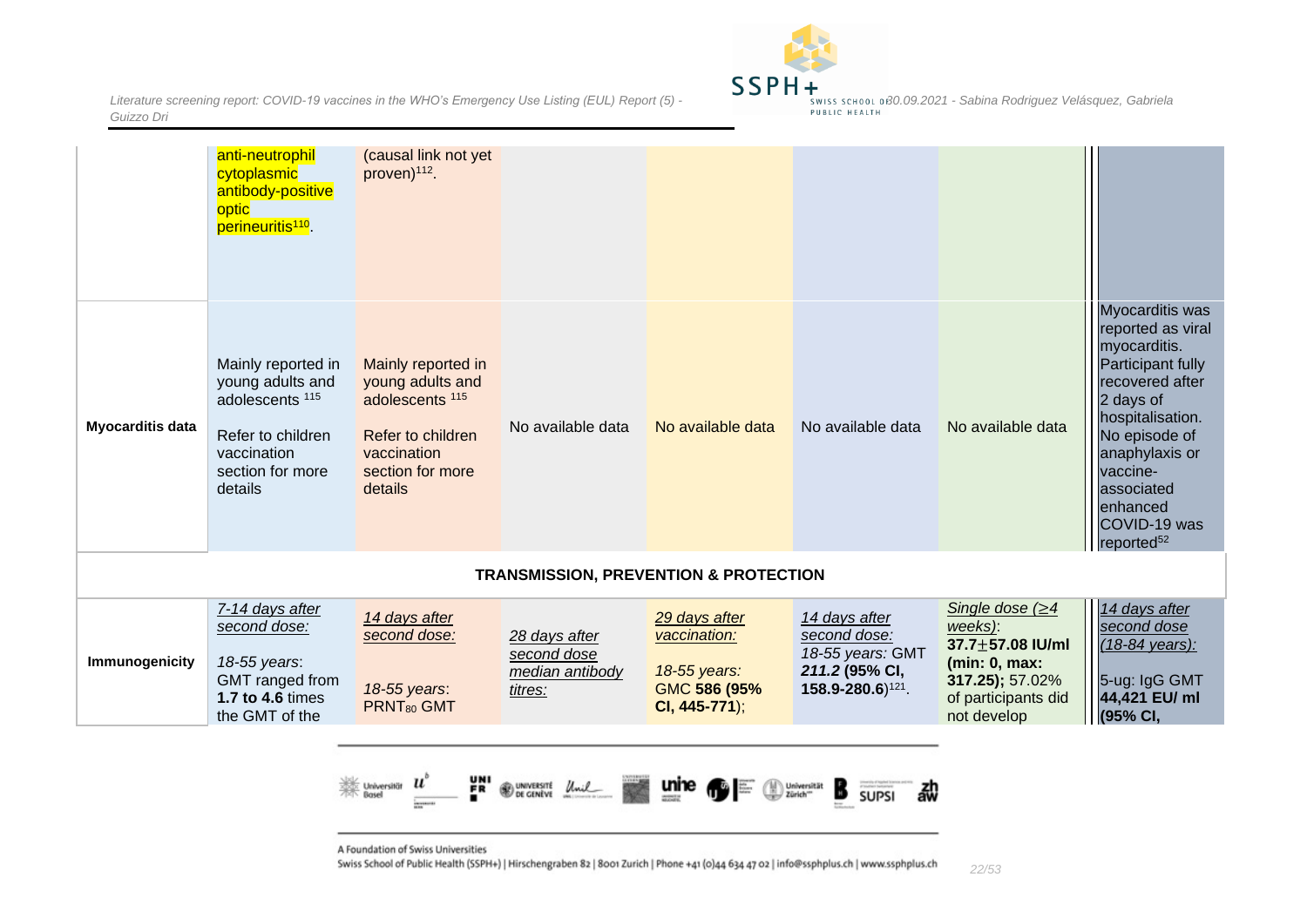

|                                   | convalescent<br>serum <sup>116</sup> .<br>65-85 years:<br>GMT ranged from<br>1.1 to 2.2 times<br>the GMT of the<br>convalescent<br>serum <sup>116</sup> .                                                                     | 654.3 (95% CI,<br>460.1-930.5) <sup>117</sup> .<br>56-70 years:<br><b>PRNT<sub>80</sub> GMT 878</b><br>(95% CI, 516-<br>1494) <sup>118</sup> .<br>$\geq$ 71 years:<br><b>PRNT<sub>80</sub> GMT 317</b><br>(95% CI, 181-<br>$557$ <sup>118</sup> . | 18-55 years:<br>20,713 AU/mL<br>[IQR 13,898 -<br>33,550] <sup>119</sup><br>56-69 years:<br>16,170 AU/mL<br>[IQR 10,233 -<br>40,353] <sup>119</sup> .<br>≥70 years: 17,561<br><b>AU/mL [IQR</b><br>$9,705 - 37,796$ ] <sup>119</sup> . | GMT 224 (95%<br>CI, $168-298$ <sup><math>120</math></sup> .<br>$\geq$ 65 years: GMC<br>312 (95% CI, 246-<br>396); GMT 212<br>(95% CI, 163-<br>$266)$ <sup>120</sup> .<br>57 days after<br>vaccination:<br>18-55 years: 754<br>(95% CI, 592-<br>961); GMT 288<br>(95% CI, 221-<br>$376)^{120}$ . | $\geq$ 60 years: GMT<br>131.5 (95% CI,<br>$108.2 - 159.7$ <sup>121</sup> . | sufficient antibody<br>titres $(<$ 25.6 IU<br>ml)<br>Two doses $(\geq 4)$<br>weeks):<br>$194.61 \pm 174.88$<br>$IUMI$ (min: 0,<br>max: 677.82);<br>11.48% of<br>participants did<br>not develop<br>sufficient antibody<br>titres ( $<$ 25.6 IU<br>$ml)^{122}$ . | 37,929-<br>$52,024$ <sup>55</sup> .<br>25-ug: IgG GMT<br>46,459 EU/ml<br>(95% CI,<br>40,839-<br>52,853) <sup>55</sup> . |
|-----------------------------------|-------------------------------------------------------------------------------------------------------------------------------------------------------------------------------------------------------------------------------|---------------------------------------------------------------------------------------------------------------------------------------------------------------------------------------------------------------------------------------------------|---------------------------------------------------------------------------------------------------------------------------------------------------------------------------------------------------------------------------------------|-------------------------------------------------------------------------------------------------------------------------------------------------------------------------------------------------------------------------------------------------------------------------------------------------|----------------------------------------------------------------------------|-----------------------------------------------------------------------------------------------------------------------------------------------------------------------------------------------------------------------------------------------------------------|-------------------------------------------------------------------------------------------------------------------------|
| <b>Transmission</b><br>prevention | <b>Prior Delta</b><br>Variant:<br>Vaccine<br>effectiveness<br>against<br>infectiousness<br>given infections<br>41.3%123<br>Vaccine<br>effectiveness<br>against<br>transmission<br>88.5%123<br><b>During Delta</b><br>Variant: | <b>Limited data</b>                                                                                                                                                                                                                               | 48% (limited data)<br>May not be able to<br>block the<br>transmission of<br>the alpha variant<br>as efficiently as<br>the wild type <sup>127</sup> .                                                                                  | <b>Limited data</b>                                                                                                                                                                                                                                                                             | Unknown                                                                    | <b>Unknown</b>                                                                                                                                                                                                                                                  | <b>Unknown</b>                                                                                                          |

떍 Webversität<br>Rosel  $\boldsymbol{u}$ **WOMENSTE Unil** Universität B 勐 **SUPSI** 

A Foundation of Swiss Universities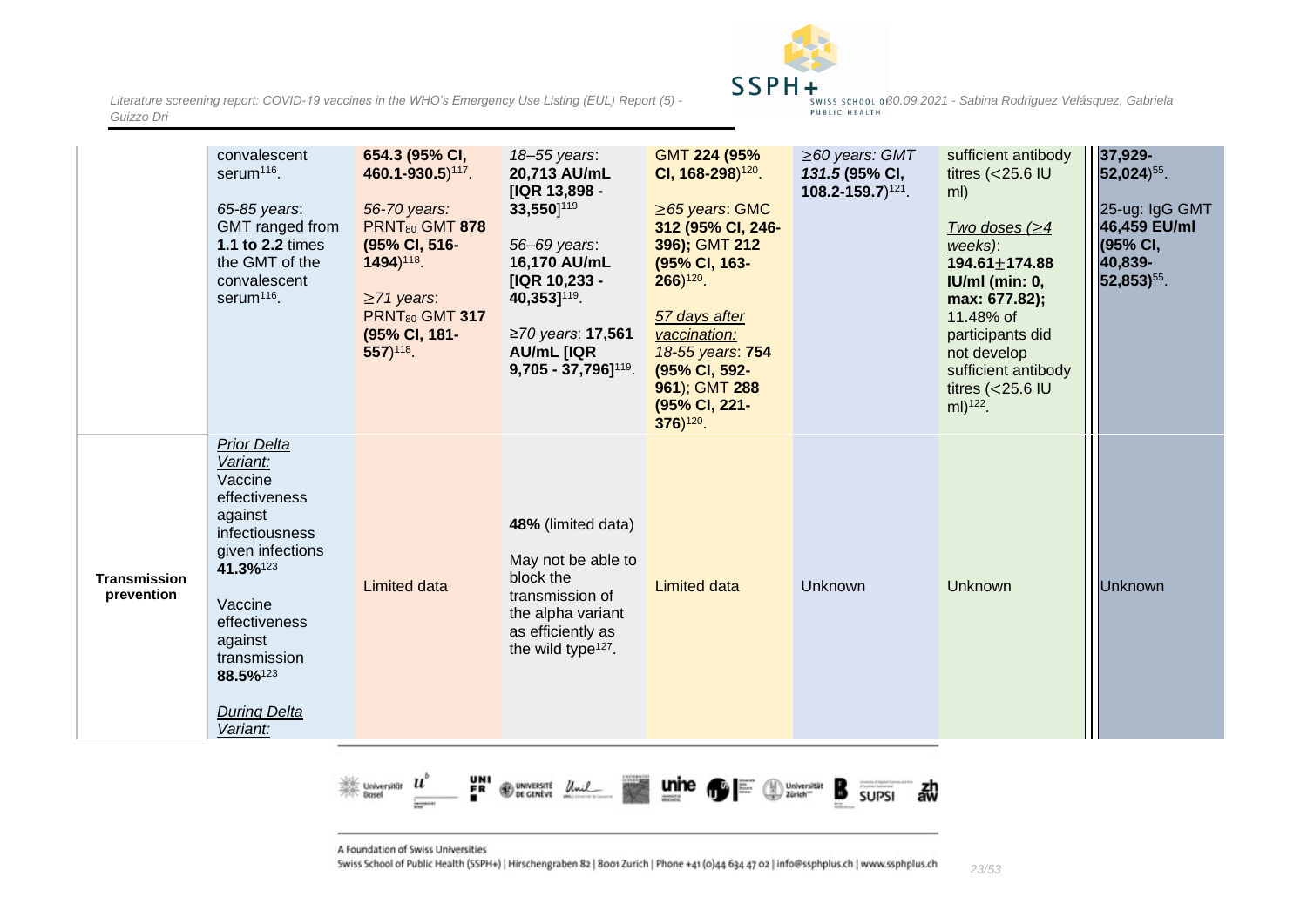

|                                  | Similar Ct values<br>(<25) were found<br>in both vaccinated<br>and unvaccinated<br>groups <sup>124</sup><br>Studies from<br>Scotland and<br>England<br>demonstrated<br>reductions in<br>secondary<br>infections among<br>families of<br>vaccinated<br>individuals<br>compared to<br>families of<br>unvaccinated<br>individuals <sup>125,126</sup> . |                                                                                                                                                       |                                                                                                                                                                      |                                                                                                                                    |                             |                                                                                                                                                                                               |                |
|----------------------------------|-----------------------------------------------------------------------------------------------------------------------------------------------------------------------------------------------------------------------------------------------------------------------------------------------------------------------------------------------------|-------------------------------------------------------------------------------------------------------------------------------------------------------|----------------------------------------------------------------------------------------------------------------------------------------------------------------------|------------------------------------------------------------------------------------------------------------------------------------|-----------------------------|-----------------------------------------------------------------------------------------------------------------------------------------------------------------------------------------------|----------------|
| <b>Duration of</b><br>protection | Limited data <sup>128</sup><br>Median time<br>between second<br>dose and<br>infection:<br>146 days (IQR,<br>121-167)129                                                                                                                                                                                                                             | <b>Preliminary phase</b><br>I results:<br>Antibody activity<br>remained high in<br>all age groups at<br><b>day 209</b><br>(approximately 6<br>months) | <b>Antibody</b><br>Response:<br>After single dose,<br>antibody response<br>declined within<br>one year, but<br>remained above<br>baseline levels.<br>Antibody levels | Neutralizing<br>antibodies:<br><b>Remained largely</b><br>stable for 8-9<br>months <sup>134</sup><br><b>Binding</b><br>antibodies: | Limited data <sup>128</sup> | A phase I/II<br>clinical trial found<br>that NAbs titres<br>dropped below the<br>seropositive cut-<br>off of 8, 6 months<br>after the<br>administration of<br>the first dose <sup>136</sup> . | <b>Unknown</b> |
|                                  |                                                                                                                                                                                                                                                                                                                                                     |                                                                                                                                                       |                                                                                                                                                                      |                                                                                                                                    |                             |                                                                                                                                                                                               |                |



A Foundation of Swiss Universities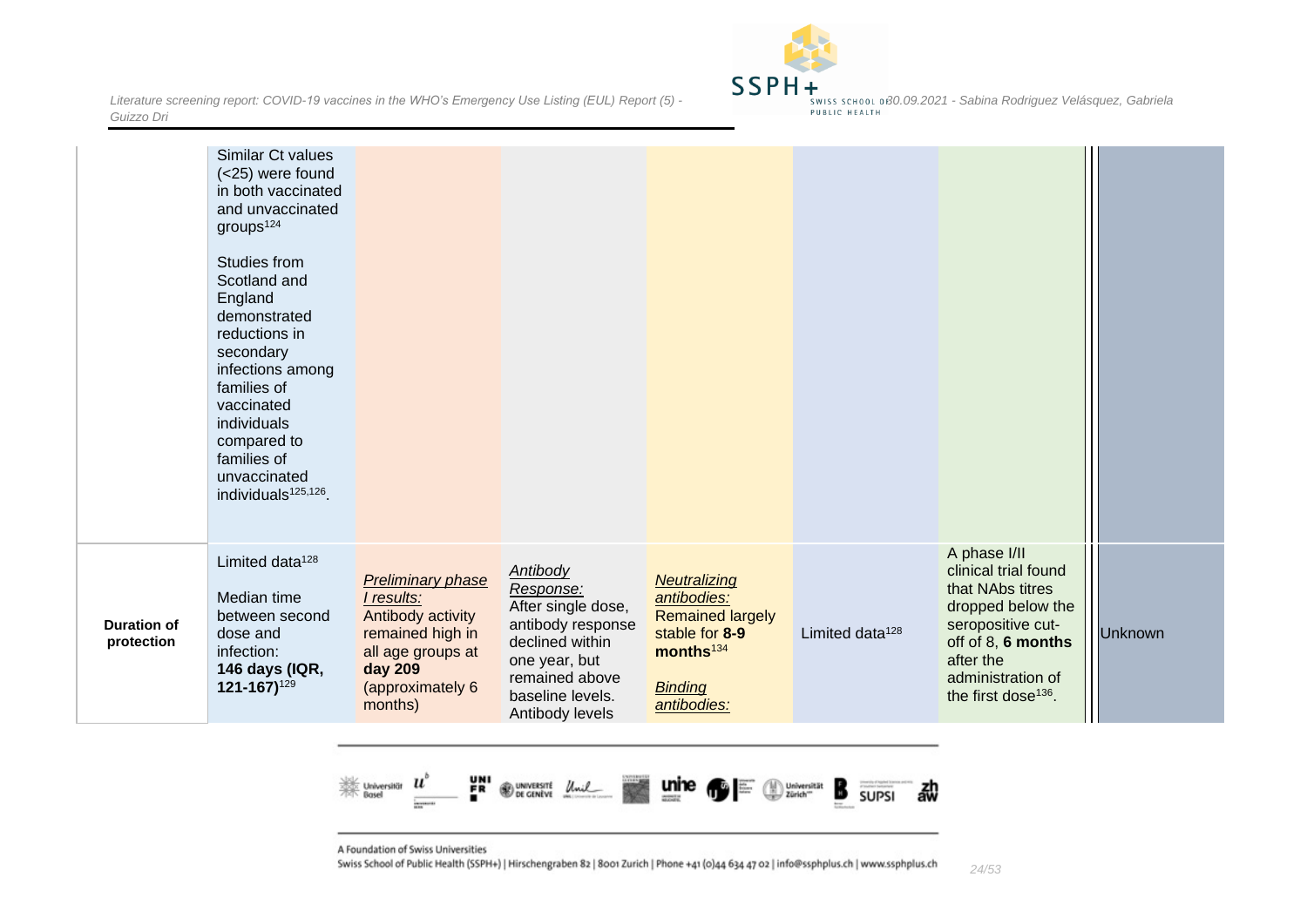

| Anti-SARS-CoV-2<br>Antibodies:<br>1 month after 2 <sup>nd</sup><br>dose: 1762 KU/L<br>(IQR: 933-3761)<br>3 months after 2 <sup>nd</sup><br>dose: 1086 KU/L<br>(IQR: 629-2155)<br>6 months after 2 <sup>nd</sup><br>dose: 802 KU/L<br>$( IQR, 447-1487)^{130}$<br>No health worker<br>had antibodies<br><b>BELOW</b> method-<br>dependent cut-off<br>$(0.8 \text{ KU/L})$<br>VE reduced by<br>22% (95% CI, 6-<br>41) for every 30<br>days from the<br>second dose for<br>those aged 18 to<br>$64$ years <sup>23</sup> . | <b>GMT</b> were lower<br>in $\geq 56$ years old <sup>131</sup><br>36.4 (95% CI,<br>$17.1 - 51.5$<br>reduction of<br>observed<br>incidence rate<br><b>(SARS-CoV-2</b><br>infection) if<br>vaccinated from<br>$Dec 2020 - Apr$<br>2021 than Jul<br>$2021 - Dec$<br>2020. <sup>132</sup><br>46.0 (95% CI, -<br>$52.4 - 83.2$<br>reduction of<br>observed<br>incidence rate<br><b>(severe SARS-</b><br>CoV-2 infection) if<br>vaccinated from<br>$Dec 2020 - Apr$<br>2021 than Jul<br>$2021 - Dec$<br>2020.132 | after day 180:<br>0.54 GMR (CI,<br>$0.47 - 0.61$ ).<br>Antibody levels<br>after day 320:<br>0.30 GMR (CI,<br>$0.24 - 0.39$ <sup>133</sup><br>Cellular Immune<br>Response:<br>Day 182 after first<br>dose: median of<br>237 SFUx10 <sup>6</sup><br><b>PBMC (IQR, 109-</b><br>520) <sup>133</sup><br>6 months after<br>second dose:<br>(median 1240,<br>IQR 432-2002) in<br>groups with 15-25<br>week interval<br>between doses <sup>133</sup><br>VE reduced by 7%<br>$(95\% \text{ Cl}, -18 - 2)$<br>for every 30 days<br>from the second<br>dose for those<br>aged 18 to 64 | <b>Remained stable</b><br>6 months<br>irrespective of age<br>group <sup>134</sup><br>Humoral &<br><b>Cellular Immune</b><br>Response:<br>Antibody<br>responses were<br>detected in all<br>vaccine recipients<br>on day 239<br>(stable response<br>for at least 8<br>months) <sup>135</sup><br>A study observed<br>sustained and<br>stable vaccine<br>effectiveness<br>starting 14 days<br>post vaccination to<br>a maximum of 152<br>days after<br>vaccination <sup>8</sup> . | 80-90% of anti-S<br>IgG and Nab titers<br>against wild type<br>waned 6 months<br>after second<br>vaccination <sup>137</sup> |  |
|------------------------------------------------------------------------------------------------------------------------------------------------------------------------------------------------------------------------------------------------------------------------------------------------------------------------------------------------------------------------------------------------------------------------------------------------------------------------------------------------------------------------|------------------------------------------------------------------------------------------------------------------------------------------------------------------------------------------------------------------------------------------------------------------------------------------------------------------------------------------------------------------------------------------------------------------------------------------------------------------------------------------------------------|-----------------------------------------------------------------------------------------------------------------------------------------------------------------------------------------------------------------------------------------------------------------------------------------------------------------------------------------------------------------------------------------------------------------------------------------------------------------------------------------------------------------------------------------------------------------------------|-------------------------------------------------------------------------------------------------------------------------------------------------------------------------------------------------------------------------------------------------------------------------------------------------------------------------------------------------------------------------------------------------------------------------------------------------------------------------------|-----------------------------------------------------------------------------------------------------------------------------|--|
|                                                                                                                                                                                                                                                                                                                                                                                                                                                                                                                        |                                                                                                                                                                                                                                                                                                                                                                                                                                                                                                            | years $23$ .                                                                                                                                                                                                                                                                                                                                                                                                                                                                                                                                                                |                                                                                                                                                                                                                                                                                                                                                                                                                                                                               |                                                                                                                             |  |



A Foundation of Swiss Universities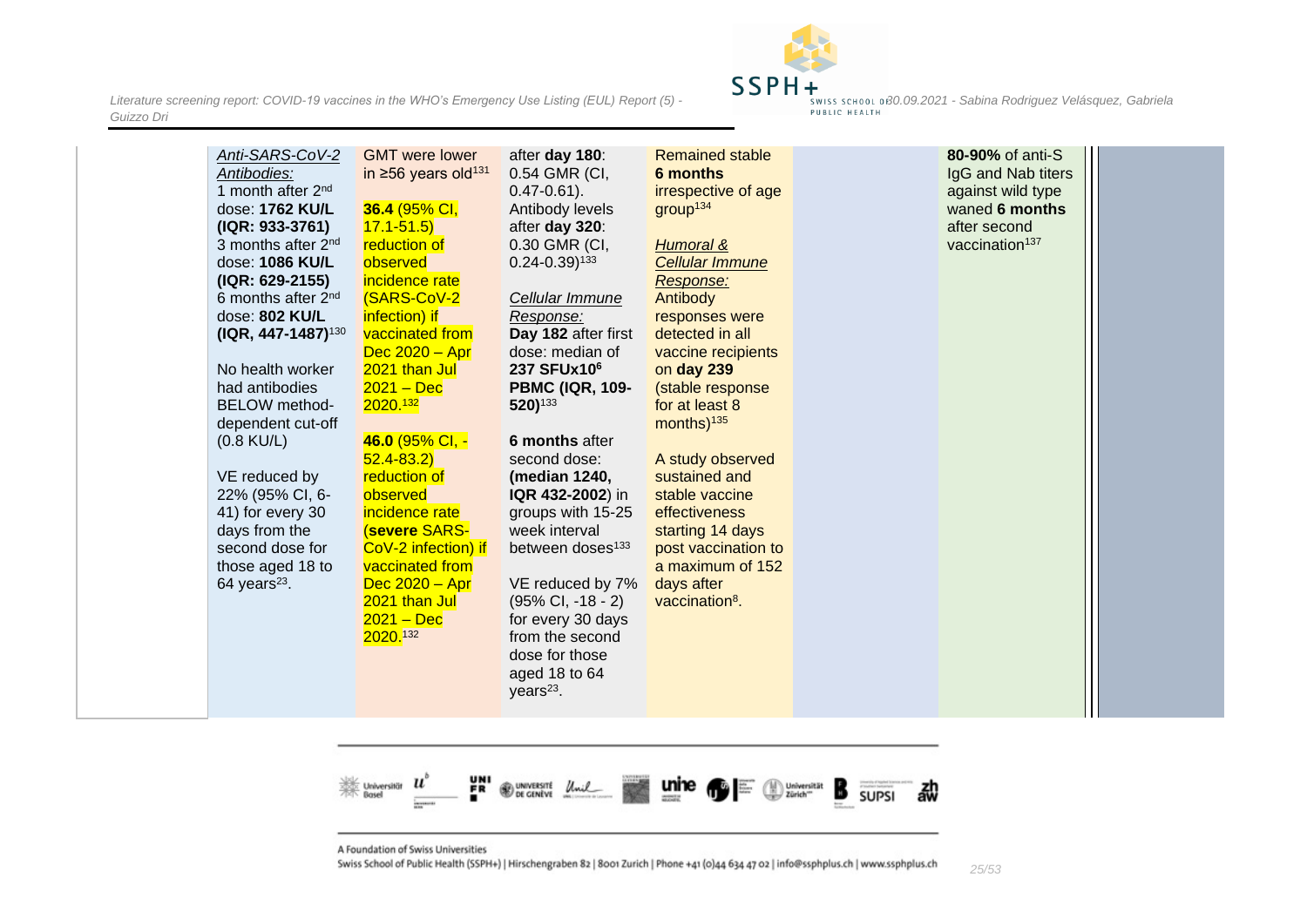

| <b>CHILDREN VACCINATION</b> |                                                                                                                                                                                                                                                                                       |                                                                                                                                                                                                                                      |                                                                                                                                                                        |                                                                                                                                                                                 |                                                                                                                                                                                                                                            |                                                                                                                                                        |                                                                                                                                                                                                              |  |  |
|-----------------------------|---------------------------------------------------------------------------------------------------------------------------------------------------------------------------------------------------------------------------------------------------------------------------------------|--------------------------------------------------------------------------------------------------------------------------------------------------------------------------------------------------------------------------------------|------------------------------------------------------------------------------------------------------------------------------------------------------------------------|---------------------------------------------------------------------------------------------------------------------------------------------------------------------------------|--------------------------------------------------------------------------------------------------------------------------------------------------------------------------------------------------------------------------------------------|--------------------------------------------------------------------------------------------------------------------------------------------------------|--------------------------------------------------------------------------------------------------------------------------------------------------------------------------------------------------------------|--|--|
| <b>Efficacy</b>             | Adolescents (12-<br>$15$ :<br>After one dose<br>had efficacy of<br>75% (CI, 7.6-95.5)<br>After second dose<br>efficacy of 100%<br>$(CI, 78.1 - 100)^{138}$ .<br>Children $(5-11)$ :<br>Ongoing trials <sup>139</sup><br>Children (Under 5<br>years):<br>Ongoing trials <sup>139</sup> | Adolescents (12-<br>$17)$ :<br>After one dose<br>had efficacy of<br>92.7% (CI, 67.8-<br>99.2)<br>After second dose<br>efficacy of 93.3%<br>$(CI, 47.9-99.9)^{140}$ .<br>Children (6month-<br>$11$ :<br>Ongoing trials <sup>141</sup> | No available data<br>Paused ongoing<br>trials in children<br>aged 6-17 due to<br>concerns over<br>rare blood clots<br>reported in adult<br>population <sup>142</sup> . | No available data<br>Announced at<br>begging of April<br>ongoing study in<br>adolescents but<br>paused to<br>investigate blood<br>clots in adult<br>population <sup>142</sup> . | Children (3-17):<br>Unknown.<br><b>Ongoing clinical</b><br>trial only looked at<br>safety, tolerability,<br>and<br>immunogenicity <sup>xxi</sup><br>* The study design<br>administered three<br>doses of 2 µg, 4 µg, or<br>8 µg of vaccine | Children (3-17):<br>Unknown. Clinical<br>trial only looked at<br>safety, tolerability<br>and<br>immunogenicity <sup>143</sup> .                        | <b>Adolescents</b><br>$(16-17)$ :<br>PREVENT-19<br>clinical trial <sup>xxii</sup><br>expanded to<br>assess efficacy,<br>safety, and<br>immunogenicity<br>in 12-17-year-<br>old<br>adolescents <sup>144</sup> |  |  |
| Immunogenicity              | Adolescents (12-<br>15) serum-<br>neutralizing titer:<br>1 month after 2nd<br>dose had 1283.0<br>$GMN_{50}$ (CI,<br>1095.5-1402.5) <sup>138</sup> .                                                                                                                                   | Adolescents (12-<br>$17)$ :<br>Neutralizing<br>antibody titer after<br>2 <sup>nd</sup> dose was<br>1401.7 GMN <sub>50</sub><br>(CI, 1276.3-<br>1539.4)                                                                               | No available data                                                                                                                                                      | No available data                                                                                                                                                               | Children (3-17):<br><b>Neutralizing</b><br>antibodies after 28<br>days after 2 <sup>nd</sup><br>dose ranged from<br>105.3-180.2 GMT<br>in 3-5 years<br>cohort, 84.1-168.6                                                                  | Children (3-17):<br>Neutralizing<br>antibody response<br>after 2 <sup>nd</sup> dose<br>$(100\%)$<br>with GMT ranging<br>from 45.9-212.6 <sup>143</sup> | Ongoing clinical<br>trial <sup>147</sup>                                                                                                                                                                     |  |  |

<span id="page-25-0"></span>xxi Safety and immunogenicity of an inactivated COVID-19 vaccine, BBIBP-CorV, in people younger than 18 years: a randomised, double-blind, controlled, phase 1/2 trial. The Lancet Infectious *Diseases.* [https://www.thelancet.com/journals/laninf/article/PIIS1473-3099\(21\)00462-X/fulltext](https://www.thelancet.com/journals/laninf/article/PIIS1473-3099(21)00462-X/fulltext)

<sup>xxii</sup> A Study to Evaluate the Efficacy, Immune Response, and Safety of a COVID-19 Vaccine in Adults ≥18 Years With a Pediatric Expansion in Adolescents (12 to <18 Years) at Risk for SARS-CoV-2. *ClinicalTrials.gov*. ClinicalTrials.gov Identifier: NCT04611802.<https://clinicaltrials.gov/ct2/show/NCT04611802?term=Novavax&cond=Covid19&draw=2>



A Foundation of Swiss Universities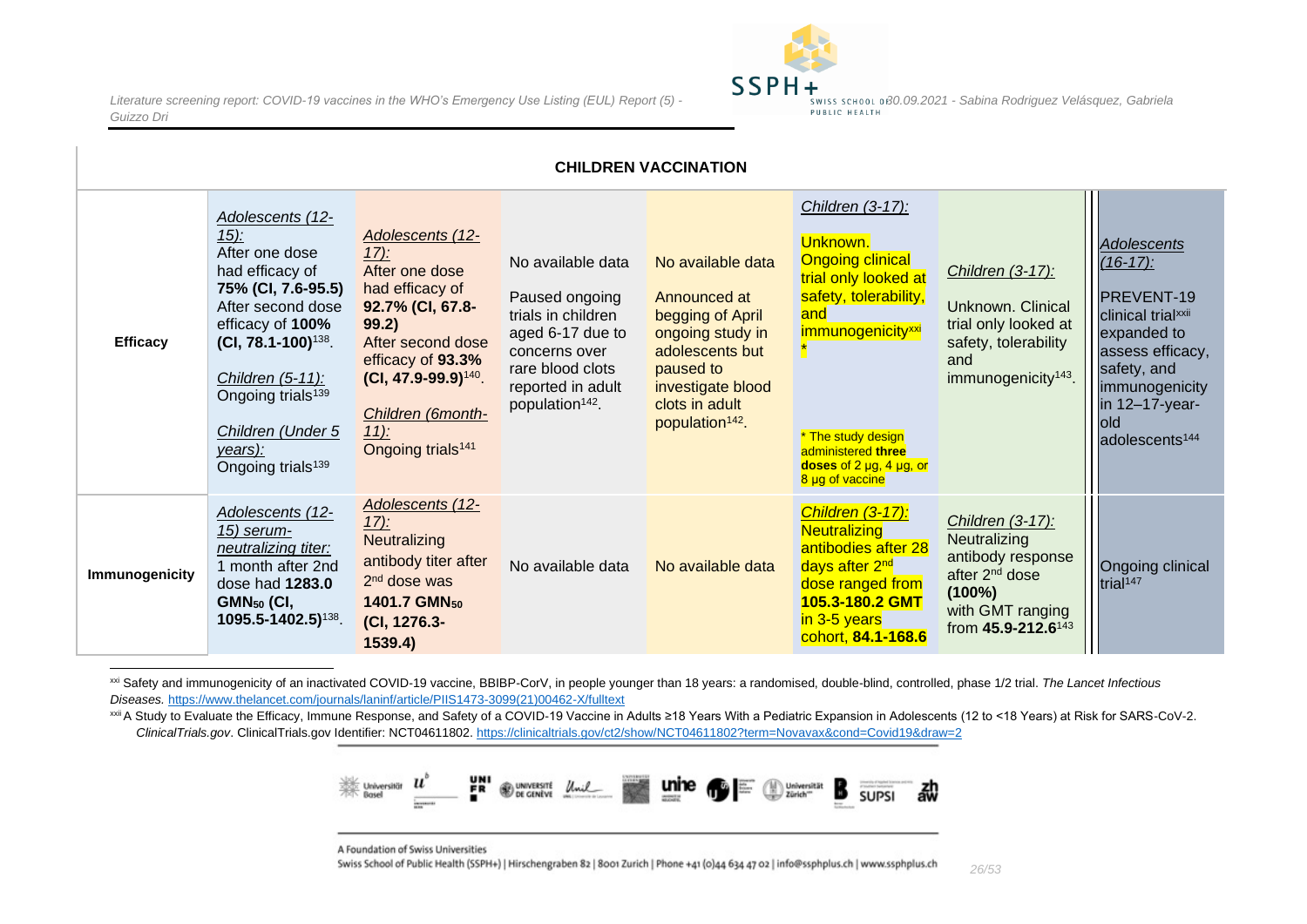*Literature screening report: COVID-19 vaccines in the WHO's Emergency Use Listing (EUL) Report (5)* **- 30.09.2021 -** *Sabina Rodriguez Velásquez, Gabriela - swiss school of 30.09.2021* - *Sabina Rodriguez Velásquez, Guizzo Dri*



|                                            | Adolescents/youn<br>g adult (16-25)<br>serum-neutralizing<br>titer:<br>1 month after 2nd<br>dose had 705.1<br>GMN <sub>50</sub> (CI, 621.4-<br>$800.2$ ) <sup>138</sup> .<br>Children (5-11):<br>1 month after 2 <sup>nd</sup><br>dose had 1,197.6<br><b>GMT (95% CI,</b><br>1106.1-1296.6)<br>SARS-CoV-2-<br>neutralizing<br>antibody <sup>145</sup><br>Children (Under<br>$5$ :<br>Ongoing trials <sup>139</sup> | Serological<br>response was<br>98.8% (CI, 97.0-<br>99.7)<br>Children (6month-<br>$11$ :<br>Ongoing trials <sup>141</sup>                                                      |                   |                   | <b>GMT</b> in 6-12 years<br>cohort, and 88.0-<br><b>155.7 GMT in 13-</b><br>17 years cohort<br>Neutralizing<br>antibodies after 28<br>days after 3 <sup>rd</sup> dose<br>ranged from<br>143.5-224.5 GMT<br>in 3-5 years<br>cohort, 127-184.8<br><b>GMT</b> in 6-12 years<br>cohort, and 150.7-<br><b>199 GMT in 13-17</b><br>years cohort <sup>146</sup> |                                                                                                                                                                                    |                                          |
|--------------------------------------------|--------------------------------------------------------------------------------------------------------------------------------------------------------------------------------------------------------------------------------------------------------------------------------------------------------------------------------------------------------------------------------------------------------------------|-------------------------------------------------------------------------------------------------------------------------------------------------------------------------------|-------------------|-------------------|----------------------------------------------------------------------------------------------------------------------------------------------------------------------------------------------------------------------------------------------------------------------------------------------------------------------------------------------------------|------------------------------------------------------------------------------------------------------------------------------------------------------------------------------------|------------------------------------------|
| <b>Safety and</b><br><b>Adverse events</b> | Adolescents (12-<br>$15$ :<br>Local and<br>systemic events<br>were generally<br>mild to moderate<br>Severe injection-<br>site pain (1.5%)<br>Fever (20%)<br>High Fever (0.1%)                                                                                                                                                                                                                                      | Adolescents (12-<br>$17)$ :<br>Solicited local<br>reactions after 2nd<br>dose (93.4%)<br>Most common<br>solicited adverse<br>reactions were<br>Injection-site pain<br>(92.7%) | No available data | No available data | Children (3-17):<br>Most common<br>adverse reaction<br>was pain at<br>injection site in 3-<br>5-year group<br>(4%), 6-12-year<br>group (1.2%), and<br>13-17-year group<br>(7.9%)                                                                                                                                                                         | Children (3-17):<br>Adverse reactions<br>in 12-17 year<br>group (35%), 3-5<br>year group (26%),<br>and 6-11 year<br>group (18%)<br>Reported at least<br>one adverse event<br>(27%) | Ongoing clinical<br>trial <sup>147</sup> |



A Foundation of Swiss Universities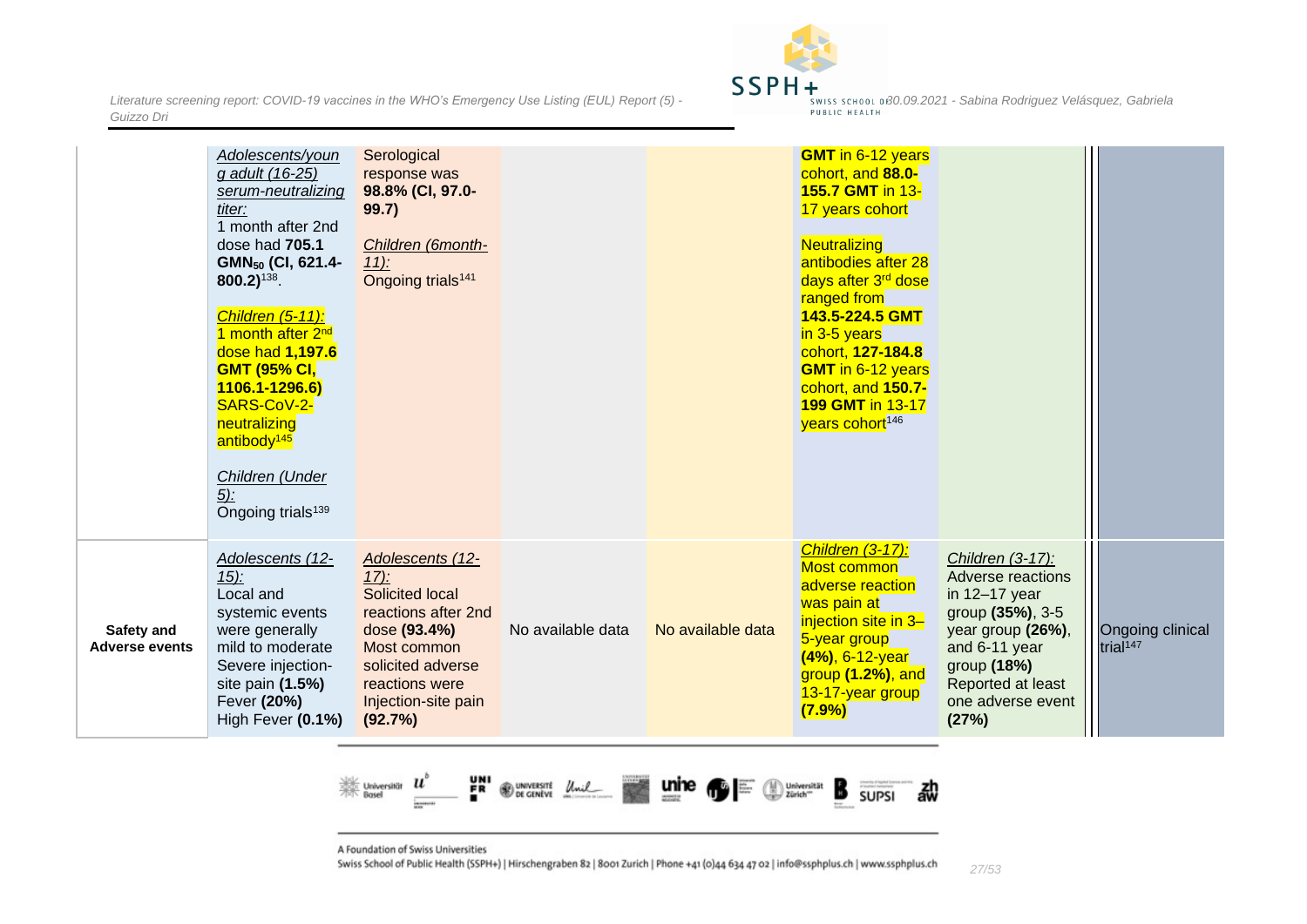

| Adverse events<br>(6%)<br>Severe adverse<br>events (0.6%) <sup>138</sup> .<br>Adolescent/young<br>adults (16-25):<br>Local and<br>systemic events<br>were generally<br>mild to moderate<br>Severe injection-<br>site pain (3.4%)<br>Fever (17%)<br>Adverse events<br>(6%)<br>Severe adverse<br>events (1.7%) <sup>138</sup> .<br>Children (5-11):<br><b>Preliminary results</b><br>on safety profile<br>are consistent with<br>those observed in<br>older populations<br>145<br>Children (Under<br><u>5)</u><br>Ongoing trials <sup>139</sup> | Headache<br>$(70.2\%)$<br>Fatigue (67.8%)<br>Grade 3 adverse<br>events (6.8%)<br>Few reported<br>cases of acute<br>myocarditis and<br>pericarditis<br>(mainly in<br>males $)^{148}$<br>Children (6month-<br>$11$ :<br>Ongoing trials <sup>141</sup> |  |  | Most common<br>systemic reactions<br>in all three age<br>cohorts were mild<br>to moderate fever<br>and cough<br><b>Adverse events</b><br>were mostly mild<br>to moderate in<br>severity <sup>146</sup> | Most reported<br>events were mild<br>and moderate and<br>only (<1%) grade<br>3 events<br>Injection-site pain<br>(13%)<br>Fever (25%) <sup>143</sup> |  |
|-----------------------------------------------------------------------------------------------------------------------------------------------------------------------------------------------------------------------------------------------------------------------------------------------------------------------------------------------------------------------------------------------------------------------------------------------------------------------------------------------------------------------------------------------|-----------------------------------------------------------------------------------------------------------------------------------------------------------------------------------------------------------------------------------------------------|--|--|--------------------------------------------------------------------------------------------------------------------------------------------------------------------------------------------------------|-----------------------------------------------------------------------------------------------------------------------------------------------------|--|
|-----------------------------------------------------------------------------------------------------------------------------------------------------------------------------------------------------------------------------------------------------------------------------------------------------------------------------------------------------------------------------------------------------------------------------------------------------------------------------------------------------------------------------------------------|-----------------------------------------------------------------------------------------------------------------------------------------------------------------------------------------------------------------------------------------------------|--|--|--------------------------------------------------------------------------------------------------------------------------------------------------------------------------------------------------------|-----------------------------------------------------------------------------------------------------------------------------------------------------|--|



A Foundation of Swiss Universities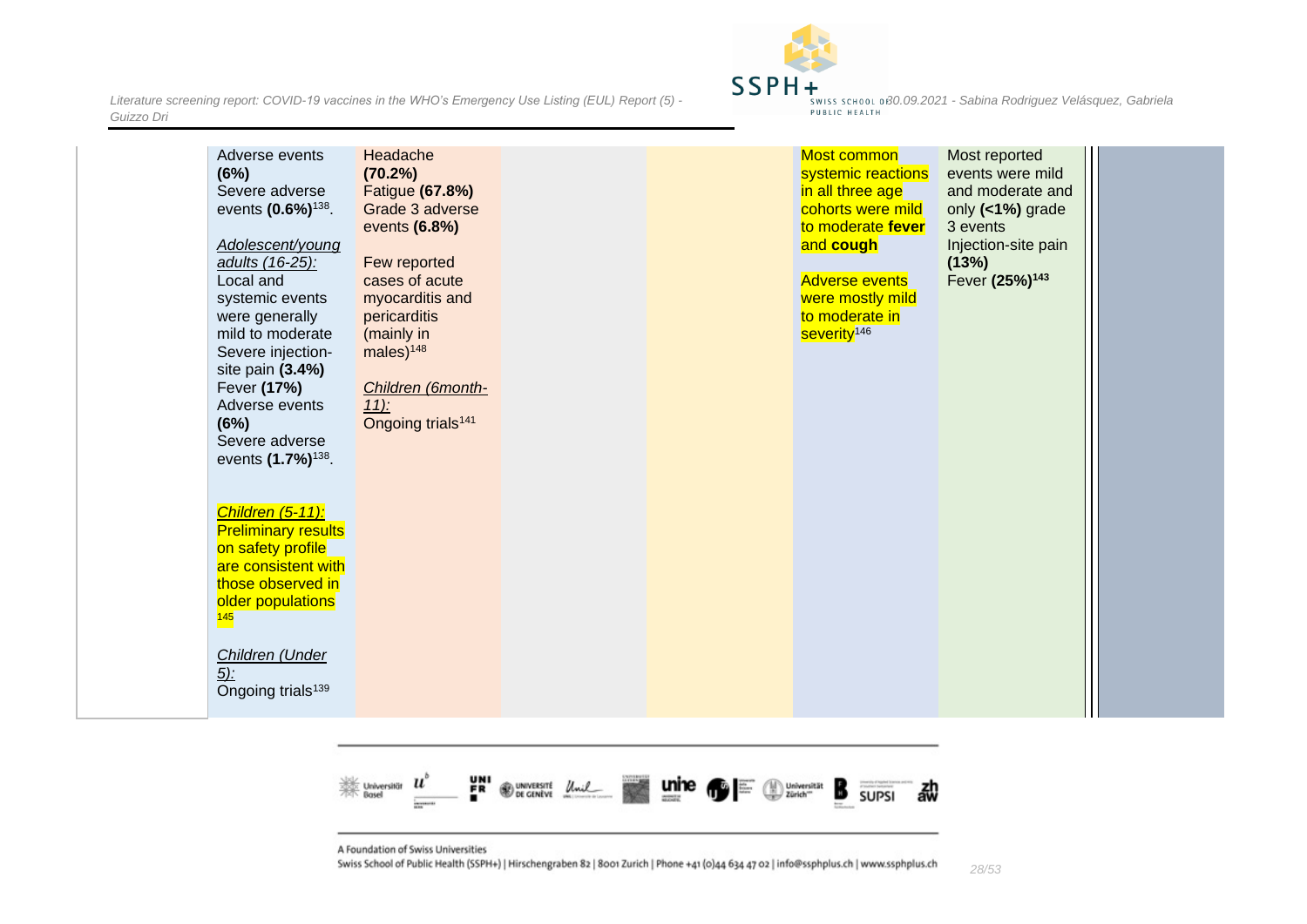

| <b>Myocarditis Data</b>           | Few reported<br>cases of acute<br>myocarditis and<br>pericarditis in 16-<br>25 year olds<br>(mainly in<br>males $)^{148}$ | Few reported<br>cases of acute<br>myocarditis in<br>adolescents and<br>young adults  | No available data                                                                              | No available data                                                                               | No available data | No available data                                                                                                                                                                                                                                    | No available data                                          |
|-----------------------------------|---------------------------------------------------------------------------------------------------------------------------|--------------------------------------------------------------------------------------|------------------------------------------------------------------------------------------------|-------------------------------------------------------------------------------------------------|-------------------|------------------------------------------------------------------------------------------------------------------------------------------------------------------------------------------------------------------------------------------------------|------------------------------------------------------------|
|                                   |                                                                                                                           |                                                                                      |                                                                                                | <b>HETEROLOGOUS VACCINATION</b>                                                                 |                   |                                                                                                                                                                                                                                                      |                                                            |
| <b>Vaccine</b><br><b>Schedule</b> | BNT162b2/ChAd<br>Ox1<br>Administration of<br>ChAdOx1 as<br>second/booster<br>dose                                         | ChAdOx1/mRNA-<br>1273<br>Administration of<br>mRNA-1273 as<br>second/booster<br>dose | ChAdOx1/BNT16<br>2 <sub>b2</sub><br>Administration of<br>BNT162b2 as<br>second/booster<br>dose | Not Applicable<br>(one dose<br>schedule)<br>For more<br>information refer<br>to booster section | BBIBP/BNT162b2    | CoronaVac/ChAd<br>Ox1<br>Press releases<br>have confirmed<br>that Thailand will<br>use the<br>AstraZeneca<br>vaccine as the<br>second dose for<br>individuals whose<br>first dose was<br>Sinovac <sup>xxiii</sup><br><b>CoronaVac/Conv</b><br>idecia | Ongoing trial <sup>149</sup><br>(Com-Cov2) <sup>xxiv</sup> |

xxiii Malaysia to stop using Sinovac vaccine after supply ends - minister. *Reuters* [press release]. https://www.reuters.com/world/asia-pacific/malaysia-stopusing-sinovac-vaccine-after-supply-ends-minister-2021-07-15/

<span id="page-28-0"></span>xxiv Comparing COVID-19 Vaccine Schedule Combinations. *University of Oxford.* <https://comcovstudy.org.uk/about-com-cov2>



A Foundation of Swiss Universities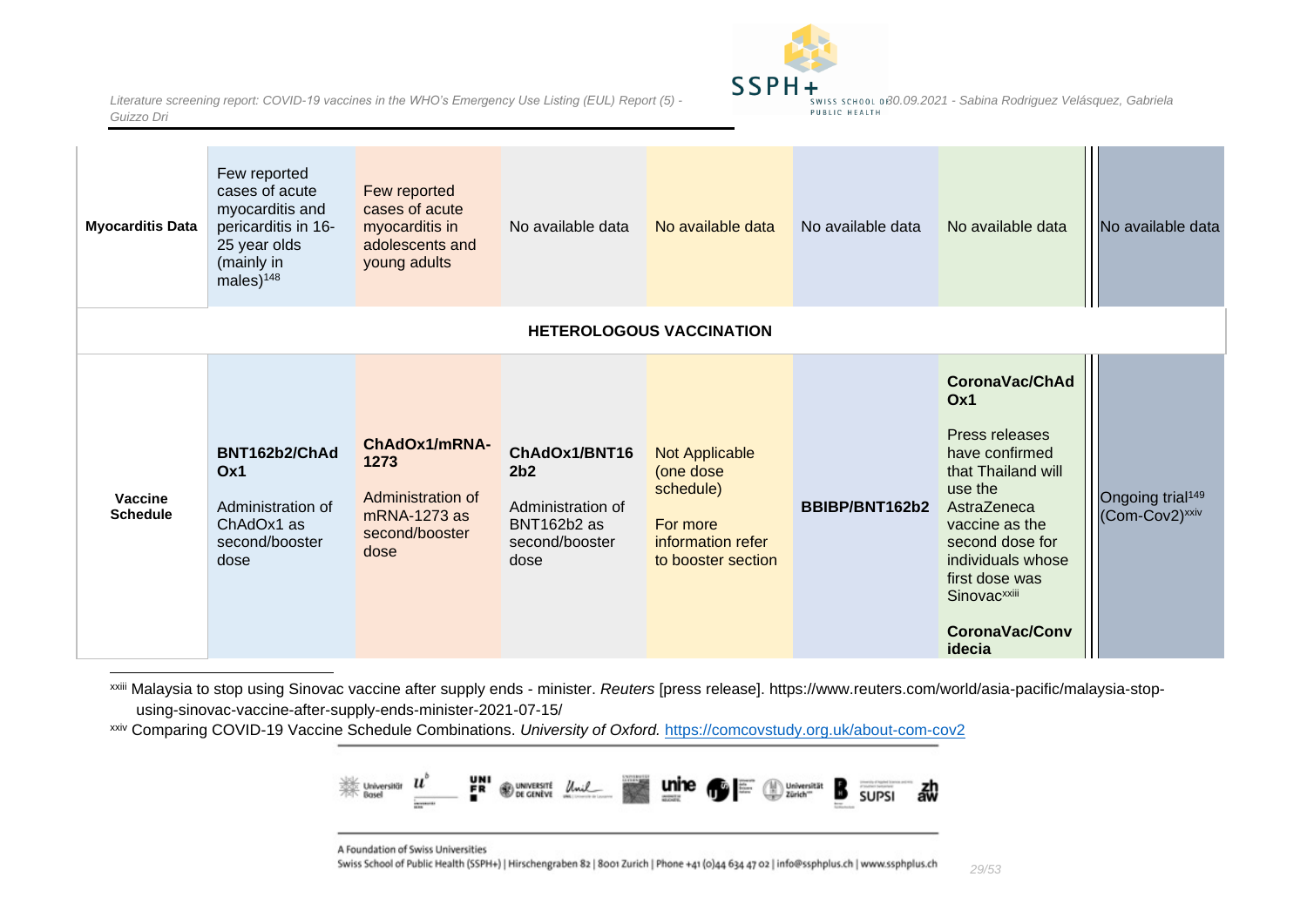

| <b>Vaccine</b><br>Immunogenicity         | GMCs of SARS-<br>CoV-2 anti-spike<br>IgG at 28 days<br>post booster:<br>Heterologous<br>(7133 ELU/mL, CI<br>6415-7932) vs.<br>Homologous<br>(14080 ELU/mL,<br>CI 12491-<br>15871) <sup>150</sup> .<br><b>SFC</b> frequency<br>(T0cell ELISpot):<br>Heterologous (99<br>SFC/10 <sup>6</sup> PBMCs)<br>VS.<br>Homologous (80<br><b>SFC/10<sup>6</sup></b><br>PBMCs) <sup>150</sup> . | *Spike-specific<br>IgG antibodies:<br><b>Heterologous</b><br>(3602 BAU/mL)<br>VS.<br><b>Homologous</b><br>(4189 BAU/mL) <sup>48</sup><br>*Neutralizing<br>antibodies:<br>Heterlogous<br>$(100\%)$ vs.<br><b>Homologous</b><br>$(100\%)$ <sup>151</sup> .<br>*Results based on<br>immunosuppressed<br>population | RBD antibody<br>titres:<br>Heterologous<br>(7756.68<br><b>BAU/mL, CI</b><br>7371.53-8161.96)<br>VS.<br>Homologous<br>(99.84 BAU/mL,<br>CI 76.93-129.59)<br>at day 14 <sup>152</sup> .<br>IgG antibody<br>titres:<br>Heterologous<br>(3684 BAU/mL)<br>VS.<br>Homologous<br>(101.2 BAU/mL)<br>at day 14 <sup>152</sup> .<br>Neutralizing<br>antibodies:<br>Heterologous<br>(100%) at day 14<br>VS.<br>Homologous<br>(30%) at day<br>14152. | <b>Not Applicable</b><br>(one dose<br>schedule)<br>For more<br>information refer<br>to booster section | Unknown (on-<br>going clinical<br>trial) $49$  | CoronaVac/ChAd<br>$Ox1$ :<br>Anti-S Antibodies:<br>Heterologous (797<br>U/mL; 95% CI,<br>598.7-1062)<br>VS.<br>Homologous<br>CoronaVac (94.4<br>U/mL; 95% CI:<br>$76.1 - 122.1$<br>VS.<br>Homolougous<br>ChAdOx1 (818<br>U/mL; 95% CI:<br>662.5-1010) <sup>153</sup><br><b>CoronaVac/Conv</b><br>idecia<br>Neutralizing<br>antibodies :<br>Heterologous<br>54.4 GMT (95%<br>CI, 37.9-78)<br>VS.<br><b>Homologous</b><br>CoronaVac<br>12.8 GMT (95%<br>CI, 9.3-17.5) <sup>154</sup> | No available<br>Idata<br>Ongoing trial <sup>149</sup> |
|------------------------------------------|------------------------------------------------------------------------------------------------------------------------------------------------------------------------------------------------------------------------------------------------------------------------------------------------------------------------------------------------------------------------------------|-----------------------------------------------------------------------------------------------------------------------------------------------------------------------------------------------------------------------------------------------------------------------------------------------------------------|------------------------------------------------------------------------------------------------------------------------------------------------------------------------------------------------------------------------------------------------------------------------------------------------------------------------------------------------------------------------------------------------------------------------------------------|--------------------------------------------------------------------------------------------------------|------------------------------------------------|------------------------------------------------------------------------------------------------------------------------------------------------------------------------------------------------------------------------------------------------------------------------------------------------------------------------------------------------------------------------------------------------------------------------------------------------------------------------------------|-------------------------------------------------------|
| <b>Vaccines</b><br><b>Reactogenicity</b> | Observed<br>increase in<br>systemic<br>reactogenicity                                                                                                                                                                                                                                                                                                                              | *Adverse events<br>in heterologous<br>and homologous<br>vaccination                                                                                                                                                                                                                                             | Adverse events in<br>heterologous:<br>Headache (44%),<br>Myalgia (43%),                                                                                                                                                                                                                                                                                                                                                                  | <b>Not Applicable</b><br>(one dose<br>schedule)                                                        | Unknown (on-<br>going clinical<br>trial) $155$ | CoronaVac/ChAd<br><b>Ox1:</b><br><b>Unknown</b>                                                                                                                                                                                                                                                                                                                                                                                                                                    | No available<br>data<br>Ongoing trial <sup>149</sup>  |



A Foundation of Swiss Universities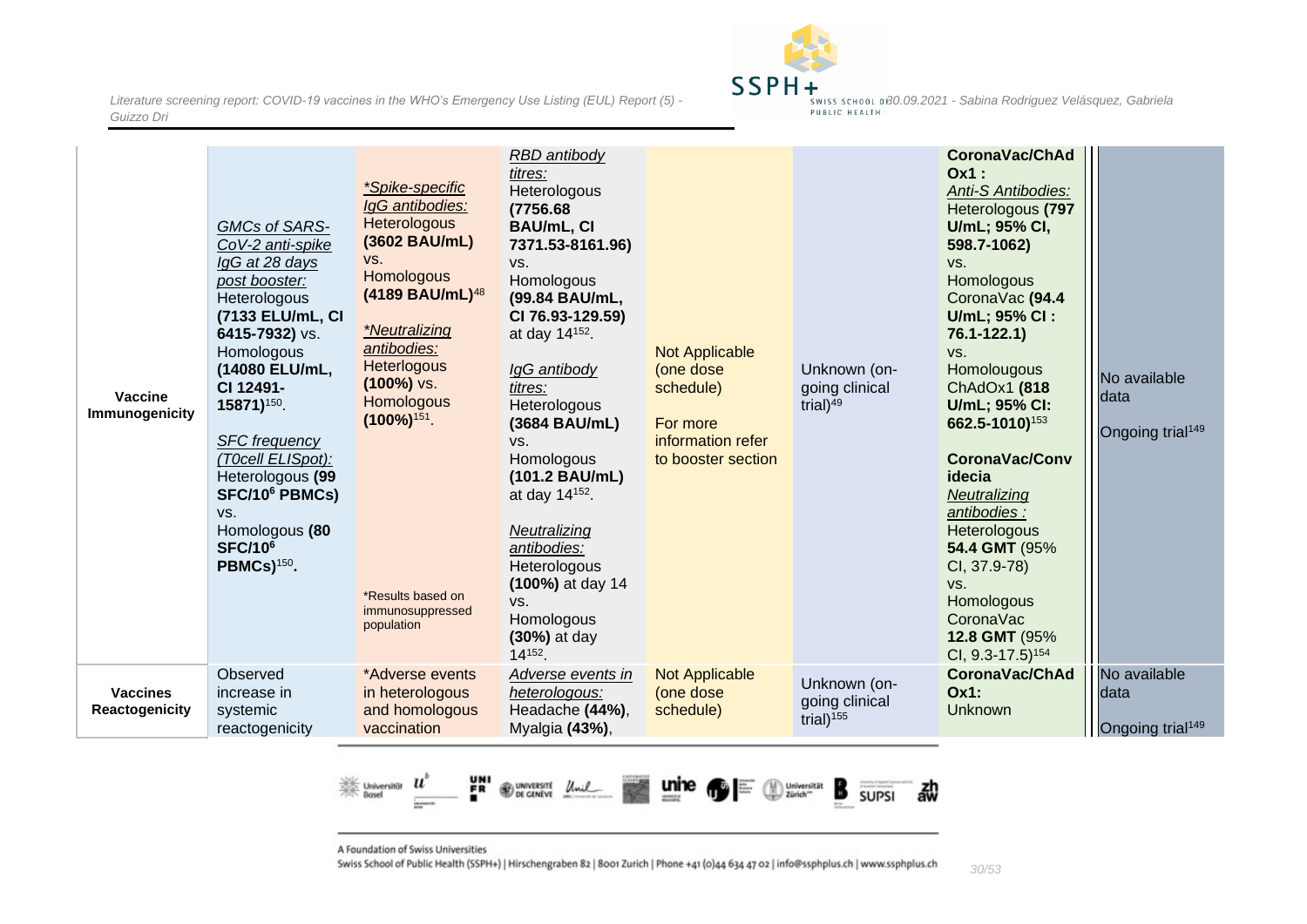

| after boost in<br>heterologous<br>schedules in<br>comparison with<br>homologous<br>schedules <sup>150</sup><br>Adverse events in<br>heterologous:<br>Adverse events<br>(90)<br>Grade 1 (54.4%)<br>Grade 2 (37.8%)<br>Grade 3 (7.8%)<br>Grade 4 (0%)<br>Arthralgia,<br>Migraine, Back<br>Pain <sup>150</sup> .<br>Adverse events in<br>homologous:<br>Adverse events<br>(81)<br>Grade 1 (59.3%)<br>Grade 2 (39.5%)<br>Grade 3 (1.2%)<br>Grade 4 (0%) <sup>150</sup> . | groups were very<br>$similar151$ .<br>*Majority of<br>adverse events<br>self-reported were<br>Pain at injection<br>site, Swelling at<br>injection site,<br>Fever,<br>Headaches,<br>Fatigue, Chills, GI<br>effects, Myalgia,<br>Arthralgia <sup>151</sup> .<br>*Results based on<br>immunosuppressed<br>population | Malaise (42%),<br>Fever (2%),<br>Injection site pain<br>(88%), Induration<br>(35%), Erythema<br>$(31\%)$ <sup>152</sup> .<br>Severity of<br>adverse events in<br>heterologous:<br>Mild (68%),<br>Moderate (30%),<br>Severe (2%) <sup>152</sup> . | For more<br>information refer<br>to booster section | CoronaVac/Conv<br>idecia:<br>Convidecia<br>recipients reported<br>more adverse<br>reactions and<br>reported higher<br>occurrence of<br>solicited injection-<br>site pain) <sup>154</sup> |  |
|----------------------------------------------------------------------------------------------------------------------------------------------------------------------------------------------------------------------------------------------------------------------------------------------------------------------------------------------------------------------------------------------------------------------------------------------------------------------|-------------------------------------------------------------------------------------------------------------------------------------------------------------------------------------------------------------------------------------------------------------------------------------------------------------------|--------------------------------------------------------------------------------------------------------------------------------------------------------------------------------------------------------------------------------------------------|-----------------------------------------------------|------------------------------------------------------------------------------------------------------------------------------------------------------------------------------------------|--|
|                                                                                                                                                                                                                                                                                                                                                                                                                                                                      |                                                                                                                                                                                                                                                                                                                   |                                                                                                                                                                                                                                                  | <b>BOOSTER DOSES</b>                                |                                                                                                                                                                                          |  |



<span id="page-30-0"></span>A Foundation of Swiss Universities

*Guizzo Dri*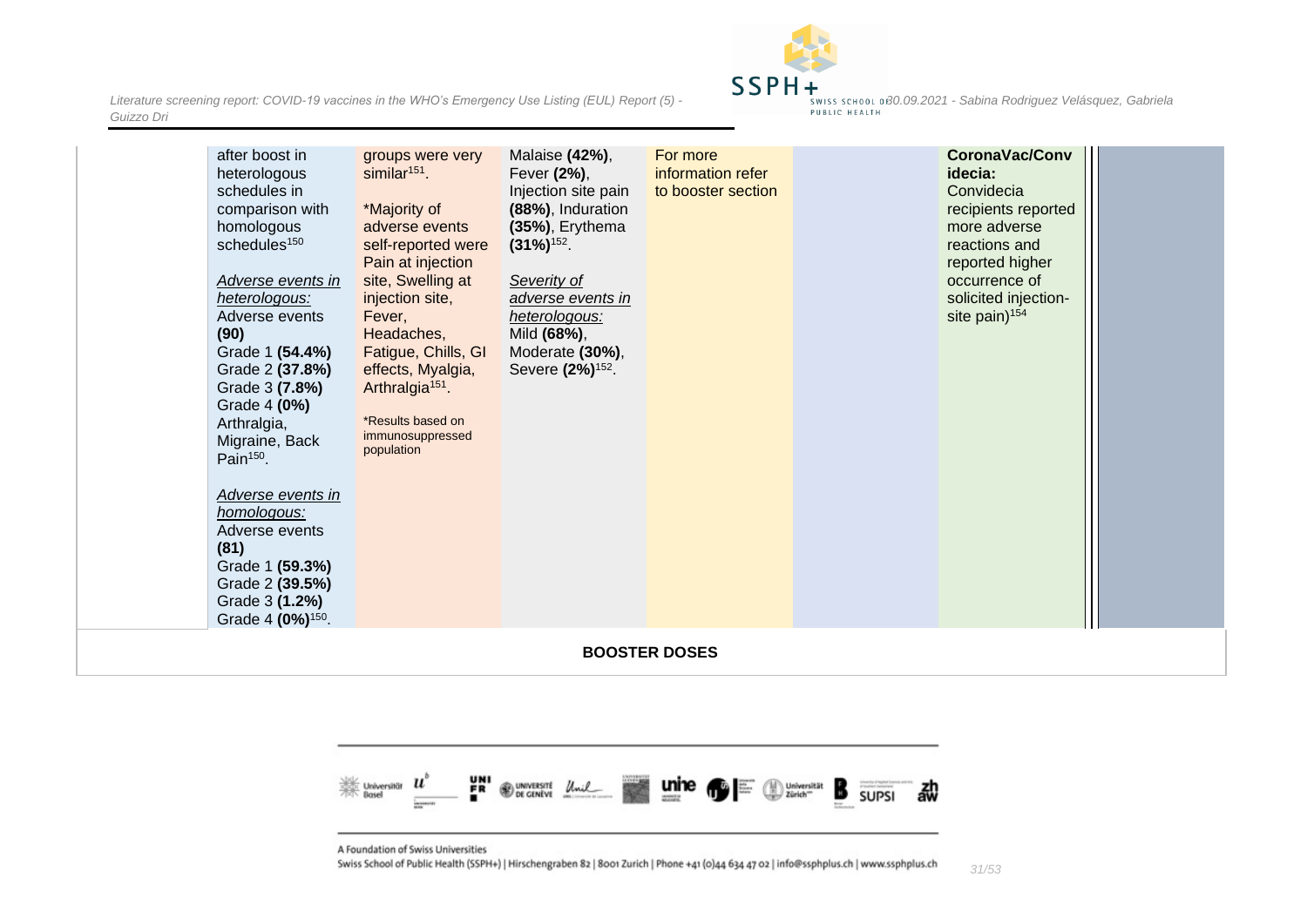

| <b>Vaccine</b><br><b>Schedule</b> | Homologous:<br><b>BNT162b2/BNT16</b><br>2 <sub>b2</sub>                                                                                                                                               | Homologous:<br>mRNA-<br>1273/mRNA-1273                                                                                                                                                      | Homologous:<br>ChAdOx1/ChAdO<br>X <sub>1</sub>                                                                                                                                    | Homologous:<br>Ad26.CoV.2.S/<br><b>Ad26.CoV.2.S</b><br>Heterologous:<br><b>BNT162b2/Ad26.</b><br>COV.2.S                                                                                                                           | Homologous:<br>SinoPharm/Sino<br><b>Pharm</b><br>Heterologous:<br>SinoPharm/BNT1<br>62b2                                               | Homologous:<br><b>CoronaVac/Coro</b><br>naVac<br>Heterologous 1:<br><b>CoronaVac/ChAd</b><br>Ox1<br><b>Heterologous 2:</b><br><b>CoronaVac/BNT1</b><br>62 <sub>b2</sub>         | Homologous:<br><b>NVX-</b><br><b>CoV2373/NVX-</b><br><b>CoV2373</b><br>Heterologous:<br>Ongoing trial of<br>heterologous<br>booster shot<br>using NVX-<br><b>CoV2373</b> xxv |
|-----------------------------------|-------------------------------------------------------------------------------------------------------------------------------------------------------------------------------------------------------|---------------------------------------------------------------------------------------------------------------------------------------------------------------------------------------------|-----------------------------------------------------------------------------------------------------------------------------------------------------------------------------------|------------------------------------------------------------------------------------------------------------------------------------------------------------------------------------------------------------------------------------|----------------------------------------------------------------------------------------------------------------------------------------|---------------------------------------------------------------------------------------------------------------------------------------------------------------------------------|------------------------------------------------------------------------------------------------------------------------------------------------------------------------------|
| Approved<br><b>Administration</b> | Israel:<br>12-year-old and<br>over can received<br>homologous<br>booster shot 5<br>months after full<br>jab <sup>xxvi</sup><br><b>United States:</b><br>Starting<br>September, adults<br>who received | Phase II booster<br>trial of three<br>booster doses are<br>ongoing <sup>156</sup><br>Moderna sought<br>FDA approval of<br>its COVID-19<br>vaccine<br>boosterxxviii<br><b>United States:</b> | <b>Preliminary results</b><br>on tolerability and<br>immunogenicity of<br>third dose of<br>ChAdOx1<br>vaccines showed<br>strong boost to the<br>immune<br>response <sup>157</sup> | Johnson &<br>Johnson has said<br>it will submit all of<br>their new data to<br>the FDA for<br>potential<br>consideration for<br>adding a booster<br>dose and<br>consideration to<br>authorize two-<br>dose regimen <sup>xxix</sup> | UAE:<br>Offering booster<br>doses of Pfizer<br>and Sinopharm to<br>people who<br>received full<br>Sinopharm jab $\geq 6$<br>months ago | <b>Turkey and the</b><br><b>United Arab</b><br><b>Emirates</b> began<br>homologous<br>booster shots<br>Indonesia and<br><b>Thailand are</b><br>considering giving<br>homologous | Ongoing phase<br>II trials <sup>158</sup><br><b>Results below</b><br>are based on<br>ongoing phase II<br>trial                                                               |

xxv COV-Boost Evaluating COVID-19 Vaccine Boosters. *University of Southampton & NHS.* <https://www.covboost.org.uk/home>

xxvi Israel offers COVID-19 booster to all vaccinated people. *Reuters* [press release]. [https://www.reuters.com/world/middle-east/israel-offers-covid-19-booster](https://www.reuters.com/world/middle-east/israel-offers-covid-19-booster-shots-all-vaccinated-people-2021-08-29/)[shots-all-vaccinated-people-2021-08-29/](https://www.reuters.com/world/middle-east/israel-offers-covid-19-booster-shots-all-vaccinated-people-2021-08-29/)

xxviii Moderna seeks U.S. authorization for COVID-19 vaccine booster. *Reuters* [press release]. [https://www.reuters.com/business/healthcare](https://www.reuters.com/business/healthcare-pharmaceuticals/moderna-submits-initial-data-covid-19-vaccine-booster-us-fda-2021-09-01/)[pharmaceuticals/moderna-submits-initial-data-covid-19-vaccine-booster-us-fda-2021-09-01/](https://www.reuters.com/business/healthcare-pharmaceuticals/moderna-submits-initial-data-covid-19-vaccine-booster-us-fda-2021-09-01/)

xxix Two dose version of Johnson & Johnson shot 94% effective against Covid-19, study finds. *CNN.* [https://edition.cnn.com/2021/09/21/health/johnson](https://edition.cnn.com/2021/09/21/health/johnson-vaccine-two-doses-booster/index.html)[vaccine-two-doses-booster/index.html](https://edition.cnn.com/2021/09/21/health/johnson-vaccine-two-doses-booster/index.html)



A Foundation of Swiss Universities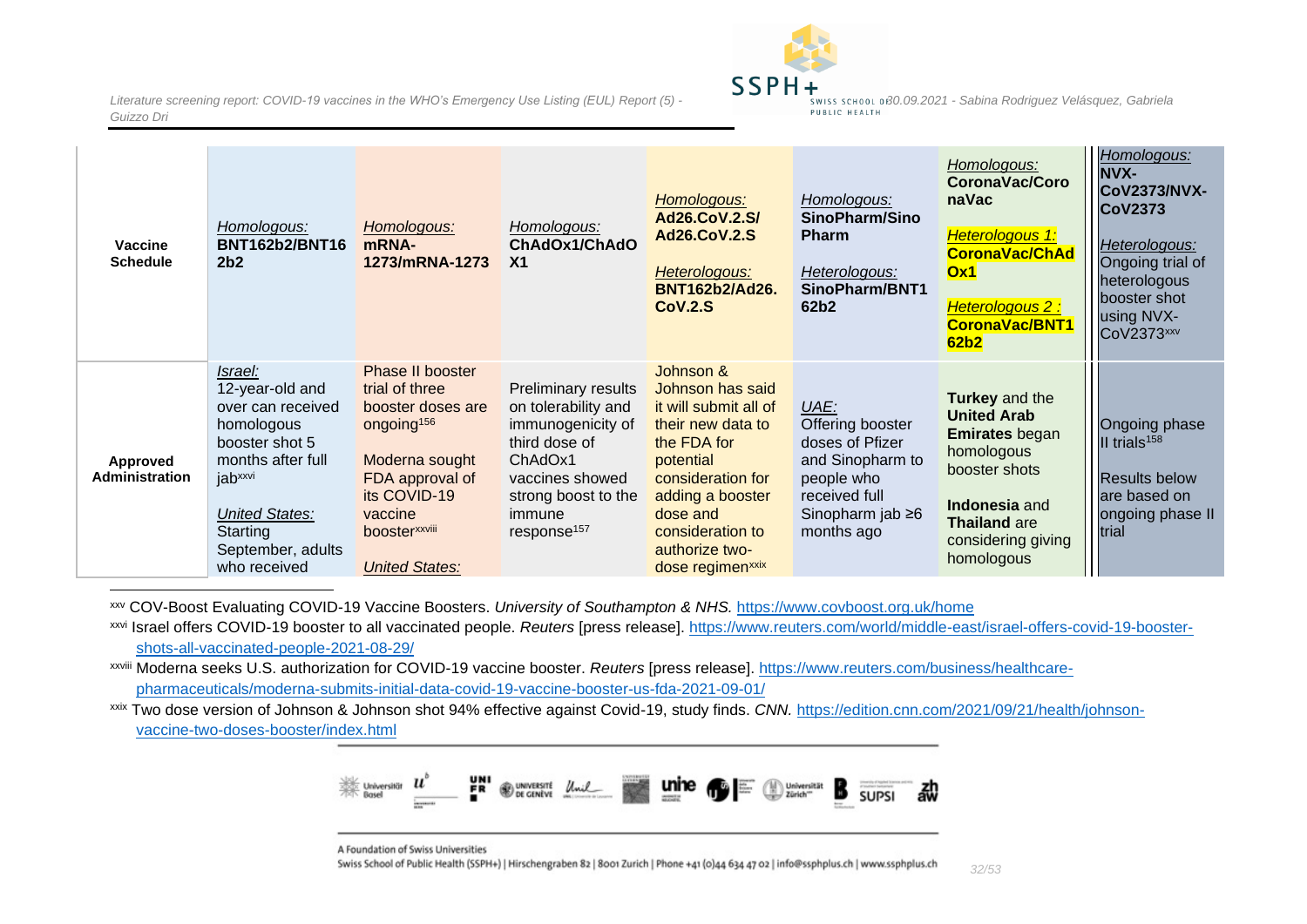

|                         | eligible for booster<br>Europe:<br>Starting in fall,<br>most European<br>countries are<br>planning on rolling<br>out booster shots<br>to<br>immunocompromi<br>sed and elder<br>populations <sup>xxvii</sup><br>6 months to 8 | who received<br>mRNA vaccine 8<br>months ago are<br>eligible for<br>booster. |                                                 | Homologous:                                                                                                                                              |                                               | Homologous:<br>6 months to 12<br>months                                                                                                 |                                                                                     |
|-------------------------|------------------------------------------------------------------------------------------------------------------------------------------------------------------------------------------------------------------------------|------------------------------------------------------------------------------|-------------------------------------------------|----------------------------------------------------------------------------------------------------------------------------------------------------------|-----------------------------------------------|-----------------------------------------------------------------------------------------------------------------------------------------|-------------------------------------------------------------------------------------|
| Time-to-booster<br>dose | months after<br>initial two-dose<br>regimen<br>Israel offers up to<br>5 months after<br>initial two-dose<br>regimen                                                                                                          | 6 months to 8<br>months after<br>initial two-dose<br>regimen                 | 6-9 months after<br>initial two-dose<br>regimen | 6 months after<br>one dose<br>regimen <sup>134</sup><br>Heterologous:<br>4 months after<br>initial two-dose<br><b>BNT162b2</b><br>regimen <sup>159</sup> | 6 months after<br>initial two-dose<br>regimen | After primary<br>vaccination<br>8 months after<br>the primary<br>vaccination to<br>healthy adults $\geq 60$<br>years<br>Heterologous 1: | <b>6 months after</b><br>initial two-dose<br>regimen (189<br>$days)$ <sup>158</sup> |

xxvii A country-by-country guide to coronavirus vaccine booster plans. *POLITICO* [press reléase]*.* [https://www.politico.eu/article/vaccine-booster-coronavirus](https://www.politico.eu/article/vaccine-booster-coronavirus-covid-19-europe-delta-varian-who/)[covid-19-europe-delta-varian-who/](https://www.politico.eu/article/vaccine-booster-coronavirus-covid-19-europe-delta-varian-who/)

xxx Indonesia and Thailand consider booster shots amid doubts over Sinovac vaccine. *Reuters* [press release]*.* [https://www.reuters.com/world/china/indonesia](https://www.reuters.com/world/china/indonesia-thailand-consider-booster-shots-amid-doubts-over-sinovac-vaccine-2021-07-08/)[thailand-consider-booster-shots-amid-doubts-over-sinovac-vaccine-2021-07-08/](https://www.reuters.com/world/china/indonesia-thailand-consider-booster-shots-amid-doubts-over-sinovac-vaccine-2021-07-08/)



A Foundation of Swiss Universities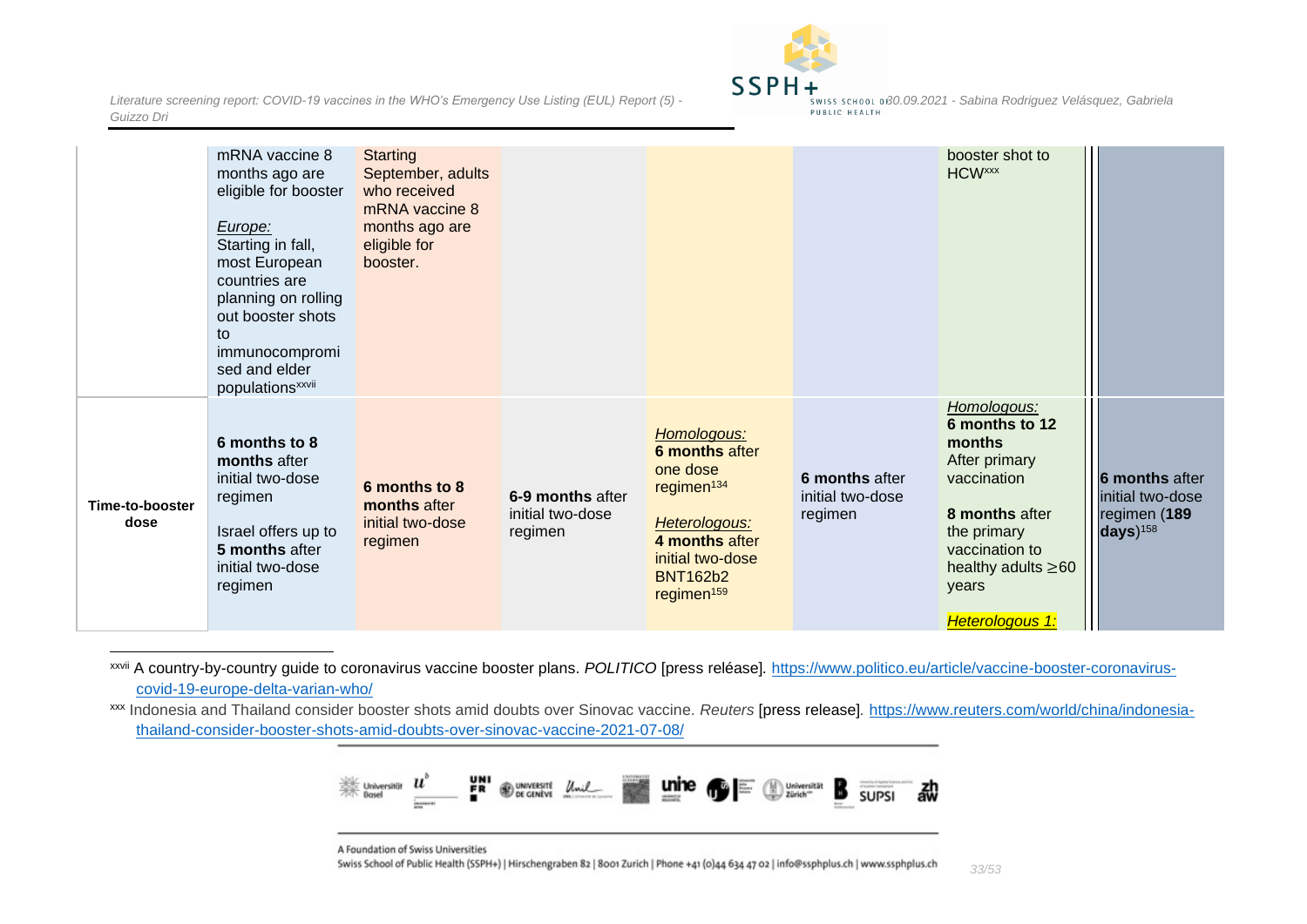

|                |                                                                                                                            |                                                                                                                                        |                                                                                                                                                                                                                                                                                                                                                       |                                                                                                                                                                                                                                                                                                                                                                                                                                                                                                |                              | 21 to 26 days<br>after full jab of<br><b>CoronaVac</b><br>Heterologous 2:<br><b>6 months after</b><br>primary<br>vaccination of<br><b>CoronaVac</b>                                                                                                                                                                                                                                                       |                                                                                                                                                                                                                                                                                                                                                 |
|----------------|----------------------------------------------------------------------------------------------------------------------------|----------------------------------------------------------------------------------------------------------------------------------------|-------------------------------------------------------------------------------------------------------------------------------------------------------------------------------------------------------------------------------------------------------------------------------------------------------------------------------------------------------|------------------------------------------------------------------------------------------------------------------------------------------------------------------------------------------------------------------------------------------------------------------------------------------------------------------------------------------------------------------------------------------------------------------------------------------------------------------------------------------------|------------------------------|-----------------------------------------------------------------------------------------------------------------------------------------------------------------------------------------------------------------------------------------------------------------------------------------------------------------------------------------------------------------------------------------------------------|-------------------------------------------------------------------------------------------------------------------------------------------------------------------------------------------------------------------------------------------------------------------------------------------------------------------------------------------------|
| Immunogenicity | Neutralizing titers:<br>Elicits > 5-8 more<br>for wild type after<br>6 months after 2 <sup>nd</sup><br>dose <sup>160</sup> | Booster doses<br>(mRNA1273 or<br>mRNA1273.351)<br>increased<br>neutralizing<br>antibody titers<br>against wild-<br>type <sup>161</sup> | Antibody Levels:<br>Higher levels after<br>third dose (tlgG<br>EU 3746; IQR:<br>2047-6420) 157<br>Spike Cellular<br>Immune<br>Response:<br>Increased from<br>200 SFUx10 <sup>6</sup><br><b>PBMC (IQR, 127-</b><br>389) after the<br>second dose to<br>399 SFUx10 <sup>6</sup><br><b>PBMC (IQR, 314-</b><br>662) after the third<br>one <sup>157</sup> | Homologous:<br>5X10 <sup>10</sup> vp booster<br>dose elicited 9-<br>fold increase at<br>day 7 compared to<br>first dose after 29<br>days in 18-55-<br>year-olds <sup>134</sup><br>1.25X10 <sup>10</sup> vp<br>booster dose<br>elicited 6-7.7-fold<br>increase at day 28<br>compared to first<br>dose after 29 days<br>in 18-55 and ≥65-<br>year-old <sup>134</sup><br>Heterologous:<br>14.8 to 32.4-fold<br>increase in<br>neutralization<br>titers against wild-<br>type virus <sup>159</sup> | Ongoing trial <sup>155</sup> | Homologous:<br>Neutralizing<br>Antibodies:<br>60% higher NAbs<br>activity against<br>wild-type<br>compared to 2-<br>doses <sup>137</sup><br>Anti-S IgG and<br>NAbs:<br>20-fold increase 4<br>weeks post<br>booster<br>vaccination<br>NAbs were<br>maintained 60 to<br>180 days post<br>booster <sup>137</sup><br>Heterologous <sub>1:</sub><br><b>Heterologous</b><br>vaccination had a<br>9-fold greater | Anti-spike IgG:<br>Increase of 4.6-<br>fold compared<br>to peak<br>response after<br>2 <sup>nd</sup> dose (Day<br>$217$ GMEU =<br>200408; 95% CI:<br>159796-<br>251342)158<br>Wild-type<br>Neutralizing<br>Response:<br>Increase of 4.3-<br>fold compared<br>to peak<br>response after<br>$2nd$ dose (IC50 =<br>6231; 95% CI:<br>4738-8195) 158 |



A Foundation of Swiss Universities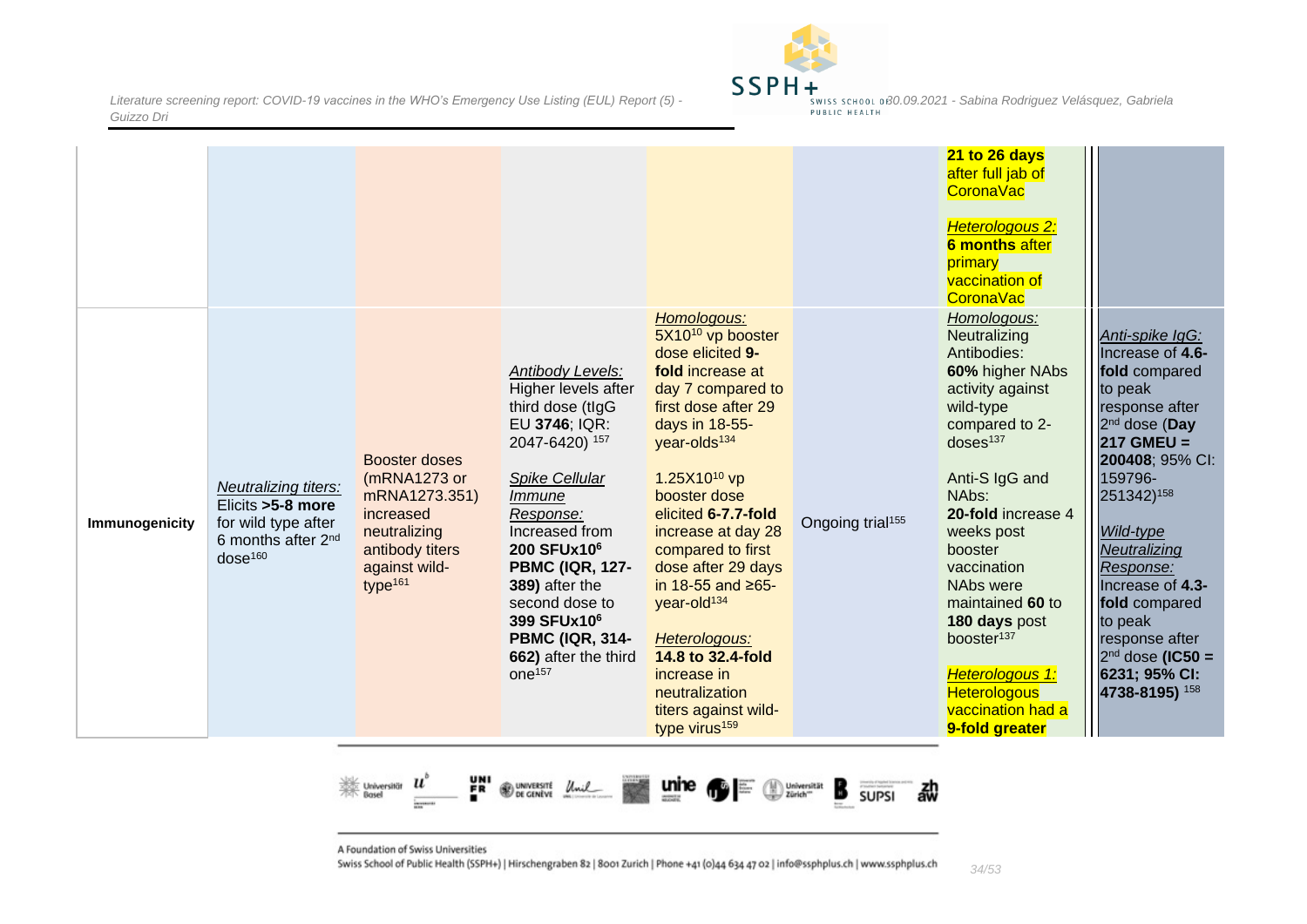

|                                    |                                                                                                                                                 |                                                                                                   |                                                                                                                   |                                                                                       |                              | <b>GMT</b> (7,947<br>U/mL) than fully<br>patients fully<br>vaccinated with<br>AZD1222 and the<br>highest antibody<br>response, IgA,<br>and neutralizing<br>antibodies than<br>other groups <sup>162</sup><br>Heterologous 2:<br><b>Median values of</b><br><b>IgG-S titers were</b><br>higher in group<br>that received<br>BNT162b2 as<br>booster than<br><b>CoronaVac</b><br><b>BNT162b2</b><br>boosted IgG-S<br>median titers by<br>factor of 46.6 but<br><b>IgG-N titers</b><br>decreased by<br>factor of 6.5163 | Older<br>Participants (60-<br>$84$ :<br>$5.4$ -fold<br>lincrease in<br>antibody<br>response <sup>158</sup><br>Younger<br>Participants (18-<br><u>59):</u><br>$3.7$ -fold<br>increase in<br>antibody<br>response <sup>158</sup> |
|------------------------------------|-------------------------------------------------------------------------------------------------------------------------------------------------|---------------------------------------------------------------------------------------------------|-------------------------------------------------------------------------------------------------------------------|---------------------------------------------------------------------------------------|------------------------------|---------------------------------------------------------------------------------------------------------------------------------------------------------------------------------------------------------------------------------------------------------------------------------------------------------------------------------------------------------------------------------------------------------------------------------------------------------------------------------------------------------------------|--------------------------------------------------------------------------------------------------------------------------------------------------------------------------------------------------------------------------------|
| Immunogenicity<br>against variants | Beta (B.1.351):<br>Elicits 15-21 more<br>neutralizing titers<br>for Beta variant<br>after 6 months<br>after 2 <sup>nd</sup> dose <sup>160</sup> | <b>Preliminary results</b><br>of booster doses<br>of mRNA-1273<br>vaccine show<br>robust antibody | Third dose<br>provided higher<br>antibody titters<br>against Alpha,<br>Beta, and Delta<br>variants <sup>157</sup> | Homologous:<br>No available data<br>Heterologous:<br>10.9 to 21.2-fold<br>increase in | Ongoing trial <sup>155</sup> | Homologous:<br>Beta (B.1.351):<br>3.0-fold decrease<br>in neutralizing<br>antibodies                                                                                                                                                                                                                                                                                                                                                                                                                                | High levels of<br>functional<br>antibodies<br>against Alpha<br>(B.1.1.7), Beta<br>$(B.1.351)$ , and                                                                                                                            |



A Foundation of Swiss Universities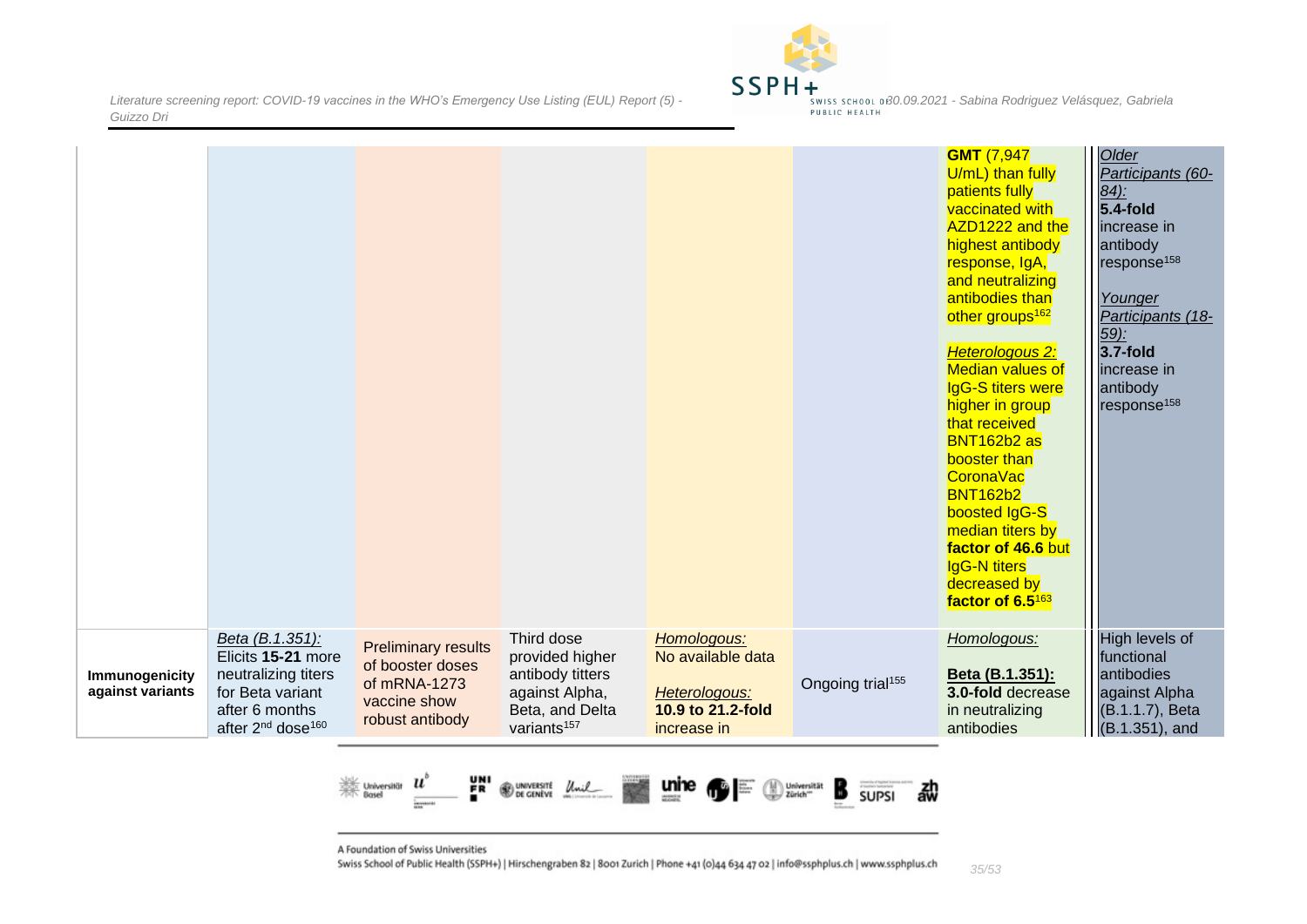*Literature screening report: COVID-19 vaccines in the WHO's Emergency Use Listing (EUL) Report (5)* **- 30.09.2021 -** *Sabina Rodriguez Velásquez, Gabriela - swiss school of 30.09.2021* - *Sabina Rodriguez Velásquez, Guizzo Dri*



|  | Delta (B.1.671.2):<br>>5-fold increase<br>in neutralizing<br>titers against Delta<br>compared to dose<br>2 titers in 18-55-<br>year-olds<br>>11-fold increase<br>in neutralizing<br>titers against Delta<br>compared to dose<br>2 titers in 65-85-<br>year-olds <sup>160</sup> | response against<br>Delta variant <sup>156</sup> |  | pseudovirus<br>neutralization<br>assay (one<br>volunteer did not<br>have any against<br>fB.1.351) 159 |  | compared to wild<br>type <sup>137</sup><br><b>Gamma (P.1):</b><br>3.1-fold decrease<br>in neutralizing<br>antibodies<br>compared to wild<br>type <sup>137</sup><br>Delta (B.1.671.2):<br>2.3-fold decrease<br>in neutralizing<br>antibodies<br>compared to wild<br>type<br>2.5-fold higher<br>neutralizing<br>potency than 2-<br>dose<br>vaccination <sup>137</sup><br>Heterologous 1:<br>Neutralizing<br>activity against the<br>wild type and<br>variant strains<br>showed higher<br>neutralizing<br>activity in the<br>following order:<br>wild type ><br>B.1.617.2 > | Delta<br>$(B.1.671.2)^{158}$<br>Delta<br>$(B.1.671.2)$ :<br>Increase of 6.6-<br>fold in antibody<br>response<br>compared to<br>Delta response<br>observed with<br>primary<br>vaccination <sup>158</sup> |
|--|--------------------------------------------------------------------------------------------------------------------------------------------------------------------------------------------------------------------------------------------------------------------------------|--------------------------------------------------|--|-------------------------------------------------------------------------------------------------------|--|--------------------------------------------------------------------------------------------------------------------------------------------------------------------------------------------------------------------------------------------------------------------------------------------------------------------------------------------------------------------------------------------------------------------------------------------------------------------------------------------------------------------------------------------------------------------------|---------------------------------------------------------------------------------------------------------------------------------------------------------------------------------------------------------|
|--|--------------------------------------------------------------------------------------------------------------------------------------------------------------------------------------------------------------------------------------------------------------------------------|--------------------------------------------------|--|-------------------------------------------------------------------------------------------------------|--|--------------------------------------------------------------------------------------------------------------------------------------------------------------------------------------------------------------------------------------------------------------------------------------------------------------------------------------------------------------------------------------------------------------------------------------------------------------------------------------------------------------------------------------------------------------------------|---------------------------------------------------------------------------------------------------------------------------------------------------------------------------------------------------------|

떍 Webset<br>Rosel  $\boldsymbol{u}$ **@** UNIVERSITE Unil Universität B 勐 **SUPSI** 

A Foundation of Swiss Universities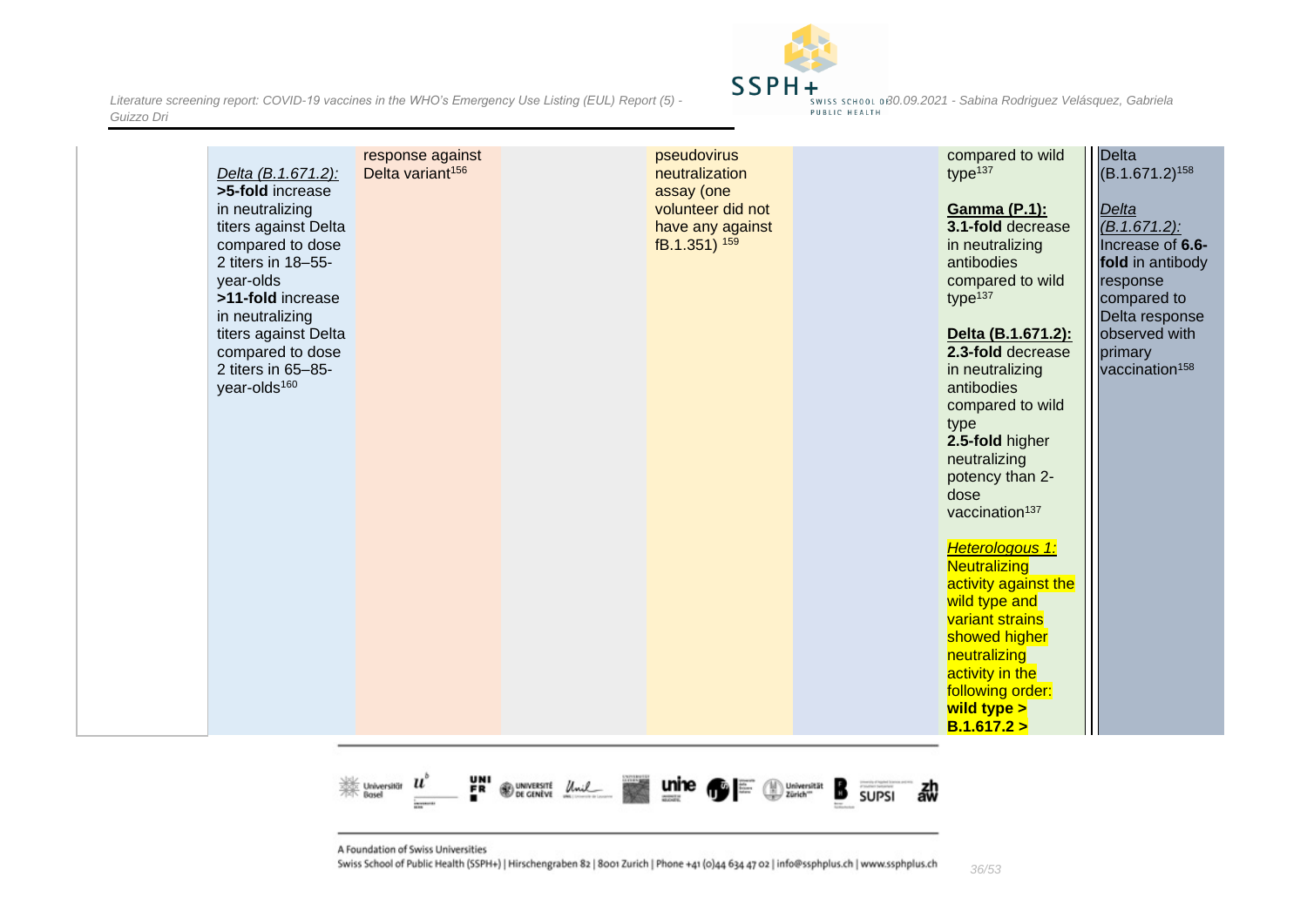

|                       |                                                                       |                                                                                                                                                                                                                                                                                                                                                                                                                                                                             |                                                                                         |                   |                              | B.1.1.7 ><br>$B.1.351^{162}$                                                                                                                                                      |                                                                                                                                                                                                                     |
|-----------------------|-----------------------------------------------------------------------|-----------------------------------------------------------------------------------------------------------------------------------------------------------------------------------------------------------------------------------------------------------------------------------------------------------------------------------------------------------------------------------------------------------------------------------------------------------------------------|-----------------------------------------------------------------------------------------|-------------------|------------------------------|-----------------------------------------------------------------------------------------------------------------------------------------------------------------------------------|---------------------------------------------------------------------------------------------------------------------------------------------------------------------------------------------------------------------|
| <b>Reactogenicity</b> | Preliminary results<br>show consistent<br>tolerability <sup>160</sup> | Similar safety and<br>tolerability<br>compared to<br>second dose <sup>156</sup><br><b>Common solicited</b><br>local adverse<br>events:<br>Injection-site pain<br>(68.4% for<br>mRNA-1273.351,<br>90% for mRNA-<br>1273)<br>fatigue (36.8% for<br>mRNA-1273.351,<br>70% for mRNA-<br>1273)<br>headache (36.8%<br>for<br>mRNA1273.351,<br>55.0% for mRNA-<br>1273)<br>myalgia (31.6%<br>for mRNA-<br>1273.351, 45.0%<br>for mRNA-1273)<br>arthralgia (21.1%<br>for mRNA-1273, | Lower<br>reactogenicity<br>after third dose<br>compared to first<br>dose <sup>133</sup> | No available data | Ongoing trial <sup>155</sup> | The third shot is<br>considered to be<br>safe <sup>136</sup> .<br>Common side<br>effects:<br>Pain at the<br>injection site.<br>Adverse events:<br>Unrelated to the<br>vaccination | Booster dose<br>was well<br>tolerated<br>Local and<br>systemic<br>reactogenicity<br>increased<br>between Dose<br>1, Dose 2, and<br>Dose 3<br>90% of<br>symptoms were<br>rated as mild or<br>moderate <sup>158</sup> |



A Foundation of Swiss Universities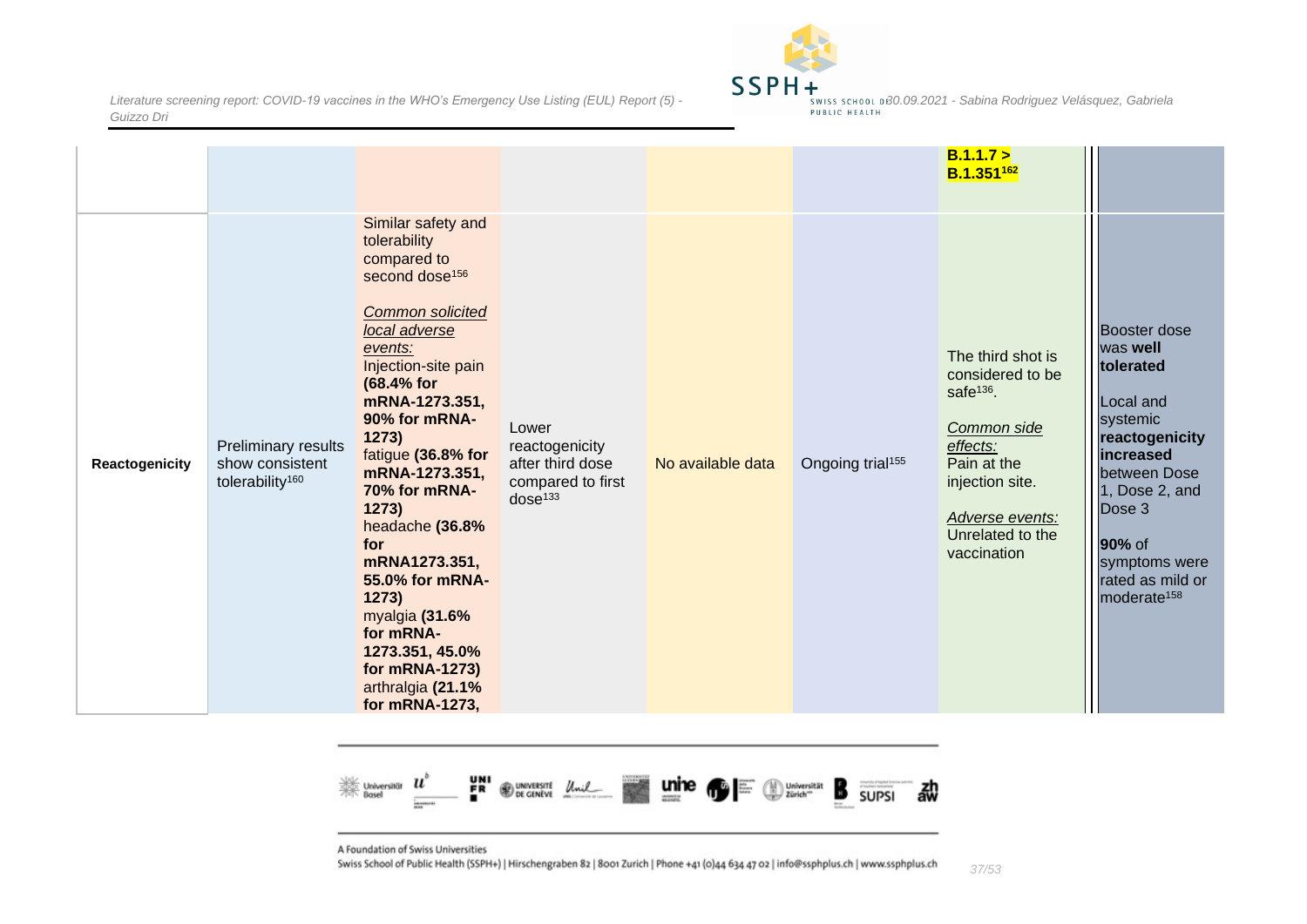

|                                          |                                                                                                                                                                                                                                                                  | 50.0% for mRNA-<br>1273)161 |                             |                             |                             |                                                                                                                                                                                                           |                             |
|------------------------------------------|------------------------------------------------------------------------------------------------------------------------------------------------------------------------------------------------------------------------------------------------------------------|-----------------------------|-----------------------------|-----------------------------|-----------------------------|-----------------------------------------------------------------------------------------------------------------------------------------------------------------------------------------------------------|-----------------------------|
| <b>Protection</b><br>against<br>COVID-19 | Older population<br>$(≥60)$ :<br>11.3 (95% CI,<br>10.4-12.3) lower<br>rate of confirmed<br>infection in<br>booster group <sup>164</sup><br><mark>19.5 (95% CI,</mark><br>12.9-29.5) lower<br>rate of severe<br><b>illness in booster</b><br>group <sup>164</sup> | No available<br>information | No available<br>information | No available<br>information | No available<br>information | No available<br>information                                                                                                                                                                               | No available<br>information |
| <b>Other</b>                             | Detailed report<br>from Pfizer<br>regarding booster<br>doses can be<br>found here:<br>https://www.fda.go<br>v/media/152161/d<br>ownload<br>14-20 days after<br>booster, marginal                                                                                 |                             |                             |                             |                             | For more detailed<br>information<br>regarding<br>immunogenicity of<br>third dose refer to<br>study <sup>xxxi</sup><br><b>Ongoing clinical</b><br>trial examining the<br>immunogenicity<br>and safety of a |                             |

xxxi A third dose of inactivated vaccine augments the potency, breadth, and duration of anamnestic responses against SARS-CoV-2. *medRxiv. <https://www.medrxiv.org/content/10.1101/2021.09.02.21261735v1>*



A Foundation of Swiss Universities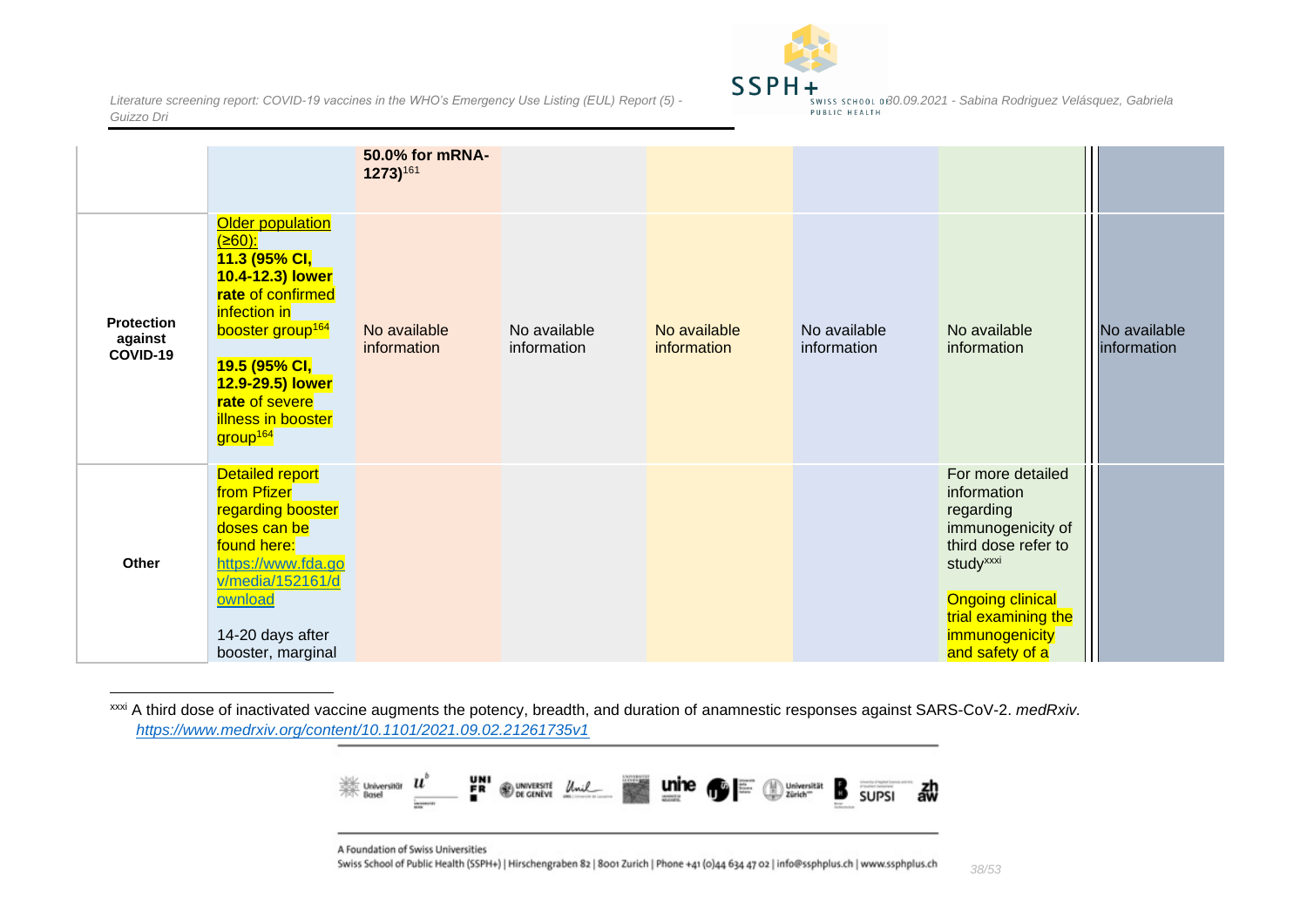

| effectiveness<br>increases to 70-<br>84%165 |  | third dose<br>vaccination with<br>ChAdOx1 or<br><b>BNT162b2</b><br><mark>√vaccine among</mark><br>adults who<br>received full jab of<br>CoronaVac <sup>xxxii</sup> |
|---------------------------------------------|--|--------------------------------------------------------------------------------------------------------------------------------------------------------------------|
|---------------------------------------------|--|--------------------------------------------------------------------------------------------------------------------------------------------------------------------|

xxxii Third Dose Vaccination with AstraZeneca or Pfizer COVID-19 Vaccine Among Adults Received Sinovac COVID-19 Vaccine. *ClinicalTrials.gov.*  <https://clinicaltrials.gov/ct2/show/NCT05049226>



A Foundation of Swiss Universities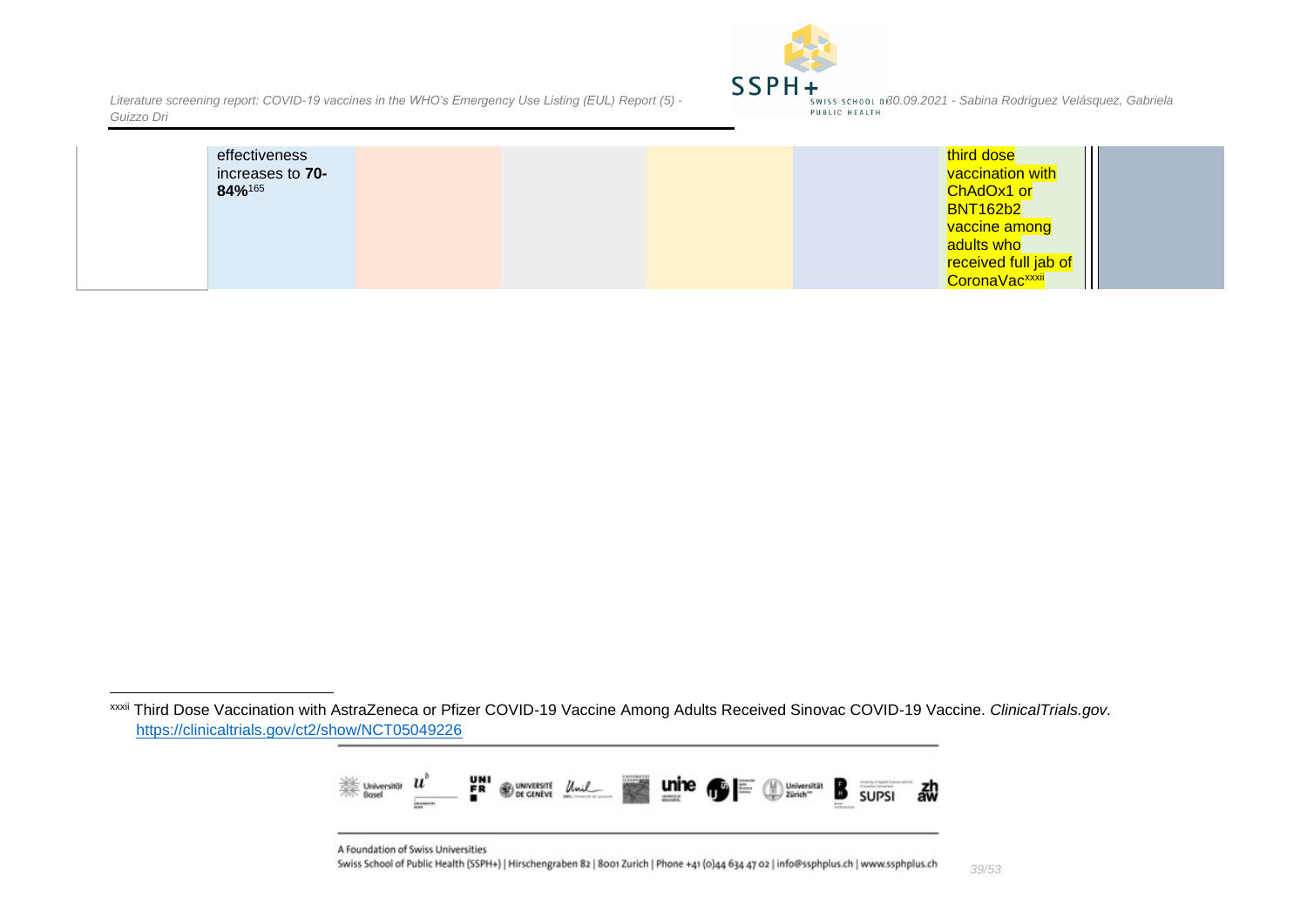

### ANNEXES

|                              | <b>BNT162b2/</b><br><b>COMIRNATY</b><br>(Pfizer-<br><b>BioNTech, USA)</b>                                                                             | Spikevax/<br><b>Moderna COVID-</b><br><b>19 Vaccine/</b><br>mRNA-1273<br>(Moderna, USA)                                                                      | Vaxzevria/<br>ChAdOx1 nCoV-<br>19/ AZD1222/<br><b>Covishield</b><br>(AstraZeneca/Oxf<br>ord, UK, India)                                                        | <b>Janssen COVID-</b><br>19<br>vaccine/Johnson<br>& Johnson<br>(Janssen, USA)                                                                            | Sinopharm/BBIB<br>P-CorV, China                                                                                                                                  | <b>Sinovac</b><br>CoronaVac,<br><b>China</b>                                                                                                          | Novavax/<br><b>NVX-</b><br><b>CoV2373</b>                                                                        |  |  |
|------------------------------|-------------------------------------------------------------------------------------------------------------------------------------------------------|--------------------------------------------------------------------------------------------------------------------------------------------------------------|----------------------------------------------------------------------------------------------------------------------------------------------------------------|----------------------------------------------------------------------------------------------------------------------------------------------------------|------------------------------------------------------------------------------------------------------------------------------------------------------------------|-------------------------------------------------------------------------------------------------------------------------------------------------------|------------------------------------------------------------------------------------------------------------------|--|--|
| <b>FURTHER INFORMATION</b>   |                                                                                                                                                       |                                                                                                                                                              |                                                                                                                                                                |                                                                                                                                                          |                                                                                                                                                                  |                                                                                                                                                       |                                                                                                                  |  |  |
| <b>Storage</b><br>conditions | 2 $\degree$ C to 8 $\degree$ C (for 1<br>month)                                                                                                       | $2^{\circ}$ C to 8 $^{\circ}$ C (for 1<br>month)                                                                                                             | 2°C until 8 °C                                                                                                                                                 | $2^{\circ}$ C to 8 $^{\circ}$ C (for 3<br>months)                                                                                                        | 2°C until 8 °C                                                                                                                                                   | 2°C until 8 °C                                                                                                                                        | 2°C to 8 °C                                                                                                      |  |  |
| Approving<br>authorities     | <b>FDA</b><br>$(11.12.20)$ <sup>xxxiii</sup> ;<br>EMA (21.12.20);<br>WHO EUL<br>$(31.12.20)$ ; and<br>list of countries<br>(including<br>Switzerland- | FDA (18.12.20);<br>EMA (06.01.21);<br><b>WHO EUL</b><br>$(30.04.21)$ ; and list<br>of 51 countries<br>(including<br>Switzerland $-$<br>approved<br>12.01.21) | FDA (awaiting on<br>approval);<br>EMA (29.01.21);<br><b>WHO EUL</b><br>$(15.02.21)$ ; and list<br>of 121 countries<br>(Switzerland<br>awaiting on<br>approval) | FDA (27.02.21);<br>EMA (11.03.21),<br><b>WHO EUL</b><br>$(12.03.21)$ , and list<br>of 59 countries<br>(including<br>Switzerland-<br>approved<br>22.03.21 | <b>WHO EUL</b><br>(07.05.21); and list<br>of 55 countries<br>(e.g., Argentina,<br>Bahrain, Brazil,<br>China, Indonesia,<br>United Arab<br>Emirates,<br>Zimbabwe) | <b>WHO EUL</b><br>(01.06.21), and list<br>of 33 countries<br>(e.g., Albania,<br>Chile, Egypt,<br>Hong Kong,<br>Malaysia, Tunisia,<br>Turkey, Ukraine) | <b>Waiting on</b><br>approval<br>(Not-yet-<br>approved by<br>countries or<br>WHO for<br>emergency<br>$ $ use $)$ |  |  |

<span id="page-39-1"></span><span id="page-39-0"></span>xxxiii Pfizer-BioNTech's Comirnaty Vaccine received full FDA approval on 23 August 2021 for people age 16 and above, moving it beyond emergency use status.<https://www.fda.gov/news-events/press-announcements/fda-approves-first-covid-19-vaccine>



A Foundation of Swiss Universities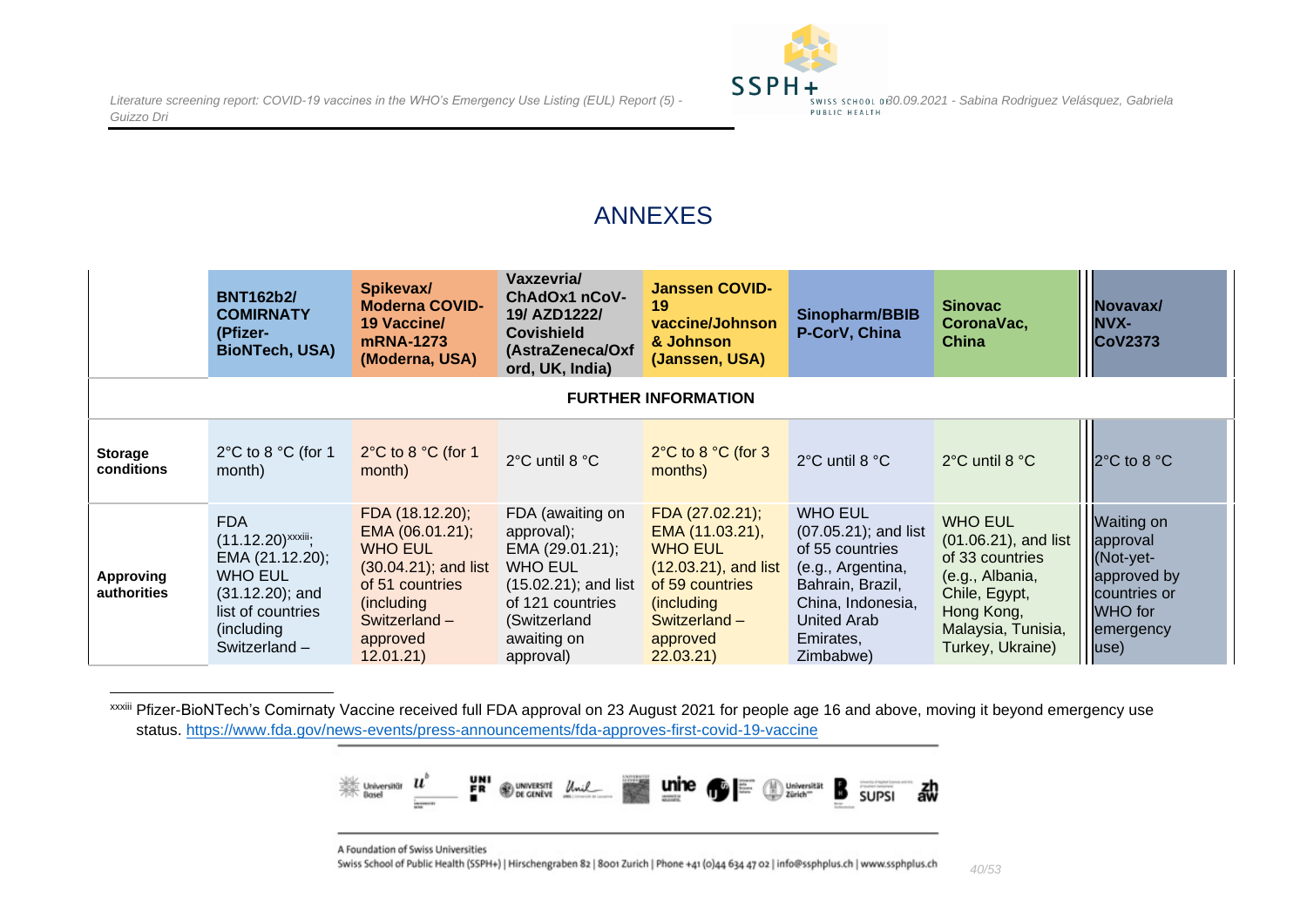

|                              | approved on<br>20.12.20)                                                                                                                                                               |                                                                                                                                                   |                                                                                                                                                                                          |                                                                                                                                                               |                                                                                                                                                                                              |                                                                                                                                                                       |                                                                          |  |  |  |
|------------------------------|----------------------------------------------------------------------------------------------------------------------------------------------------------------------------------------|---------------------------------------------------------------------------------------------------------------------------------------------------|------------------------------------------------------------------------------------------------------------------------------------------------------------------------------------------|---------------------------------------------------------------------------------------------------------------------------------------------------------------|----------------------------------------------------------------------------------------------------------------------------------------------------------------------------------------------|-----------------------------------------------------------------------------------------------------------------------------------------------------------------------|--------------------------------------------------------------------------|--|--|--|
| <b>EFFICACY</b>              |                                                                                                                                                                                        |                                                                                                                                                   |                                                                                                                                                                                          |                                                                                                                                                               |                                                                                                                                                                                              |                                                                                                                                                                       |                                                                          |  |  |  |
| Single dose <sup>xxxiv</sup> | 52% (95% CI,<br>29.5 to 68.4;<br>starting at 12<br>days) or 82.2%<br>$(75.1 \text{ to } 87.3)$ ;<br>starting at $\geq 14$<br>days) $166$ .<br>91% (95% CI, 85-<br>94) <sup>167</sup> . | 95.2% (95% CI,<br>91.2.8 to 97.4;<br>starting at $>14$<br>days $)^{44}$ .                                                                         | 72.8% (starting at<br>22 days up to 60<br>days) $168$ .<br>88% (95% CI,<br>75-94) <sup>167</sup> . xxxv                                                                                  | Single dose<br>vaccine                                                                                                                                        | Unknown                                                                                                                                                                                      | 35.1% (95% CI, -<br>6.6 to $-60.5$ )<br>[conducted in a<br>setting with high<br>P.1<br>transmission] <sup>169</sup> .                                                 | 83.4% (95% CI,<br>$73.6 - 89.5$<br>starting at ≥14<br>days <sup>52</sup> |  |  |  |
| Two doses <sup>xxxvi</sup>   | 95.0% (95% CI,<br>90.3-97.6) starting<br>at ≥7 days in<br>population without<br>prior SARS-CoV-2<br>infection <sup>61</sup><br>94.6% (95% CI,<br>89.9-97.3) starting<br>at ≥7 days in  | 94.1% (95% CI,<br>89.3-96.8) after<br>median follow-up<br>of less than 63<br>days <sup>44</sup><br>93.2% (95% CI,<br>$91.0 - 94.8$ <sup>170</sup> | 63.1% (95% CI,<br>51.8-71.7) starting<br>at $\geq$ 14 days for<br>two standard<br>$d$ oses $168$<br>80.7% (95% CI,<br>62.1-90.2) starting<br>at $\geq$ 14 days for<br>first low dose and | 66.9% (95% CI<br>59.0-73.4) after 14<br>days and<br>66.1% (95% CI<br>55.0-89.1) after 28<br>days for VE<br>against moderate-<br>severe-critical<br>COVID-1954 | After 14 days,<br>efficacy against<br>symptomatic<br>cases was 72.8%<br>(95% CI 58.1-<br>82.4; in WIV04<br>vaccine) or 78.1%<br>(95% CI 64.8 to<br>86.3; in HBO2<br>vaccine). <sup>103</sup> | After 14 days,<br>efficacy against<br>symptomatic<br>cases was 50.7%<br>(95% CI 35.9 to 0-<br>$62.0$ ). $50$<br>99.17% of NAb<br>titres were above<br>or equal to the | 89.7% (95% CI,<br>$80.2 - 94.6$<br>starting at ≥7<br>days <sup>52</sup>  |  |  |  |

<span id="page-40-0"></span>xxxiv Against SARS-COV-2 infection

 $xxxv$  Conducted between 8 December 2020 and 8 February 2021. Study sample =  $\leq$ 1 million participants.

**xxxvi Against SARS-CoV-2 infection.** 



A Foundation of Swiss Universities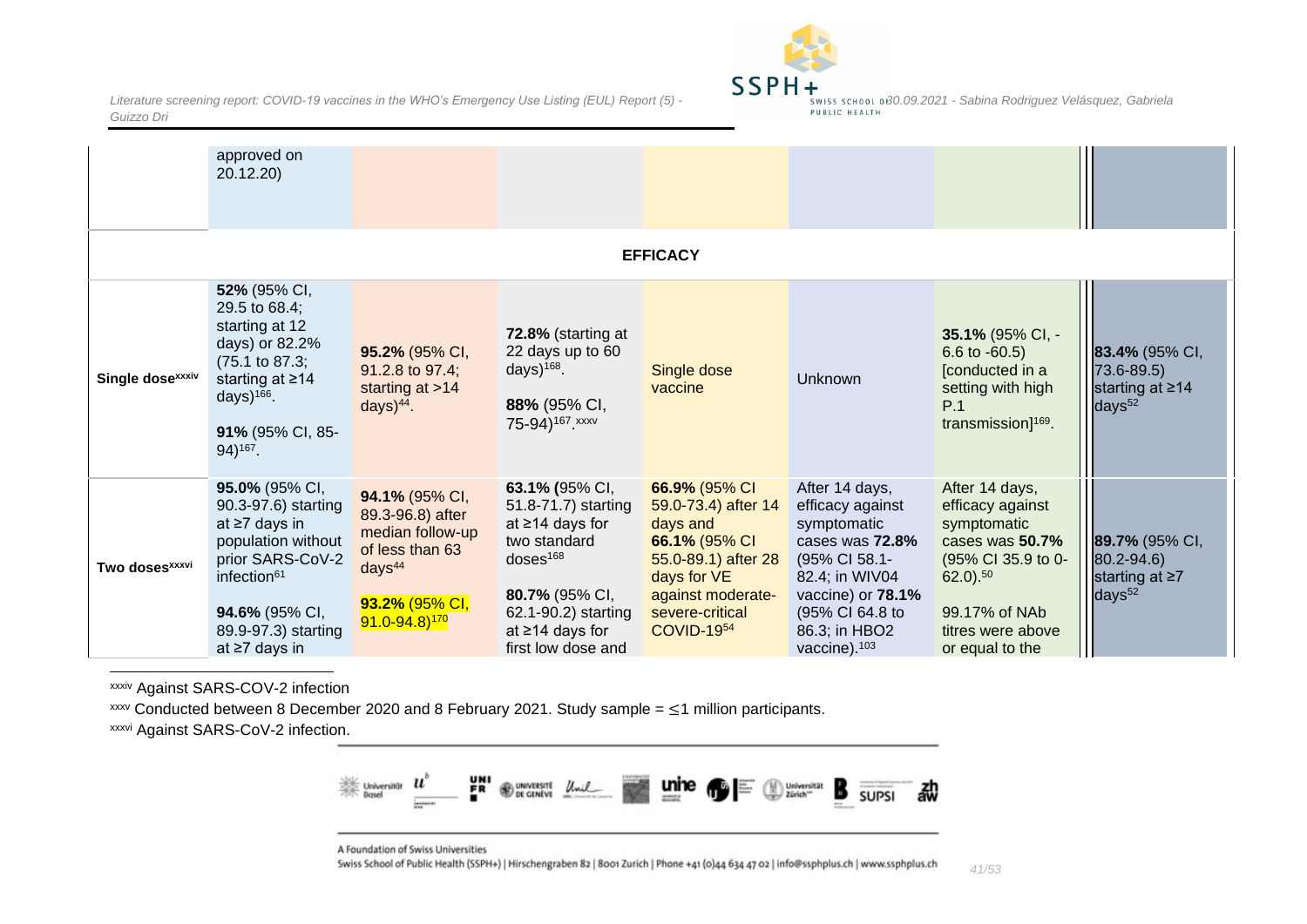

|                                      | population with or<br>without prior<br>infection <sup>61</sup>                                                                    | <b>Against severe</b><br>disease:<br>98.2% (95% CI,<br>$92.8 - 99.6$ <sup>170</sup>                                          | standard second<br>dose <sup>168</sup><br>66.7% (95% CI,<br>57.4-74.0) starting<br>at ≥14 days for<br>pooled analysis<br>efficacy $168$                                                                        | 76.7% (95% CI<br>54.6 to 89.1) after<br>14 days and<br>85.4% (95% CI<br>54.2 to 96.9) after<br>28 days for VE<br>against severe-<br>critical COVID-<br>1954 |                                                                                                                                                                                                 | Nab positivity cut-<br>off (20 units)<br>against wild-<br>type $171$ .                                                                                                           |                                                                                                |  |  |
|--------------------------------------|-----------------------------------------------------------------------------------------------------------------------------------|------------------------------------------------------------------------------------------------------------------------------|----------------------------------------------------------------------------------------------------------------------------------------------------------------------------------------------------------------|-------------------------------------------------------------------------------------------------------------------------------------------------------------|-------------------------------------------------------------------------------------------------------------------------------------------------------------------------------------------------|----------------------------------------------------------------------------------------------------------------------------------------------------------------------------------|------------------------------------------------------------------------------------------------|--|--|
| Against<br>asymptomatic<br>infection | 90% (starting at<br>14 days)<br>regardless of<br>symptom status <sup>172</sup>                                                    | 63.0% (95% CI,<br>$56.6 - 68.5$ <sup>170</sup>                                                                               | Statistically non-<br>significant<br>reduction of<br>22.2% (95% CI -<br>9.9 to 45.0) for<br>asymptomatic<br>cases                                                                                              | At day 71, vaccine<br>efficacy against<br>asymptomatic<br>infections was<br>65.5% (95% CI<br>39.9 to $81.1$ <sup>54</sup> .                                 | Efficacy against<br>symptomatic and<br>asymptomatic<br>cases was 64%<br>(95% CI 48.8 to<br>74.7; in WIV04<br>vaccine) or 73.5%<br>(95% CI 60.6 to<br>82.2; in HBO2<br>vaccine) <sup>103</sup> . | Unknown                                                                                                                                                                          | <b>Unknown</b>                                                                                 |  |  |
|                                      | <b>EFFICACY AGAINST VARIANTS</b>                                                                                                  |                                                                                                                              |                                                                                                                                                                                                                |                                                                                                                                                             |                                                                                                                                                                                                 |                                                                                                                                                                                  |                                                                                                |  |  |
| Alpha (B.1.1.7)                      | Two doses of the<br>vaccine<br>effectively<br>neutralize the<br>B.1.1.7 variant<br>and the D614G<br>substitution <sup>173</sup> . | <b>NAbs remained</b><br>high and<br>consistent with<br>titres of the<br>wildtype for the<br>B.1.1.7 variant <sup>174</sup> . | 70.4% (95% CI,<br>43.6-84.5) against<br>symptomatic<br>infection with<br>alpha variant<br>(B.1.1.7); 28.9%<br>(95% CI, -77.1 to<br>71.4) against<br>asymptomatic<br>infection with<br>B.1.1.7 <sup>127</sup> . | 3.6-fold reduction<br>in neutralization<br>capacity when<br>compared to wild-<br>type.                                                                      | Demonstrated<br>reduced<br>neutralizing<br>capacity.<br>However, there<br>were no<br>differences in the<br><b>NAbs titres</b><br>against B.1.351 in<br>vaccinated<br>individuals vs.            | <b>10.4-fold</b><br>reduction in<br>neutralization<br>capacity when<br>compared to<br>natural infection<br>sera $171$ .<br>85.83% of NAb<br>titres were above<br>or equal to the | Two dose<br>efficacy against<br>the B.1.1.7<br>variant 86.3%<br>(95% CI, 71.3-<br>$93.5)^{52}$ |  |  |



<span id="page-41-0"></span>A Foundation of Swiss Universities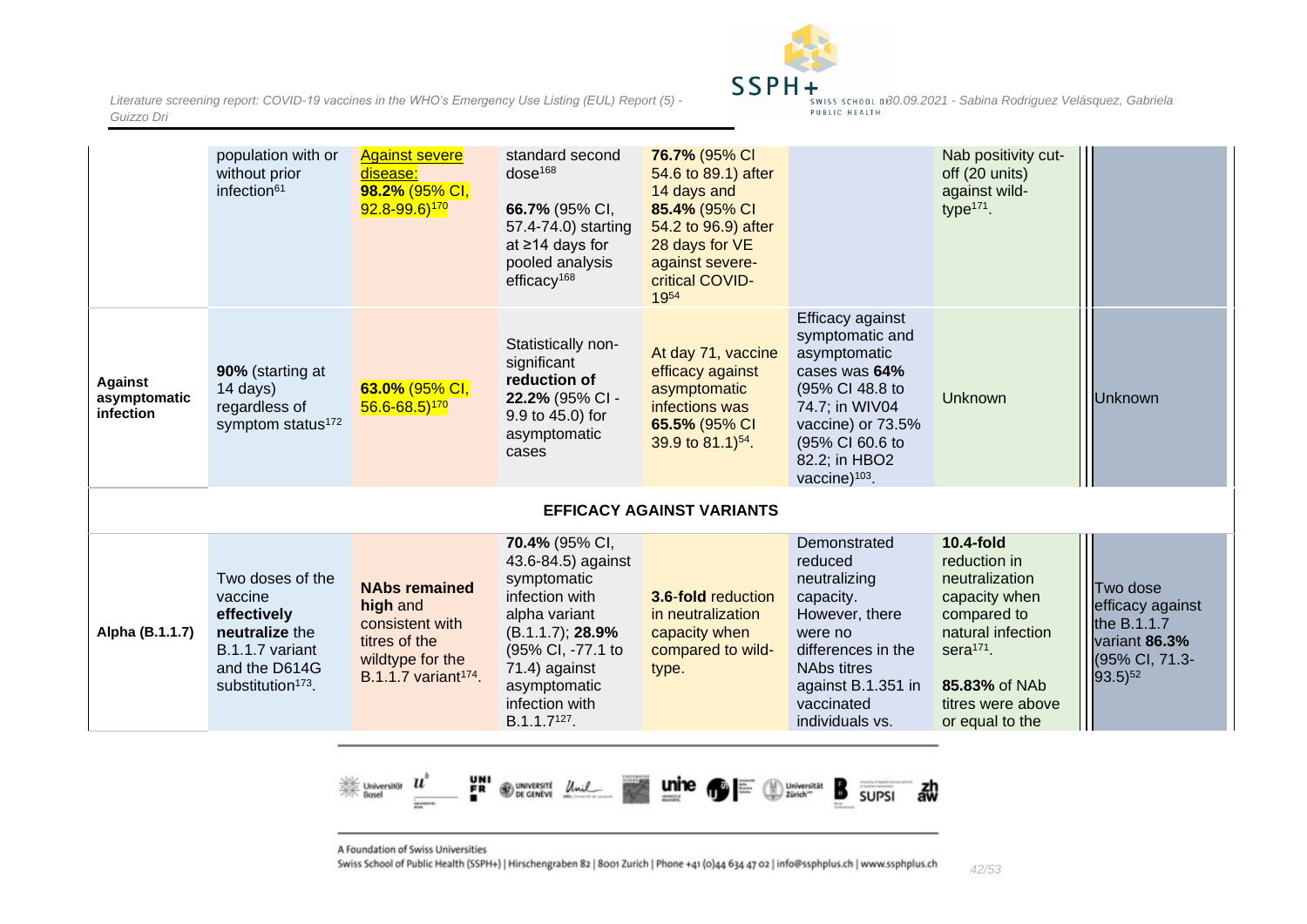

|                |                                                                                                                                                                                                                  |                                                                                                              |                                                                                                                                      |                                                                                                                                                                                                                                                                                                                                                                                                                                                                    | those naturally<br>infected,<br>suggesting the<br>vaccine has a<br>similar level of<br>protection against<br>infection as<br>natural<br>infections <sup>175</sup> . | Nab positivity cut-<br>off (20 units)<br>against wild-<br>type $171$ .<br><b>Neutralization</b><br>decreased by 4.1-<br>fold when<br>compared to wild-<br>type $176$ .                                                                                                                                 |                                                                                     |
|----------------|------------------------------------------------------------------------------------------------------------------------------------------------------------------------------------------------------------------|--------------------------------------------------------------------------------------------------------------|--------------------------------------------------------------------------------------------------------------------------------------|--------------------------------------------------------------------------------------------------------------------------------------------------------------------------------------------------------------------------------------------------------------------------------------------------------------------------------------------------------------------------------------------------------------------------------------------------------------------|---------------------------------------------------------------------------------------------------------------------------------------------------------------------|--------------------------------------------------------------------------------------------------------------------------------------------------------------------------------------------------------------------------------------------------------------------------------------------------------|-------------------------------------------------------------------------------------|
| Beta (B.1.351) | Neutralization was<br>diminished by a<br>factor of 5.<br>Despite this, the<br>BNT162b2 mRNA<br>vaccine still<br>provides some<br>protection against<br>B.1.351177<br>100% (95% CI,<br>53.5-100) <sup>178</sup> . | NAbs were 6-fold<br>lower.<br>Nevertheless,<br>NAbs were still<br>found to be<br>protective <sup>174</sup> . | Two doses of the<br>vaccine had no<br>efficacy against<br>the B.1.351 ( $VE =$<br>21.9%; 95% CI, -<br>49.9 to 59.8) <sup>179</sup> . | <b>Efficacy against</b><br>moderate-severe-<br>critical Covid-19<br>due to the variant<br>was 52.0% (>14<br>days) and 64.0%<br>$( >28 \text{ days}).$<br><b>Efficacy against</b><br>severe-critical<br>COVID-19 was<br>$73.1\%$ ( $>14$ days)<br>and 81.7% (>28<br>days $)^{54}$ .<br><b>Demonstrated 3.6-</b><br>fold reduction in<br>neutralization<br>sensitivity <sup>180</sup> .<br><b>Neutralization</b><br>titres were<br>decreased by 6.7-<br>fold $181$ . | No published data                                                                                                                                                   | NT <sub>GM</sub> 35.03 (95%<br>CI, 27.46-44.68);<br>8.75-fold<br>reduction in<br>neutralization<br>capacity when<br>compared to<br>natural infection<br>sera $171$ .<br>82.5% of NAb<br>titres were above<br>or equal to the<br>Nab positivity cut-<br>off (20 units)<br>against wild-<br>type $171$ . | 51.0% (95% CI, -<br>0.6-76.2) efficacy<br>against B.1.351<br>variant <sup>182</sup> |



A Foundation of Swiss Universities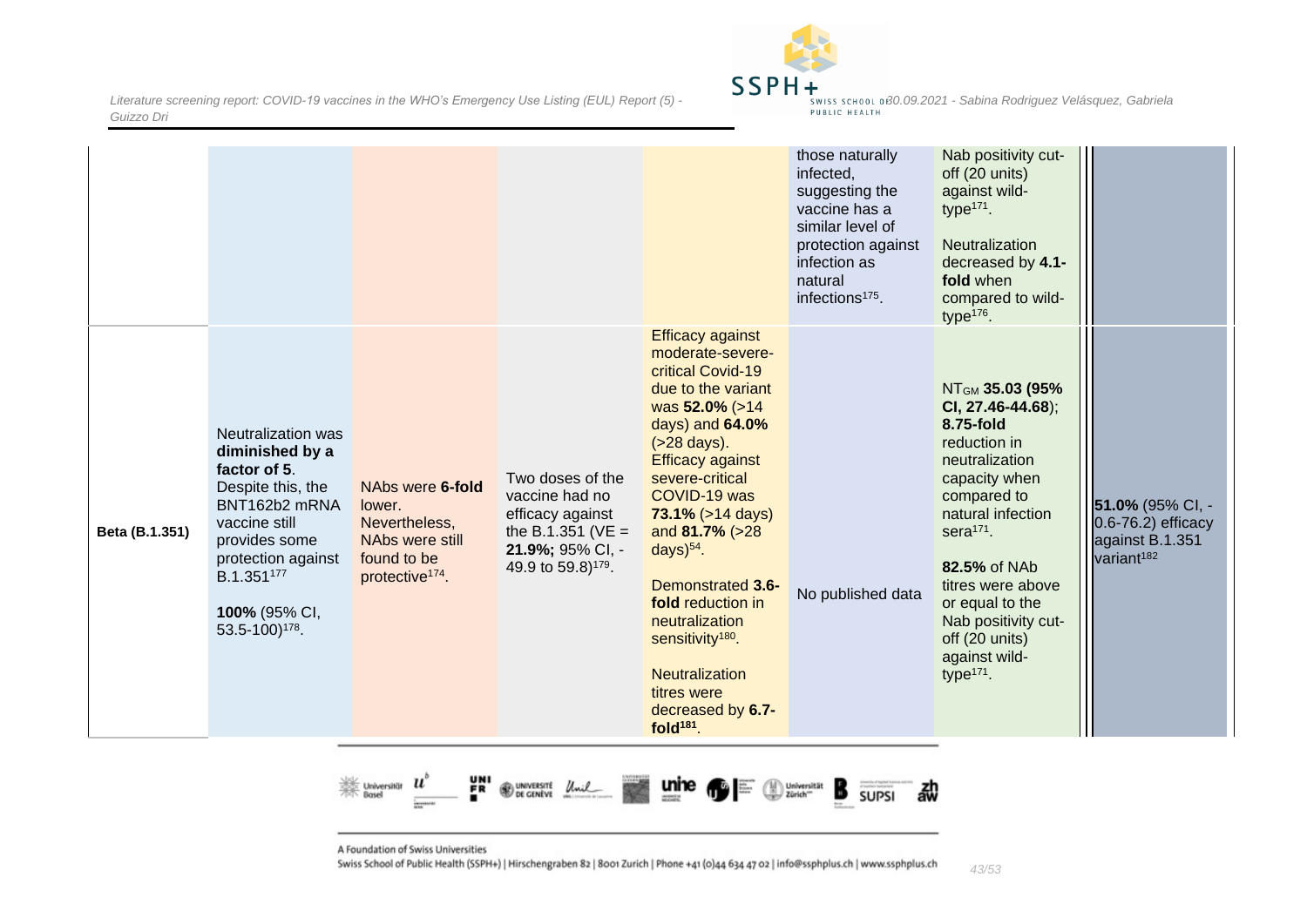

| Gamma (P.1)     | Single dose:<br>$≥$ 21 days: 83%<br>against<br>hospitalization<br>and death <sup>183</sup> .<br>Two doses:<br>$\geq$ 14 days: 98%<br>against<br>hospitalization<br>and death <sup>183</sup> . | <b>3.2-fold reduction</b><br>in neutralization<br>capacity when<br>compared to wild-<br>type $184$ . | Single dose:<br>$≥$ 21 days: 94%<br>against<br>hospitalization and<br>$death^{183}$ .    | <b>Demonstrated 3.4-</b><br>fold reduction in<br>neutralization<br>sensitivity <sup>180</sup> .                                                                       | No published data                                                                                                                                                                                                                                                                                                                                           | 49.6% against P.1<br>(>14 days after<br>1st dose) $169$ .<br><b>Neutralization</b><br>decreased by 7.5-<br>fold when<br>compared to wild-<br>type <sup>176</sup> .                                | No available data |
|-----------------|-----------------------------------------------------------------------------------------------------------------------------------------------------------------------------------------------|------------------------------------------------------------------------------------------------------|------------------------------------------------------------------------------------------|-----------------------------------------------------------------------------------------------------------------------------------------------------------------------|-------------------------------------------------------------------------------------------------------------------------------------------------------------------------------------------------------------------------------------------------------------------------------------------------------------------------------------------------------------|---------------------------------------------------------------------------------------------------------------------------------------------------------------------------------------------------|-------------------|
| Delta (1.671.2) | <b>Reduced NAb</b><br>activity relative to<br>B.1.1.7 strain <sup>185</sup> .                                                                                                                 | 2.1-fold reduction<br>in neutralization<br>capacity when<br>compared to wild-<br>type $184$ .        | Single dose:<br>$\geq$ 21 days: 90%<br>against<br>hospitalization and<br>$death^{183}$ . | Demonstrated 1.6-<br>fold reduction in<br>neutralization<br>sensitivity <sup>180</sup> .<br><b>Neutralization</b><br>titres were<br>decreased by 5.4-<br>fold $181$ . | Demonstrated<br>reduced<br>neutralizing<br>capacity.<br>However, there<br>were no<br>differences in the<br><b>NAbs titres</b><br>against B.1.617.2<br>in vaccinated<br>individuals vs.<br>those naturally<br>infected,<br>suggesting the<br>vaccine has a<br>similar level of<br>protection against<br>infection as<br>natural<br>infections <sup>175</sup> | NT <sub>GM</sub> 24.48 (95%<br>CI, 19.2-31.2) <sup>171</sup> .<br>69.17% of NAb<br>titres were above<br>or equal to the<br>Nab positivity cut-<br>off (20 units)<br>against wild-<br>type $171$ . | No available data |



A Foundation of Swiss Universities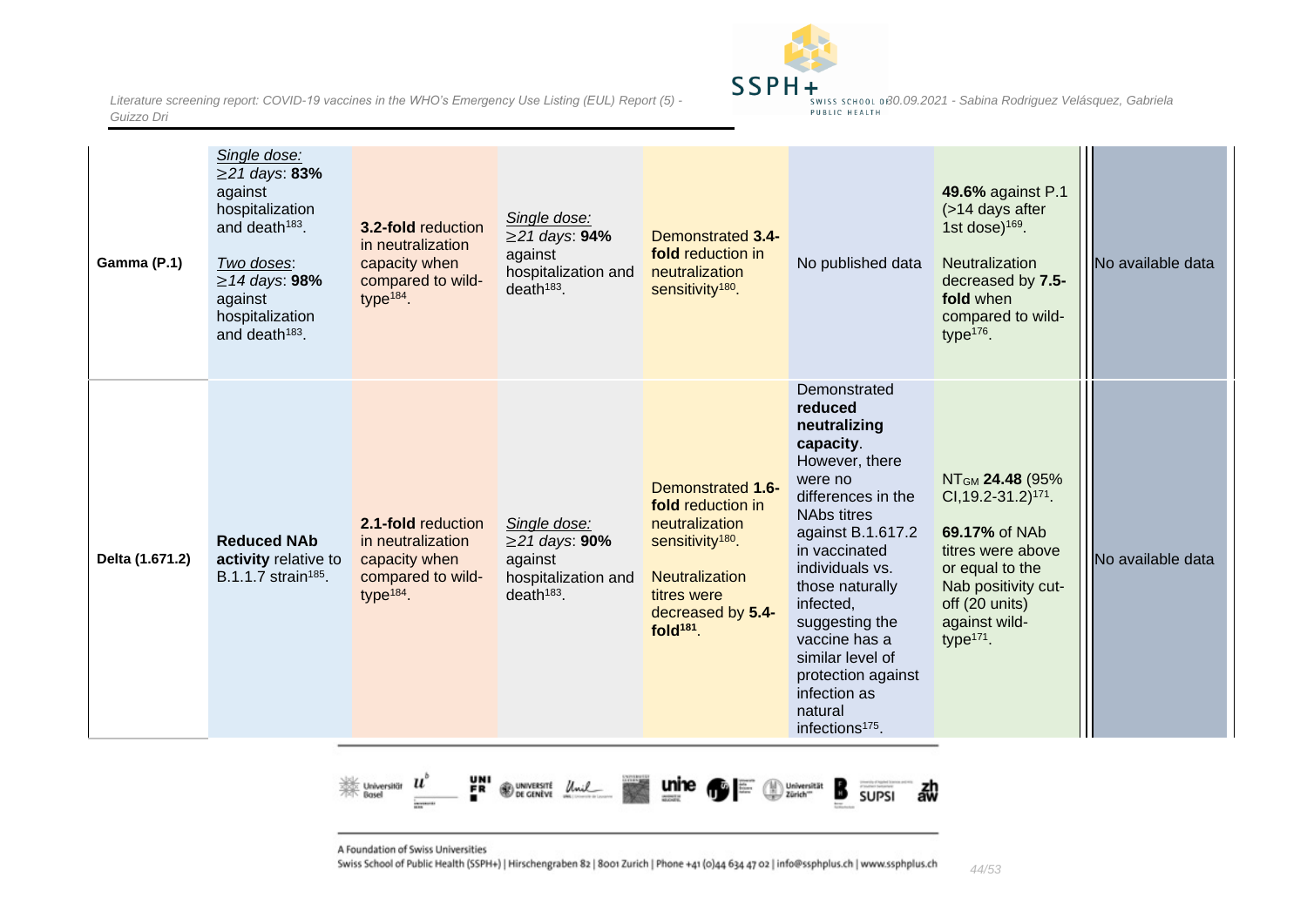

| PHASE III TRIALS RESULTSxxxvii                             |                                                                                                                                                                                                                                                               |                                                                                                                                                                                                  |                                                                                                                                                                                                                                                                                          |                                                                                                                                                                                                                                                                                               |                                                                                                                                                                                       |                                                                                                              |                                                                                                                                                                                                          |  |  |  |
|------------------------------------------------------------|---------------------------------------------------------------------------------------------------------------------------------------------------------------------------------------------------------------------------------------------------------------|--------------------------------------------------------------------------------------------------------------------------------------------------------------------------------------------------|------------------------------------------------------------------------------------------------------------------------------------------------------------------------------------------------------------------------------------------------------------------------------------------|-----------------------------------------------------------------------------------------------------------------------------------------------------------------------------------------------------------------------------------------------------------------------------------------------|---------------------------------------------------------------------------------------------------------------------------------------------------------------------------------------|--------------------------------------------------------------------------------------------------------------|----------------------------------------------------------------------------------------------------------------------------------------------------------------------------------------------------------|--|--|--|
| Number of<br>participants<br>(vaccine/<br>placebo)         | 43,448 (21,720/<br>21,728) <sup>61</sup>                                                                                                                                                                                                                      | 30,420<br>$(15,210/15,210)^{44}$                                                                                                                                                                 | 17,178<br>$(8597/8581)^{168}$                                                                                                                                                                                                                                                            | 39,321<br>$(19,630/19,691)^{54}$                                                                                                                                                                                                                                                              | 26,917<br>$(13,459/13458)$ ; or<br>26,914<br>$(13,465/13,458)^{103}$                                                                                                                  | 9,823<br>$(4,953/4,870)^{50}$                                                                                | 14,039<br>$(7,020/7,019)^5$                                                                                                                                                                              |  |  |  |
| <b>Total COVID-19</b><br>cases (vaccine/<br>control)       | 170(8/162) <sup>61</sup>                                                                                                                                                                                                                                      | 196 (11/185) <sup>44</sup>                                                                                                                                                                       | 332 (84/248) <sup>168</sup>                                                                                                                                                                                                                                                              | 464 (116/348) <sup>54</sup>                                                                                                                                                                                                                                                                   | 121(26/95) or<br>116(21/95) <sup>103</sup>                                                                                                                                            | 253(85/168) <sup>50</sup>                                                                                    | 106(10/96) <sup>52</sup>                                                                                                                                                                                 |  |  |  |
| <b>Efficacy</b><br>estimates in<br><b>Phase III trials</b> | Starting from 7<br>days after 2nd<br>dose: 95.0% (95%<br>CI, 90.3 to 97.6)<br>in population<br>without prior<br>SARS-CoV-2<br>infection. Efficacy<br>of 94.6% (95% CI,<br>89.9 to 97.3) in<br>population with or<br>without prior<br>infection. 100%<br>among | After a median<br>follow-up of less<br>than 63 days:<br>Efficacy of 94.1%<br>(95% CI, 89.3 to<br>96.8; P<0.001).<br><b>100% among</b><br>adolescents (12 to<br>$<$ 18 years old) <sup>44</sup> . | Two standard<br>doses: efficacy<br>was 63-1% (95%<br>CI 51.8 to 71.7;<br>$\geq$ 14 days) while<br>those with first low<br>dose and standard<br>2nd dose the<br>efficacy was<br>80.7% (95% CI<br>62.1 to 90.2).<br>Pooled analysis<br>efficacy was<br>66.7% (95% CI<br>57.4 to 74.0). For | <b>VE</b> against<br>moderate-severe-<br>critical Covid-19<br>was 66.9% (95%<br>CI 59.0 to 73.4)<br>after 14 days post<br>vaccine<br>administration,<br>and 66.1% (95%<br>CI 55.0 to 89.1)<br>after 28 days. VE<br>against severe-<br>critical COVID-19<br>cases was 76.7%<br>(95% CI 54.6 to | After 14 days,<br>efficacy against<br>symptomatic<br>cases was 72.8%<br>(95% CI 58.1 to<br>82.4; in WIV04<br>vaccine) or 78.1%<br>(95% CI 64.8 to<br>86.3; in HBO2<br>vaccine $103$ . | After 14 days,<br>efficacy against<br>symptomatic<br>cases was 50.7%<br>(95% CI 35.9 to 0-<br>$62.0$ ). $50$ | 83.4% (95% CI,<br>$73.6 - 89.5$<br>starting at $\geq 14$<br>days after first<br>dose <sup>52</sup><br>89.7% (95% CI,<br>$80.2 - 94.6$<br>starting at $\geq 7$<br>days after second<br>dose <sup>52</sup> |  |  |  |

<span id="page-44-0"></span>xxxvii Phase III trials were conducted between 27 July and 14 November 2020 for BNT162b2/ COMIRNATY, 27 July and 23 October 2020 for Spikevax/ Moderna, 23 April and 6 December 2020 for Vaxzevria/ ChAdOx1 nCoV-19/ AZD1222/ Covishield, 21 September 2020 and 22 January 2021 for Janssen Covid-19 vaccine/ Johnson & Johnson, 16 July and 20 December 2020 for Sinopharm/ BBIB-CorV, 21 July and 16 December 2020 for the Sinovac/ CoronaVac vaccine, and 28 September 2020 and 28 November 2020 for the Novavax vaccine. All trials were conducted prior to the transmission of the more contagious variant strains, particularly the delta variant (B.1.617.2). Studies are currently ongoing to determine the effectiveness of the vaccines against the delta variant.



A Foundation of Swiss Universities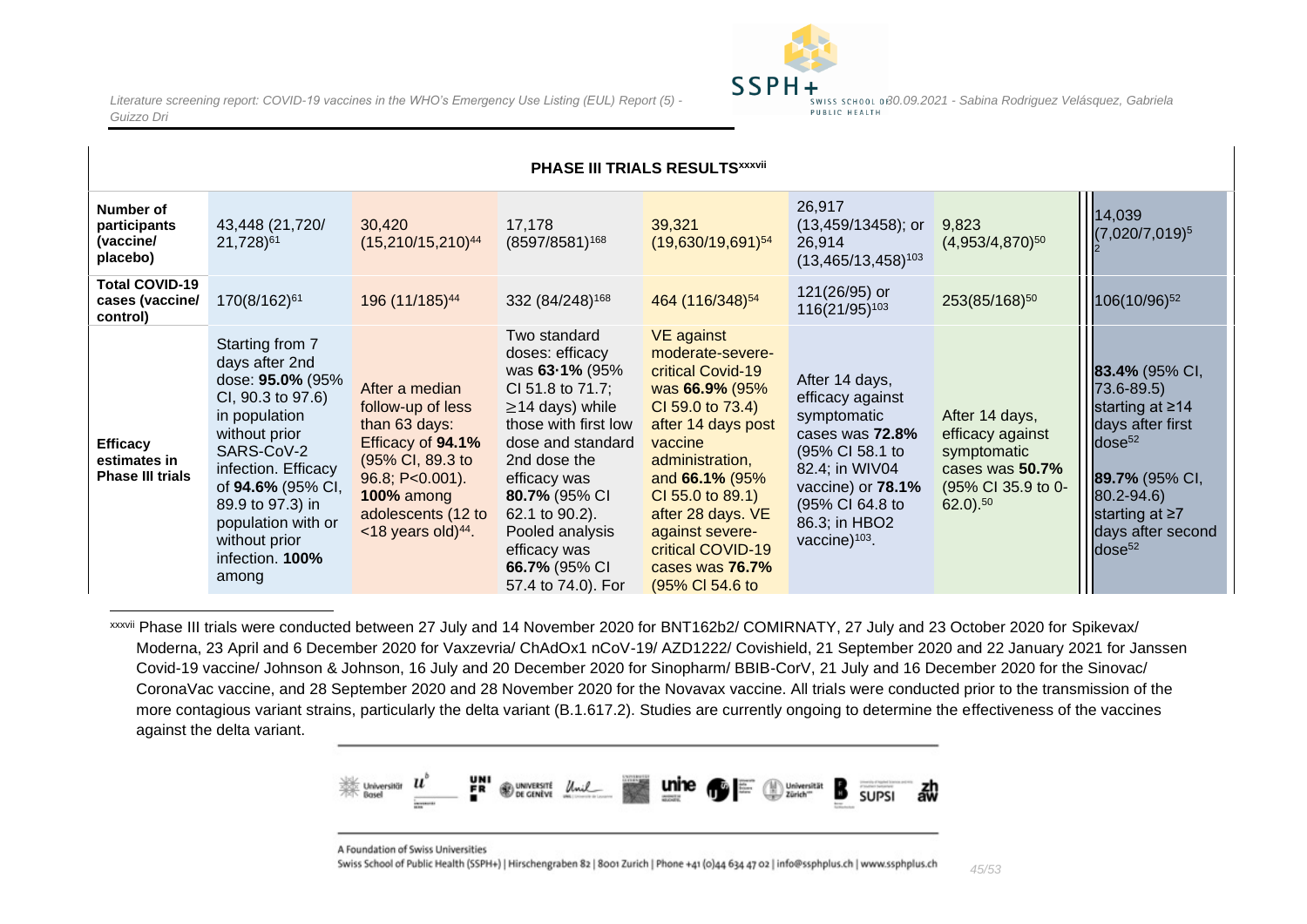

|                                                            | adolescents (12-<br>15 years old) $61$ .                                                                        |                                                                                                         | any nucleic acid<br>amplification test-<br>positive swab:<br>efficacy was<br>54.1% (95% CI<br>44.7 to 61.9) <sup>168</sup> . | 89.1) after 14<br>days and 85.4%<br>(95% CI 54.2 to<br>96.9) after 28<br>days $54$ . |                                                                                                                                                   |                                            |                                                                                                                                                                                                                        |  |  |
|------------------------------------------------------------|-----------------------------------------------------------------------------------------------------------------|---------------------------------------------------------------------------------------------------------|------------------------------------------------------------------------------------------------------------------------------|--------------------------------------------------------------------------------------|---------------------------------------------------------------------------------------------------------------------------------------------------|--------------------------------------------|------------------------------------------------------------------------------------------------------------------------------------------------------------------------------------------------------------------------|--|--|
| <b>Efficacy</b><br>against<br>hospitalization<br>and death | 100% (after 7<br>$days)^{61}$                                                                                   | 100% ( $\geq$ 14 days) <sup>44</sup>                                                                    | 100% (after 21<br>days $)^{168}$                                                                                             | 76.7% $(≥14 \text{ days})$<br>or 85.4% ( $\geq$ 28<br>$days)$ <sup>54</sup>          | $100\%$ ( $>14$<br>days $)^{103}$                                                                                                                 | $100\%$ ( $>14$ )<br>$days)$ <sup>50</sup> | 100% (after 7<br>days $)^{52}$ .                                                                                                                                                                                       |  |  |
| <b>PHASE III TRIAL OTHER</b>                               |                                                                                                                 |                                                                                                         |                                                                                                                              |                                                                                      |                                                                                                                                                   |                                            |                                                                                                                                                                                                                        |  |  |
| <b>Comments</b>                                            | Specific<br>populations were<br>excluded (HIV<br>and<br>immunocompromi<br>sed patients, and<br>pregnant women). | Calculation of<br>efficacy were not<br>based on the total<br>number of<br>confirmed Covid-<br>19 cases. |                                                                                                                              |                                                                                      | Only 2 severe<br>cases occurred in<br>the control group<br>and none in the<br>vaccine group<br>(very few cases to<br>get a reliable<br>estimate). |                                            | Novavax is<br>currently awaiting<br>FDA, EMA, and<br><b>WHO EUL</b><br>approval.<br>Upcoming<br><i>information</i><br>regarding results<br>of clinical trials or<br>approval will be<br>updated in<br>upcoming reports |  |  |

**VACCINE PRODUCTION SITES**

<span id="page-45-0"></span>

<span id="page-45-1"></span>A Foundation of Swiss Universities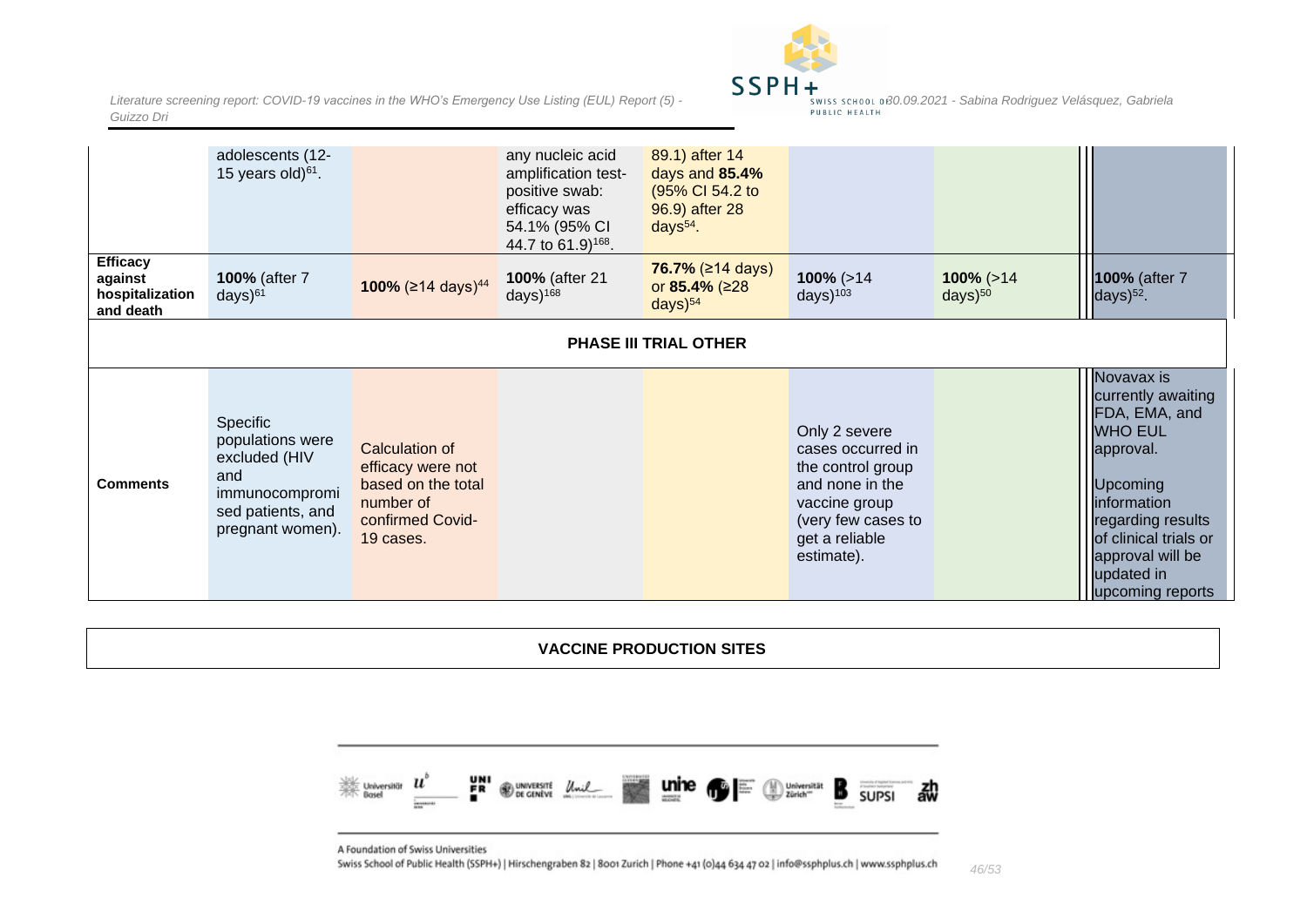

|                                                | <b>BNT162b2/</b><br><b>COMIRNATY</b><br>(Pfizer-<br>BioNTech,<br>USA) xxxviii                               | Spikevax/<br><b>Moderna COVID-</b><br>19 Vaccine/<br>mRNA-1273<br>(Moderna,<br>USA) xxxix                      | Vaxzevria/<br>ChAdOx1 nCoV-<br>19/ AZD1222/<br><b>Covishield</b><br>(AstraZeneca/Oxf<br>ord, UK, India) <sup>xl</sup> | <b>Janssen COVID-</b><br>19<br>vaccine/Johnson<br>& Johnson<br>(Janssen, USA) <sup>xli</sup>                               | Sinopharm/BBIB<br>P-CorV, Chinaxlii                                           | <b>Sinovac</b><br>CoronaVac,<br><b>Chinaxlill</b> | Novavax/NVX-<br><b>CoV2373</b>                 |
|------------------------------------------------|-------------------------------------------------------------------------------------------------------------|----------------------------------------------------------------------------------------------------------------|-----------------------------------------------------------------------------------------------------------------------|----------------------------------------------------------------------------------------------------------------------------|-------------------------------------------------------------------------------|---------------------------------------------------|------------------------------------------------|
| <b>EUL holder</b>                              | <b>BioNTech</b><br>Manufacturing<br>GmbH<br>(Germany)                                                       | ModernaTX, Inc.<br>$(USA)^1$<br>Moderna Biotech<br>(Spain) <sup>2</sup>                                        | AstraZeneca AB<br>(Sweden)                                                                                            | Janssen-Cilag<br><b>International NV</b><br>(Belgium)                                                                      | Beijing Institute of<br>Biological<br>Products Co., Ltd.<br>(BIBP)<br>(China) | Sinovac Life<br>Sciences Co., Ltd.<br>(China)     | Novavax (USA)                                  |
| <b>Production</b><br>sites (Drug<br>substance) | <b>BioNTech</b><br>Manufacturing<br>GmbH (Mainz,<br>Germany)<br><b>BioNTech</b><br>Manufacturing<br>Marburg | Lonza Biologics,<br>Inc., $(USA)^1$<br>Moderna TX, Inc.<br>$(USA)^1$<br>Lonza AG<br>(Switzerland) <sup>2</sup> | Henogen S.A<br>(Belgium)<br>Catalent<br>Maryland, Inc.<br>(USA)                                                       | <b>Janssen Vaccines</b><br>& Prevention B.V.<br>(The Netherlands)<br><b>Janssen Biologics</b><br>B.V.<br>(The Netherlands) | Beijing Institute of<br>Biological<br>Products Co., Ltd.<br>(China)           | Sinovac Life<br>Sciences Co., Ltd.<br>(China)     | <b>Novavax</b><br>(Bohumil, Czech<br>Republic) |

xxxviii WHO recommendation BioNTech Tozinameran – COVID-19 mRNA vaccine (nucleoside modified) – COMIRNATY. *WHO.* [https://extranet.who.int/pqweb/vaccines/who-recommendation-covid-](https://extranet.who.int/pqweb/vaccines/who-recommendation-covid-19-mrna-vaccine-nucleoside-modified-comirnaty)[19-mrna-vaccine-nucleoside-modified-comirnaty](https://extranet.who.int/pqweb/vaccines/who-recommendation-covid-19-mrna-vaccine-nucleoside-modified-comirnaty)

xxxix 1. WHO recommendation ModernaTX, Inc/USFDA COVID-19 mRNA vaccine (nucleoside modified). *WHO*. [https://extranet.who.int/pqweb/vaccines/who-recommendation-modernatx-incusfda](https://extranet.who.int/pqweb/vaccines/who-recommendation-modernatx-incusfda-covid-19-mrna-vaccine-nucleoside-modified)[covid-19-mrna-vaccine-nucleoside-modified](https://extranet.who.int/pqweb/vaccines/who-recommendation-modernatx-incusfda-covid-19-mrna-vaccine-nucleoside-modified)

2. WHO recommendation Moderna COVID-19 mRNA Vaccine (nucleoside modified). *WHO*[. https://extranet.who.int/pqweb/vaccines/covid-19-mrna-vaccine-nucleoside-modified](https://extranet.who.int/pqweb/vaccines/covid-19-mrna-vaccine-nucleoside-modified)

xl WHO recommendation AstraZeneca/ EU approved sites COVID-19 vaccine (ChAdOx1-S) [recombinant]. *WHO.* <https://extranet.who.int/pqweb/vaccines/covid-19-vaccine-chadox1-s-recombinant-0> xli WHO recommendation Janssen-Cilag International NV (Belgium) COVID-19 Vaccine (Ad26.COV2-S [recombinant]). *WHO*[. https://extranet.who.int/pqweb/vaccines/who-recommendation-janssen](https://extranet.who.int/pqweb/vaccines/who-recommendation-janssen-cilag-international-nv-belgium-covid-19-vaccine-ad26cov2-s)[cilag-international-nv-belgium-covid-19-vaccine-ad26cov2-s](https://extranet.who.int/pqweb/vaccines/who-recommendation-janssen-cilag-international-nv-belgium-covid-19-vaccine-ad26cov2-s)

xlii WHO recommendation COVID-19 vaccine BIBP/Sinopharm. *WHO.* <https://extranet.who.int/pqweb/vaccines/who-recommendation-covid-19-vaccine-bibp>

xliii WHO recommendation of Sinovac COVID-19 vaccine (Vero Cell [Inactivated]) – CoronaVac. *WHO*[. https://extranet.who.int/pqweb/vaccines/who-recommendation-sinovac-covid-19-vaccine-vero](https://extranet.who.int/pqweb/vaccines/who-recommendation-sinovac-covid-19-vaccine-vero-cell-inactivated-coronavac)[cell-inactivated-coronavac](https://extranet.who.int/pqweb/vaccines/who-recommendation-sinovac-covid-19-vaccine-vero-cell-inactivated-coronavac)



A Foundation of Swiss Universities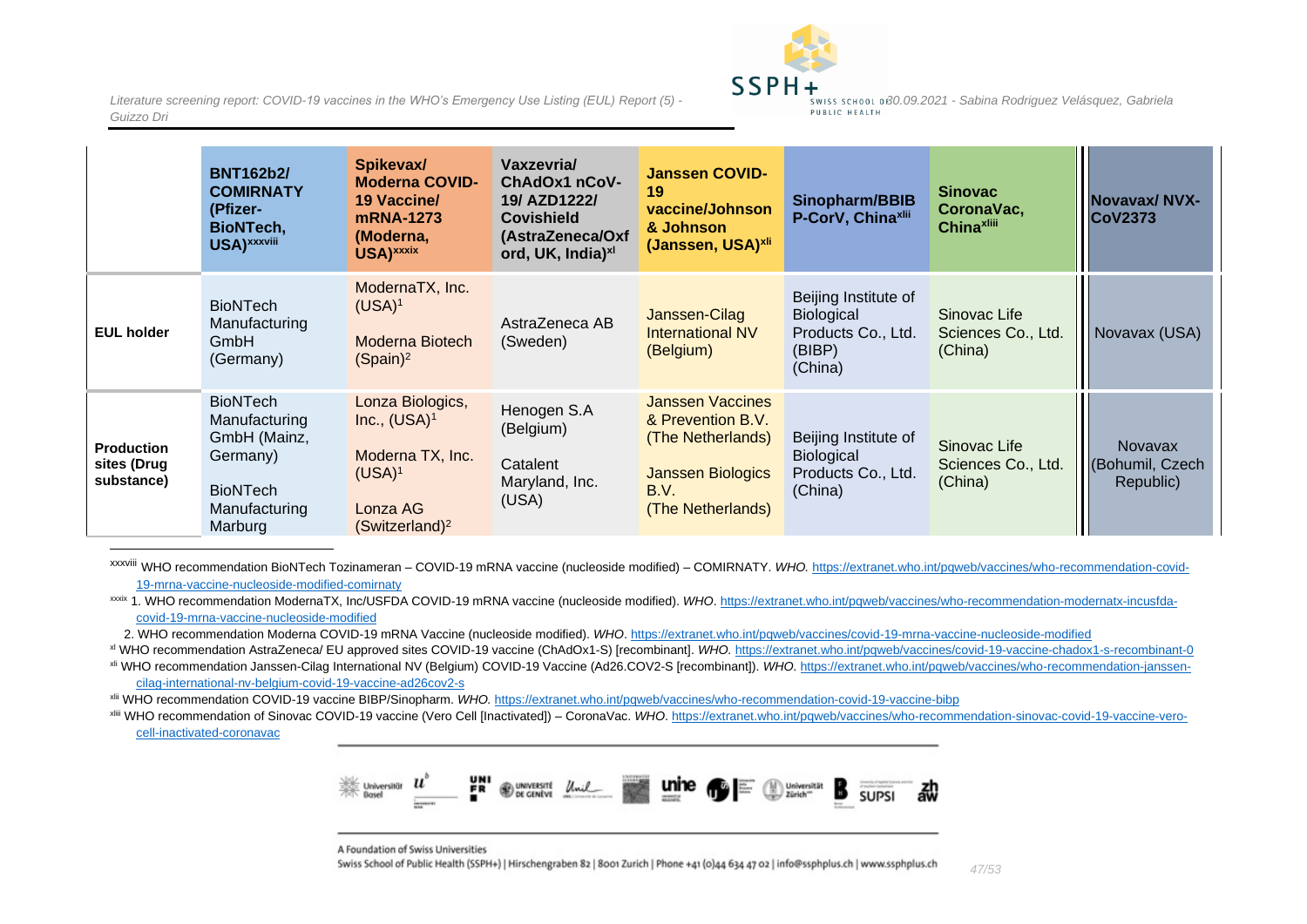

|                                              | (Marburg,<br>Germany)<br>Rentschler<br>Biopharma SE<br>(Laupheim,<br>Germany)<br>Wyeth BioPharma<br>Division of Wyeth<br>Pharmaceuticals<br>(USA)                                                                                                                    |                                                                                                                                                                                        | <b>Oxford Biomedica</b><br>(UK) Ltd.<br>(United Kingdom)<br><b>SK Bioscience</b><br>(Republic of<br>Korea)<br>Halix B.V<br>(Netherlands)<br><b>WuXi Biologics</b><br>(China)                                                                | Emergent<br>Manufacturing<br><b>Operations</b><br><b>Baltimore LLC</b><br>(USA)                                                                                                                                                                   |                                                                     |                                               |                                         |
|----------------------------------------------|----------------------------------------------------------------------------------------------------------------------------------------------------------------------------------------------------------------------------------------------------------------------|----------------------------------------------------------------------------------------------------------------------------------------------------------------------------------------|---------------------------------------------------------------------------------------------------------------------------------------------------------------------------------------------------------------------------------------------|---------------------------------------------------------------------------------------------------------------------------------------------------------------------------------------------------------------------------------------------------|---------------------------------------------------------------------|-----------------------------------------------|-----------------------------------------|
| <b>Production</b><br>sites (Drug<br>product) | <b>Baxter Oncology</b><br>GmbH (Halle/<br>Westfallen,<br>Germany)<br><b>BioNTech</b><br>Manufacturing<br>GmbH (Mainz,<br>Germany)<br>Pfizer<br>Manufacturing<br>Belgium NV<br>(Belgium)<br>Novartis Pharma<br>Stein AG<br>(Switzerland)<br>Mibe GmbH<br>Arzneimittel | <b>Baxter</b><br>Pharmaceutical<br>Solutions, LLC.<br>$(USA)^1$<br>Catalent Indiana,<br>LLC. (USA) <sup>1</sup><br>Rovi Pharma<br>Industrial<br>Services, S.A.<br>(Spain) <sup>2</sup> | Catalent Anagni<br>(Italy)<br>CP<br>Pharmaceuticals<br>(United Kingdom)<br><b>IDT Biologika</b><br>(Germany)<br><b>SK Bioscience</b><br>(Republic of<br>Korea)<br>Universal Farma,<br>S.L. ("Chemo")<br>(Spain)<br>Amylin Ohio LLC<br>(USA) | <b>Janssen Biologics</b><br>B.V.<br>(The Netherlands)<br>Janssen<br>Pharmaceutica<br>NV (Belgium)<br>Aspen SVP.<br>(South Africa)<br><b>Catalent Indiana</b><br>LLC. (USA)<br><b>Grand River</b><br><b>Aseptic</b><br>Manufacturing Inc.<br>(USA) | Beijing Institute of<br>Biological<br>Products Co., Ltd.<br>(China) | Sinovac Life<br>Sciences Co., Ltd.<br>(China) | Novavax<br>(Bohumil, Czech<br>Republic) |



A Foundation of Swiss Universities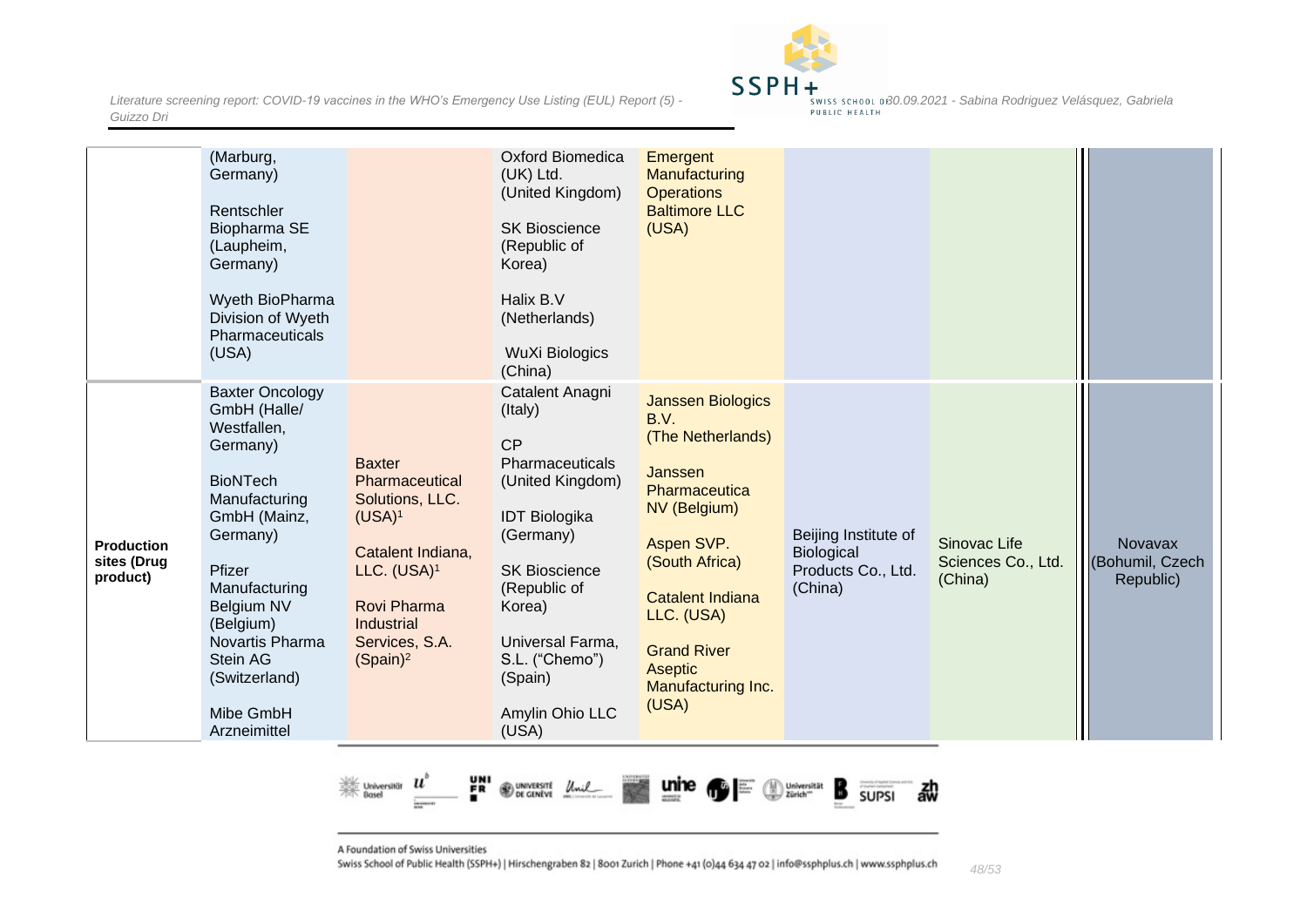

|                             | (Brehna,<br>Germany)                                        |                | <b>Catalent Anagni</b><br><b>S.R.L.</b><br>(Italy) |                          |  |
|-----------------------------|-------------------------------------------------------------|----------------|----------------------------------------------------|--------------------------|--|
| <b>Diluent</b><br>suppliers | Pfizer Perth,<br>Australia<br>Fresenius Kabi,<br><b>USA</b> | $\blacksquare$ | $\overline{\phantom{a}}$                           | $\overline{\phantom{a}}$ |  |



A Foundation of Swiss Universities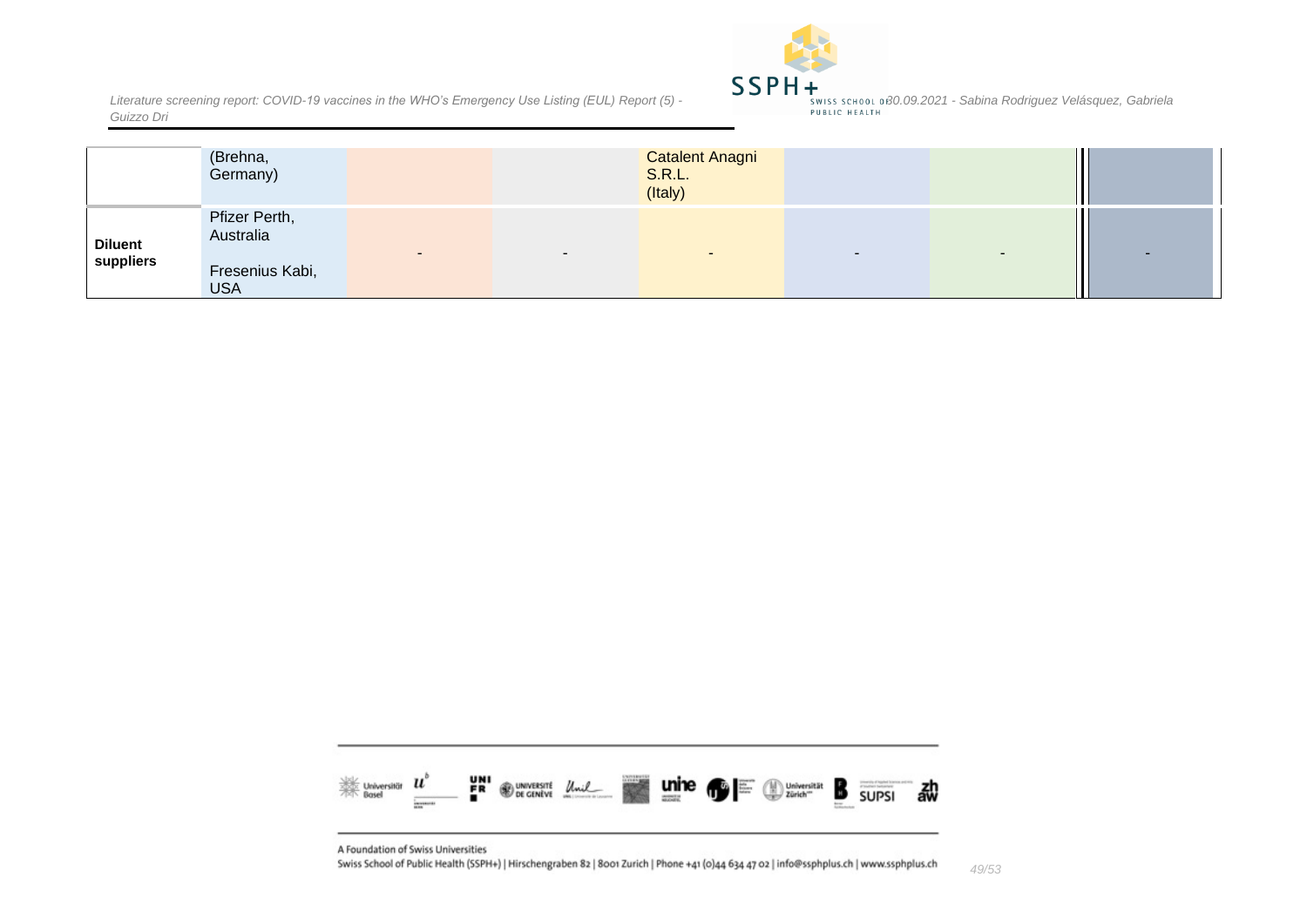

# <span id="page-49-0"></span>References

- 1. Johnson & Johnson. Johnson & Johnson Announces Real-World Evidence and Phase 3 Data Confirming Strong and Long-Lasting Protection of Single-Shot COVID-19 Vaccine in the U.S. Johnson & Johnson. [https://www.jnj.com/johnson-johnson](https://www.jnj.com/johnson-johnson-announces-real-world-evidence-and-phase-3-data-confirming-strong-and-long-lasting-protection-of-single-shot-covid-19-vaccine-in-the-u-s)[announces-real-world-evidence-and-phase-3-data-confirming-strong-and-long](https://www.jnj.com/johnson-johnson-announces-real-world-evidence-and-phase-3-data-confirming-strong-and-long-lasting-protection-of-single-shot-covid-19-vaccine-in-the-u-s)[lasting-protection-of-single-shot-covid-19-vaccine-in-the-u-s.](https://www.jnj.com/johnson-johnson-announces-real-world-evidence-and-phase-3-data-confirming-strong-and-long-lasting-protection-of-single-shot-covid-19-vaccine-in-the-u-s) Published 2021. Updated 21 September. Accessed 21 September, 2021.
- 2. Hall VJ, Foulkes S, Saei A, et al. Effectiveness of BNT162b2 mRNA Vaccine Against Infection and COVID-19 Vaccine Coverage in Healthcare Workers in England, Multicentre Prospective Cohort Study (the SIREN Study). *SSRN - Preprint.* 2021. <https://doi.org/10.2139/ssrn.3790399>
- 3. Public Health England. *Public Health England vaccine effectiveness report.* 2021. [https://assets.publishing.service.gov.uk/government/uploads/system/uploads/attachm](https://assets.publishing.service.gov.uk/government/uploads/system/uploads/attachment_data/file/989360/PHE_COVID-19_vaccine_effectiveness_report_March_2021_v2.pdf) [ent\\_data/file/989360/PHE\\_COVID-](https://assets.publishing.service.gov.uk/government/uploads/system/uploads/attachment_data/file/989360/PHE_COVID-19_vaccine_effectiveness_report_March_2021_v2.pdf)19 vaccine effectiveness report March 2021 v2.pdf.
- 4. Thomson EC, Rosen LE, Shepherd JG, et al. Circulating SARS-CoV-2 spike N439K variants maintain fitness while evading antibody-mediated immunity. *Cell.*  2021;184(5):1171-1187.e1120.<https://doi.org/10.1016/j.cell.2021.01.037>
- 5. Chung H, He S, Nasreen S, et al. Effectiveness of BNT162b2 and mRNA-1273 covid-19 vaccines against symptomatic SARS-CoV-2 infection and severe covid-19 outcomes in Ontario, Canada: test negative design study. *BMJ.* 2021;374:n1943. <https://doi.org/10.1136/bmj.n1943>
- 6. Lumley SF, Rodger G, Constantinides B, et al. An observational cohort study on the incidence of SARS-CoV-2 infection and B.1.1.7 variant infection in healthcare workers by antibody and vaccination status. *Clinical infectious diseases.* 2021. <https://doi.org/10.1093/cid/ciab608>
- 7. Corchado-Garcia J, Puyraimond-Zemmour D, Hughes T, et al. Real-World Effectiveness of Ad26.COV2.S Adenoviral Vector Vaccine for COVID-19. *SSRN - Preprint.* 2021.<https://doi.org/10.2139/ssrn.3835737>
- 8. Polinski JM, Weckstein AR, Batech M, et al. Effectiveness of the Single-Dose Ad26.COV2.S COVID Vaccine. *medRxiv.* 2021:2021.2009.2010.21263385. <https://doi.org/10.1101/2021.09.10.21263385>
- 9. Self WH, Tenforde MW, Rhoads JP, IVY Network. Vaccines in Preventing COVID-19 Hospitalizations Among Adults Without Immunocompromising Conditions. *Morbidity & Mortality Weekly Report.* 2021.<https://doi.org/10.15585/mmwr.mm7038e1external>
- 10. Jahromi M, Al Sheikh MH. Partial protection of Sinopharm vaccine against SARS COV2 during recent outbreak in Bahrain. *Microb Pathog.* 2021;158:105086. <https://doi.org/10.1016/j.micpath.2021.105086>
- 11. Jara A, Undurraga EA, González C, et al. Effectiveness of an Inactivated SARS-CoV-2 Vaccine in Chile. *New England Journal of Medicine.* 2021. <https://doi.org/10.1056/NEJMoa2107715>
- 12. Cerqueira-Silva T, Oliveira VdA, Pescarini J, et al. Influence of age on the effectiveness and duration of protection in Vaxzevria and CoronaVac vaccines. *medRxiv.* 2021:2021.2008.2021.21261501. <https://doi.org/10.1101/2021.08.21.21261501>

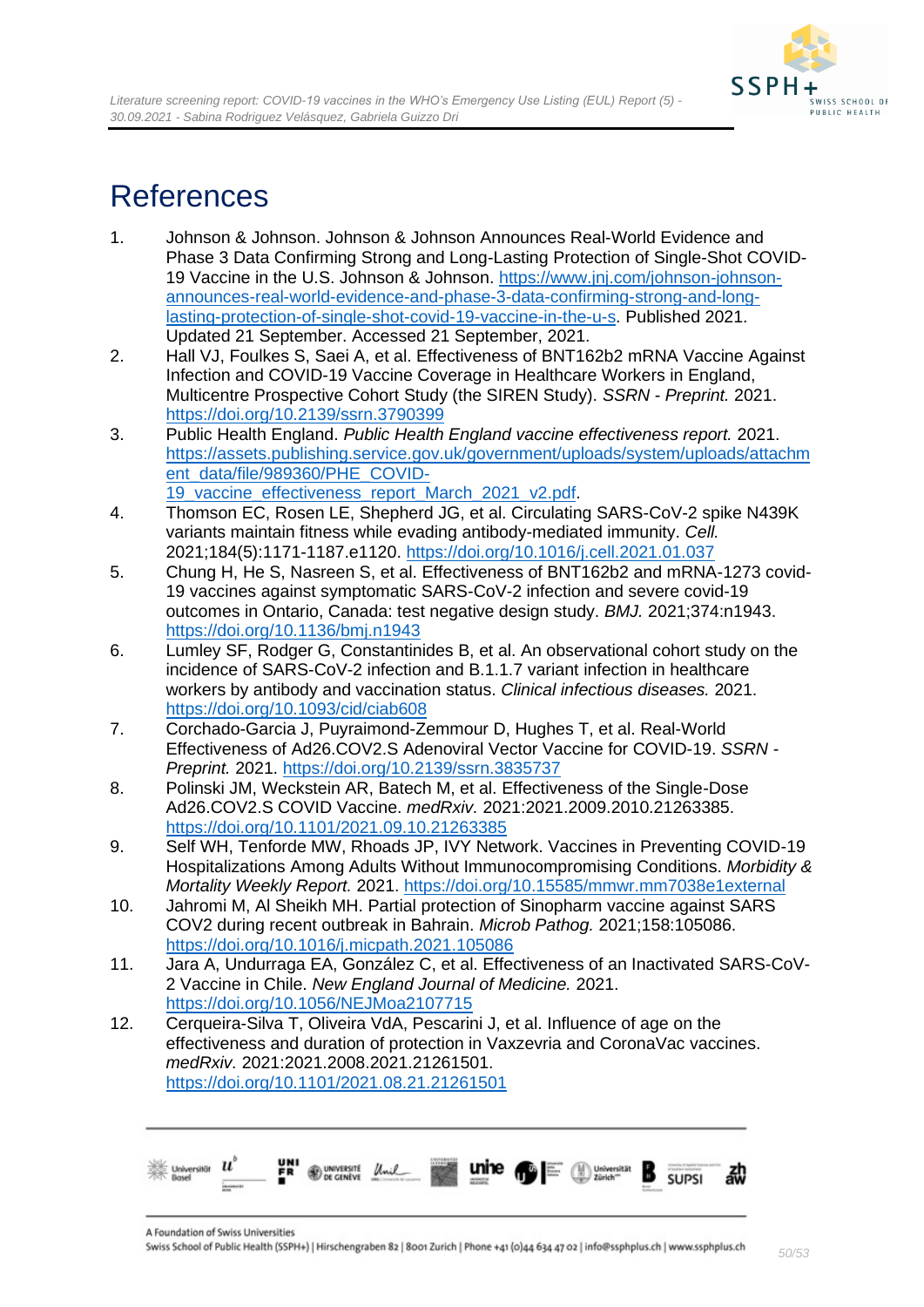

- 13. A Study Looking at the Effectiveness and Safety of a COVID-19 Vaccine in South African Adults. In. ClinicalTrials.gov2021. [https://clinicaltrials.gov/ct2/show/NCT04533399?term=Novavax&cond=Covid19&dra](https://clinicaltrials.gov/ct2/show/NCT04533399?term=Novavax&cond=Covid19&draw=2)  $w=2$ .
- 14. A Study Looking at the Effectiveness, Immune Response, and Safety of a COVID-19 Vaccine in Adults in the United Kingdom. In. ClinicalTrials.gov2021. [https://clinicaltrials.gov/ct2/show/NCT04583995?term=Novavax&cond=Covid19&dra](https://clinicaltrials.gov/ct2/show/NCT04583995?term=Novavax&cond=Covid19&draw=2&rank=2) [w=2&rank=2.](https://clinicaltrials.gov/ct2/show/NCT04583995?term=Novavax&cond=Covid19&draw=2&rank=2)
- 15. Paris C, Perrin S, Hamonic S, et al. Effectiveness of mRNA-BNT162b2, mRNA-1273, and ChAdOx1 nCoV-19 vaccines against COVID-19 in healthcare workers: an observational study using surveillance data. *Clinical Microbiology and Infection.* 2021. <https://doi.org/10.1016/j.cmi.2021.06.043>
- 16. Katz MA, Bron Harlev E, Chazan B, et al. Covid-19 Vaccine Effectiveness in Healthcare Personnel in six Israeli Hospitals (CoVEHPI). *medRxiv.*  2021:2021.2008.2030.21262465.<https://doi.org/10.1101/2021.08.30.21262465>
- 17. Puranik A, Lenehan PJ, Silvert E, et al. Comparison of two highly-effective mRNA vaccines for COVID-19 during periods of Alpha and Delta variant prevalence. *medRxiv.* 2021:2021.2008.2006.21261707. <https://doi.org/10.1101/2021.08.06.21261707>
- 18. Knobel P, Serra C, Grau S, et al. Coronavirus disease 2019 (COVID-19) mRNA vaccine effectiveness in asymptomatic healthcare workers. *Infection Control & Hospital Epidemiology.* 2021:1-2.<https://doi.org/10.1017/ice.2021.287>
- 19. Lopez Bernal J, Andrews N, Gower C, et al. Effectiveness of Covid-19 Vaccines against the B.1.617.2 (Delta) Variant. *New England Journal of Medicine.*  2021;385(7):585-594.<https://doi.org/10.1056/NEJMoa2108891>
- 20. Nasreen S, Chung H, He S, et al. Effectiveness of COVID-19 vaccines against variants of concern in Ontario, Canada. *medRxiv.* 2021:2021.2006.2028.21259420. <https://doi.org/10.1101/2021.06.28.21259420>
- 21. Seppälä E, Veneti L, Starrfelt J, et al. Vaccine effectiveness against infection with the delta (b.1.617.2) variant, norway, april to august 2021. *Eurosurveillance.* 2021;26(35). <https://doi.org/10.2807/1560-7917.ES.2021.26.35.2100793>
- 22. Sheikh A, McMenamin J, Taylor B, Robertson C. SARS-CoV-2 Delta VOC in Scotland: demographics, risk of hospital admission, and vaccine effectiveness. *The Lancet.* 2021;397(10293):2461-2462. [https://doi.org/10.1016/S0140-6736\(21\)01358-1](https://doi.org/10.1016/S0140-6736(21)01358-1)
- 23. Pouwels KB, Pritchard E, Matthews P, et al. Impact of Delta on viral burden and vaccine effectiveness against new SARS-CoV-2 infections in the UK. *medRxiv.*  2021:2021.2008.2018.21262237.<https://doi.org/10.1101/2021.08.18.21262237>
- 24. Chemaitelly H, Yassine HM, Benslimane FM, et al. mRNA-1273 COVID-19 vaccine effectiveness against the B.1.1.7 and B.1.351 variants and severe COVID-19 disease in Qatar. *Nature Medicine.* 2021.<https://doi.org/10.1038/s41591-021-01446-y>
- 25. Chen Y, Shen H, Huang R, Tong X, Wu C. Serum neutralising activity against SARS-CoV-2 variants elicited by CoronaVac. *The Lancet Infectious Diseases.*  2021;21(8):1071-1072. [https://doi.org/10.1016/S1473-3099\(21\)00287-5](https://doi.org/10.1016/S1473-3099(21)00287-5)
- 26. Gidari A, Sabbatini S, Bastianelli S, et al. Cross-neutralization of SARS-CoV-2 B.1.1.7 and P.1 variants in vaccinated, convalescent and P.1 infected. *Journal of Infection.* 2021.<https://doi.org/10.1016/j.jinf.2021.07.019>
- 27. Ranzani O, Hitchings M, Neto M, et al. Effectiveness of the CoronaVac vaccine in the elderly population during a P.1 variant-associated epidemic of COVID-19 in Brazil: A

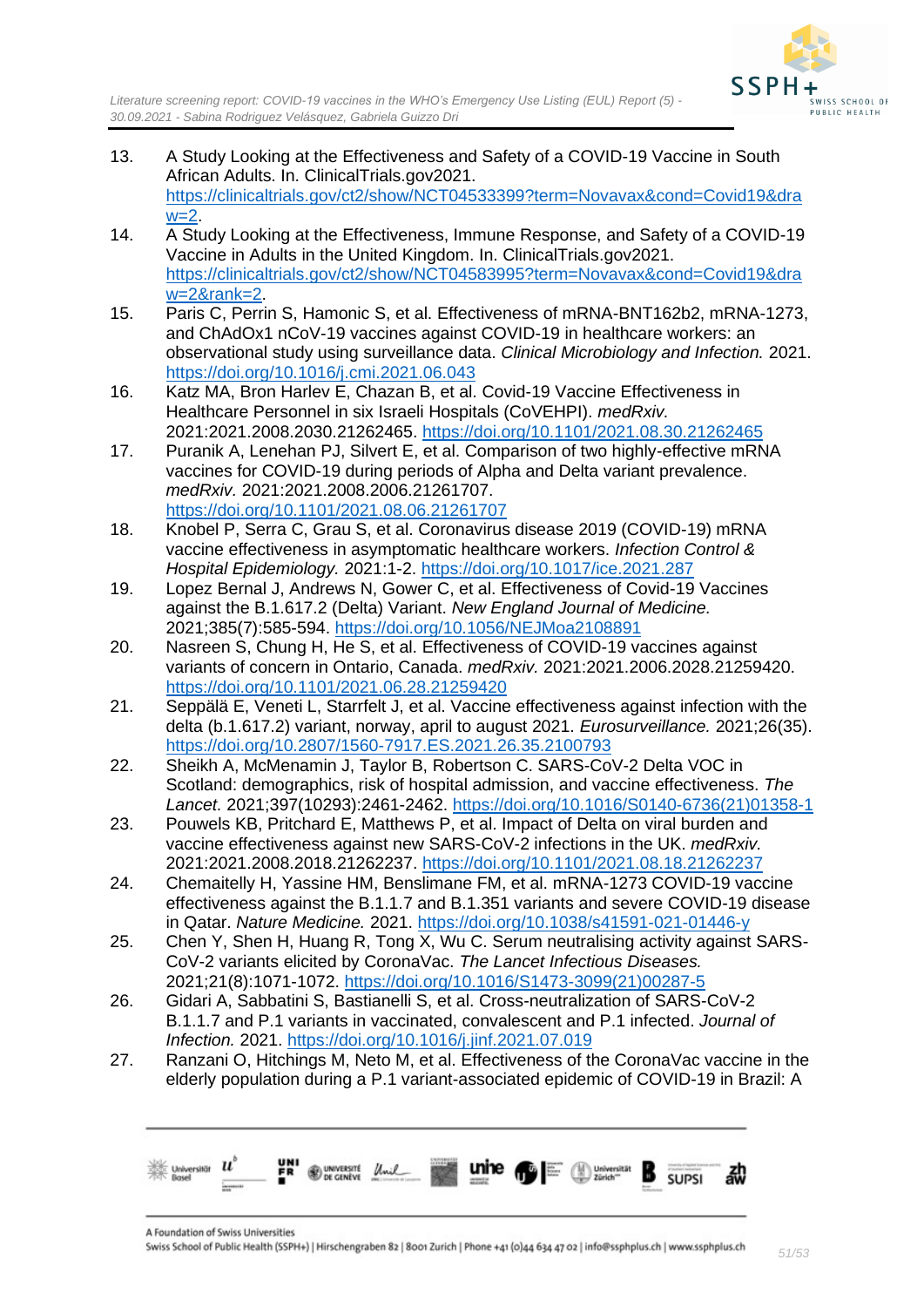test-negative case-control study. *medRxiv preprint.* 2021. <https://doi.org/10.1101/2021.05.19.21257472>

- 28. World Health Organization. The Sinovac-CoronaVac COVID-19 vaccine: What you need to know. World Health Organization. [https://www.who.int/news-room/feature](https://www.who.int/news-room/feature-stories/detail/the-sinovac-covid-19-vaccine-what-you-need-to-know?gclid=Cj0KCQjw4eaJBhDMARIsANhrQADBYtFm2zMvzbfjthveE2gmCJTRl_jPc4HPlIFSwdZpzTix45gmEM0aAml9EALw_wcB)[stories/detail/the-sinovac-covid-19-vaccine-what-you-need-to](https://www.who.int/news-room/feature-stories/detail/the-sinovac-covid-19-vaccine-what-you-need-to-know?gclid=Cj0KCQjw4eaJBhDMARIsANhrQADBYtFm2zMvzbfjthveE2gmCJTRl_jPc4HPlIFSwdZpzTix45gmEM0aAml9EALw_wcB)[know?gclid=Cj0KCQjw4eaJBhDMARIsANhrQADBYtFm2zMvzbfjthveE2gmCJTRl\\_jPc](https://www.who.int/news-room/feature-stories/detail/the-sinovac-covid-19-vaccine-what-you-need-to-know?gclid=Cj0KCQjw4eaJBhDMARIsANhrQADBYtFm2zMvzbfjthveE2gmCJTRl_jPc4HPlIFSwdZpzTix45gmEM0aAml9EALw_wcB) [4HPlIFSwdZpzTix45gmEM0aAml9EALw\\_wcB.](https://www.who.int/news-room/feature-stories/detail/the-sinovac-covid-19-vaccine-what-you-need-to-know?gclid=Cj0KCQjw4eaJBhDMARIsANhrQADBYtFm2zMvzbfjthveE2gmCJTRl_jPc4HPlIFSwdZpzTix45gmEM0aAml9EALw_wcB) Published 2021. Updated 2 September 2021. Accessed 8 September, 2021.
- 29. State of Israel Ministry of Health. Vaccine efficacy among those first vaccinated. [https://www.gov.il/BlobFolder/reports/vaccine-efficacy-safety-follow-up](https://www.gov.il/BlobFolder/reports/vaccine-efficacy-safety-follow-up-committee/he/files_publications_corona_two-dose-vaccination-data.pdf)[committee/he/files\\_publications\\_corona\\_two-dose-vaccination-data.pdf](https://www.gov.il/BlobFolder/reports/vaccine-efficacy-safety-follow-up-committee/he/files_publications_corona_two-dose-vaccination-data.pdf) Published 2021. Accessed 25 August, 2021.
- 30. Andrews N, Tessier E, Stowe J, et al. Vaccine effectiveness and duration of protection of Comirnaty, Vaxzevria and Spikevax against mild and severe COVID-19 in the UK *Public Health England - Preprint.* 2021. [https://khub.net/documents/135939561/338928724/Vaccine+effectiveness+and+durat](https://khub.net/documents/135939561/338928724/Vaccine+effectiveness+and+duration+of+protection+of+covid+vaccines+against+mild+and+severe+COVID-19+in+the+UK.pdf/10dcd99c-0441-0403-dfd8-11ba2c6f5801) [ion+of+protection+of+covid+vaccines+against+mild+and+severe+COVID-](https://khub.net/documents/135939561/338928724/Vaccine+effectiveness+and+duration+of+protection+of+covid+vaccines+against+mild+and+severe+COVID-19+in+the+UK.pdf/10dcd99c-0441-0403-dfd8-11ba2c6f5801)[19+in+the+UK.pdf/10dcd99c-0441-0403-dfd8-11ba2c6f5801.](https://khub.net/documents/135939561/338928724/Vaccine+effectiveness+and+duration+of+protection+of+covid+vaccines+against+mild+and+severe+COVID-19+in+the+UK.pdf/10dcd99c-0441-0403-dfd8-11ba2c6f5801)
- 31. Nanduri S, Pilishvili T, Derado G, Schrag SJ. Effectiveness of Pfizer-BioNTech and Moderna Vaccines in Preventing SARS-CoV-2 Infection Among Nursing Home Residents Before and During Widespread Circulation of the SARS-CoV-2 B.1.617.2 (Delta) Variant - National Healthcare Safety Network, March 1–August 1. *Morbidity & Mortality Weekly Report.* 2021;70(34):163-1166. <https://doi.org/10.15585/mmwr.mm7034e3>
- 32. Mayo Foundation for Medical Education and Research (MFMER). Do COVID-19 vaccines protect against the variants? Mayo Clinic. Published 2021. Updated 24 August 2021. Accessed 8 September, 2021.
- 33. Mlcochova P, Kemp SA, Shanker Dhar M, et al. SARS-CoV-2 B.1.617.2 Delta variant replication, sensitivity to neutralising antibodies and vaccine breakthrough. *bioRxiv.*  2021:2021.2005.2008.443253.<https://doi.org/10.1101/2021.05.08.443253>
- 34. Li X-n, Huang Y, Wang W, et al. Efficacy of inactivated SARS-CoV-2 vaccines against the Delta variant infection in Guangzhou: A test-negative case-control realworld study. *Emerging Microbes & Infections.* 2021:1-32. <https://doi.org/10.1080/22221751.2021.1969291>
- 35. Stowe J, Andrews N, Gower C, et al. Effectiveness of COVID-19 vaccines against hospital admission with the delta (B.1.617.2) variant *Public Health Enland Publishing - Preprint.* 2021. [https://khub.net/web/phe-national/public-library/-](https://khub.net/web/phe-national/public-library/-/document_library/v2WsRK3ZlEig/view_file/479607329?_com_liferay_document_library_web_portlet_DLPortlet_INSTANCE_v2WsRK3ZlEig_redirect=https%3A%2F%2Fkhub.net%3A443%2Fweb%2Fphe-national%2Fpublic-library%2F-%2Fdocument_library%2Fv2WsRK3ZlEig%2Fview%2F479607266) [/document\\_library/v2WsRK3ZlEig/view\\_file/479607329?\\_com\\_liferay\\_document\\_libr](https://khub.net/web/phe-national/public-library/-/document_library/v2WsRK3ZlEig/view_file/479607329?_com_liferay_document_library_web_portlet_DLPortlet_INSTANCE_v2WsRK3ZlEig_redirect=https%3A%2F%2Fkhub.net%3A443%2Fweb%2Fphe-national%2Fpublic-library%2F-%2Fdocument_library%2Fv2WsRK3ZlEig%2Fview%2F479607266) [ary\\_web\\_portlet\\_DLPortlet\\_INSTANCE\\_v2WsRK3ZlEig\\_redirect=https%3A%2F%2F](https://khub.net/web/phe-national/public-library/-/document_library/v2WsRK3ZlEig/view_file/479607329?_com_liferay_document_library_web_portlet_DLPortlet_INSTANCE_v2WsRK3ZlEig_redirect=https%3A%2F%2Fkhub.net%3A443%2Fweb%2Fphe-national%2Fpublic-library%2F-%2Fdocument_library%2Fv2WsRK3ZlEig%2Fview%2F479607266) [khub.net%3A443%2Fweb%2Fphe-national%2Fpublic-library%2F-](https://khub.net/web/phe-national/public-library/-/document_library/v2WsRK3ZlEig/view_file/479607329?_com_liferay_document_library_web_portlet_DLPortlet_INSTANCE_v2WsRK3ZlEig_redirect=https%3A%2F%2Fkhub.net%3A443%2Fweb%2Fphe-national%2Fpublic-library%2F-%2Fdocument_library%2Fv2WsRK3ZlEig%2Fview%2F479607266) [%2Fdocument\\_library%2Fv2WsRK3ZlEig%2Fview%2F479607266.](https://khub.net/web/phe-national/public-library/-/document_library/v2WsRK3ZlEig/view_file/479607329?_com_liferay_document_library_web_portlet_DLPortlet_INSTANCE_v2WsRK3ZlEig_redirect=https%3A%2F%2Fkhub.net%3A443%2Fweb%2Fphe-national%2Fpublic-library%2F-%2Fdocument_library%2Fv2WsRK3ZlEig%2Fview%2F479607266)
- 36. de Gier B, Andeweg S, Joosten R, et al. Vaccine effectiveness against SARS-CoV-2 transmission and infections among household and other close contacts of confirmed cases, the Netherlands, February to May 2021. *Eurosurveillance.* 2021;26(31). <https://doi.org/10.2807/1560-7917.ES.2021.26.31.2100640>
- 37. Tenforde MW, Self WH, Naioti EA, et al. Sustained Effectiveness of Pfizer-BioNTech and Moderna Vaccines Against COVID-19 Associated Hospitalizations Among Adults — United States, March–July 2021. *Morbidity & Mortality Weekly Report.*  2021;70(34):1156-1162.<https://doi.org/10.15585/mmwr.mm7034e2>

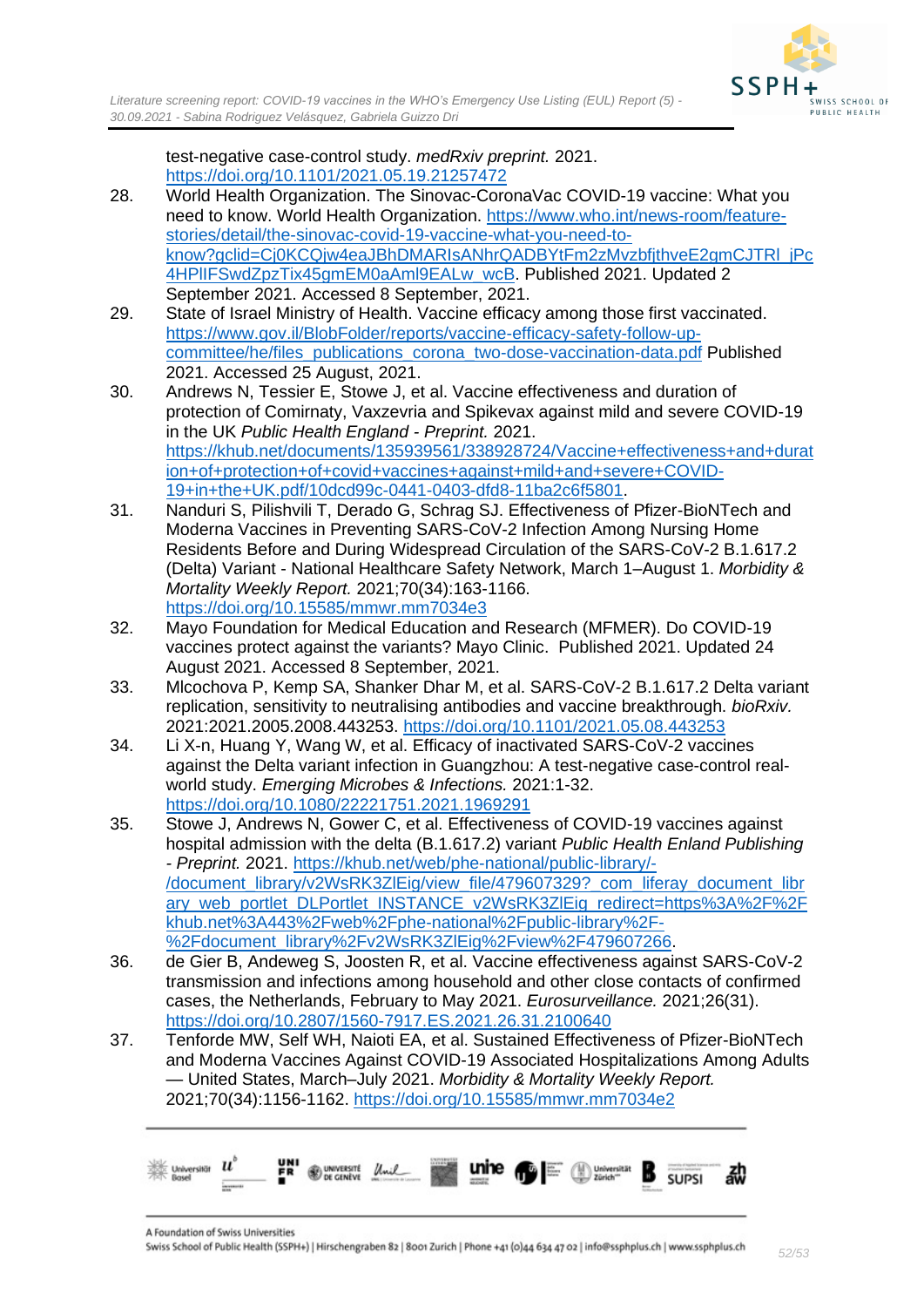



- 38. Foley KE. J&J shot effective against Delta variant in large South Africa study. Politico. [https://www.politico.eu/article/johnson-johnson-coronavirus-vaccine-delta-variant/.](https://www.politico.eu/article/johnson-johnson-coronavirus-vaccine-delta-variant/) Published 2021. Updated 6 August 2021. Accessed 7 September, 2021.
- 39. Johnson & Johnson. Positive New Data for Johnson & Johnson Single-Shot COVID-19 Vaccine on Activity Against Delta Variant and Long-lasting Durability of Response. Johnson & Johnson. [https://www.jnj.com/positive-new-data-for-johnson-johnson](https://www.jnj.com/positive-new-data-for-johnson-johnson-single-shot-covid-19-vaccine-on-activity-against-delta-variant-and-long-lasting-durability-of-response)[single-shot-covid-19-vaccine-on-activity-against-delta-variant-and-long-lasting](https://www.jnj.com/positive-new-data-for-johnson-johnson-single-shot-covid-19-vaccine-on-activity-against-delta-variant-and-long-lasting-durability-of-response)[durability-of-response.](https://www.jnj.com/positive-new-data-for-johnson-johnson-single-shot-covid-19-vaccine-on-activity-against-delta-variant-and-long-lasting-durability-of-response) Published 2021. Updated 1 July 2021. Accessed 8 September, 2021.
- 40. Hu Z, Tao B, Li Z, et al. Effectiveness of inactive COVID-19 vaccines against severe illness in B.1.617.2 (Delta) variant-infected patients in Jiangsu, China. *medRxiv.*  2021:2021.2009.2002.21263010.<https://doi.org/10.1101/2021.09.02.21263010>
- 41. Oliver SE, Gargano JW, Marin M, et al. The Advisory Committee on Immunization Practices' Interim Recommendation for Use of Pfizer-BioNTech COVID-19 Vaccine - United States, December 2020. *MMWR Morbidity and mortality weekly report.*  2020;69(50):1922-1924.<https://doi.org/10.15585/mmwr.mm6950e2>
- 42. Caminati M, Guarnieri G, Batani V, et al. Covid-19 vaccination in patients with severe asthma on biologic treatment: Safety, tolerability, and impact on disease control. *Vaccines.* 2021;9(8).<https://doi.org/10.3390/vaccines9080853>
- 43. Haroun F, Alharbi M, Hong A. Case series on the safety of mRNA COVID19 vaccines in cancer patients undergoing treatment. *Journal of Clinical Oncology.* 2021;39(15 SUPPL). [https://doi.org/10.1200/JCO.2021.39.15\\_suppl.e14562](https://doi.org/10.1200/JCO.2021.39.15_suppl.e14562)
- 44. Baden LR, El Sahly HM, Essink B, et al. Efficacy and Safety of the mRNA-1273 SARS-CoV-2 Vaccine. *New England Journal of Medicine.* 2020;384(5):403-416. <https://doi.org/10.1056/NEJMoa2035389>
- 45. Wei N, Fishman M, Wattenberg D, Gordon M, Lebwohl M. "COVID arm": A reaction to the Moderna vaccine. *JAAD case reports.* 2021;10:92-95. <https://doi.org/10.1016/j.jdcr.2021.02.014>
- 46. Voysey M, Costa Clemens SA, Madhi SA, et al. Safety and efficacy of the ChAdOx1 nCoV-19 vaccine (AZD1222) against SARS-CoV-2: an interim analysis of four randomised controlled trials in Brazil, South Africa, and the UK. *The Lancet.*  2021;397(10269):99-111. [https://doi.org/10.1016/S0140-6736\(20\)32661-1](https://doi.org/10.1016/S0140-6736(20)32661-1)
- 47. Ghiasi N, Valizadeh R, Arabsorkhi M, et al. Efficacy and side effects of Sputnik V, Sinopharm and AstraZeneca vaccines to stop COVID-19; a review and discussion. 2021. [https://doi.org/http://immunopathol.com/PDF/ipp-7-e31.pdf](https://doi.org/http:/immunopathol.com/PDF/ipp-7-e31.pdf)
- 48. Shay DK, Gee J, Su JR, et al. Safety Monitoring of the Janssen (Johnson & Johnson) COVID-19 Vaccine - United States, March–April 2021. *Morbidity and Mortality Weekly Report.* 2021;70(18):680–684.

[https://doi.org/http://dx.doi.org/10.15585/mmwr.mm7018e2external](https://doi.org/http:/dx.doi.org/10.15585/mmwr.mm7018e2external)

- 49. Saeed BQ, Al-Shahrabi R, Alhaj SS, Alkokhardi ZM, Adrees AO. Side Effects and Perceptions Following Sinopharm COVID-19 Vaccination. *Int J Infect Dis.* 2021. <https://doi.org/10.1016/j.ijid.2021.08.013>
- 50. Palacios R, Batista AP, Santos Nascimento Albuquerque C, et al. Efficacy and Safety of a COVID-19 Inactivated Vaccine in Healthcare Professionals in Brazil: The PROFISCOV Study. *SSRN - Preprint.* 2021. [https://doi.org/http://dx.doi.org/10.2139/ssrn.3822780](https://doi.org/http:/dx.doi.org/10.2139/ssrn.3822780)
- 51. Durmaz K, Temiz SA, Zuhal K, Dursun R, Abdelmaksoud A. Allergic and Cutaneous reactions following Inactivated SARS-CoV-2 vaccine (CoronaVac®) in Healthcare workers. *Clin Exp Dermatol.* 2021.<https://doi.org/10.1111/ced.14896>

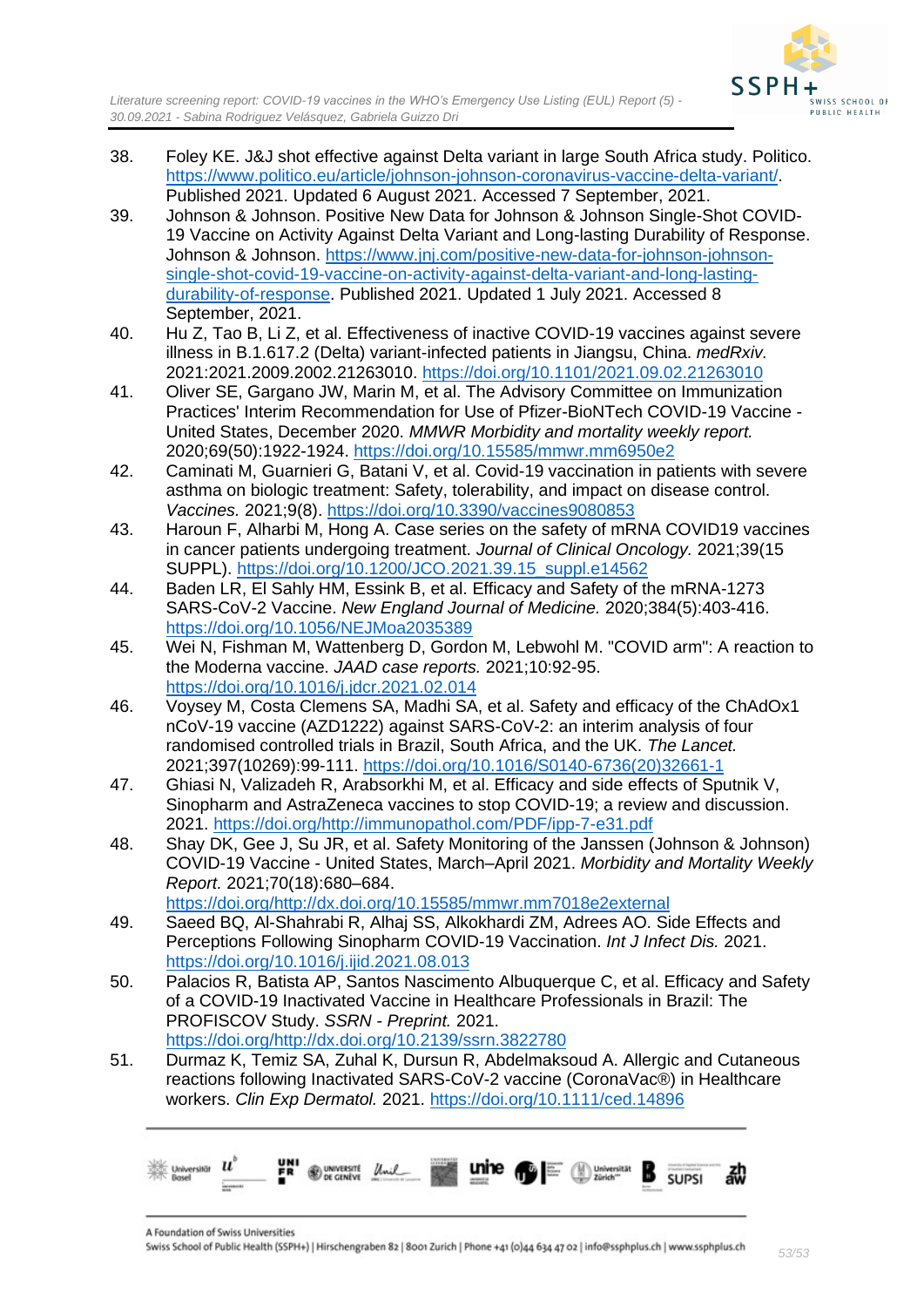

- 52. Heath PT, Galiza EP, Baxter DN, et al. Safety and Efficacy of NVX-CoV2373 Covid-19 Vaccine. *New England Journal of Medicine.* 2021. <https://doi.org/10.1056/NEJMoa2107659>
- 53. Chagla Z. The BNT162b2 (BioNTech/Pfizer) vaccine had 95% efficacy against COVID-19 ≥7 days after the 2nd dose. *Annals of Internal Medicine.*  2021;174(2):JC15.<https://doi.org/10.7326/ACPJ202102160-015>
- 54. Sadoff J, Gray G, Vandebosch A, et al. Safety and Efficacy of Single-Dose Ad26.COV2.S Vaccine against Covid-19. *N Engl J Med.* 2021;384(23):2187-2201. <https://doi.org/10.1056/NEJMoa2101544>
- 55. Formica N, Mallory R, Albert G, et al. Evaluation of a SARS-CoV-2 Vaccine NVX-CoV2373 in Younger and Older Adults. *medRxiv.* 2021:2021.2002.2026.21252482. <https://doi.org/10.1101/2021.02.26.21252482>
- 56. Kim HW, Jenista ER, Wendell DC, et al. Patients With Acute Myocarditis Following mRNA COVID-19 Vaccination. *JAMA Cardiology.* 2021. <https://doi.org/10.1001/jamacardio.2021.2828>
- 57. Bozkurt B, Kamat I, Hotez PJ. Myocarditis With COVID-19 mRNA Vaccines. *Circulation.* 2021;144(6):471-484. <https://doi.org/doi:10.1161/CIRCULATIONAHA.121.056135>
- 58. Kafil T, Lamacie MM, Chenier S, et al. mRNA COVID-19 Vaccination and Development of CMR-confirmed Myopericarditis. *medRxiv.*  2021:2021.2009.2013.21262182.<https://doi.org/10.1101/2021.09.13.21262182>
- 59. Cirillo N. Reported orofacial adverse effects of COVID-19 vaccines: The knowns and the unknowns. *Journal of Oral Pathology & Medicine.* 2021;50(4):424-427. <https://doi.org/10.1111/jop.13165>
- 60. Shimabukuro T. Allergic reactions including anaphylaxis after receipt of the first dose of Pfizer-BioNTech COVID-19 vaccine - United States, December 14-23, 2020. *American journal of transplantation : official journal of the American Society of Transplantation and the American Society of Transplant Surgeons.* 2021;21(3):1332- 1337.<https://doi.org/10.1111/ajt.16516>
- 61. Polack FP, Thomas SJ, Kitchin N, et al. Safety and Efficacy of the BNT162b2 mRNA Covid-19 Vaccine. *New England Journal of Medicine.* 2020;383(27):2603-2615. <https://doi.org/10.1056/NEJMoa2034577>
- 62. Cohen OG, Clark AK, Milbar H, Tarlow M. Pityriasis rosea after administration of Pfizer-BioNTech COVID-19 vaccine. *Hum Vaccin Immunother.* 2021:1-2. <https://doi.org/10.1080/21645515.2021.1963173>
- 63. Temiz SA, Abdelmaksoud A, Dursun R, Durmaz K, Sadoughifar R, Hasan A. Pityriasis rosea following SARS-CoV-2 vaccination: A case series. *Journal of Cosmetic Dermatology.* 2021.<https://doi.org/10.1111/jocd.14372>
- 64. Vassallo C, Boveri E, Brazzelli V, et al. Cutaneous lymphocytic vasculitis after administration of COVID-19 mRNA vaccine. *Dermatol Ther.* 2021:e15076. <https://doi.org/10.1111/dth.15076>
- 65. Santovito LS, Pinna G. A case of reactivation of varicella-zoster virus after BNT162b2 vaccine second dose? *Inflamm Res.* 2021:1-3. [https://doi.org/10.1007/s00011-021-](https://doi.org/10.1007/s00011-021-01491-w) [01491-w](https://doi.org/10.1007/s00011-021-01491-w)
- 66. Fathy RA, McMahon DE, Lee C, et al. Varicella Zoster and Herpes Simplex Virus Reactivation Post-COVID-19 Vaccination: A Review of 40 Cases in an International Dermatology Registry. *J Eur Acad Dermatol Venereol.* 2021. <https://doi.org/10.1111/jdv.17646>

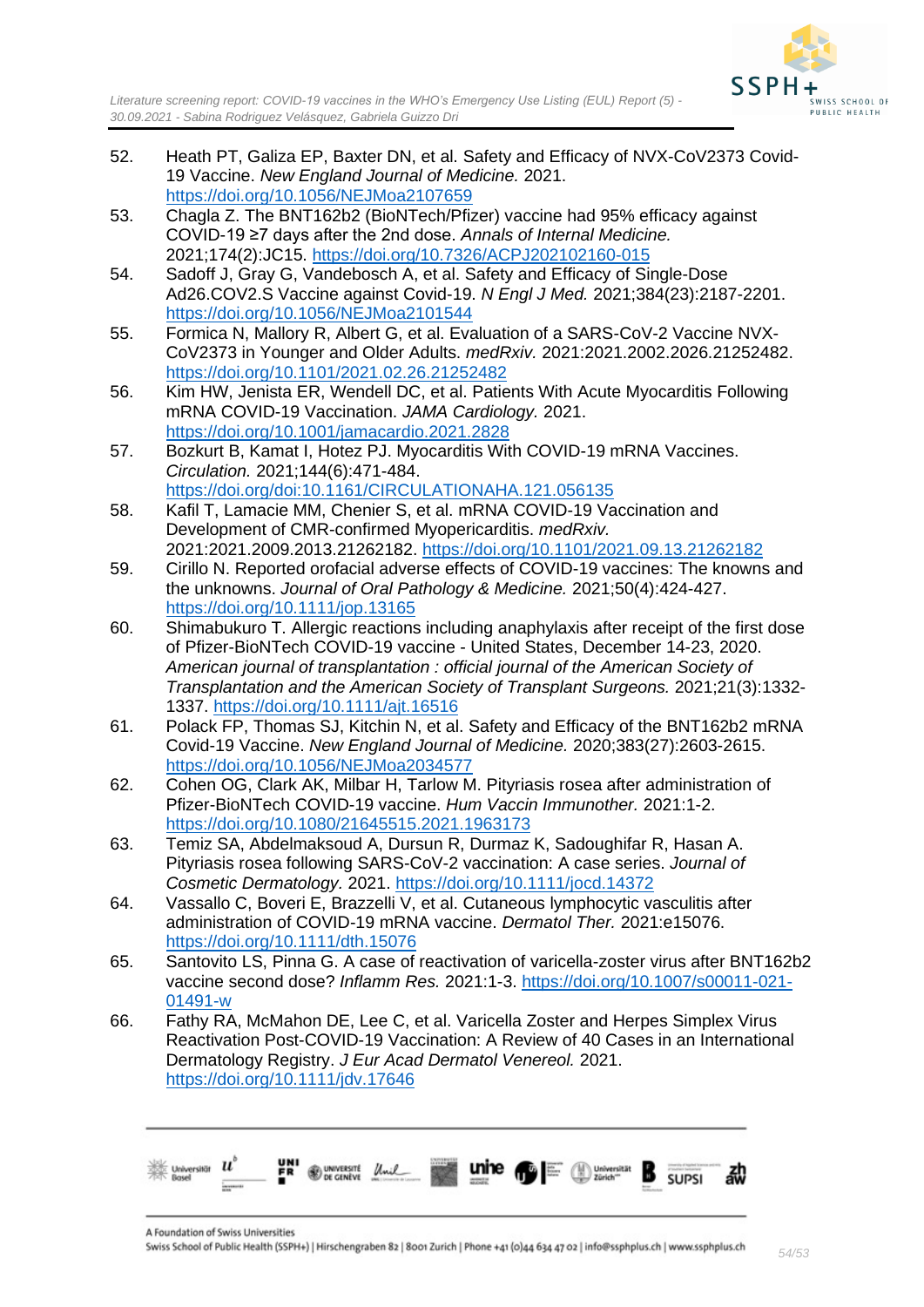

- 67. Papasavvas I, de Courten C, Herbort CP, Jr. Varicella-zoster virus reactivation causing herpes zoster ophthalmicus (HZO) after SARS-CoV-2 vaccination - report of three cases. *J Ophthalmic Inflamm Infect.* 2021;11(1):28. <https://doi.org/10.1186/s12348-021-00260-4>
- 68. Soub HA, Ibrahim W, Maslamani MA, A. Ali G, Ummer W, Abu-Dayeh A. Kikuchi-Fujimoto disease following SARS CoV2 vaccination: Case report. *IDCases.* 2021;25. <https://doi.org/10.1016/j.idcr.2021.e01253>
- 69. Chamarti K, Dar K, Reddy A, Gundlapalli A, Mourning D, Bajaj K. Thrombotic Thrombocytopenic Purpura Presentation in an Elderly Gentleman Following COVID Vaccine Circumstances. *Cureus.* 2021;13(7):e16619. <https://doi.org/10.7759/cureus.16619>
- 70. Horino T. IgA nephropathy flare-up following SARS-CoV-2 vaccination. *QJM : monthly journal of the Association of Physicians.* 2021. <https://doi.org/10.1093/qjmed/hcab223>
- 71. Hughes DL, Brunn JA, Jacobs J, Todd PK, Askari FK, Fontana RJ. Guillain-Barré syndrome after COVID-19 mRNA vaccination in a liver transplant recipient with favorable treatment response. *Liver Transpl.* 2021.<https://doi.org/10.1002/lt.26279>
- 72. Osowicki J, Morgan H, Harris A, Crawford NW, Buttery JP, Kiers L. Guillain-Barré Syndrome in an Australian state using both mRNA and adenovirus-vector SARS-CoV-2 vaccines. *Ann Neurol.* 2021.<https://doi.org/10.1002/ana.26218>
- 73. Perna D, Jones J, Schadt CR. Acute generalized pustular psoriasis exacerbated by the COVID-19 vaccine. *JAAD Case Rep.* 2021. <https://doi.org/10.1016/j.jdcr.2021.08.035>
- 74. Iwata H, Kamiya K, Kado S, et al. Case of immunoglobulin A vasculitis following coronavirus disease 2019 vaccination. *J Dermatol.* 2021. <https://doi.org/10.1111/1346-8138.16167>
- 75. Mücke VT, Knop V, Mücke MM, Ochsendorf F, Zeuzem S. First description of immune complex vasculitis after COVID-19 vaccination with BNT162b2: a case report. *BMC Infect Dis.* 2021;21(1):958.<https://doi.org/10.1186/s12879-021-06655-x>
- 76. Elias C, Cardoso P, Gonçalves D, Vaz I, Cardoso L. Rhabdomyolysis Following Administration of Comirnaty(®). *Eur J Case Rep Intern Med.* 2021;8(8):002796. [https://doi.org/10.12890/2021\\_002796](https://doi.org/10.12890/2021_002796)
- 77. Franquemont S, Galvez J. Subacute Thyroiditis After mRNA Vaccine for Covid-19. *Journal of the Endocrine Society.* 2021;5(Suppl 1):A956-A957. <https://doi.org/10.1210/jendso/bvab048.1954>
- 78. Iftikhar H, Noor SMU, Masood M, Bashir K. Bell's Palsy After 24 Hours of mRNA-1273 SARS-CoV-2 Vaccine. *Cureus.* 2021;13(6):e15935-e15935. <https://doi.org/10.7759/cureus.15935>
- 79. Channa L, Torre K, Rothe M. Herpes zoster reactivation after mRNA-1273 (Moderna) SARS-CoV-2 vaccination. *JAAD Case Reports.* 2021;15:60-61. <https://doi.org/10.1016/j.jdcr.2021.05.042>
- 80. Thimmanagari K, Veeraballi S, Roach D, Al Omour B, Slim J. Ipsilateral Zoster Ophthalmicus Post COVID-19 Vaccine in Healthy Young Adults. *Cureus.*  2021;13(7):e16725.<https://doi.org/10.7759/cureus.16725>
- 81. Drerup KA, Gläser R. SARS-CoV-2—update on skin manifestations, predictive markers and cutaneous reactions after vaccination. *Hautarzt.* 2021. <https://doi.org/10.1007/s00105-021-04881-7>

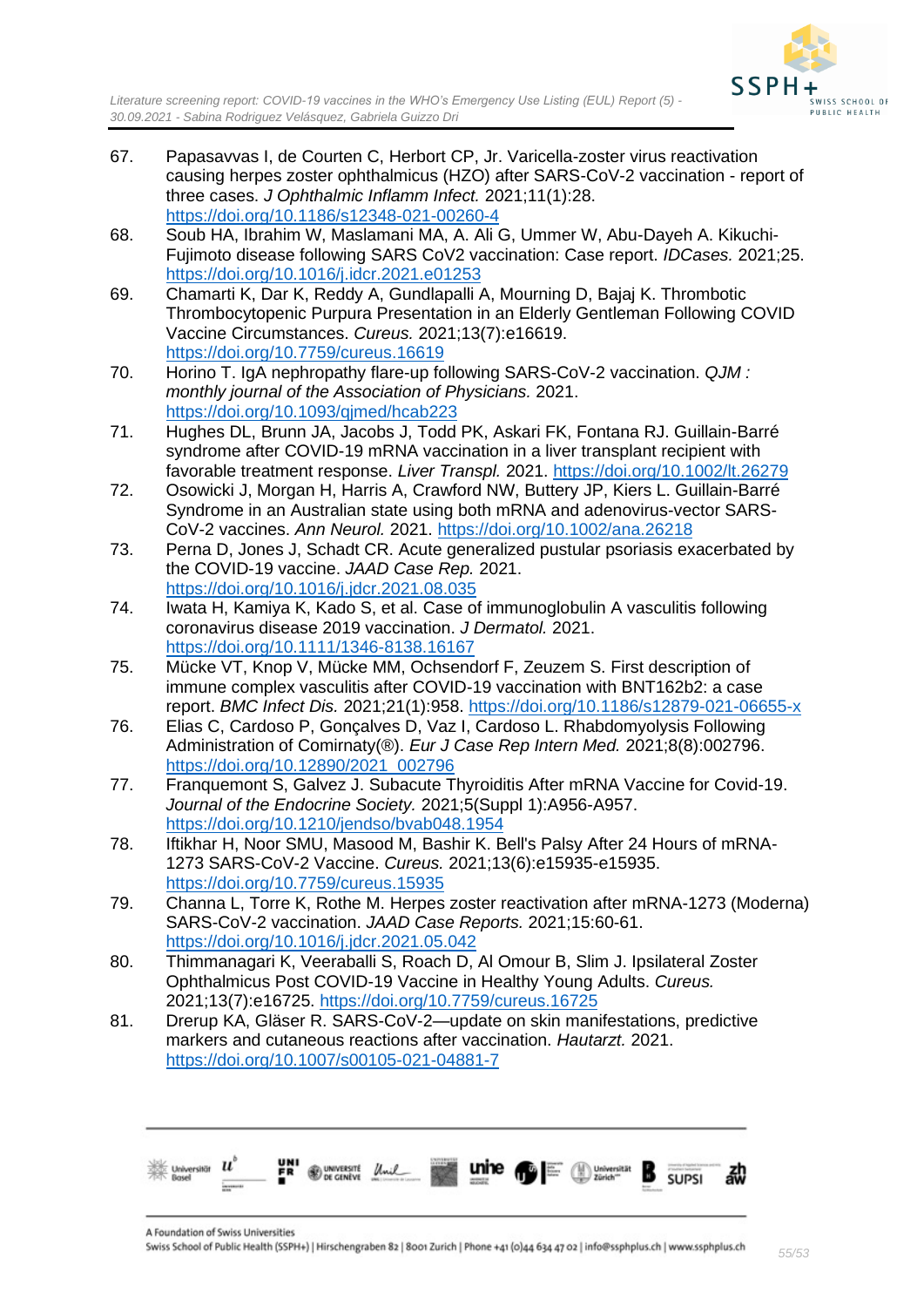

- 82. Khan E, Shrestha AK, Colantonio MA, Liberio RN, Sriwastava S. Acute transverse myelitis following SARS-CoV-2 vaccination: a case report and review of literature. *Journal of Neurology.* 2021.<https://doi.org/10.1007/s00415-021-10785-2>
- 83. Christensen SK, Ballegaard M, Boesen MS. Guillian Barré syndromeafter mRNA-1273 vaccination against COVID-19. *Ugeskr Laeger.* 2021;183(35). Published 2021/09/04.
- 84. Català A, Muñoz-Santos C, Galván-Casas C, et al. Cutaneous reactions after SARS-COV-2 vaccination: A cross-sectional Spanish nationwide study of 405 cases. *The British journal of dermatology.* 2021.<https://doi.org/10.1111/bjd.20639>
- 85. Guzmán-Pérez L, Puerta-Peña M, Falkenhain-López D, et al. Small-vessel vasculitis following Oxford-AstraZeneca vaccination against SARS-CoV-2. *Journal of the European Academy of Dermatology and Venereology.* 2021. <https://doi.org/10.1111/jdv.17547>
- 86. Wolf ME, Luz B, Niehaus L, Bhogal P, Bäzner H, Henkes H. Thrombocytopenia and Intracranial Venous Sinus Thrombosis after "COVID-19 Vaccine AstraZeneca" Exposure. *Journal of Clinical Medicine.* 2021;10(8):1599. [https://www.mdpi.com/2077-0383/10/8/1599.](https://www.mdpi.com/2077-0383/10/8/1599)
- 87. Schulz JB, Berlit P, Diener HC, et al. COVID-19 vaccine-associated cerebral venous thrombosis in Germany. *Annals of neurology.* 2021. <https://doi.org/10.1002/ana.26172>
- 88. Perera R, Fletcher J. Thromboembolism and the Oxford-AstraZeneca vaccine. *BMJ.*  2021;373:n1159.<https://doi.org/10.1136/bmj.n1159>
- 89. Althaus K, Möller P, Uzun G, et al. Antibody-mediated procoagulant platelets in SARS-CoV-2-vaccination associated immune thrombotic thrombocytopenia. *Haematologica.* 2021;106(8):2170-2179. <https://doi.org/10.3324/haematol.2021.279000>
- 90. Al Rawahi B, BaTaher H, Jaffer Z, Al-Balushi A, Al-Mazrouqi A, Al-Balushi N. Vaccine-induced immune thrombotic thrombocytopenia following AstraZeneca (ChAdOx1 nCOV19) vaccine-A case report. *Res Pract Thromb Haemost.*  2021;5(6):e12578.<https://doi.org/10.1002/rth2.12578>
- 91. Asmat H, Fayeye F, Alshakaty H, Patel J. A rare case of COVID-19 vaccine-induced thrombotic thrombocytopaenia (VITT) involving the veno-splanchnic and pulmonary arterial circulation, from a UK district general hospital. *BMJ Case Rep.* 2021;14(9). <https://doi.org/10.1136/bcr-2021-244223>
- 92. Alalwan AA, Abou Trabeh A, Premchandran D, Razeem M. COVID-19 Vaccine-Induced Thrombotic Thrombocytopenia: A Case Series. *Cureus.* 2021;13(9):e17862. <https://doi.org/10.7759/cureus.17862>
- 93. Wolthers SA, Stenberg J, Nielsen HB, Stensballe J, Pedersen HP. Intracerebral haemorrhage twelve days after vaccination with ChAdOx1 nCoV-19. *Ugeskr Laeger.*  2021;183(35). Published 2021/09/04.
- 94. Kar BR, Singh BS, Mohapatra L, Agrawal I. Cutaneous small-vessel vasculitis following COVID-19 vaccine. *J Cosmet Dermatol.* 2021. <https://doi.org/10.1111/jocd.14452>
- 95. Corrêa DG, Cañete LAQ, dos Santos GAC, de Oliveira RV, Brandão CO, da Cruz LCH. Neurological symptoms and neuroimaging alterations related with COVID-19 vaccine: Cause or coincidence? *Clinical Imaging.* 2021;80:348-352. <https://doi.org/10.1016/j.clinimag.2021.08.021>

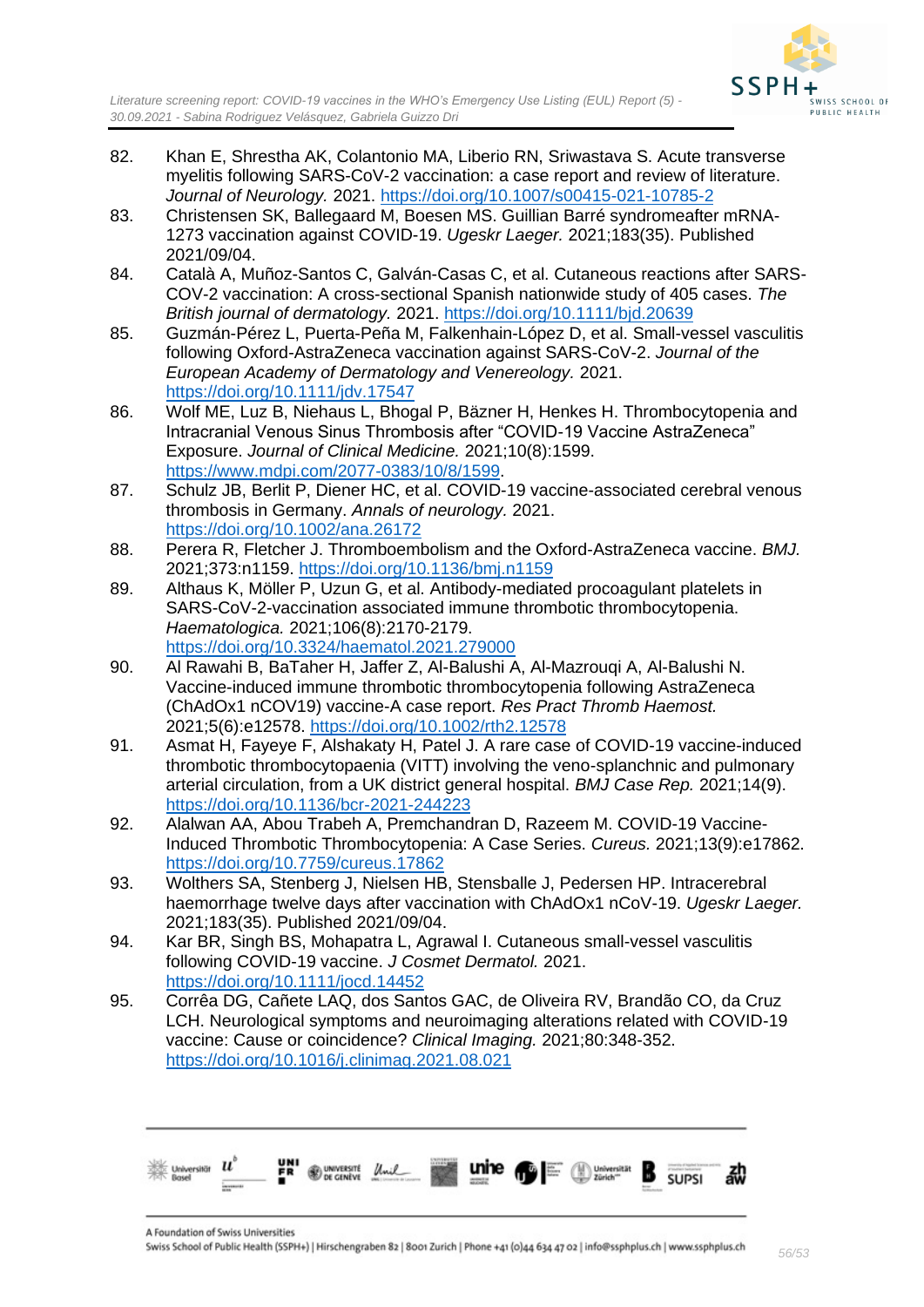

- 96. Oh HK, Kim EK, Hwang I, et al. COVID-19 vaccine safety monitoring in the Republic of Korea: February 26, 2021 to April 30, 2021. *Osong Public Health Res Perspect.*  2021;12(4):264-268.<https://doi.org/10.24171/j.phrp.2021.0157>
- 97. Mohta A, Arora A, Srinivasa R, Mehta RD. Recurrent herpes zoster after COVID-19 vaccination in patients with chronic urticaria being treated with cyclosporine—A report of 3 cases. *Journal of Cosmetic Dermatology.* 2021. <https://doi.org/10.1111/jocd.14437>
- 98. Wantavornprasert K, Noppakun N, Klaewsongkram J, Rerknimitr P. Generalized Bullous Fixed Drug Eruption after ChAdOx1 nCoV-19 Vaccination. *Clin Exp Dermatol.*  2021.<https://doi.org/10.1111/ced.14926>
- 99. Pedrazini MC, da Silva MH. "Pityriasis Rosea-like cutaneous eruption as a possible dermatological manifestation after Oxford-AstraZeneca vaccine: case report and brief literature review.". *Dermatol Ther.* 2021:e15129.<https://doi.org/10.1111/dth.15129>
- 100. Maguire D, McLaren DS, Rasool I, Shah PM, Lynch J, Murray RD. ChAdOx1 SARS-CoV-2 vaccination: A putative precipitant of adrenal crises. *Clinical Endocrinology.*  2021.<https://doi.org/10.1111/cen.14566>
- 101. MacNeil JR, Su JR, Broder KR, et al. Updated Recommendations from the Advisory Committee on Immunization Practices for Use of the Janssen (Johnson & Johnson) COVID-19 Vaccine After Reports of Thrombosis with Thrombocytopenia Syndrome Among Vaccine Recipients - United States, April 2021. *MMWR Morbidity and mortality weekly report.* 2021;70(17):651-656. <https://doi.org/10.15585/mmwr.mm7017e4>
- 102. U.S. Food & Drug Administration. Coronavirus (COVID-19) Update: July 13, 2021. U.S Food & Drug Administration. Published 2021. Updated 13 July 2021. Accessed 18 August, 2021.
- 103. Al Kaabi N, Zhang Y, Xia S, et al. Effect of 2 Inactivated SARS-CoV-2 Vaccines on Symptomatic COVID-19 Infection in Adults: A Randomized Clinical Trial. *JAMA.*  2021;326(1):35-45.<https://doi.org/10.1001/jama.2021.8565>
- 104. Tutar NK, EyigÜRbÜZ T, Yildirim Z, Kale N. A variant of guillain-barre syndrome after sars-cov-2 vaccination: Amsan. *Ideggyogyaszati Szemle.* 2021;74(7-8):286-288. <https://doi.org/10.18071/ISZ.74.0286>
- 105. Shimazawa R, Ikeda M. Potential adverse events in Japanese women who received tozinameran (BNT162b2, Pfizer-BioNTech). *Journal of Pharmaceutical Policy and Practice.* 2021;14(1):46.<https://doi.org/10.1186/s40545-021-00326-7>
- 106. Saito K, Shimizu T, Suzuki-Inoue K, Ishida T, Wada Y. Aseptic meningitis after vaccination of the BNT162b2 mRNA COVID-19 vaccine. *Neurol Sci.* 2021:1-3. <https://doi.org/10.1007/s10072-021-05543-1>
- 107. Bril F, Fettig DM. Reply to: "Comment on "Autoimmune hepatitis developing after coronavirus disease 2019 (COVID-19) vaccine: Causality or casualty?"". *Journal of Hepatology.* 2021.<https://doi.org/10.1016/j.jhep.2021.06.008>
- 108. Palla P, Vergadis C, Sakellariou S, Androutsakos T. Letter to the editor: Autoimmune hepatitis after COVID-19 vaccination. A rare adverse effect? *Hepatology.* 2021. <https://doi.org/10.1002/hep.32156>
- 109. Maniscalco GT, Manzo V, Di Battista ME, et al. Severe Multiple Sclerosis Relapse After COVID-19 Vaccination: A Case Report. *Front Neurol.* 2021;12:721502. <https://doi.org/10.3389/fneur.2021.721502>
- 110. Takenaka T, Matsuzaki M, Fujiwara S, Hayashida M, Suyama H, Kawamoto M. Myeloperoxidase Anti-neutrophil Cytoplasmic Antibody Positive Optic Perineuritis

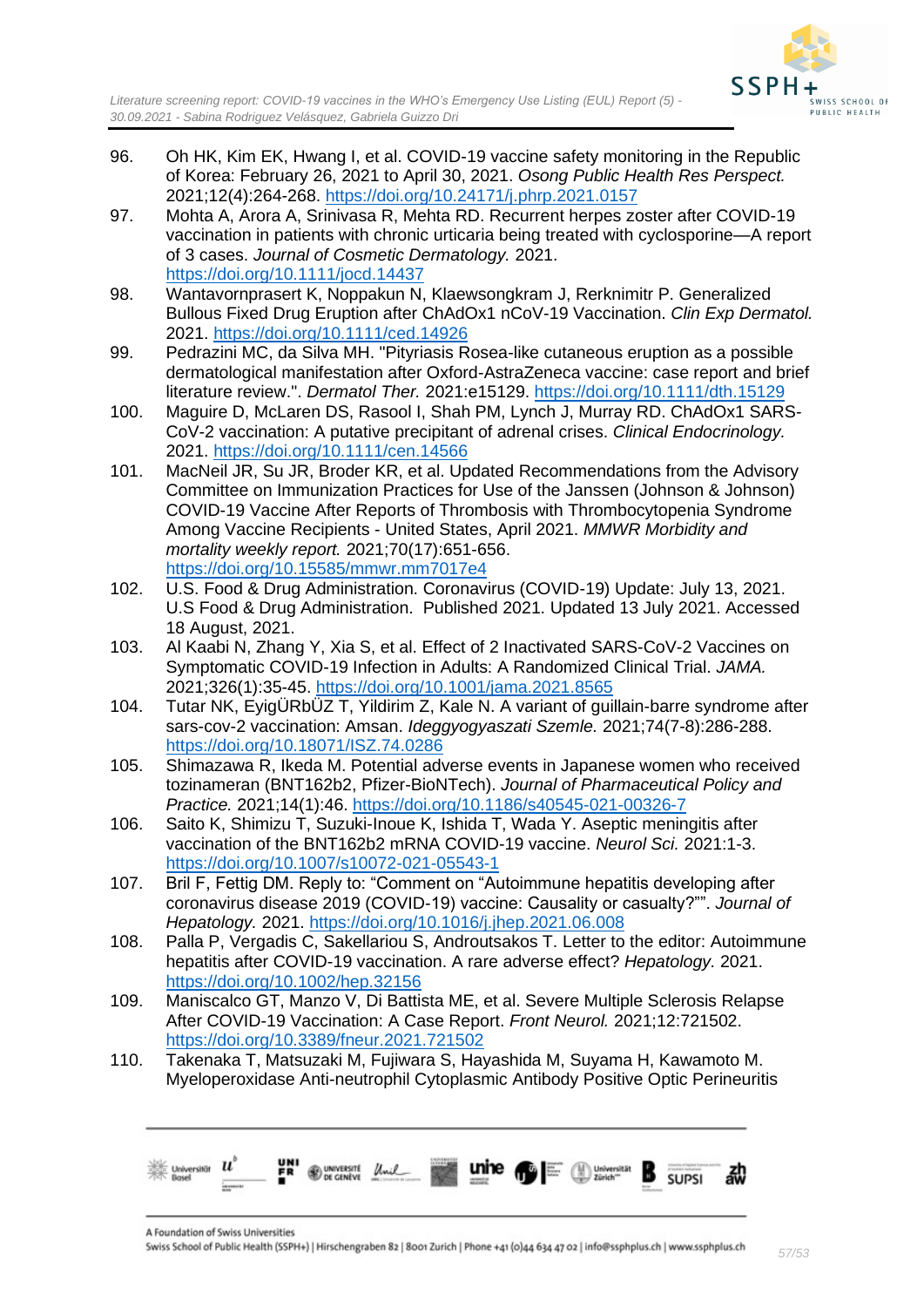

after mRNA Coronavirus Disease-19 Vaccine: A Case Report. *Qjm.* 2021. <https://doi.org/10.1093/qjmed/hcab227>

- 111. Sung JG, Sobieszczyk PS, Bhatt DL. Acute Myocardial Infarction Within 24 Hours After COVID-19 Vaccination. *Am J Cardiol.* 2021;156:129-131. <https://doi.org/10.1016/j.amjcard.2021.06.047>
- 112. Abramson M, Mon-Wei Yu S, Campbell KN, Chung M, Salem F. IgA Nephropathy After SARS-CoV-2 Vaccination. *Kidney Medicine.* 2021. <https://doi.org/10.1016/j.xkme.2021.05.002>
- 113. Edwards AE, Vathenen R, Henson SM, Finer S, Gunganah K. Acute hyperglycaemic crisis after vaccination against COVID-19: A case series. *Diabet Med.* 2021:e14631. <https://doi.org/10.1111/dme.14631>
- 114. Jain E, Pandav K, Regmi P, Michel G, Altshuler I. Facial Diplegia: A Rare, Atypical Variant of Guillain-Barré Syndrome and Ad26.COV2.S Vaccine. *Cureus.*  2021;13(7):e16612.<https://doi.org/10.7759/cureus.16612>
- 115. Lane S, Shakir S. Reports of myocarditis and pericarditis following mRNA COVID-19 vaccines: A review of spontaneously reported data from the UK, Europe, and the US. *medRxiv.* 2021:2021.2009.2009.21263342. <https://doi.org/10.1101/2021.09.09.21263342>
- 116. Walsh EE, Frenck RW, Falsey AR, et al. Safety and Immunogenicity of Two RNA-Based Covid-19 Vaccine Candidates. *New England Journal of Medicine.*  2020;383(25):2439-2450.<https://doi.org/10.1056/NEJMoa2027906>
- 117. Jackson LA, Anderson EJ, Rouphael NG, et al. An mRNA vaccine against SARS-CoV-2—preliminary report. *New England Journal of Medicine.* 2020.
- 118. Anderson EJ, Rouphael NG, Widge AT, et al. Safety and Immunogenicity of SARS-CoV-2 mRNA-1273 Vaccine in Older Adults. *New England Journal of Medicine.*  2020;383(25):2427-2438.<https://doi.org/10.1056/NEJMoa2028436>
- 119. Ramasamy MN, Minassian AM, Ewer KJ, et al. Safety and immunogenicity of ChAdOx1 nCoV-19 vaccine administered in a prime-boost regimen in young and old adults (COV002): a single-blind, randomised, controlled, phase 2/3 trial. *The Lancet.*  2020;396(10267):1979-1993. [https://doi.org/10.1016/S0140-6736\(20\)32466-1](https://doi.org/10.1016/S0140-6736(20)32466-1)
- 120. Sadoff J, Le Gars M, Shukarev G, et al. Interim results of a phase 1–2a trial of Ad26. COV2. S Covid-19 vaccine. *New England Journal of Medicine.* 2021;384(19):1824- 1835.
- 121. Xia S, Zhang Y, Wang Y, et al. Safety and immunogenicity of an inactivated SARS-CoV-2 vaccine, BBIBP-CorV: a randomised, double-blind, placebo-controlled, phase 1/2 trial. *The Lancet Infectious Diseases.* 2021;21(1):39-51. [https://doi.org/10.1016/S1473-3099\(20\)30831-8](https://doi.org/10.1016/S1473-3099(20)30831-8)
- 122. Karamese M, Tutuncu EE. The effectiveness of inactivated SARS-CoV-2 vaccine (CoronaVac) on antibody response in participants aged 65 years and older. *Journal of Medical Virology.* 2021.<https://doi.org/10.1002/jmv.27289>
- 123. Prunas O, Warren JL, Crawford FW, et al. Vaccination with BNT162b2 reduces transmission of SARS-CoV-2 to household contacts in Israel. *medRxiv.*  2021:2021.2007.2013.21260393.<https://doi.org/10.1101/2021.07.13.21260393>
- 124. Riemersma KK, Grogan BE, Kita-Yarbro A, et al. Shedding of Infectious SARS-CoV-2 Despite Vaccination when the Delta Variant is Prevalent - Wisconsin, July 2021. *medRxiv.* 2021:2021.2007.2031.21261387. <https://doi.org/10.1101/2021.07.31.21261387>

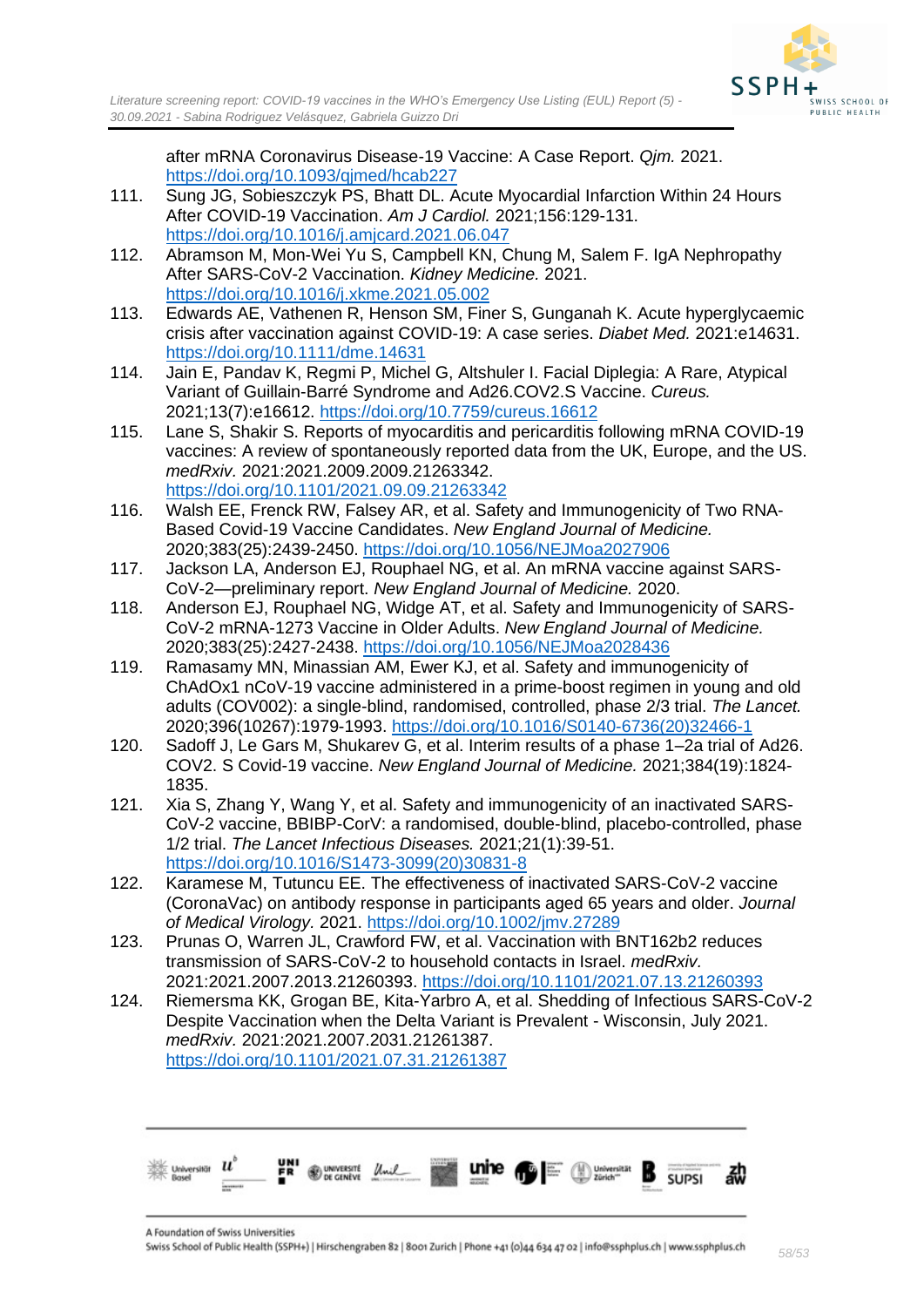

- 125. Harris RJ, Hall JA, Zaidi A, Andrews NJ, Dunbar JK, Dabrera G. Effect of vaccination on household transmission of sars-cov-2 in england. *New England Journal of Medicine.* 2021;385(8):759-760.<https://doi.org/10.1056/NEJMc2107717>
- 126. Shah ASV, Gribben C, Bishop J, et al. Effect of vaccination on transmission of COVID-19: an observational study in healthcare workers and their households. *medRxiv.* 2021:2021.2003.2011.21253275. <https://doi.org/10.1101/2021.03.11.21253275>
- 127. Emary KRW, Golubchik T, Aley PK, et al. Efficacy of ChAdOx1 nCoV-19 (AZD1222) vaccine against SARS-CoV-2 variant of concern 202012/01 (B.1.1.7): an exploratory analysis of a randomised controlled trial. *Lancet.* 2021;397(10282):1351-1362. [https://doi.org/10.1016/s0140-6736\(21\)00628-0](https://doi.org/10.1016/s0140-6736(21)00628-0)
- 128. Swiss National COVID-19 Task Force. *Protection Duration After Vaccination or Infection.* Swiss National COVID-19 Task Force; 10 August 2021 2021. [https://sciencetaskforce.ch/wp](https://sciencetaskforce.ch/wp-content/uploads/2021/06/Protection_Duration16Jun2021_EN.pdf)[content/uploads/2021/06/Protection\\_Duration16Jun2021\\_EN.pdf.](https://sciencetaskforce.ch/wp-content/uploads/2021/06/Protection_Duration16Jun2021_EN.pdf)
- 129. Israel A, Merzon E, Schäffer AA, et al. Elapsed time since BNT162b2 vaccine and risk of SARS-CoV-2 infection in a large cohort. *medRxiv.*  2021:2021.2008.2003.21261496.<https://doi.org/10.1101/2021.08.03.21261496>
- 130. Salvagno GL, Henry B, Pighi L, De Nitto S, Lippi G. Total Anti-SARS-CoV-2 Antibodies Measured 6 Months After Pfizer-BioNTech COVID-19 Vaccination in Healthcare Workers. *SSRN- Preprint.* 2021.<https://doi.org/10.2139/ssrn.3915349>
- 131. Doria-Rose N, Suthar MS, Makowski M, et al. Antibody Persistence through 6 Months after the Second Dose of mRNA-1273 Vaccine for Covid-19. *New England Journal of Medicine.* 2021;384(23):2259-2261.<https://doi.org/10.1056/NEJMc2103916>
- 132. Baden LR, ElSahly HM, Essink B, et al. Covid-19 in the Phase 3 Trial of mRNA-1273 During the Delta-variant Surge. *medRxiv.* 2021:2021.2009.2017.21263624. <https://doi.org/10.1101/2021.09.17.21263624>
- 133. Flaxman A, Marchevsky N, Jenkin D, et al. Tolerability and Immunogenicity After a Late Second Dose or a Third Dose of ChAdOx1 nCoV-19 (AZD1222). *SSRN - Preprint.* 2021.<https://doi.org/10.2139/ssrn.3873839>
- 134. Sadoff J, Le Gars M, Cardenas V, et al. Durability of antibody responses elicited by a single dose of Ad26.COV2.S and substantial increase following late boosting. *medRxiv.* 2021:2021.2008.2025.21262569. <https://doi.org/10.1101/2021.08.25.21262569>
- 135. Barouch DH, Stephenson KE, Sadoff J, et al. Durable Humoral and Cellular Immune Responses 8 Months after Ad26.COV2.S Vaccination. *New England Journal of Medicine.* 2021. [https://doi.org/http://doi.org/10.1056/NEJMc2108829](https://doi.org/http:/doi.org/10.1056/NEJMc2108829)
- 136. Li M, Yang J, Wang L, et al. A booster dose is immunogenic and will be needed for older adults who have completed two doses vaccination with CoronaVac: a randomised, double-blind, placebo-controlled, phase 1/2 clinical trial. *medRxiv.*  2021:2021.2008.2003.21261544.<https://doi.org/10.1101/2021.08.03.21261544>
- 137. Wang K, Cao YR, Zhou Y, et al. A third dose of inactivated vaccine augments the potency, breadth, and duration of anamnestic responses against SARS-CoV-2. *medRxiv.* 2021:2021.2009.2002.21261735. <https://doi.org/10.1101/2021.09.02.21261735>
- 138. Frenck RW, Klein NP, Kitchin N, et al. Safety, Immunogenicity, and Efficacy of the BNT162b2 Covid-19 Vaccine in Adolescents. *New England Journal of Medicine.*  2021;385(3):239-250.<https://doi.org/10.1056/NEJMoa2107456>

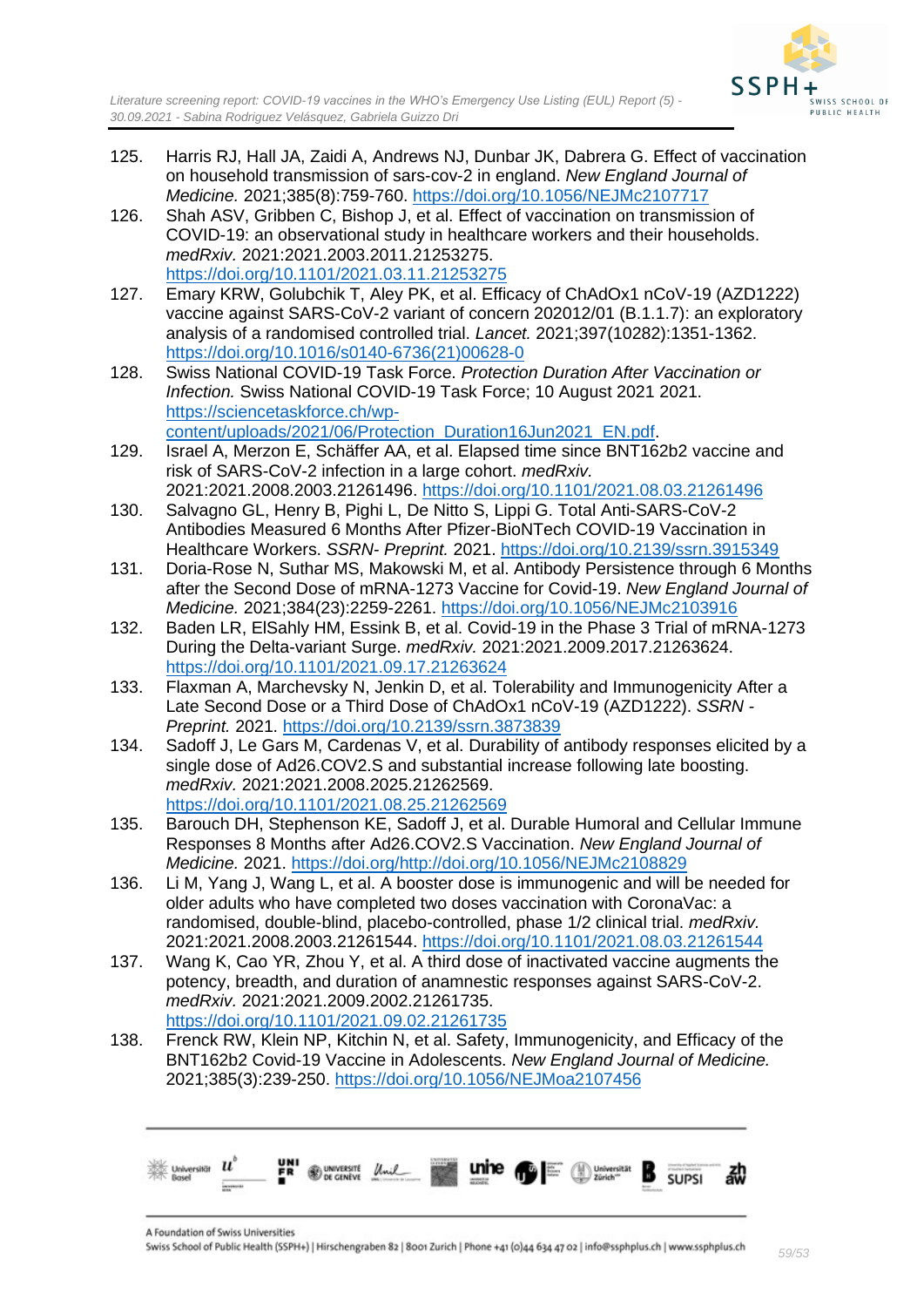

- 139. Study to Evaluate the Safety, Tolerability, and Immunogenicity of an RNA Vaccine Candidate Against COVID-19 in Healthy Children <12 Years of Age. In: [https://ClinicalTrials.gov/show/NCT04816643;](https://clinicaltrials.gov/show/NCT04816643)
- 140. Ali K, Berman G, Zhou H, et al. Evaluation of mRNA-1273 SARS-CoV-2 Vaccine in Adolescents. *N Engl J Med.* 2021.<https://doi.org/10.1056/NEJMoa2109522>
- 141. A Study to Evaluate Safety and Effectiveness of mRNA-1273 COVID-19 Vaccine in Healthy Children Between 6 Months of Age and Less Than 12 Years of Age. In: [https://ClinicalTrials.gov/show/NCT04796896;](https://clinicaltrials.gov/show/NCT04796896)
- 142. Ewen Callaway. COVID vaccines and kids: five questions as trials begin. [https://www.nature.com/articles/d41586-021-01061-4.](https://www.nature.com/articles/d41586-021-01061-4) Published 2021. Accessed August 11, 2021, 2021.
- 143. Han B, Song Y, Li C, et al. Safety, tolerability, and immunogenicity of an inactivated SARS-CoV-2 vaccine (CoronaVac) in healthy children and adolescents: a doubleblind, randomised, controlled, phase 1/2 clinical trial. *The Lancet Infectious Diseases.*  2021. [https://doi.org/10.1016/S1473-3099\(21\)00319-4](https://doi.org/10.1016/S1473-3099(21)00319-4)
- 144. Novavax Initiates Pediatric Expansion for Phase 3 Clinical Trial of COVID-19 Vaccine [press release]. May 3, 2021 2021. [https://ir.novavax.com/2021-05-03-Novavax-](https://ir.novavax.com/2021-05-03-Novavax-Initiates-Pediatric-Expansion-for-Phase-3-Clinical-Trial-of-COVID-19-Vaccine)[Initiates-Pediatric-Expansion-for-Phase-3-Clinical-Trial-of-COVID-19-Vaccine.](https://ir.novavax.com/2021-05-03-Novavax-Initiates-Pediatric-Expansion-for-Phase-3-Clinical-Trial-of-COVID-19-Vaccine)
- 145. Pfizer and BioNtech Announce Positive Topline Results from Pivotal Trial of COVID-19 Vaccine in Children 5 to 11 Years [press release]. September 20, 2021 2021. [https://www.pfizer.com/news/press-release/press-release-detail/pfizer-and-biontech](https://www.pfizer.com/news/press-release/press-release-detail/pfizer-and-biontech-announce-positive-topline-results)[announce-positive-topline-results.](https://www.pfizer.com/news/press-release/press-release-detail/pfizer-and-biontech-announce-positive-topline-results)
- 146. Xia S, Zhang Y, Wang Y, et al. Safety and immunogenicity of an inactivated COVID-19 vaccine, BBIBP-CorV, in people younger than 18 years: a randomised, doubleblind, controlled, phase 1/2 trial. *Lancet Infect Dis.* 2021. [https://doi.org/10.1016/s1473-3099\(21\)00462-x](https://doi.org/10.1016/s1473-3099(21)00462-x)
- 147. A Study to Evaluate the Efficacy, Immune Response, and Safety of a COVID-19 Vaccine in Adults ≥ 18 Years With a Pediatric Expansion in Adolescents (12 to < 18 Years) at Risk for SARS-CoV-2. In. ClinicalTrials.gov2021. [https://clinicaltrials.gov/ct2/show/NCT04611802?id=NCT04917523+OR+NCT050034](https://clinicaltrials.gov/ct2/show/NCT04611802?id=NCT04917523+OR+NCT05003466+OR+NCT05003479+OR+NCT04998240+OR+NCT04611802&draw=2&rank=5&load=cart) [66+OR+NCT05003479+OR+NCT04998240+OR+NCT04611802&draw=2&rank=5&lo](https://clinicaltrials.gov/ct2/show/NCT04611802?id=NCT04917523+OR+NCT05003466+OR+NCT05003479+OR+NCT04998240+OR+NCT04611802&draw=2&rank=5&load=cart) [ad=cart.](https://clinicaltrials.gov/ct2/show/NCT04611802?id=NCT04917523+OR+NCT05003466+OR+NCT05003479+OR+NCT04998240+OR+NCT04611802&draw=2&rank=5&load=cart)
- 148. Das BB, Moskowitz WB, Taylor MB, Palmer A. Myocarditis and Pericarditis Following mRNA COVID-19 Vaccination: What Do We Know So Far? *Children.* 2021;8(7). <https://doi.org/10.3390/children8070607>
- 149. University of Oxford. Comparing COVID-19 Vaccine Schedule Combinations. [https://comcovstudy.org.uk/about-com-cov2.](https://comcovstudy.org.uk/about-com-cov2) Published 2021. Accessed September 2, 2021.
- 150. Liu X, Shaw RH, Stuart ASV, et al. Safety and immunogenicity of heterologous versus homologous prime-boost schedules with an adenoviral vectored and mRNA COVID-19 vaccine (Com-COV): a single-blind, randomised, non-inferiority trial. *Lancet.* 2021. [https://doi.org/10.1016/S0140-6736\(21\)01694-9](https://doi.org/10.1016/S0140-6736(21)01694-9)
- 151. Schmidt T, Klemis V, Schub D, et al. Immunogenicity and reactogenicity of a heterologous COVID-19 prime-boost vaccination compared with homologous vaccine regimens. *medRxiv.* 2021:2021.2006.2013.21258859. <https://doi.org/10.1101/2021.06.13.21258859>
- 152. Borobia AM, Carcas AJ, Pérez-Olmeda M, et al. Immunogenicity and reactogenicity of BNT162b2 booster in ChAdOx1-S-primed participants (CombiVacS): a multicentre,

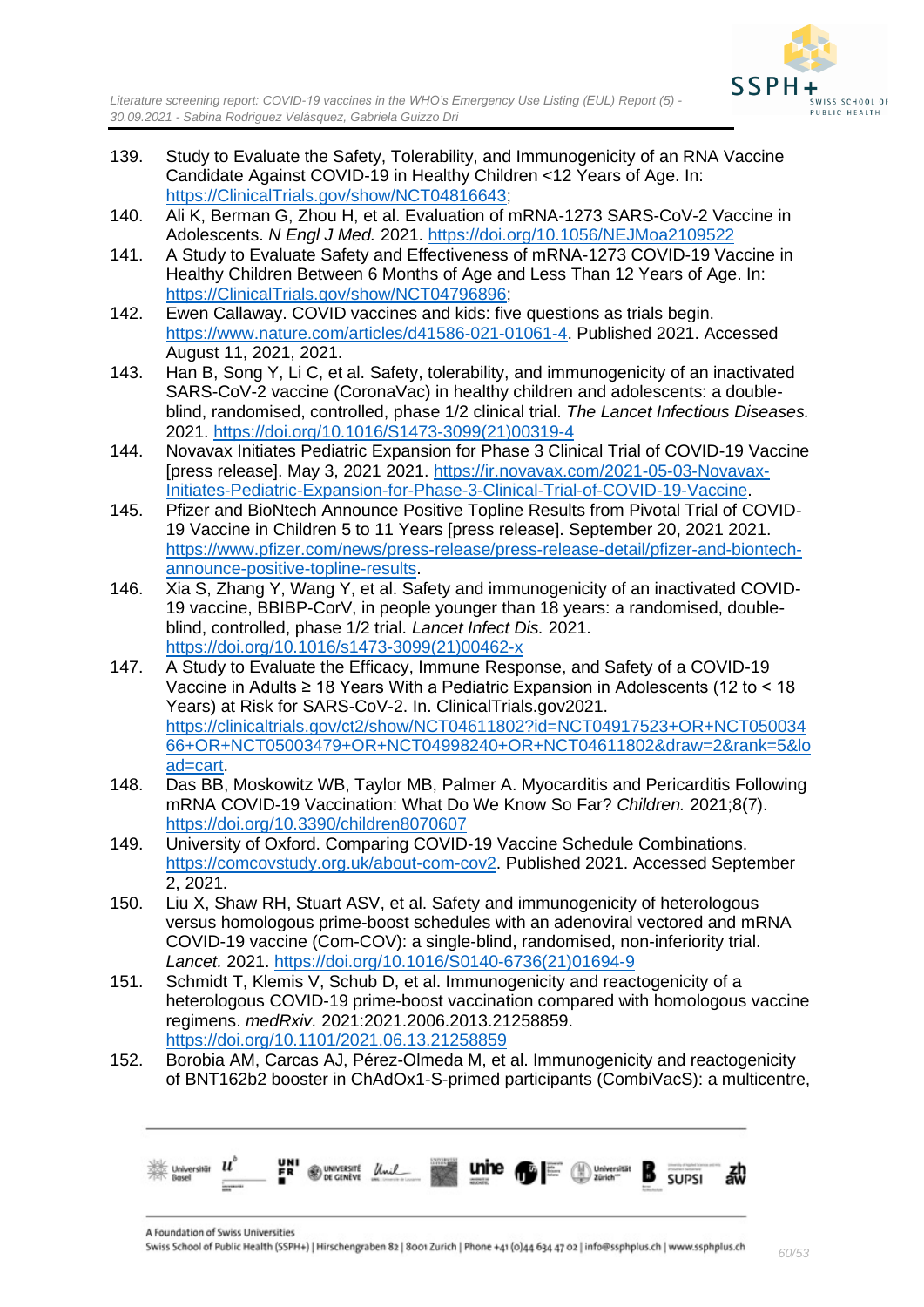open-label, randomised, controlled, phase 2 trial. *The Lancet.* 2021;398(10295):121- 130. [https://doi.org/10.1016/S0140-6736\(21\)01420-3](https://doi.org/10.1016/S0140-6736(21)01420-3)

- 153. Yorsaeng R, Vichaiwattana P, Klinfueng S, et al. Immune response elicited from heterologous SARS-CoV-2 vaccination: Sinovac (CoronaVac) followed by AstraZeneca (Vaxzevria). *medRxiv.* 2021:2021.2009.2001.21262955. <https://doi.org/10.1101/2021.09.01.21262955>
- 154. Li J, Hou L, Guo X, et al. Heterologous prime-boost immunization with CoronaVac and Convidecia. *medRxiv.* 2021:2021.2009.2003.21263062. <https://doi.org/10.1101/2021.09.03.21263062>
- 155. Safety and Efficacy of COVID-19 Prime-boost Vaccine in Bahrain. In: [https://ClinicalTrials.gov/show/NCT04993560;](https://clinicaltrials.gov/show/NCT04993560)
- 156. Moderna Announces Positive Initial Booster Data Against SARS-CoV-2 Variants of Concern [press release]. Cambridge, Massachusetts, May 5 2021. [https://investors.modernatx.com/news-releases/news-release-details/moderna](https://investors.modernatx.com/news-releases/news-release-details/moderna-announces-positive-initial-booster-data-against-sars-cov)[announces-positive-initial-booster-data-against-sars-cov.](https://investors.modernatx.com/news-releases/news-release-details/moderna-announces-positive-initial-booster-data-against-sars-cov)
- 157. Flaxman A, Marchevsky NG, Jenkin D, et al. Reactogenicity and immunogenicity after a late second dose or a third dose of ChAdOx1 nCoV-19 in the UK: a substudy of two randomised controlled trials (COV001 and COV002). *Lancet.* 2021. [https://doi.org/10.1016/s0140-6736\(21\)01699-8](https://doi.org/10.1016/s0140-6736(21)01699-8)
- 158. Novavax Announces COVID-19 Vaccine Booster Data Demonstrating Four-Fold Increase in Neutralizing Antibody Levels Versus Peak Responses After Primary Vaccination [press release]. Novavax, August 5, 2021 2021. [https://ir.novavax.com/2021-08-05-Novavax-Announces-COVID-19-Vaccine-Booster-](https://ir.novavax.com/2021-08-05-Novavax-Announces-COVID-19-Vaccine-Booster-Data-Demonstrating-Four-Fold-Increase-in-Neutralizing-Antibody-Levels-Versus-Peak-Responses-After-Primary-Vaccination)[Data-Demonstrating-Four-Fold-Increase-in-Neutralizing-Antibody-Levels-Versus-](https://ir.novavax.com/2021-08-05-Novavax-Announces-COVID-19-Vaccine-Booster-Data-Demonstrating-Four-Fold-Increase-in-Neutralizing-Antibody-Levels-Versus-Peak-Responses-After-Primary-Vaccination)[Peak-Responses-After-Primary-Vaccination.](https://ir.novavax.com/2021-08-05-Novavax-Announces-COVID-19-Vaccine-Booster-Data-Demonstrating-Four-Fold-Increase-in-Neutralizing-Antibody-Levels-Versus-Peak-Responses-After-Primary-Vaccination)
- 159. Iketani S, Liu L, Nair MS, et al. A third COVID-19 vaccine shot markedly boosts neutralizing antibody potency and breadth. *medRxiv.*  2021:2021.2008.2011.21261670.<https://doi.org/10.1101/2021.08.11.21261670>
- 160. PFIZER AND BIONTECH ANNOUNCE SUBMISSION OF INITIAL DATA TO U.S. FDA TO SUPPORT BOOSTER DOSE OF COVID-19 VACCINE [press release]. NEW YORK & MAINZ, Germany2021. [https://www.pfizer.com/news/press](https://www.pfizer.com/news/press-release/press-release-detail/pfizer-and-biontech-announce-submission-initial-data-us-fda)[release/press-release-detail/pfizer-and-biontech-announce-submission-initial-data-us](https://www.pfizer.com/news/press-release/press-release-detail/pfizer-and-biontech-announce-submission-initial-data-us-fda)[fda.](https://www.pfizer.com/news/press-release/press-release-detail/pfizer-and-biontech-announce-submission-initial-data-us-fda)
- 161. Wu K, Choi A, Koch M, et al. Preliminary Analysis of Safety and Immunogenicity of a SARS-CoV-2 Variant Vaccine Booster. *medRxiv.* 2021:2021.2005.2005.21256716. <https://doi.org/10.1101/2021.05.05.21256716>
- 162. Yorsaeng R, Suntronwong N, Phowatthanasathian H, et al. Immunogenicity of a third dose viral-vectored COVID-19 vaccine after receiving two-dose inactivated vaccines in healthy adults. *medRxiv.* 2021:2021.2009.2016.21263692. <https://doi.org/10.1101/2021.09.16.21263692>
- 163. Keskin AU, Bolukcu S, Ciragil P, Topkaya AE. SARS-CoV-2 specific antibody responses after third CoronaVac or BNT162b2 vaccine following two-dose CoronaVac vaccine regimen. *J Med Virol.* 2021.<https://doi.org/10.1002/jmv.27350>
- 164. Bar-On YM, Goldberg Y, Mandel M, et al. Protection of BNT162b2 Vaccine Booster against Covid-19 in Israel. *New England Journal of Medicine.* 2021. <https://doi.org/10.1056/NEJMoa2114255>
- 165. Patalon T, Gazit S, Pitzer VE, Prunas O, Warren JL, Weinberger DM. Short Term Reduction in the Odds of Testing Positive for SARS-CoV-2; a Comparison Between

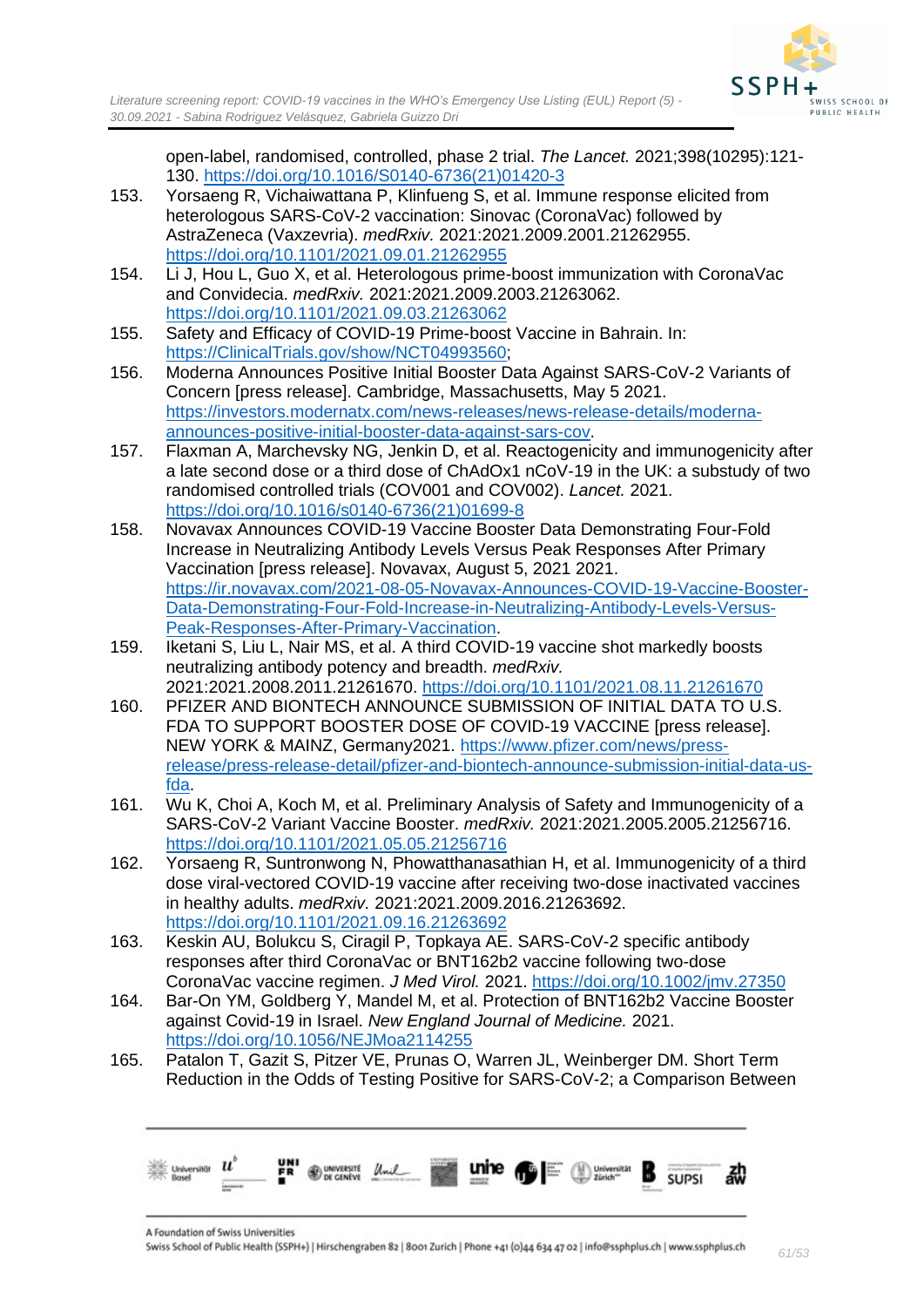Two Doses and Three doses of the BNT162b2 Vaccine. *medRxiv.*  2021:2021.2008.2029.21262792.<https://doi.org/10.1101/2021.08.29.21262792>

- 166. Pilishvili T, Fleming-Dutra KE, Farrar JL, et al. Interim Estimates of Vaccine Effectiveness of Pfizer-BioNTech and Moderna COVID-19 Vaccines Among Health Care Personnel — 33 U.S. Sites, January–March 2021. *MMWR Morbidity and mortality weekly report.* 2021;70(20):753–758. [https://doi.org/http://dx.doi.org/10.15585/mmwr.mm7020e2external](https://doi.org/http:/dx.doi.org/10.15585/mmwr.mm7020e2external)
- 167. Vasileiou E, Simpson CR, Shi T, et al. Interim findings from first-dose mass COVID-19 vaccination roll-out and COVID-19 hospital admissions in Scotland: a national prospective cohort study. *The Lancet.* 2021;397(10285):1646-1657. [https://doi.org/10.1016/S0140-6736\(21\)00677-2](https://doi.org/10.1016/S0140-6736(21)00677-2)
- 168. Voysey M, Costa Clemens SA, Madhi SA, et al. Single-dose administration and the influence of the timing of the booster dose on immunogenicity and efficacy of ChAdOx1 nCoV-19 (AZD1222) vaccine: a pooled analysis of four randomised trials. *The Lancet.* 2021;397(10277):881-891. [https://doi.org/10.1016/S0140-](https://doi.org/10.1016/S0140-6736(21)00432-3) [6736\(21\)00432-3](https://doi.org/10.1016/S0140-6736(21)00432-3)
- 169. Hitchings MDT, Ranzani OT, Scaramuzzini Torres MS, et al. Effectiveness of CoronaVac in the setting of high SARS-CoV-2 P.1 variant transmission in Brazil: A test-negative case-control study. *medRxiv.* 2021:2021.2004.2007.21255081. <https://doi.org/10.1101/2021.04.07.21255081>
- 170. El Sahly HM, Baden LR, Essink B, et al. Efficacy of the mRNA-1273 SARS-CoV-2 Vaccine at Completion of Blinded Phase. *New England Journal of Medicine.* 2021. <https://doi.org/10.1056/NEJMoa2113017>
- 171. Vacharathit V, Aiewsakun P, Manopwisedjaroen S, et al. SARS-CoV-2 variants of concern exhibit reduced sensitivity to live-virus neutralization in sera from CoronaVac vaccinees and naturally infected COVID-19 patients. *medRxiv.*  2021:2021.2007.2010.21260232.<https://doi.org/10.1101/2021.07.10.21260232>
- 172. Thompson MG, Burgess JL, Naleway AL, et al. Interim Estimates of Vaccine Effectiveness of BNT162b2 and mRNA-1273 COVID-19 Vaccines in Preventing SARS-CoV-2 Infection Among Health Care Personnel, First Responders, and Other Essential and Frontline Workers — Eight U.S. Locations, December 2020–March 2021. *MMWR Morbidity and mortality weekly report.* 2021;70(13):495-500. <https://doi.org/10.15585/mmwr.mm7013e3external>
- 173. Jalkanen P, Kolehmainen P, Häkkinen HK, et al. COVID-19 mRNA vaccine induced antibody responses against three SARS-CoV-2 variants. *Nat Commun.*  2021;12(1):3991.<https://doi.org/10.1038/s41467-021-24285-4>
- 174. Moderna. *Moderna COVID-19 Vaccine Retains Neutralizing Activity Against Emerging Variants First Identified in the U.K. and the Republic of South Africa.* 2021. [https://investors.modernatx.com/node/10841/pdf.](https://investors.modernatx.com/node/10841/pdf)
- 175. Jeewandara C, Aberathna IS, Pushpakumara PD, et al. Antibody and T cell responses to Sinopharm/BBIBP-CorV in naïve and previously infected individuals in Sri Lanka. *medRxiv.* 2021:2021.2007.2015.21260621. <https://doi.org/10.1101/2021.07.15.21260621>
- 176. Fernández J, Bruneau N, Fasce R, et al. Neutralization of alpha, gamma, and D614G SARS-CoV-2 variants by CoronaVac vaccine-induced antibodies. *Journal of Medical Virology.* 2021.<https://doi.org/10.1002/jmv.27310>
- 177. Jalkanen P, Kolehmainen P, Häkkinen HK, et al. COVID-19 mRNA vaccine induced antibody responses against three SARS-CoV-2 variants. *Nature Communications.*  2021;12(1).<https://doi.org/10.1038/s41467-021-24285-4>